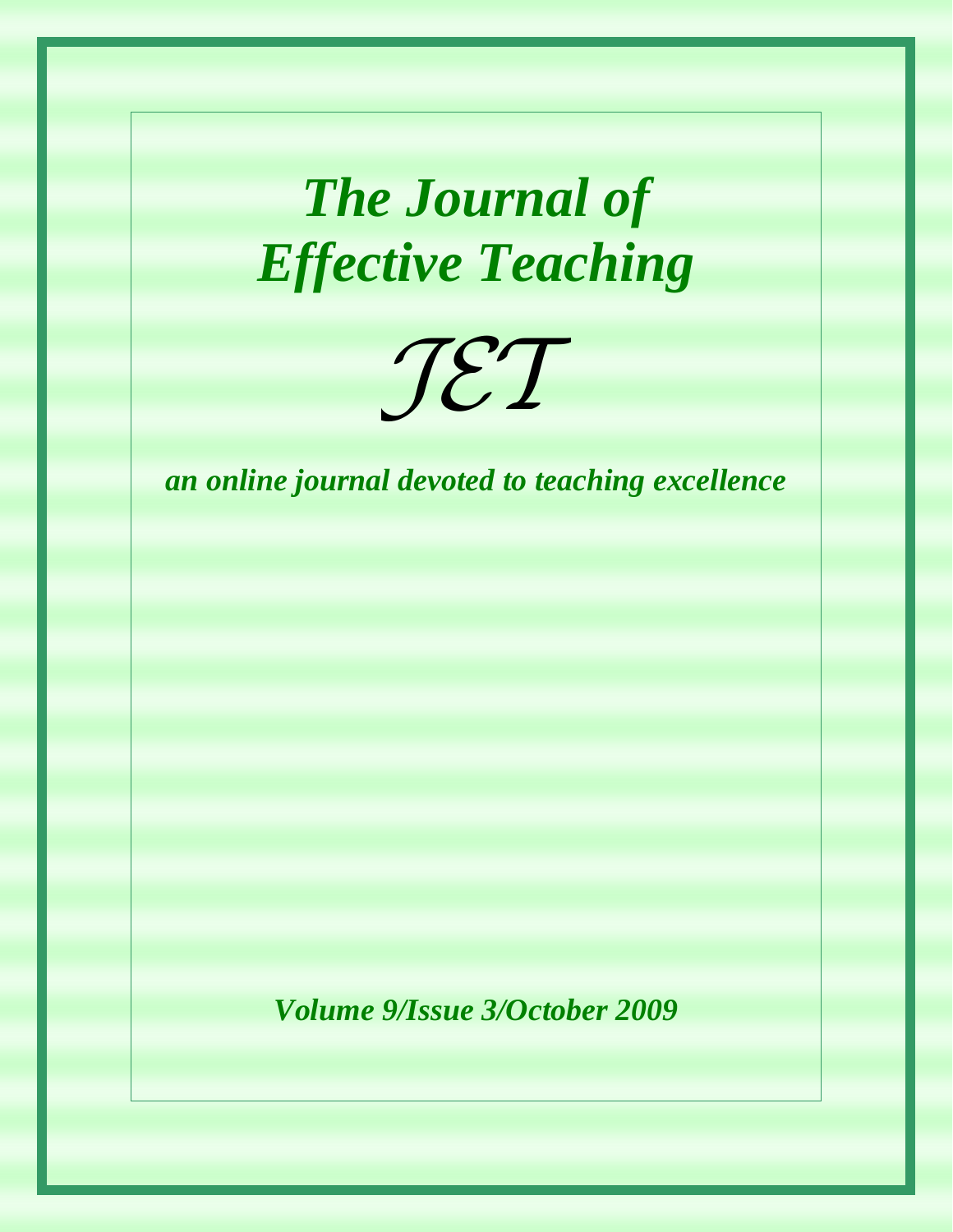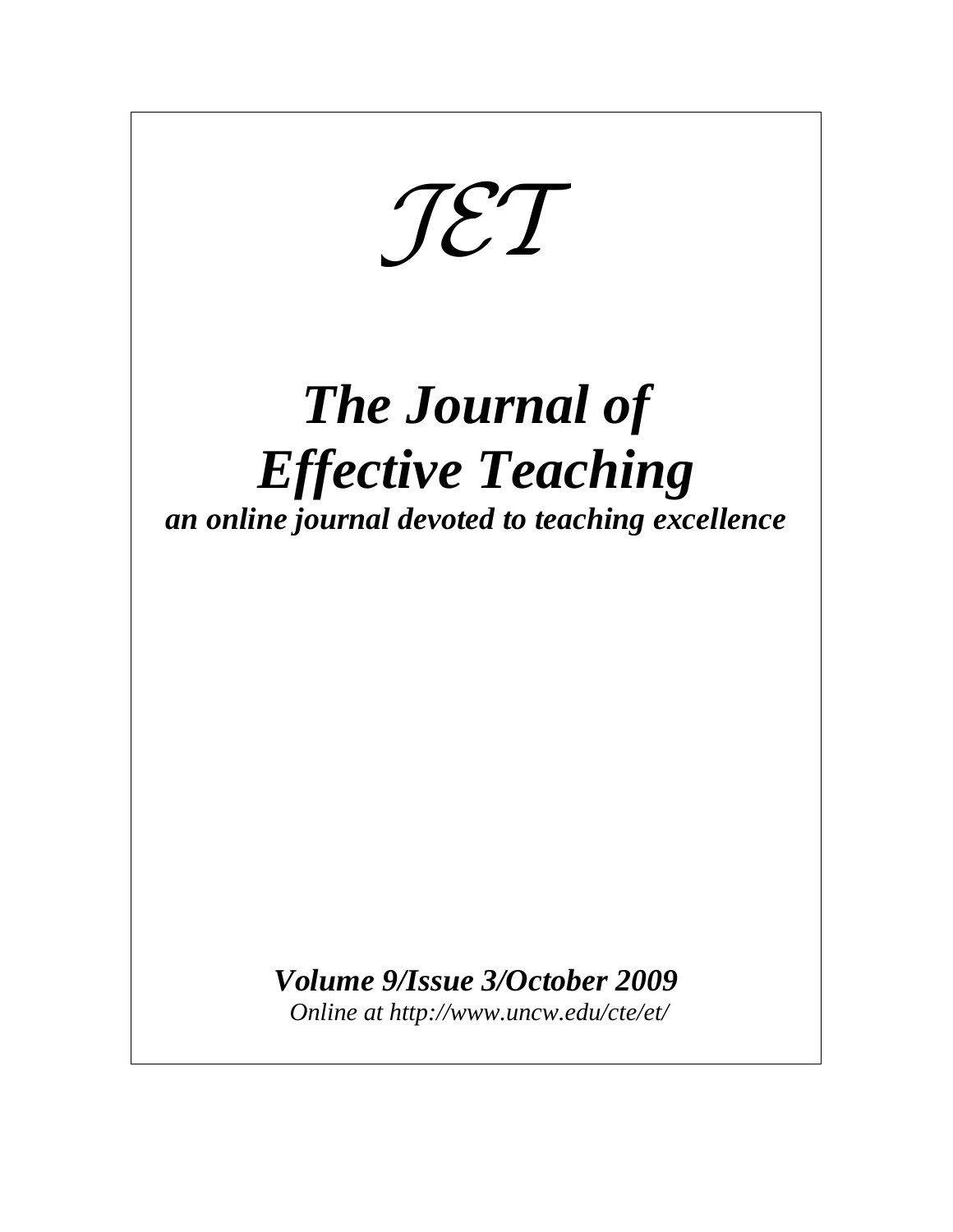

# **EDITORIAL BOARD**

#### **Editor-in-Chief**

**Dr. Russell Herman**, University of North Carolina Wilmington

#### **Editorial Board**

**Timothy Ballard**, Biology **John Fischetti**, Education Pamela Evers, Business and Law **Mahnaz Moallem**, Education

**Caroline Clements**, Psychology **Russell Herman**, Mathematics and Physics

#### **Associate Editor**

**Caroline Clements**, UNCW Center for Teaching Excellence, Psychology

#### **Consultants**

Librarians - **Sue Ann Cody**, **Rebecca Kemp** Computer Consultant - **Shane Baptista**

#### **Reviewers**

| Wanda Boyer, University of Victoria, BC                | Diane Levy, UNC Wilmington, NC                               |
|--------------------------------------------------------|--------------------------------------------------------------|
| Barbara Chesler Buckner, Coastal Carolina, SC          | Gabriel Lugo, UNC Wilmington, NC                             |
| Michelle d'Abundo, UNC Wilmington, NC                  | Barbara Michael, UNC Wilmington, NC                          |
| Jace Hargis, University of the Pacific, CA             | Vibeke Olson, UNC Wilmington, NC                             |
| Richard Huber, UNC Wilmington, NC                      | Colleen Reilly, UNC Wilmington, NC                           |
| Scott Imig, UNC Wilmington, NC                         | Victoria Scott, Southern Illinois University                 |
| <b>Robert Kenny, University of Central Florida, FL</b> | Edwardsville, IL                                             |
| <b>William R. Klemm, Texas A&amp;M University, TX</b>  | <b>Carolyn Vander Shee, Northern Illinois University, IL</b> |
| Dennis Kubasko, UNC Wilmington, NC                     | Tamara Walser, UNC Wilmington, NC                            |
| Patricia Lerch, UNC Wilmington, NC                     | Ludmilla Wells, Florida Coast University, FL                 |
|                                                        |                                                              |

#### **Submissions**

*The Journal of Effective Teaching* is published online at **http://www.uncw.edu/cte/et/**. All submissions should be directed electronically to Dr. Russell Herman, Editor-in-Chief, at jet@uncw.edu. The address for other correspondence is

The Journal of Effective Teaching c/o Center for Teaching Excellence University of North Carolina Wilmington 601 S. College Road Wilmington, NC 28403 USA FAX 910-962-3427

(ISSN 1935-7869 for limited print issues and ISSN 1935-7850 for the online issues)

# *The Journal of Effective Teaching, Vol. 9, No. 3, 2009*

*©2009 All rights reserv*ed.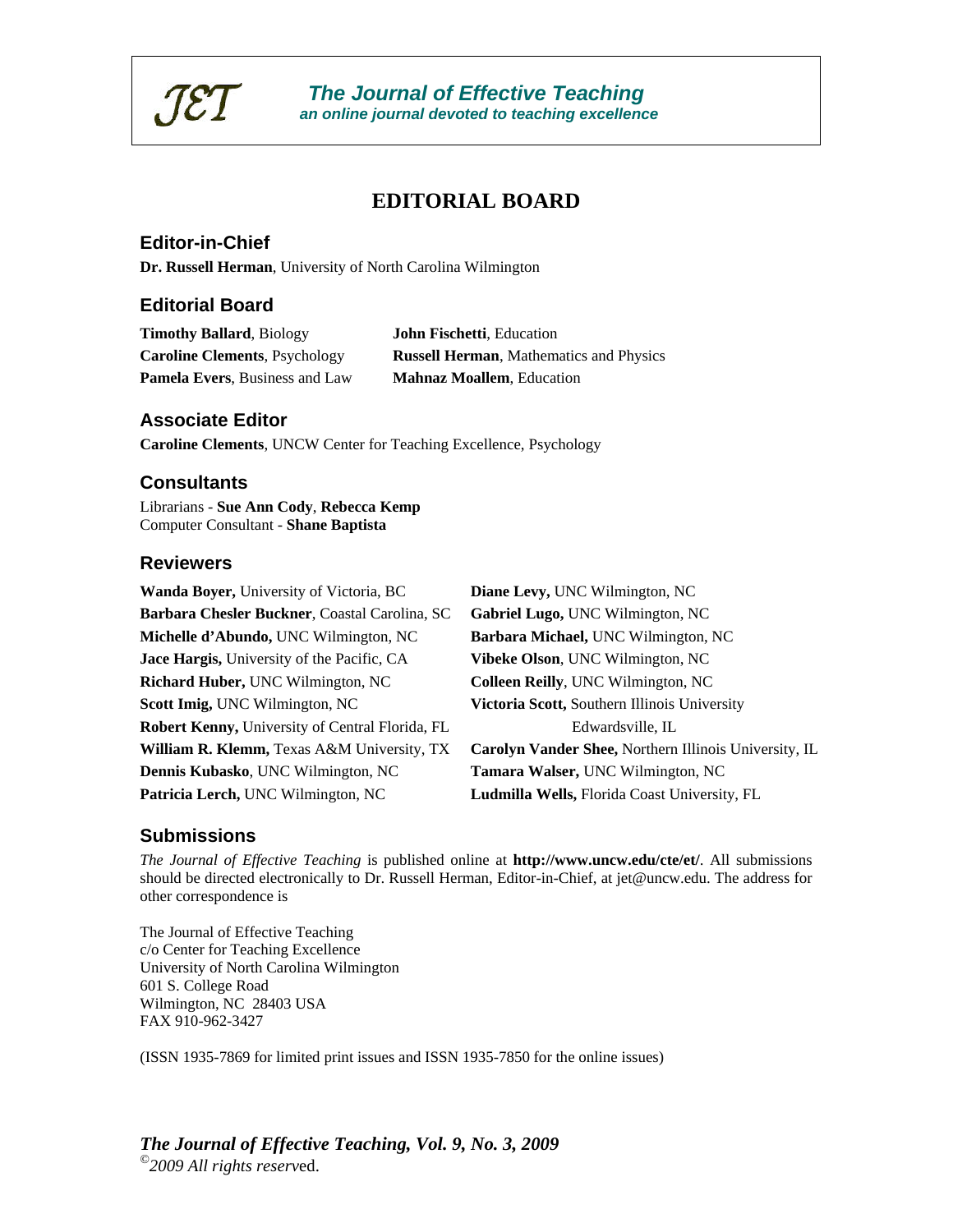

# **CONTENTS**

| Letter from the Editor-in-Chief: Living on The Cloud                                      |
|-------------------------------------------------------------------------------------------|
| Reviewing for Exams: Do Crossword Puzzles Help in the Success of Student Learning?        |
| <b>Student Disability and Experiential Education</b>                                      |
| Key Issues in Teaching EFL/ESL Intensive Reading:<br>A Videotaped Self-Observation Report |
| Letter Writing and Learning in Anthropology                                               |
| A Labor of Love: Constructing a Service-Learning Syllabus                                 |
| Words on the Wadsworth: Podcasting and the Teaching of Art History                        |

# **CALL FOR PAPERS**

*The Journal of Effective Teaching* is accepting submissions for review for the Spring 2010 issue. Manuscripts will be due October 31, 2009. The expected publication date will be February 28th. Articles will be accepted in any of the Content Areas supported by the journal.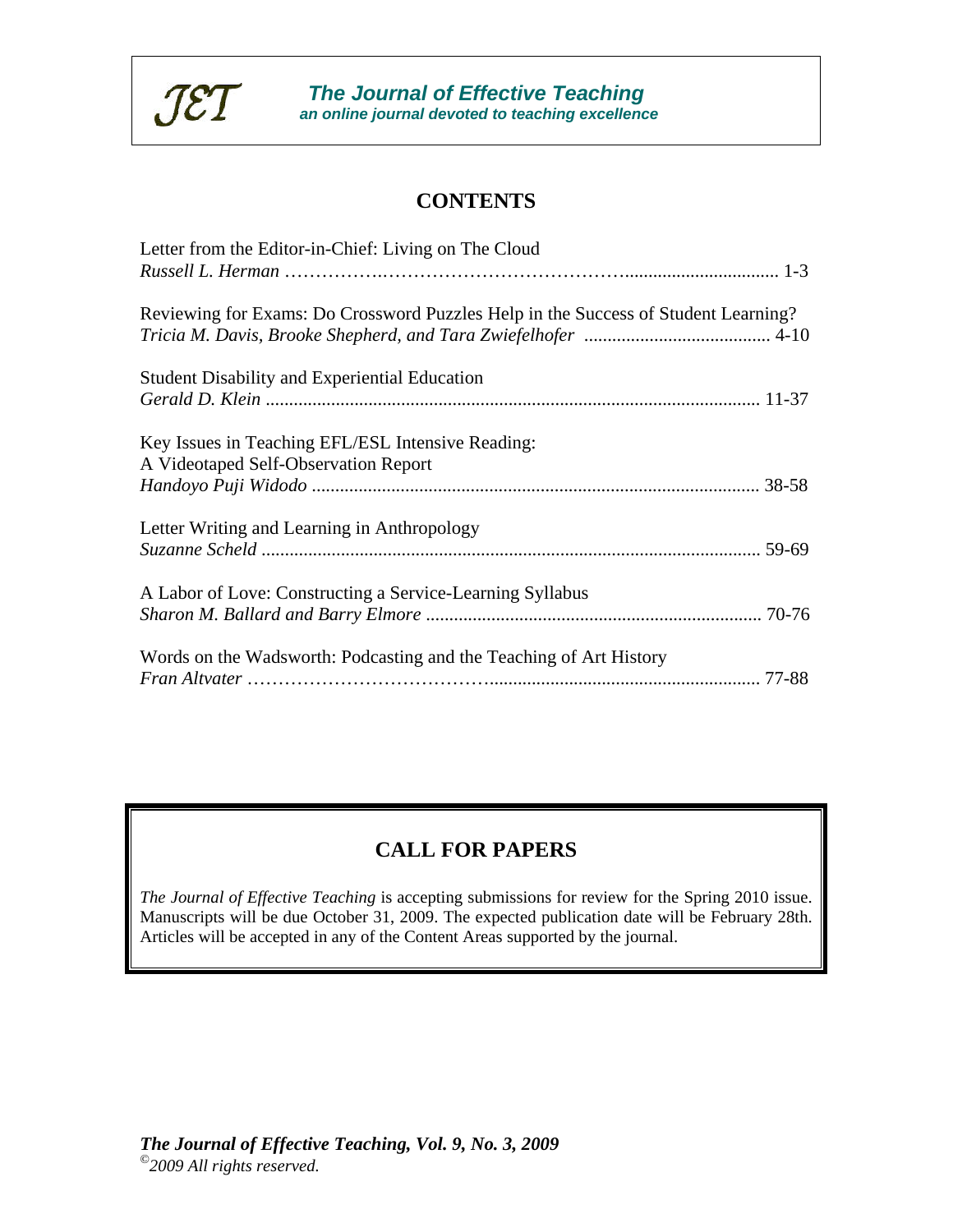# **INFORMATION FOR AUTHORS**

The Journal of Effective Teaching is an electronic journal devoted to the exchange of ideas and information about undergraduate and graduate teaching. Articles are solicited for publications which address excellence in teaching at colleges and universities. We invite contributors to share their insights in pedagogy, innovations in teaching and learning, and classroom experiences in the form of a scholarly communication which will be reviewed by experts in teaching scholarship. Articles should appeal to a broad campus readership. Articles which draw upon specific-discipline based research or teaching practices should elaborate on how the teaching practice, research or findings relates across the disciplines. We are particularly interested in topics addressed in the particular Content Areas described at this site, including empirical research on pedagogy, innovations in teaching and learning, and classroom experiences.

The Journal of Effective Teaching will be published online twice a year at the web site http://www.uncw.edu/cte/ET/. All manuscripts for publication should be submitted electronically to the Editor-in-Chief, Dr. Russell Herman, at jet@uncw.edu. Articles will be reviewed by two to three referees.

Manuscripts for publication should:

- Follow APA guidelines (5th Edition).
- Include an abstract and 3-5 keywords.
- Typeset in English using MS Word format and 12 pt Times New Roman
- Articles/essays on effective teaching should be 2000-5000.
- Research articles should be 3000-8000 words.
- Tables and figures should be placed appropriately in the text.

All articles published in The Journal of Effective Teaching will be copyrighted under the Creative Commons "Attribution-Non Commercial-No Derivs" license. The Journal of Effective Teaching will require that the author sign a copyright agreement prior to publication.

| <b>Deadlines for Upcoming Issues</b> |                   |                  |  |
|--------------------------------------|-------------------|------------------|--|
|                                      | Spring 2010       | <b>Fall 2010</b> |  |
| <b>Submissions Due</b>               | October 31, 2009  | May 31, 2010     |  |
| <b>Notification of Acceptance</b>    | December 31, 2009 | July 31, 2010    |  |
| <b>Final Manuscripts Due</b>         | January 31, 2010  | August 31, 2010  |  |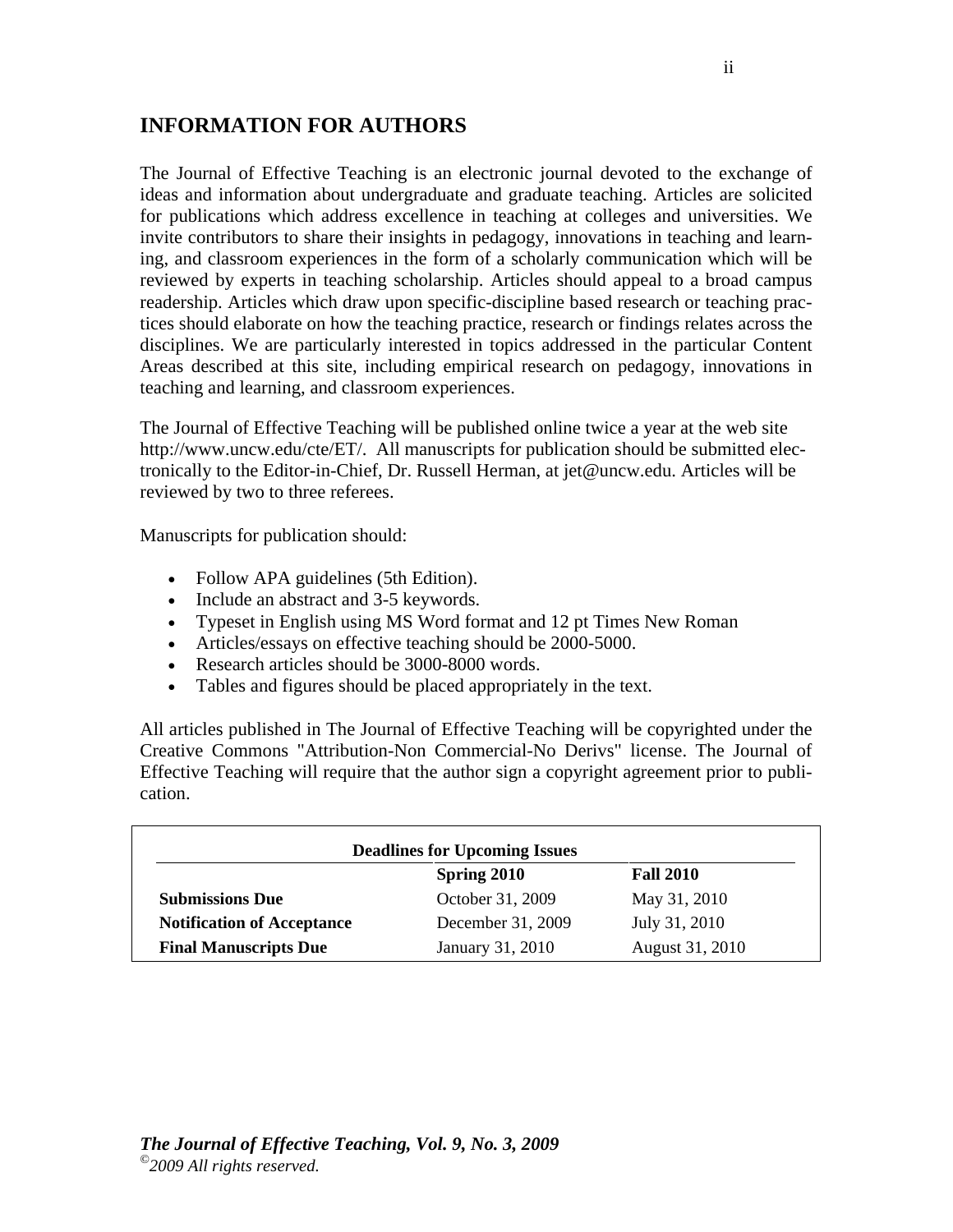

# **Letter from the Editor-in-Chief: Living on The Cloud**

Russell L. Herman $<sup>1</sup>$ </sup> *The University of North Carolina Wilmington, Wilmington, NC* 

In this volume of *The Journal of Effective Teaching* you will find articles on experiential learning, a variety of experiences in different disciplines, constructing syllabi, podcasting, and using crossword puzzles. We have had many contributions submitted and some have been saved for publication in the next issue as the numbers of submissions has grown. At the same time we have maintained a healthy acceptance rate of roughly 27%. In fact, a recent search in Google for "teaching journals" put *The Journal of Effective Teaching* at the top of the search list.

Also, this year we have been able to provide our readers with three issues of the journal. Last month we gave our authors an opportunity to write for a special issue on teaching evolution in the classroom. Early in October, a search for the phrase "teaching evolution in the classroom" brought up the special issue high on the search list. Not only did the journal page come up, but several other sites appeared which had noted the publication of the special issue. Some posted the Table of Contents at their sites with links back to the articles, such as the National Center for Science Education, Evolver Zone, Genomicron and Kaboodle. Should you have other ideas for special issues, feel free to let us know as we consider other topics of interest to our readers.

As always, we appreciate the efforts made by our reviewers and thank the authors for bringing our readers excellent articles about their teaching experiences in the classroom. We look forward to future contributions describing effective teaching practices at colleges and universities.

#### *Living on the Cloud – Cloud Computing in Academia*

You wake up to a typical day as an educator, thinking about a topic you plan to cover in class and do a little research on it while glancing at the daily news. You check your email and calendar appointments. You head to teach your class from prepared notes, multimedia, and the other supporting material you earlier researched in hopes of stimulating those eager minds. Afterwards, you return to your office and work on a committee report with a colleague. Interspersed in your work there are office hours with students, a committee meeting, and papers to grade. It is a typical ten hour day, much like what you have been doing for the past decade, or so … or is it?

It was only a decade earlier when university instructors were just becoming comfortable with using the Internet in the classroom. Online courses were being promoted as a way to deliver courses economically as university budgets were feeling another periodic crunch.

<u>.</u>

<sup>1</sup> Author's email: hermanr@uncw.edu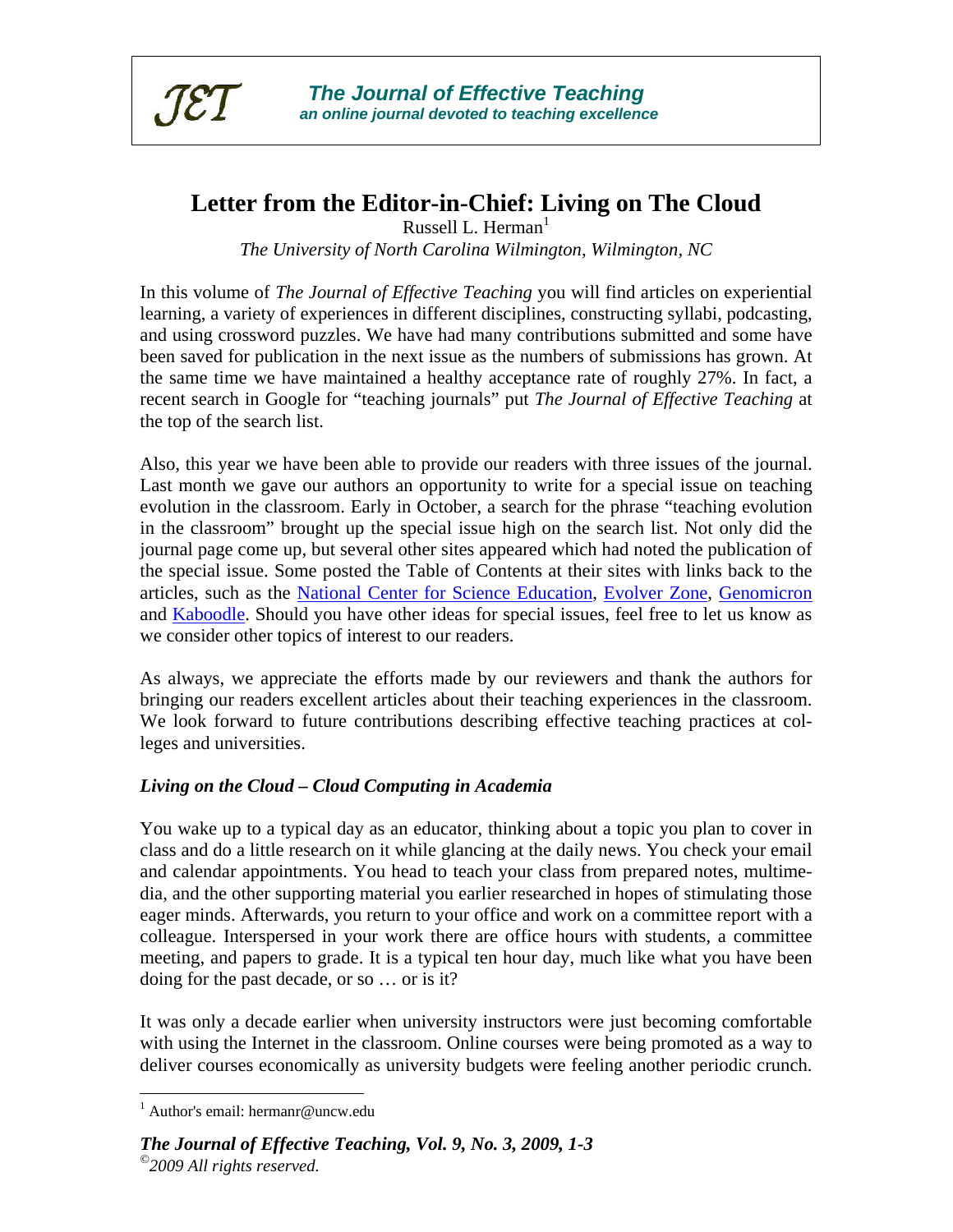$\overline{a}$ 

It was a time when the concept of Web  $2.0<sup>2</sup>$  was just beginning to be formulated and the  $Y2K<sup>3</sup>$  threat was on the horizon. At the same time the Millennial Generation<sup>4</sup> was coming up through the education system and was about to enter our classrooms.

A decade before that our meetings were face to face; reports were passed from hand to hand; email was unknown to many; and, the concept of the World Wide Web, a system of hyperlinked documents via the Internet, was a mere dream about to launch us into the information age.

Two decades later, we find our email baskets overflowing. Our mornings are filled with reading, writing and deleting emails. Email has become the fastest way to communicate with students. We email at work, home, or on the go, using desktops, laptops, PDAs, and smart phones. Email is now recognized as an official communication at many universities and it is now common to exchange many megabytes of data by email. Scheduled meetings pop up automatically on our calendars. We now write and edit reports using collaborative software or simply pass the documents back and forth until completed. Information is at our finger tips, making our search for new approaches to teaching and daily information bites easily found. So, what more could we want and how will our access to this technology change? What new practices lurk on the horizon?

Over the last few years a new term has begun to floating around. It is called "the cloud". It has mostly been used in business and amongst computer geeks for over a decade. More recently,  $Google<sup>5</sup>$  has been pushing the term. However, the term has begun to pick up steam during the last couple of years as seen in Figure 1 from a Google Trends search. More importantly, the cloud has cast its shadow on academia. In 2008 IBM and Google have teamed up with several major universities in order to expand the impact of the cloud<sup>6</sup>. At ASU this impact has gone beyond just computer science departments.



Figure 1. Cloud Computing has grown recently as indicated by Google Trends. http://www.google.com/trends?q=cloud+computing

<sup>&</sup>lt;sup>2</sup> Web 2.0 – This is the idea that static content of the 90's Internet could be elevated to an interactive and dynamic level, providing a richer user experience.

 $3 \text{ Y2K}$ , or millennium bug, resulted from the use of computer code saving dates as two digits potentially leading to computer problems in 2000.

<sup>&</sup>lt;sup>4</sup> Millennial Generation, or Generation Y, are the generally the offspring of the baby boomers.

<sup>&</sup>lt;sup>5</sup> This came up in an interview with Ken Auletta, author of "Googled: The End of the World as We Know It", on the C-SPAN show Q&A, which aired Nov 1, 2009.

<sup>&</sup>lt;sup>6</sup> Google-IBM Academic Cluster Computing Initiative http://www.youtube.com/watch?v=UBrDPRlplyo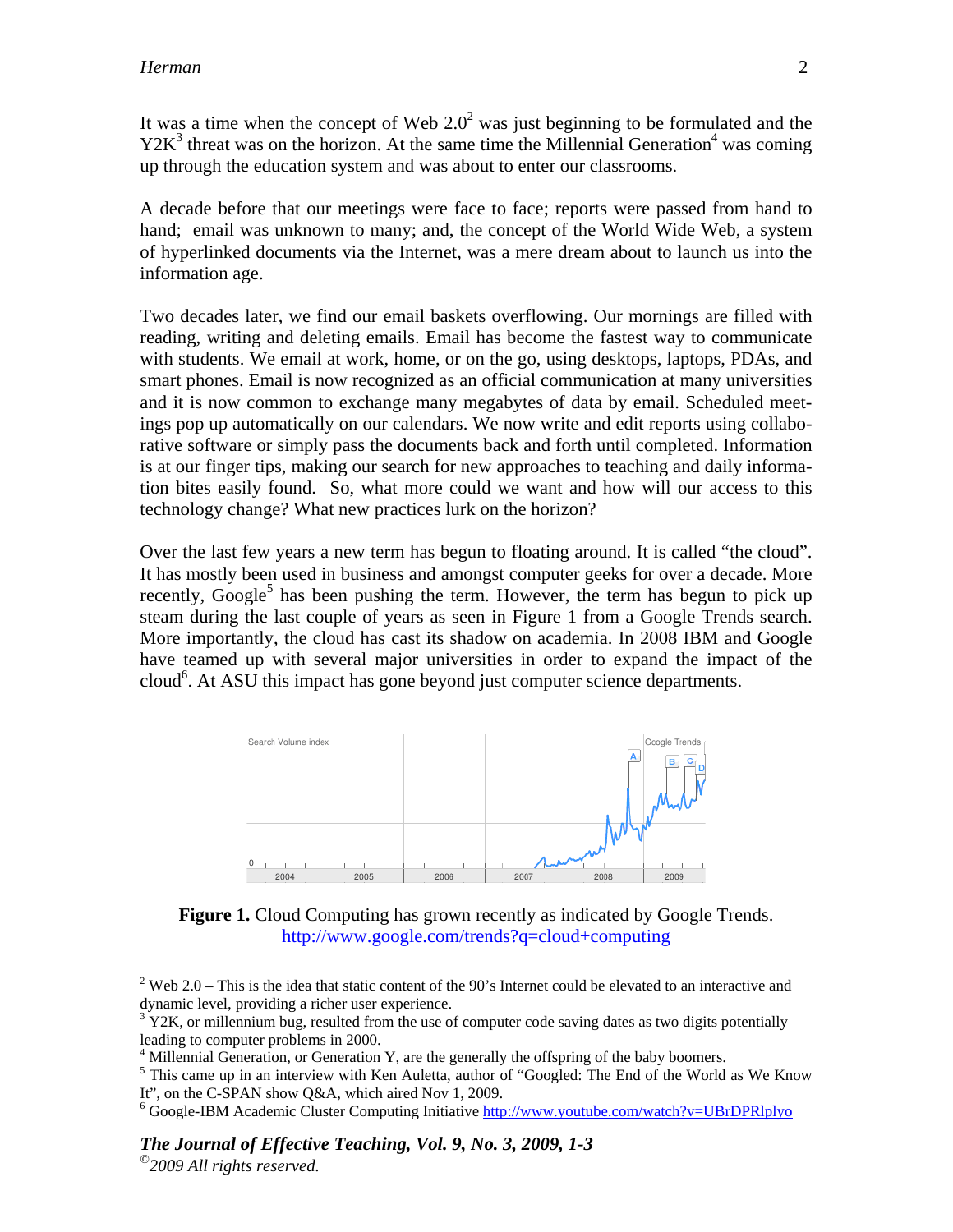So, what is this cloud? There are many definitions of the cloud, depending upon whom you ask<sup>7</sup>. One definition is that cloud computing is the use of a third party service to perform computing needs that are publicly accessible. Clients use the cloud to store and serve up data, access applications, and write to the cloud. All of this activity takes place on a remote server; i.e., IT is outsourced. For example at Google all applications are stored on a network of Google servers and are accessed a variety of ways. All one needs is an internet connection to download to a desktop, a netbook, a Blackberry, etc.

The trend is to mimic electricity networks – you just plug into a national grid, leading to utility computing. Various services would be offered on a pay-as-you-go basis. For example, software services would provide online office applications, like Googlemail and Googledocs, management tools, collaboration tools, and socialization tools like Facebook and Flickr. Also, there would be hardware services in which processing capacity can be purchased. Examples of this are already here in the form of Amazon's EC2 and Google's App Engine. Such services need to be flexible, inexpensive, secure, scalable, and reliable.

Essentially, the cloud hides the nitty-gritty of how things are done. There is a cloud around the documents or social interactions, not caring where the documents are, where the data is, or who owns it. Users are mainly concerned with getting their applications running to get work done or connecting to the cloud to socialize and collaborate with others without worrying about installing software or having the correct versions installed on their devices. The younger generation of students does not see the cloud. It is like air - all information and applications are accessible when needed and without worry as to where the applications are located.

Imagine universities not needing IT departments to maintain local servers and software licenses. Costs to universities would be based upon a pay-as-you go model and not purchasing licenses for big packages containing user functions that are occasionally used. There would be more use of utilities like Google  $Docs<sup>8</sup>$  and collaboration software. Students and researchers would have access to the use and manipulation of larger data sets, such as satellite data on global warming, the genome project, access to books and movies, etc. Personal files could be stored in remote locations, with a backup, like dropbox (http://www.getdropbox.com/), or shared through sites like drop.io (http://drop.io/).

The cloud is here. For example, on October  $30<sup>th</sup>$  NPR's Morning Edition reported that the city of Los Angeles is moving its entire email service to Gmail and storing public data on the cloud<sup>9</sup>. It is a return to centralization and mainframes, bringing back visions of the past when computer access was through terminals and hard drives on desktops did not exist and computer geeks carried floppies in their shirt pocket. Except now, we will carry memory cards in our wallets imprinted with our identities. All we would need to do is plug into the cloud from anywhere and access our documents and applications, connecting with our students any time of the day. Will we be ready for this brave new world?

 $\overline{a}$ 

<sup>&</sup>lt;sup>7</sup> See the YouTube video entitled "What is Cloud Computing" interviewing famous participants at the 2008 Web 2.0 Expo http://www.youtube.com/watch?v=6PNuQHUiV3Q

<sup>&</sup>lt;sup>8</sup>Google Docs - http://docs.google.com

<sup>&</sup>lt;sup>9</sup>Listen to NPR's coverage at http://www.npr.org/templates/story/story.php?storyId=114300948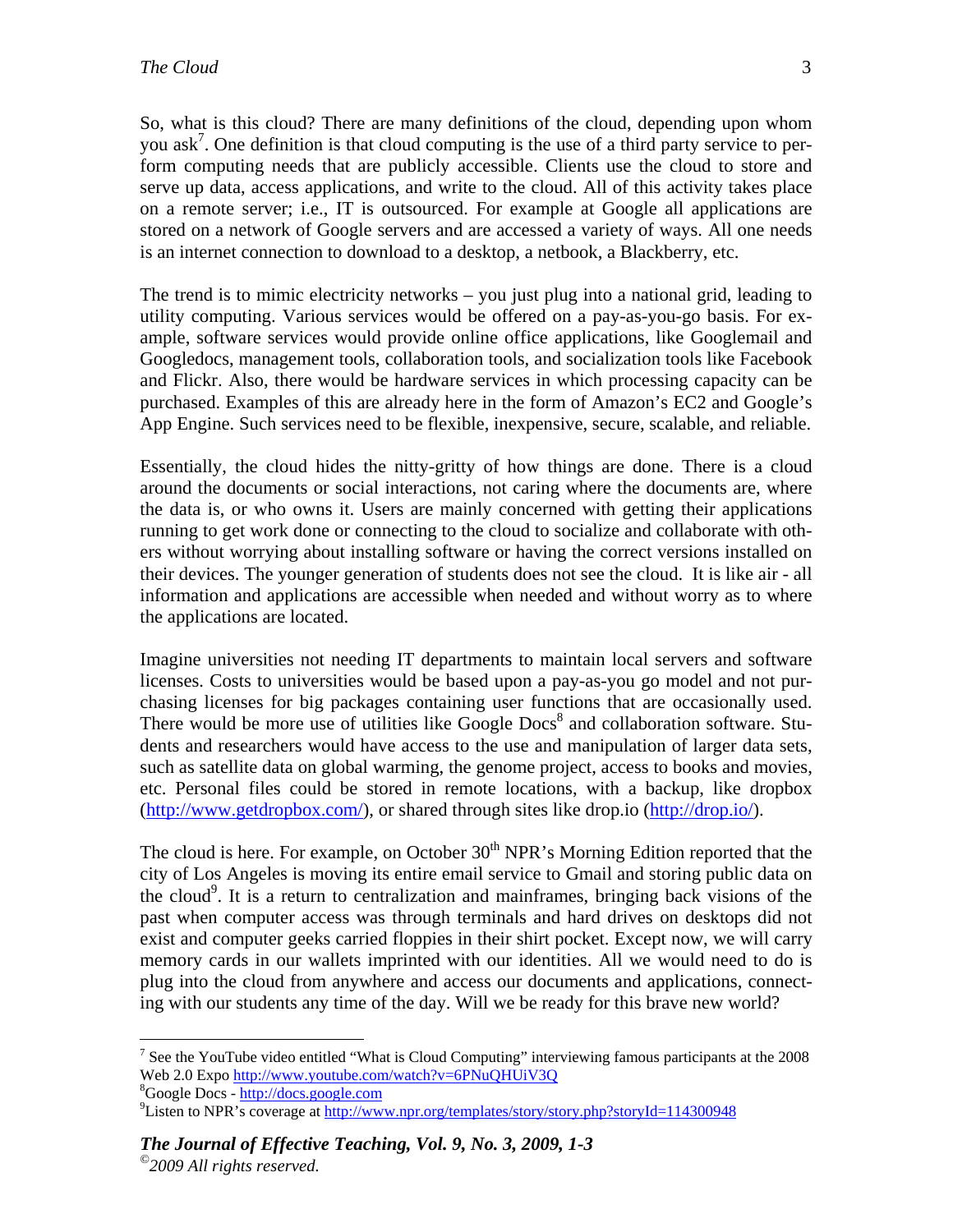

# **Reviewing for Exams: Do Crossword Puzzles Help in the Success of Student Learning?**

Tricia M. Davis<sup>1a</sup>, Brooke Shepherd<sup>b</sup>, Tara Zwiefelhofer<sup>c</sup> a *University of Wisconsin, River Falls, WI 54022*  b *Hastings, MN 55033*  c *Bloomer, WI 54724* 

#### **Abstract**

The goal of this project was to further our understanding of how students learn. Does reviewing for exams using certain teaching methods actually enhance students' learning of course material? Through a comparative analysis of two sections of the same class the researchers tested to see if using crossword puzzles as a 'fun' review technique actually affects students' exam scores as evidence of successful learning. The results revealed that some classes benefited while others did not.

**Keywords:** Games, teaching methods, learning, exam review.

All students, at some point in their academic career, must review for an exam. There are several different study techniques that can be employed, including flash cards, rote practice, practice tests or quizzes, and games to review the material. Because of the potential for these methods to impact student learning and exam outcomes, it is important that research is done to look at the effectiveness of these methods. Not only might they positively impact grades, but the ways in which students choose to study may negatively impact their grades as well.

It is first helpful to identify why employing different study techniques in classroom teaching is important. Krätzig and Arbuthnott (2006) found that varied learning techniques aid in retaining complicated information, and Klepper's (2003) study found that a multi-approach in vocabulary was more effective than using a single approach. Because individuals differ in the type of stimuli from which they best retain and process information, such as verbal or visual (Krätzig & Arbuthnott, 2006), it is best to have a variety of resources available to students to aid in the learning process (Franklin, Peat, & Lewis, 2003). Not only can this accommodate a range of learning styles, but it can also minimize repetition and boredom in the classroom (Franklin et al., 2003). This is more important now than ever, as research has found that today's students have more diversity in learning styles (Moore & Dettlaff, 2005).

<u>.</u>

<sup>&</sup>lt;sup>1</sup> Corresponding author's email: tricia.m.davis@uwrf.edu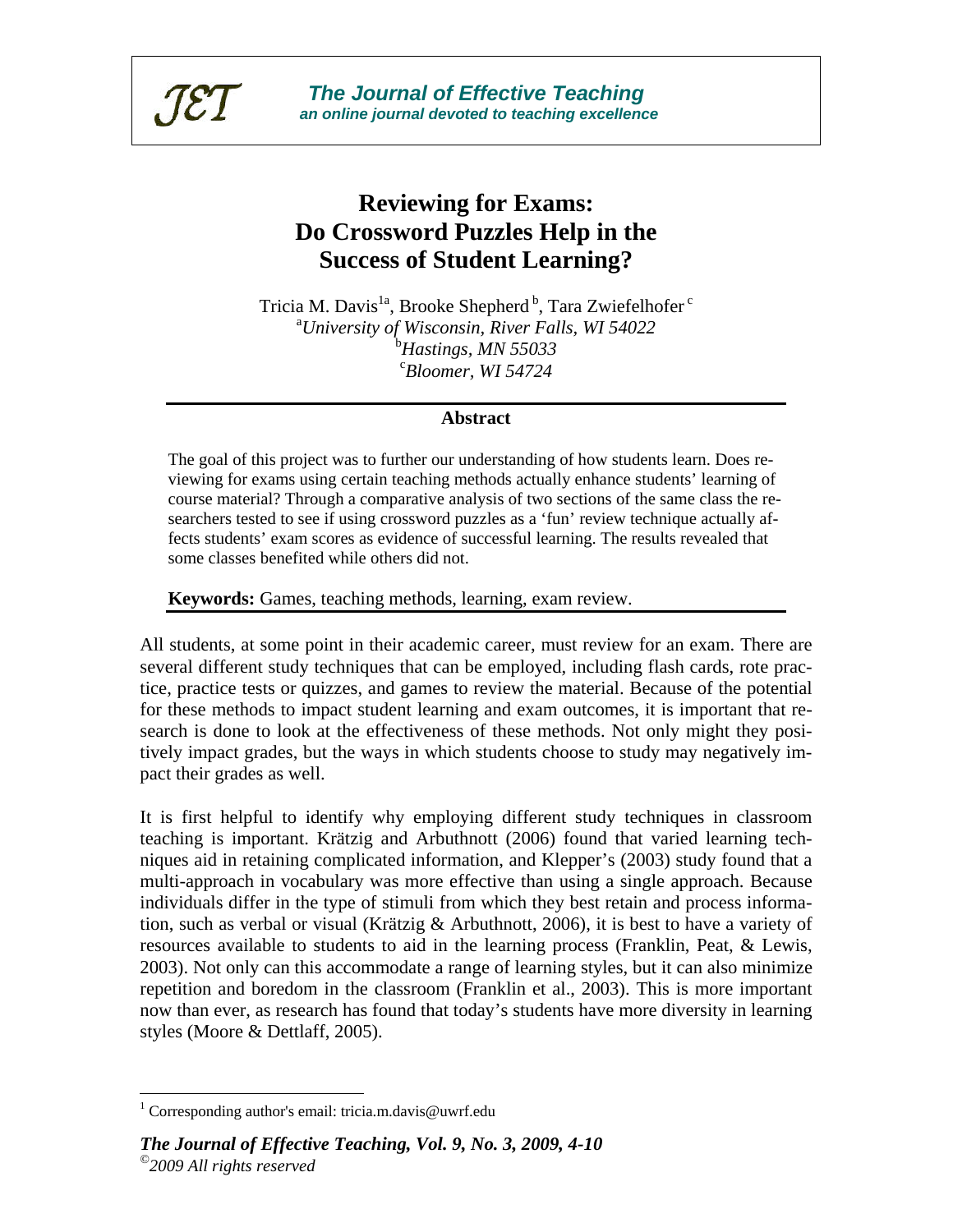In response to different styles of learning, the use of games in the classroom can be an effective tool, especially at the college level. Gifted and talented students, who are the most likely to attend college, have been found to prefer games and other alternative teaching methods (Moore & Dettlaff, 2005). For some teachers, implementing alternative methods of teaching may be difficult, as many teachers prefer to use the traditional methods they are comfortable with, but games can be used as a supplement to traditional methods, not as a replacement (Moore & Dettlaff, 2005). Finally, it is important to note that games can add flexibility to the classroom, allowing students to adjust to the way in which they learn best (Moore & Dettlaff, 2005). Games allow students to work in groups or alone, to be competitive or not, to be creative, and to have fun while learning.

Games have been a widely utilized form of study by students and teachers alike, across all age groups and areas of study. These methods are a desirable learning method, as they can make studying more enjoyable (Franklin et al., 2003; Weisskirch, 2006; Crossman & Crossman, 1983). Haun (1985) reports a number of benefits to using games in the classroom, including teaching students alternative techniques to studying, impacting cognitive development, motivating students to learn instead of simply memorizing, and boosting students' confidence when they get a correct response.

Due to the fact that games are a useful tool, it is not surprising how many different types of games are used for test review and classroom teaching at the university level. BINGO (Klepper, 2003), simulation games and role playing (Childers, 1996), games formatted like the Olympics (Clark, 1997), Jeopardy-type games (Rotter, 2004), web-based quizzing (Gurung & Daniel, 2006), discussion games (Franklin et al., 2003), and crossword puzzles (Weisskirch, 2006; Franklin et al., 2003; Crossman & Crossman, 1983; Childers, 1996) have all been used by instructors to review course material. Using these different approaches to learning can be helpful in several ways. Games can relieve the tedium of lecture and traditional teaching methods, as well as create a more relaxed and friendly classroom atmosphere (Dorn, 1989). Reinforcement of critical information can be done through the novel use of games instead of rote practice (Rotter, 2004). This can increase the amount of attention students give to the material, thus increasing retention (Klepper, 2003). Another positive outcome of using games in the classroom is that participation in them makes learning a matter of direct experience (Dorn, 1989), and research has shown that students prefer hands-on learning such as this (Moore & Dettlaff, 2005). Making students' interaction with material active rather than passive is important as "the mind is an instrument to develop rather than a receptacle to be filled" (Dorn, 1989, p. 5).

With these benefits in mind, the crossword puzzle stands out from the rest as a classroom tool. Crosswords have been used successfully in many different disciplines (Childers, 1996), showing their versatility and flexibility. They are also a useful tool as most people are already familiar with them, which reduces the need to explain directions, saving class time (Crossman & Crossman, 1983; Weisskirch, 2006). Additionally, these puzzles are often perceived as being a recreational activity, therefore making them more enjoyable and less threatening than traditional teaching techniques (Crossman & Crossman, 1983; Childers, 1996).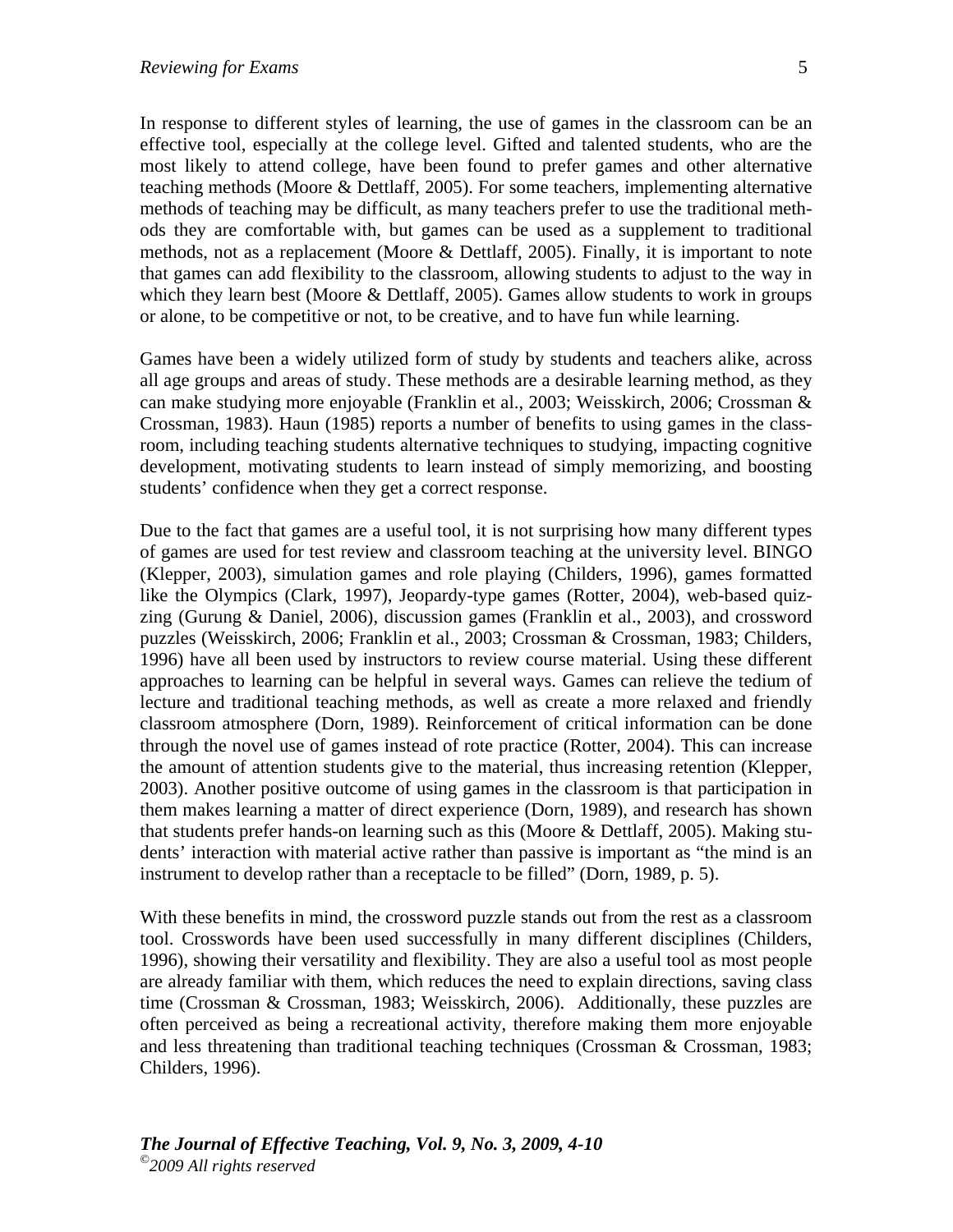Crossword puzzles have been shown to be effective teaching tools of terminology, definitions, spelling, and pairing key concepts with related names, resulting in greater retention and memorization of facts (Childers, 1996; Franklin et al., 2003; Crossman & Crossman, 1983; Moore, 2005). Because of the need to spell items correctly to complete the puzzle, their use results in increased care in studying as well, and when completed, can be used further as a study device (Crossman & Crossman, 1983; Childers, 1996).

As a study tool, crossword puzzles are helpful in identifying areas of understanding as well as lack of comprehension and areas of weakness (Weisskirch, 2006; Franklin et al., 2003; Childers, 1996). When students identify answers correctly, they may have an increase in confidence (Weisskirch, 2006; Crossman & Crossman, 1983; Franklin et al., 2003; Childers, 2003). This can have a positive effect on grades, as self-efficacy has been shown to be connected to performance (Cassidy, 2004), and satisfaction has been shown to reinforce learning (Childers, 1996). When students have difficulty with the puzzles, they are prompted to ask questions and research to find the correct answers (Franklin et al., 2003). Overall, students found this method of study to be helpful (Childers, 1996), and research has shown crosswords to have a positive effect on learning (Weisskirch, 2006). Research has also shown that these puzzles increase motivation and students' interest in the topic at hand (Franklin et al., 2003; Crossman & Crossman, 1983).

In contrast with all the research showing that crossword puzzles are a positive tool to use in the classroom, there has been little to examine and evaluate the success they provide in student learning. Most studies look more closely at teachers' and students' attitudes toward the puzzles (Crossman & Crossman, 1983; Franklin et al., 2003; Childers, 1996; Weisskirch, 2006), rather than the actual effect using them has on students' grades. Crossman and Crossman's (1983) study did compare pretest scores to final exam scores after crosswords were used in the classroom, but there was no control group in which students did not use the crosswords to see if the increase in scores was actually due to the puzzles and not some other factor. Although there are some holes in earlier studies, they provide a foundation for the analysis of crosswords as effective study tools.

The current study advances the literature to show whether crossword puzzles do enhance student learning and therefore student grades. This is accomplished through a comparative analysis of two sections of an introductory sociology class. The research question to be studied is: Does the use of crossword puzzles as test review enhance students' test scores?

#### **Methods**

#### *Participants*

Eighty-seven college students in two sections of an Introduction to Sociology course participated in this study (Class A,  $N = 43$ ; Class B,  $N = 44$ ). The majority of students were freshmen (Class A, 86%; Class B, 59.1%); the remainder of the classes consisted of sophomores (Class A, 11.6%; Class B, 36.4%) and juniors (Class A, 2.3%; Class B, 4.5%).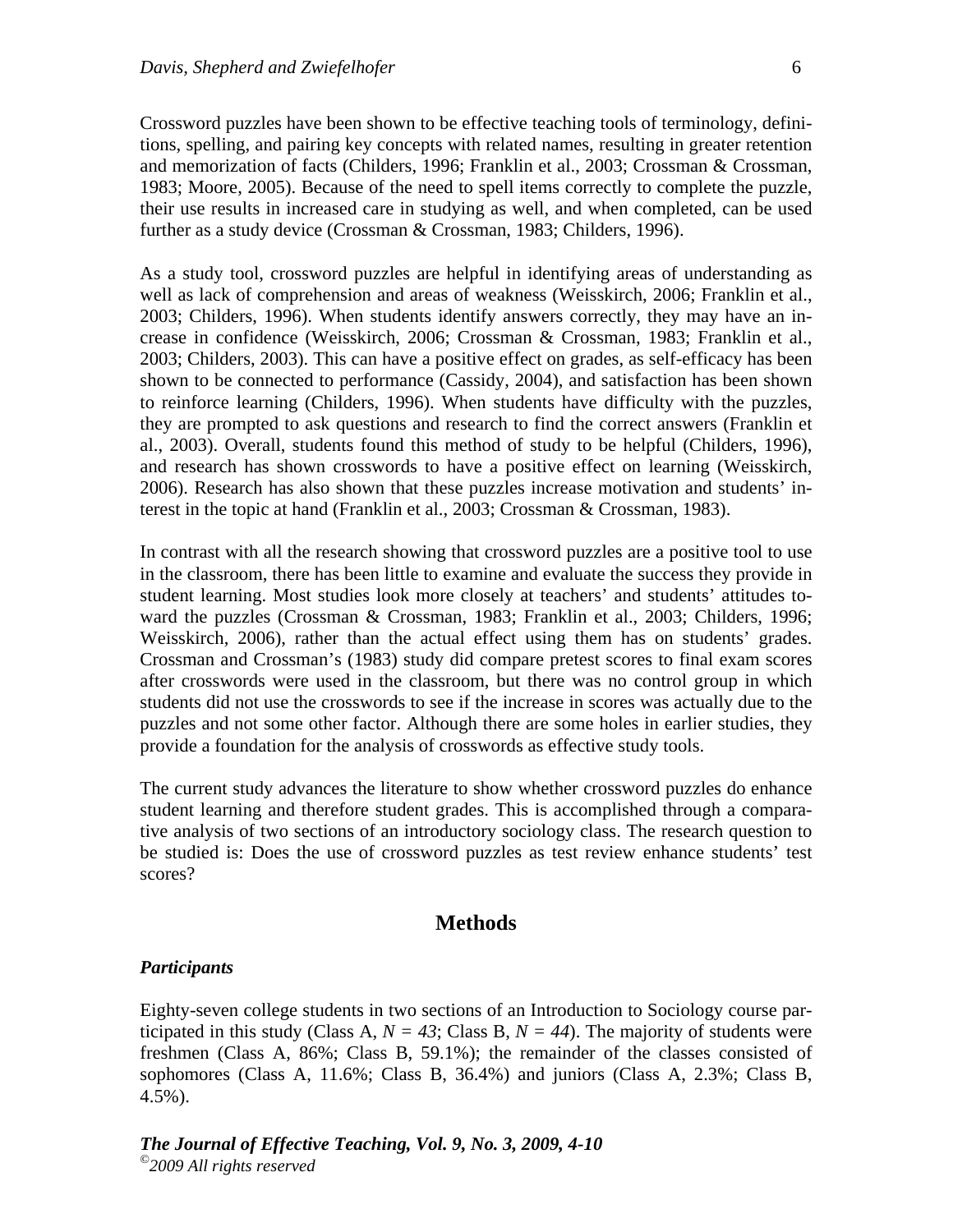#### *Procedure*

Key terms were chosen and presented to the students to review for the exams. Using a crossword creator software program, the review terms, along with their clues, were generated into a crossword puzzle. The crossword puzzle review aid was given to one group and a review of just the key terms used on the crossword were given to the other group. The class that received the puzzle was given time to complete it in class, they were allowed to work in groups or individually, and the answers to the puzzle were reviewed at the end of the class period. The class that did not receive the puzzle was given the key terms, and the students were able to ask questions about the terms prior to leaving class. The exams were multiple choice based on both definitions and applications of the key terms. Table 1 shows that the class given the crossword puzzle was alternated throughout the semester for each of the four tests.

| 'able |  |
|-------|--|
|-------|--|

| <b>Test Number</b> | <b>Class A</b>             | <b>Class B</b>             |
|--------------------|----------------------------|----------------------------|
|                    | Crossword puzzle review    | No crossword puzzle review |
| $\overline{2}$     | No crossword puzzle review | Crossword puzzle review    |
| ß                  | Crossword puzzle review    | No crossword puzzle review |
| 4                  | No crossword puzzle review | Crossword puzzle review    |

#### **Results**

#### *Repeated Measure ANOVAs*

The results demonstrate that the crossword puzzles had a significant effect on students' exam scores for both class periods (Class A:  $F = 5.617$ ,  $p = .001$ ; Class B:  $F = 8.850$ ,  $p =$ .000). Specifically, it was found that students' exam scores in Class A were higher when they were given the crossword puzzle as exam review (Exam  $1 M = 73.30$ ; Exam  $3 M =$ 76.075) than when they were given a list of terms for exam review (Exam  $2 M = 71.463$ ; Exam  $4 M = 68.575$ ). However, in Class B students' scores on exams were lower when they were given the crossword puzzle as the exam review (Exam  $2 M = 73.605$  and Exam 4 *M* = 70.744) than when they were just given a list of terms for exam review (Exam 1 *M*   $= 77.512$  and Exam 3  $M = 75.860$ ). This indicates that there is a possible difference between the classes on the exams.

#### *Independent t-tests*

In order to examine the possible difference in scores between the two classes, an independent t-test was conducted on all four exams. Results found that the means for each of the four exams did not differ significantly between the two classes ( $p = .310$ ;  $p = .321$ ;  $p = .321$  $=$ .933;  $p = 0.456$ , respectively). Levene's test for equality of variances also indicates that the variances for Class A and Class B for each of the four exam times did not differ sig-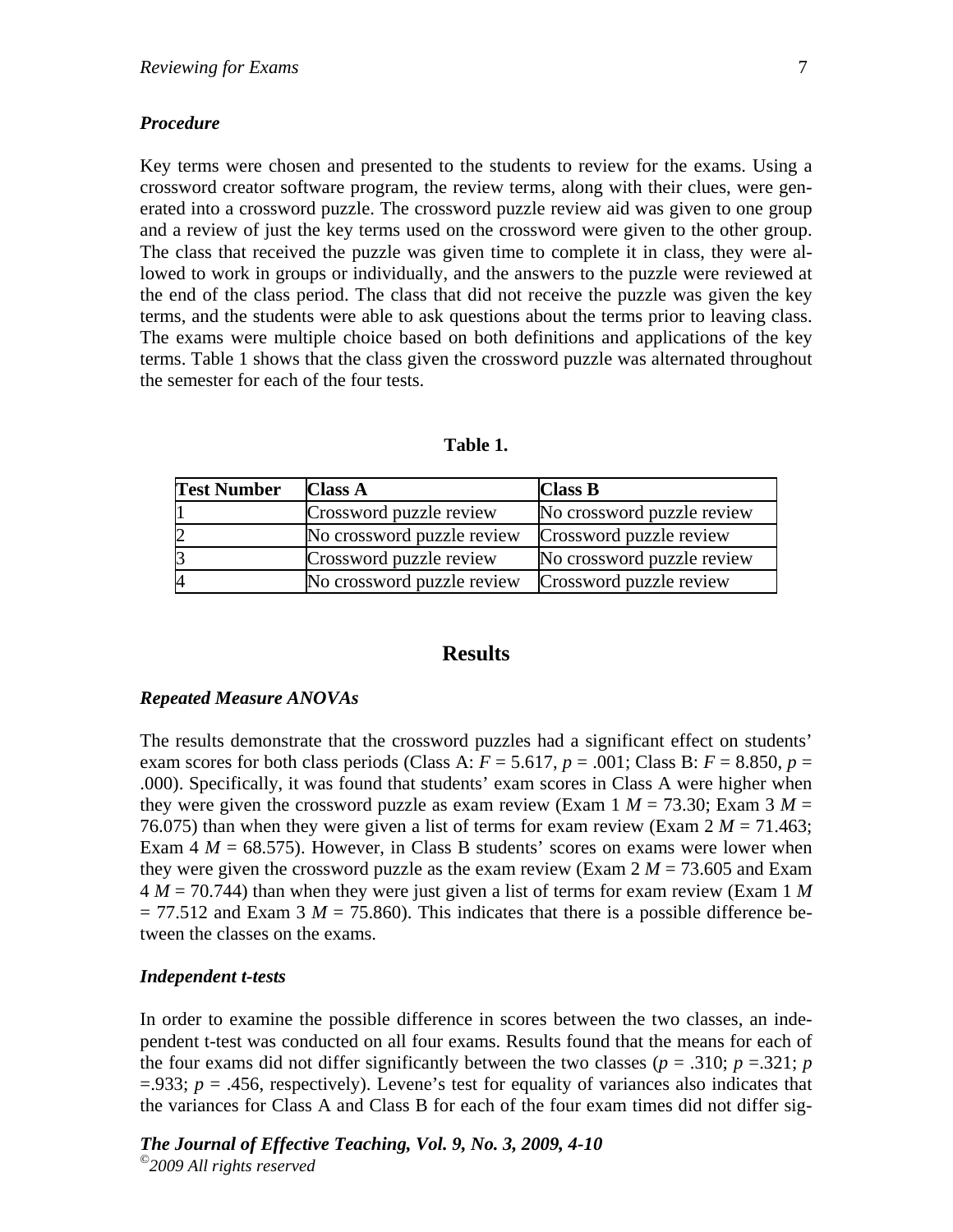nificantly from each other ( $p = .230$ ;  $p = .208$ ;  $p = .427$ ;  $p = .712$ , respectively). Thus, there is no significant difference between the two classes in terms of their scores for each of the exams.

#### *Pair-sample t-tests*

Pair-sample t-tests were conducted to compare both non-crossword puzzle review times and the crossword puzzle review times within both class sections to see if there were significant differences between the same conditions for exam review. In both class sections, the results for the non-crossword puzzle exam review times found that the mean scores were not significantly different from one another (Class A,  $p = .095$ ; Class B,  $p = .474$ ). For the crossword puzzle reviews, the results also found in both class sections that the mean scores were not significantly different from one another (Class A,  $p = .316$ ; Class B,  $p = 0.060$ . Thus, there was no difference between the scores on the students' exams under the same test condition.

Pair-sample t-tests were then conducted to compare the exams scores between the crossword puzzle reviews and the non-crossword puzzle reviews within each of the classes separately. For Class A, the results were mixed. When comparing the first pair (Exam 1 & Exam 2) it was found that the mean score on the exam with the crossword puzzle review ( $M = 73.000$ ) was not significantly different ( $p = .125$ ) from the mean score on the exam with the non-crossword puzzle review  $(M = 71.463)$ . However, when analyzing the second pair of exams (Exam 3 & Exam 4), the mean score for the crossword puzzle review ( $M = 76.075$ ) was significantly different ( $p = .000$ ) from the mean scores on the exam with the non-crossword puzzle review  $(M = 68.575)$ . Thus, having an exam review using crossword puzzles did affect students' exam scores in Class A, but only for one of the exam pairs. For the pair that was significant, students did better on the exam when they were given the crossword puzzle as review. The results also found that a significant correlation exists between each of the exam pairs ( $r = .573$ ,  $p = .000$ ;  $r = .623$ ,  $p = .000$ ), indicating that those who scored high on one exam tended to score high on the other.

For Class B, the results for both tested pairs found that the mean score on the exams with the non-crossword puzzle review were significantly different from mean scores on the exams with the crossword puzzle review (respectively,  $M = 77.512$  to  $M = 73.605$ ,  $p =$ .017; and respectively,  $M = 75.860$  to  $M = 70.744$ ,  $p = .001$ ). Thus, having an exam review using crossword puzzles as a review technique did affect students' exam scores in Class B, but in the opposite direction; the mean scores show that students did *worse* on the exams when they were given the crossword puzzle as review. The results also found a significant correlation exists between each of the test pairs  $(r = .711, p = .000; r = .671, p$ = .000), indicating that those who scored high on one exam tended to score high on the other.

#### **Conclusions**

The results of this study varied in how the use of crossword puzzles, when used as an exam review, affected the success of student learning. The students in one class showed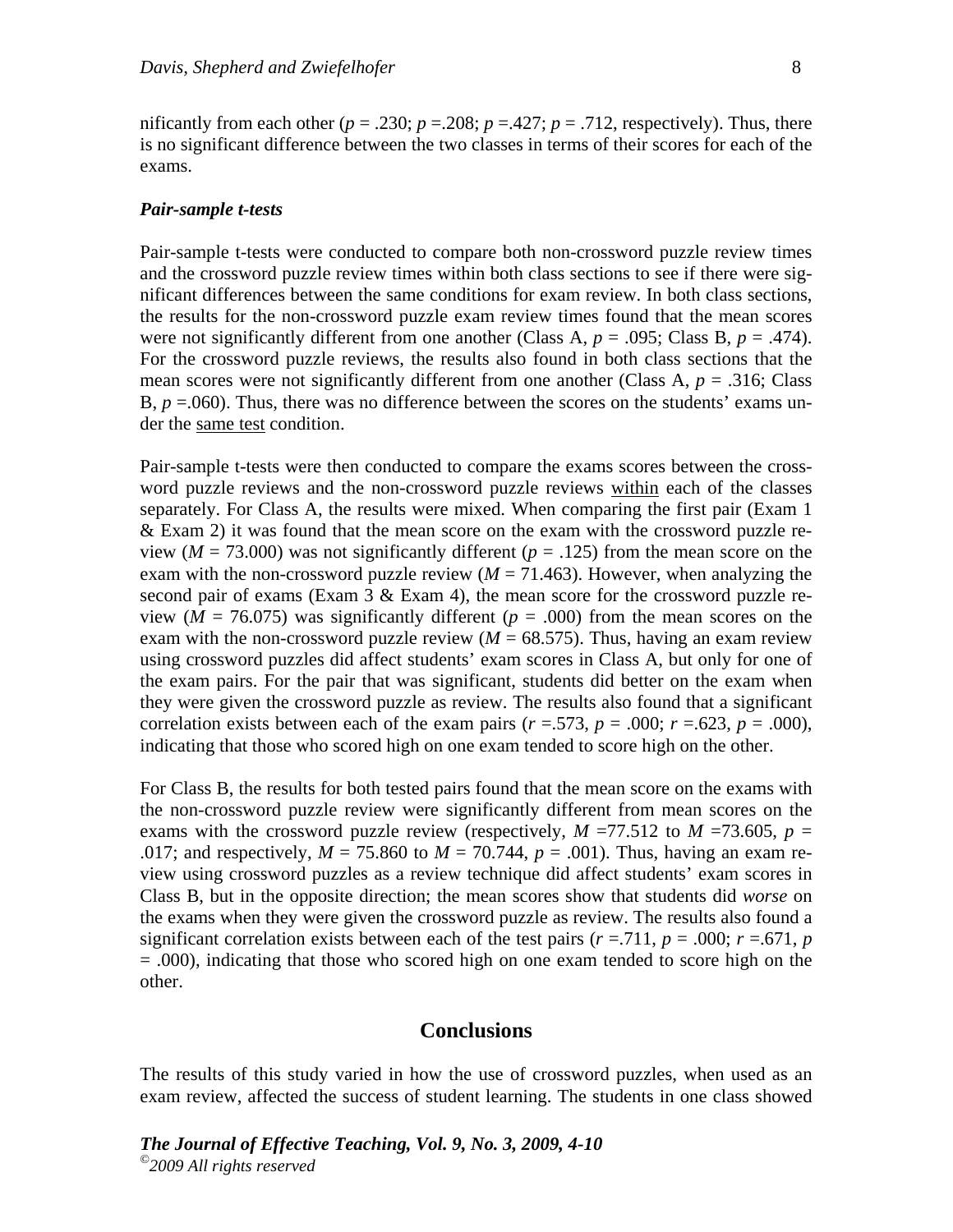improvement in their exam scores when given crossword puzzles to use for review, but only one exam pair out of two was shown to have significant difference. On the other hand, the second class' results showed a decrease in exam scores with use of crossword puzzles, with the difference being significant in both exam pairs. *What does this mean?* 

The differing results between the two classes used in this study suggest that further research on this topic needs to be done. The procedures that were followed in administering the crossword puzzles for exam review have been shown to be effective ways to increase student learning. Weisskirch (2006) found that students were more likely to complete the puzzles when given time to do them in class, and when given the chance to work collaboratively with others, students found the puzzles to be more useful and enjoyable than when doing them on their own. In addition to these findings, allowing students to complete the crosswords in class can provide the opportunity for them to ask questions or review answers orally with the instructor (Weisskirch, 2006).

In contrast to the positive aspects of crossword puzzles, past literature and research offers a few reasons as to why student grades may have been negatively impacted by the use of this study method. As stated earlier, a multi-approach to learning is more effective than a single approach (Klepper, 2003), so the addition of crossword puzzles to the use of a standard review technique may have been more effective than providing students with only one or the other. Because of the recreational connotation associated with crossword puzzles, some students may have not taken the task of completing the puzzles seriously, as they were perceived to be unimportant (Rotter, 2004). On the other hand, students may have done the puzzles given to them at the cost of spending time studying the material in other ways. As Gurung and Daniel (2006) found, "many students spend too much time on some aids…at the expense of studying important material or working on elaboration and understanding of material" (p. 53). Because students tend to gravitate towards study techniques that require less time and effort (Gurung & Daniel, 2006), students may have assumed that completing the crossword puzzles was sufficient for studying for the exams. One way in which the use of crosswords might be made more effective is to allow students to develop puzzles for their fellow classmates to complete (Moore & Detlaff, 2005). In this way, students are forced to research and understand the material so that they are able to write meaningful clues for the puzzle.

This study provides a glimpse at the use of crossword puzzles for exam review and the impact they have on student learning. Future research is needed to further explore how these puzzles might be used to more positively impact students' exam scores, and items such as what study methods students report using, how study aids are used, and the length of time students spend using these methods and aids should be looked at. Demographics could also be researched in future studies. Level of study in college (freshman, sophomore, junior, senior), sex, academic skill (measured by SAT scores or GPA) could be looked at further to see if they have differing impacts on student learning. Instructors may also have an impact on how students study and use study aids, and future research should look at how instructors inform their classes to use study aids, and how this impacts the way in which students use the aids. Finally, future research may want to explore learning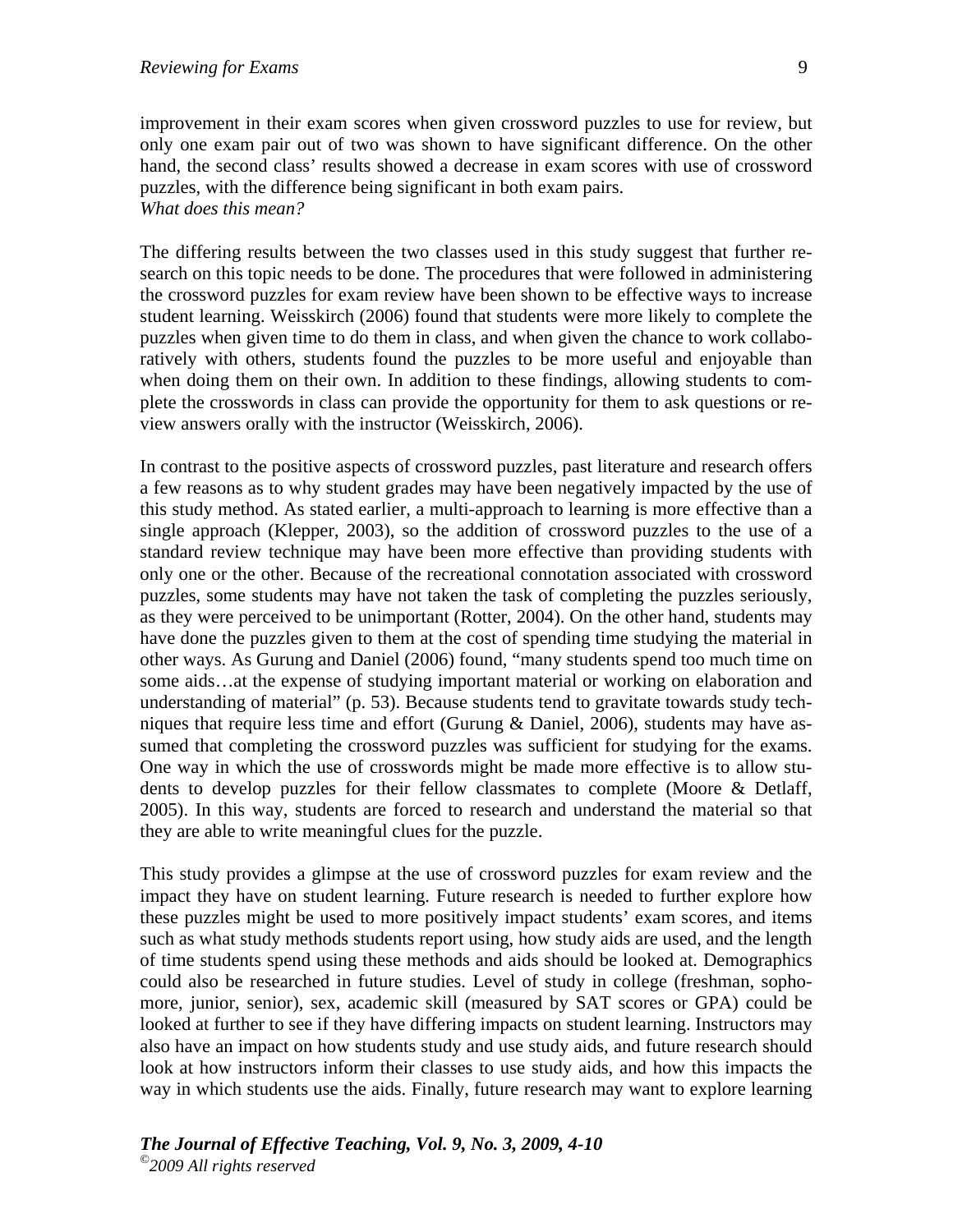styles, and whether a particular learning style will lend itself to the use of crossword puzzles with positive, negative or neutral results.

#### **References**

- Cassidy, S. (2004). Learning Styles: An Overview of Theories, Models, and Measures. *Educational Psychology.* 24(4), 419-444.
- Childers, C. D. (1996). Using Crossword Puzzles as an AID to Studying Sociological Concepts. *Teaching Sociology.* 24(1), 231-235.
- Clark, F. (1997). Let the Games Begin. *Teaching PreK-8.* 27(4), 44-46.
- Crossman, E., & Crossman, S. M. (1983). The Crossword Puzzle as a Teaching Tool. *Teaching Psychology.* 10(2), 98-99.
- Dorn, D. S. (1989). Simulation Games: One More Tool on the Pedagogical Shelf. *Teaching Sociology.* 17(1), 1-18.
- Franklin, S., Peat, M., & Lewis, A.. (2003). Non-Traditional Interventions to Stimulate Discussion: The Use of Games and Puzzles. *Journal of Biological Education.*  37(2), 76-82.
- Gurung, R. A. R., & Daniel, D. (2006). Evidence-Based Pedagogy: Do Text-Based Pedagogical Feature Enhance Student Learning? *Best Practices for Teaching Introduction to Psychology.* Mahwah Publishers, New Jersey.
- Haun, M. W. (1985). Parliamentary Puzzles as a Teaching Methodology. *Parliamentary Journal.* 26(1), 95-99.
- Klepper, J. R. (2003). *A Comparison of Fourth Grade Students' Testing Scores Between an Independent Worksheet Review and a Bingo Game Review.* (Dissertation) Johnson Bible College.
- Krätzig, G. P., & Arbuthnott, K. D. (2006). Perceptual Learning Styles and Learning Proficiency: A Test of the Hypothesis. *Journal of Educational Psychology*. 98(1), 1- 16.
- Moore, L. S., & Detlaff, A. J. (2005). Using Educational Games as a Form of Teaching in Social Work. *Arete.* 29(1), 58-72.
- Rotter, K. (2004). Assisted Modifying 'Jeopardy!': Games to Benefit All Students. *Teaching Exceptional Children*. 36(3), 58-62.
- Weisskirch, R. S. (2006). An Analysis of Instructor-Created Crossword Puzzles or Student Review. *College Teaching*. 54(1), 198-202.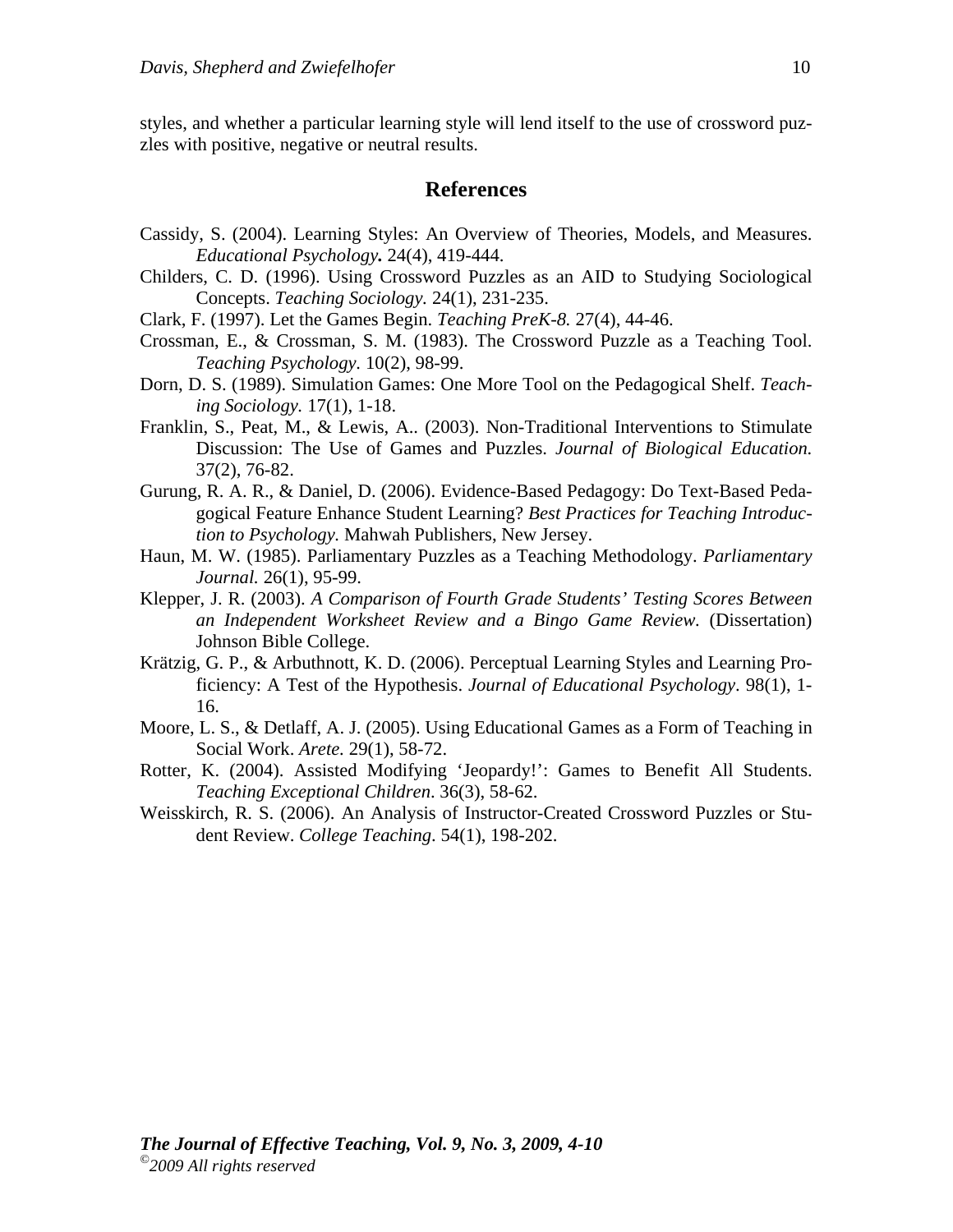

# **Student Disability and Experiential Education**

Gerald D.  $Klein<sup>1</sup>$ *Rider University, Lawrenceville, NJ 08648-3099* 

#### **Abstract**

As a significant percentage of students in higher education today have one or more disabilities, it is important for instructors to be aware of what disabilities, and how disabilities, impact student performance. Students with a wide range of disabilities can encounter significant obstacles when experiential instructional methods are implemented assuming that learners are disability-free. This article presents a taxonomy of disabilities and illustrates how experiential instruction can place students with disabilities in situations where they may not do well. The article also evaluates Universal Design, an approach to course design and management that attempts to address a range of student disabilities and learning styles. Finding that this approach does not fully address the problems of the experiential classroom, three strategies are proposed that increase the likelihood that all students, including those with disabilities, will have satisfying and successful experiences in courses using experiential methods.

**Keywords:** Disability, experiential, Americans with Disabilities Act, ADA, accommodations, universal design.

Faculty in higher education today are increasingly aware of student differences – for example, differences in learning styles and national origin and culture - and the need to alter their instructional practices to better reach more of their students (see, for example, Kolb & Kolb, 2005; Auster & Wylie, 2006; Evans & Porcano, 2001; Niehoff, Turnley, Yen, & Sheu,, 2001; Ryland, 1992). This article argues that possessing one or more disabilities is another important way in which college students may be different, and that this difference warrants instructor reflection and action.

Specifically, this article's major purpose is to explore the interface of student disability and experiential instructional methods. This may be the first article to examine this interface as no other could be found that examined student disability and management education (my specialty) or experiential teaching and learning. Experiential methods include role plays, case analysis and discussion in groups, and other exercises designed to test and build student capabilities and skills. Experiential instructional methods are used across many disciplines and academic departments today, including social work, communications, labor relations, counseling, and clinical psychology. I argue that students with a wide range of disabilities can encounter significant obstacles when experiential instructional methods are implemented assuming that learners are disability-free. Courses that

 $\overline{a}$ 

<sup>&</sup>lt;sup>1</sup> Corresponding author's email: kleinger@rider.edu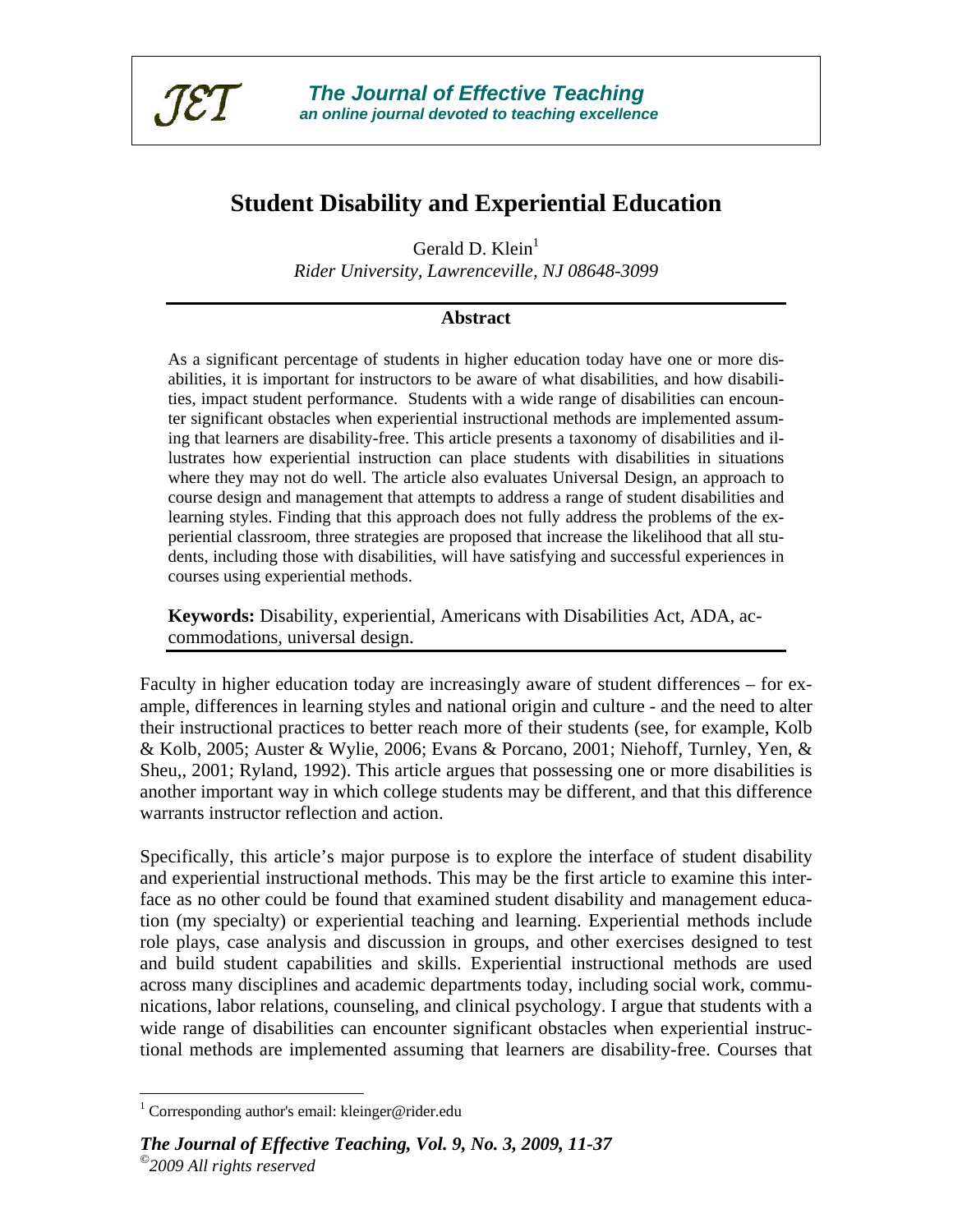are built primarily around the use of experiential methodology, as is one of mine, may pose a considerable challenge for students with disabilities. My experience base is a course with significant experiential components in management, organizational behavior, and leadership. The article argues that instructors can be more responsive to and accommodating of students with disabilities in experiential courses.

A second purpose of the article is to describe and evaluate Universal Design, which has been advanced as a classroom strategy addressing a wide range of student disabilities and learning styles. Finding that this approach does not adequately address the problems of the experiential classroom, I propose three strategies that increase the likelihood that all students, including those with disabilities, will have satisfying and successful experiences in courses using experiential methods. The third purpose of the article is to present and discuss these strategies. Because there is great variation among students with the same disability and because students may have multiple disabilities, in general I recommend, as do others, tailoring accommodations to a student (e.g., Shapiro & Rich, 1999, p. 42-44; Smith, 1998, p. 4; Byron & Parker, 2002, p. 362).

The article begins with an overview of student disabilities in higher education that indicates how prevalent they are. A taxonomy of student disabilities is then presented. The Universal Design strategy is presented and assessed in relation to the experiential classroom. The theoretical foundations of experiential teaching and learning are presented next and examples are provided that illustrate how experiential instruction can place students with disabilities in situations where they may not do well. Finally, strategies are offered to mitigate the difficulties that students with disabilities can have in the experiential classroom. The article also reports on an intervention I have begun to use at course start-up that consists of a self-assessment questionnaire for students and attached fact sheet (Appendix C). Among the several purposes of this intervention is to prompt early and valuable discussion between students with a disability and me that would indicate how I could help provide a course experience that was comfortable and successful.

# **Student Disability and Higher Education**

A significant percentage of students entering higher education today have one or more disabilities. Data from three recent studies suggest that approximately eleven percent of undergraduate students and approximately seven percent of students in graduate and professional programs, such as law and medicine, report a disability (U.S. Department of Education, 2000, 2004, 2006). Nationally, data from the 2000 United States Census indicates that one in thirteen US children, five to fifteen years old, has a physical or mental disability (2000 U.S. Census, 2007).

The number of students with disabilities in post-secondary education has been increasing, in part, because they have received sufficient support at previous educational levels to qualify for college and post-college admission (Paul, 2000; Zirkel, 2001). Also, legislation, notably Section 504 of the Rehabilitation Act of 1973 and the Americans with Disabilities Act (ADA) of 1990, protects students with disabilities from discrimination, and requires that they be provided with reasonable and appropriate accommodations and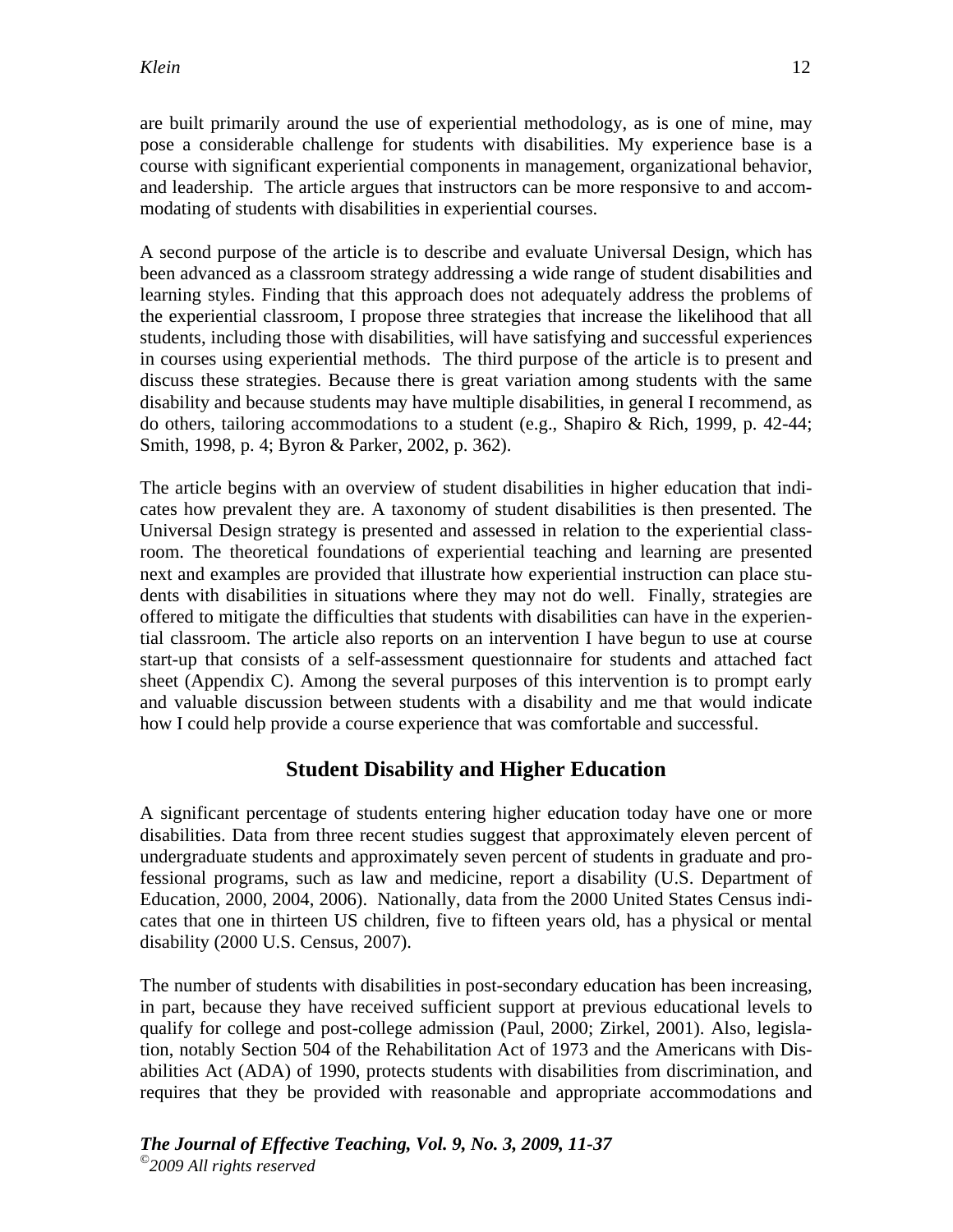equal access to programs and services. Significantly, the legislation also requires that students be provided with *access to the content of courses*, that is, text, lectures, videos, assignments and handouts must be in a form a student can access (*Rehabilitation Act of 1973*; *Americans with Disabilities Act of 1990*). These statistics and trends indicate that it is likely for college and university professors to have a student with a disability in the classroom. The next section describes the disabilities an instructor may encounter in higher education.

#### **A Taxonomy of Student Disabilities**

 Section 504 of the Rehabilitation Act of 1973 and the Americans with Disabilities Act (ADA) of 1990 provide protection to individuals with both visible and invisible disabilities, and to those with either permanent, temporary, or occasional impairment (*Rehabilitation Act of 1973*; *Americans with Disabilities Act of 1990*). Examples of the last two include students receiving chemotherapy for the treatment of cancer, students recovering from surgery, and some depressions. Today, it is not uncommon for instructors to encounter temporary or occasional impairments such as these.

Those having *visible disabilities* include students who are blind, who have cerebral palsy, multiple sclerosis, or muscular dystrophy; and/or use a wheelchair, crutches or braces. For some of these disabilities, students will require assistance in accessing the visual elements of courses – syllabus, textbook, written exams, videos, chalkboard, cases and exercise instructions. For others, the comfort of the classroom chair, mobility in the classroom, and writing will be issues.

 *Invisible disabilities* include visual impairment including color blindness and macular degeneration; hearing loss and deafness; neurological disorders such as Traumatic Brain Injury (TBI), learning disabilities, Attention Deficit Disorder (ADD) and Attention Deficit Hyperactivity Disorder (ADHD), and Asperger's Disorder; Chronic Fatigue Syndrome (CFS); psychiatric disorders; and a chronic health impairment such as epilepsy, diabetes, arthritis, asthma, cancer, cardiac problems, and HIV/AIDS. It is useful to consider briefly four of these disabilities in more depth as they are particularly relevant to the experiential classroom. The general implications of these four and the other "invisible" disabilities for the classroom follow these descriptions, and are further discussed in other sections of this article.

#### *Learning Disabilities*

Learning disabilities is a group of disorders marked by significant difficulty in taking in, encoding, organizing, retaining and/or expressing information. Remembering, reading, writing and speaking may be affected. There is also one kind of learning disability (prosopagnosia) that makes it difficult for individuals to remember the faces of others, though this disability can also arise from a traumatic brain injury (Brinkerhoff, McGuire & Shaw, 2002, p. 112; Shapiro & Rich, 1999, p. 10-19, 29-37; Smith, 1998, p. 2; Gruter, Gruter & Carbon, 2008).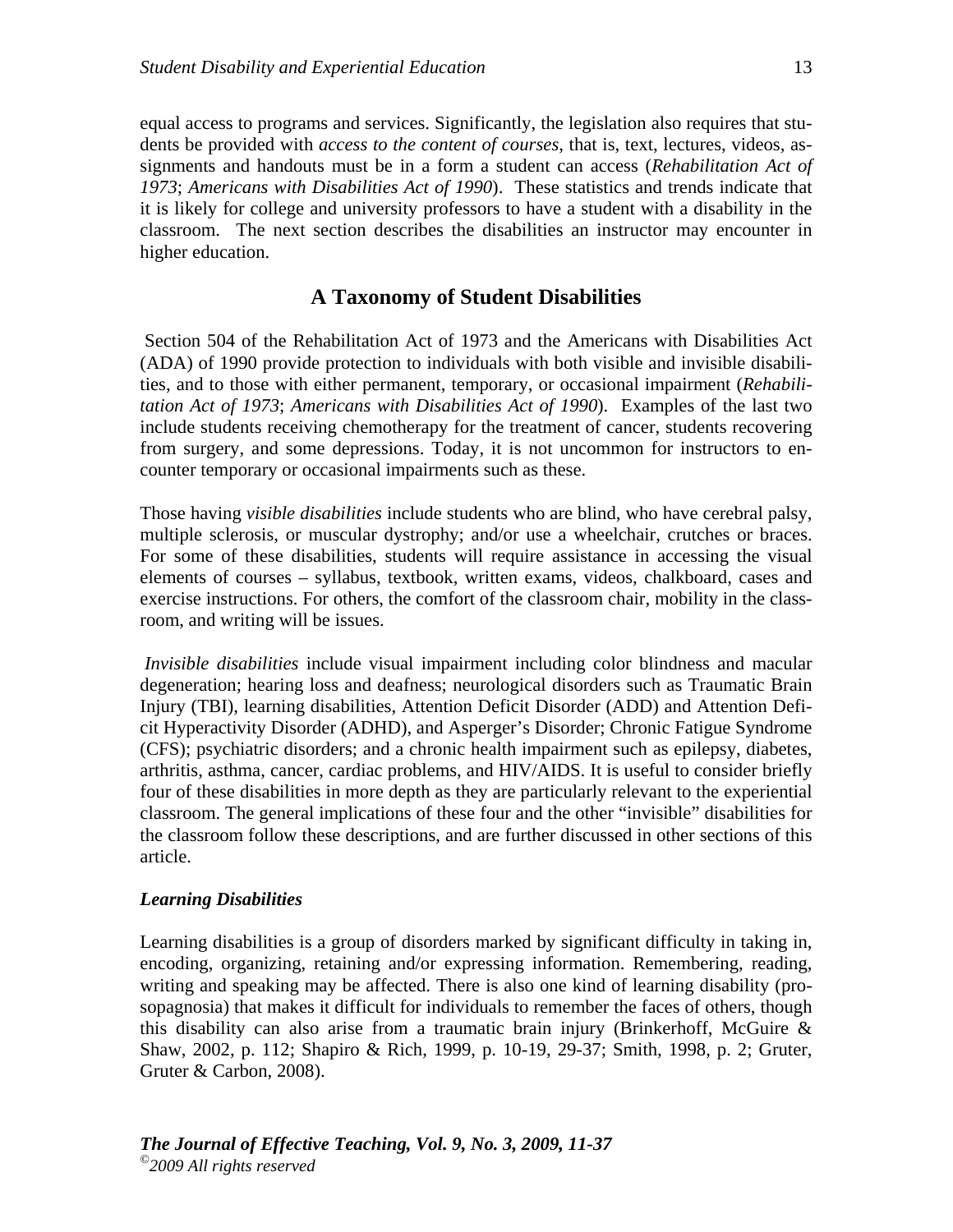# *Psychiatric Disorders*

Psychiatric disorders include chronic or temporary major or minor depression; bipolar disorder characterized by alternating periods of high, even manic, energy and periods of moodiness, irritability or depression; anxiety disorders, including social anxiety disorder; and obsessive-compulsive disorder, in which adherence to ritual, or avoiding germs or close proximity to others, drives behavior (Koplewicz, 2002; Waltz, 2000; Heimberg, Liebowitz, Hope, & Schneier, 1995; Attiullah, Eisen, & Rasmussen, 2000).

# *ADD and ADHD*

An individual with ADHD is impulsive, easily distracted, inattentive and hyperactive, often wanting to get up and change his or her location. An individual with ADD has difficulty is sustaining attention but is not characterized by hyperactivity (Hallowell  $\&$ Ratey, 1994; Byron & Parker, 2002).

# *Asperger's Disorder*

Asperger's Disorder was first described in the 1940's by Viennese pediatrician Hans Asperger, who observed autistic-like behaviors and difficulties with social and communication skills in boys who had normal cognitive and language development (Autism Society of America, 2008). Individuals with Asperger's often want to fit in and interact with others, but they may be awkward, not understanding of conventional social rules, or show a lack of empathy. Common are limited eye contact, difficulty in sustaining normal conversation, unusual speech patterns – e.g., lacking inflection or too loud - and not understanding the subtleties of language, such as gestures, irony or humor (Autism Society of America, 2008). On my campus, disability services staff report that the number of students with a diagnosis of Asperger's Disorder has significantly increased, and the integration of these students present a major challenge.

In relation to the classroom, students with invisible disabilities may have limited energy; difficulty walking or sitting for long periods; difficulties in reading, speaking and writing; social difficulties; and difficulties in attending and in listening.

Concerning the disabilities present among students in higher education, an orthopedic or mobility impairment is the disability most frequently reported (29.4% of undergraduates who report a disability; 25.1% of graduate students who report a disability); and the data indicates that all disabilities are present and reported across both student populations (U.S. Department of Education, 2000, 2004, 2006). Universal Design is an instructional strategy that its proponents argue meets the needs of many students with disabilities. The next section describes this strategy and evaluates it in relation to the experiential classroom.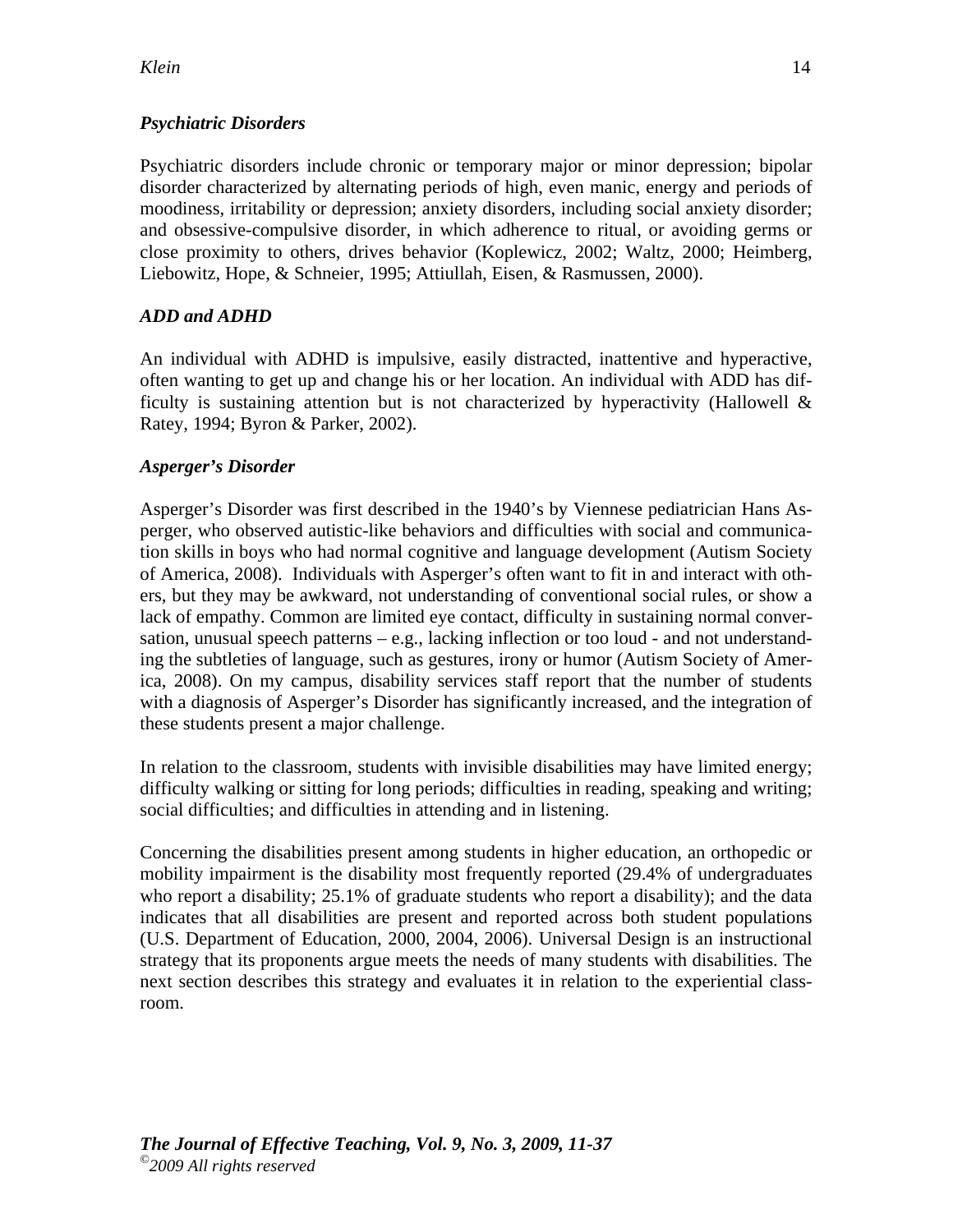# **Universal Design**

Universal Design (UD) is a contemporary approach to course design and course management at any academic level that aims at meeting the needs of diverse learners, including students with different abilities and different disabilities, students speaking English as a second language, older students, and students with different learning styles (Northwestern University Services for Students with Disabilities, 2005; Brinkerhoff, 1991; Ohio State University Partnership Grant, n.d.).<sup>2</sup> Done well, UD "minimizes the need to make special arrangements for individuals" (Burgstahler, 2007, p. 37). UD has been found to benefit all students, and one resource describes UD as "just good teaching" (Ohio State University Partnership Grant, n.d.).

In UD, in essence, a classroom is created that permits all students access to content, materials, tools and support services. A UD course is characterized by features such as the following (Northwestern University Services for Students with Disabilities, 2005; Brinkerhoff, 1991; Ohio State University Partnership Grant, n.d.):

- Course decision making is completed so others have ample time to have course materials developed in alternate formats, such as books on tape and Braille.
- Preferential seating for those with visual and hearing problems.
- Material is presented in an organized fashion and at a reasonable pace.
- The previous lesson is reviewed; the present lesson is previewed and summarized at the end.
- Important terms or ideas are written on the board.
- An instructor avoids talking with his or her back to the class.
- Questions asked by students are repeated by the instructor.
- An instructor secures a note taker for some students, allows students to tape record lectures, or provides students with a copy of his or her notes.
- Technology is used to increase student accessibility to course content. For example, selecting a text that is also available on-line, and making the syllabus, assignments, and homework sheets also available on-line as well as in class. This permits students to locate material that may be misplaced and, in some cases, to view these materials using assistive technology, that is, technology that presents text in a large-type format, translates text into the spoken word, or, when a student is preparing a paper, translates the spoken word into written text.
- Instructional methods are varied to stimulate interest and to permit movement. An instructor provides illustrations, distributes and reviews handouts, and uses audio and visual supplements in class. When videos are used they are closed-captioned.
- Peer mentoring, group discussions, and cooperative learning are used in addition to whole class sessions.

1

<sup>&</sup>lt;sup>2</sup> Additional resources on Universal Design are: Preiser, Wolfgang F.E. and Ostroff, Elaine, Eds., 2001, Universal Design Handbook, McGraw-Hill Professional, New York; and Higbee, J.L., Ed., 2003, Curriculum Transformation and Disability: Implementing Universal Design in Higher Education, University of Minnesota, Minneapolis, MN. AHEAD – the Association on Higher Education and Disability – has assembled a comprehensive list of resources on Universal Design. See http://ahead.org/resources/ud\_intro.php. Retrieved December 30, 2008.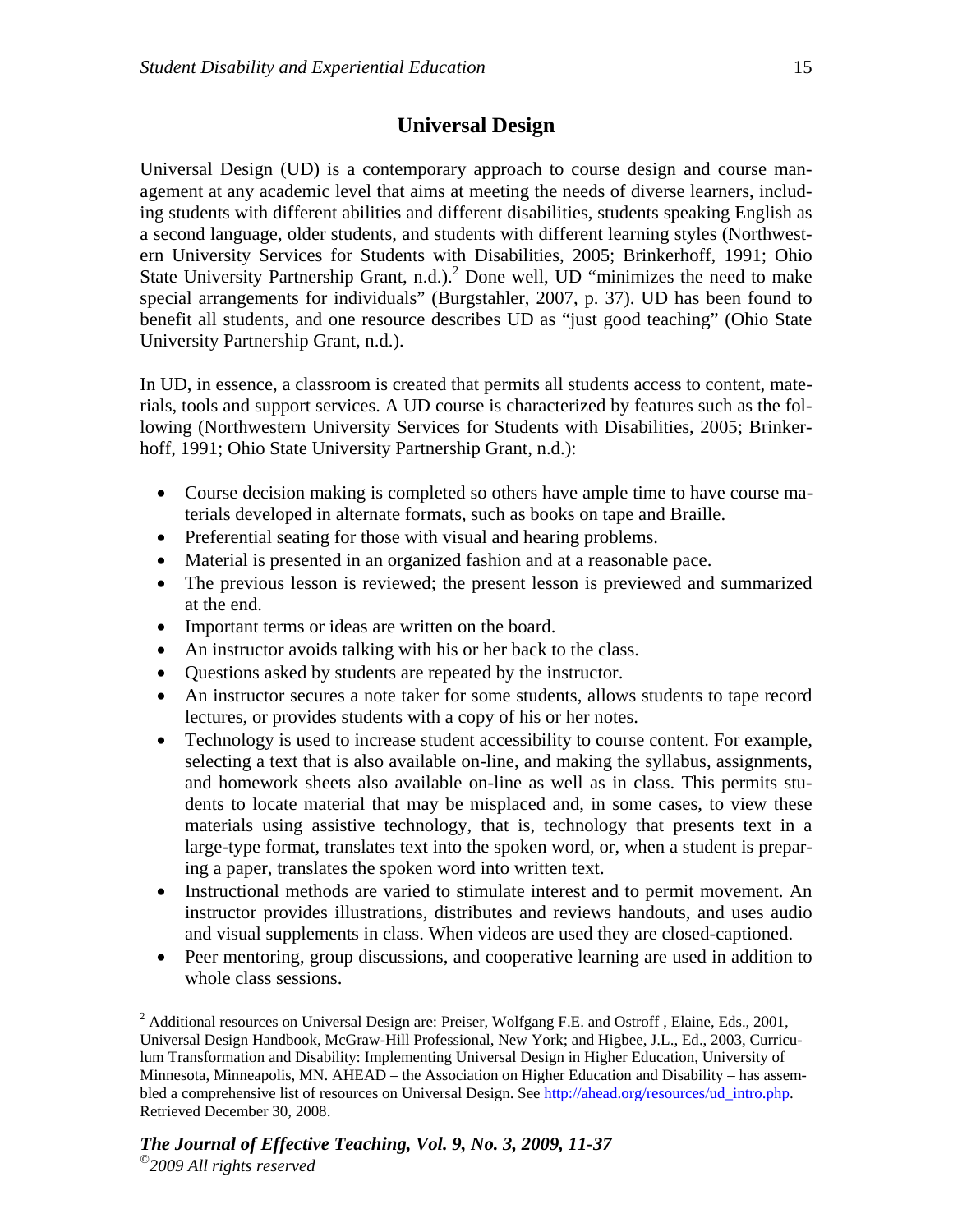- Both written and oral instructions for assignments or a class activity are provided, instructions are clarified, and questions are welcomed and sought.
- Shorter exams are given more frequently.
- Students are permitted to demonstrate knowledge of subject matter through alternate means.
- Clear feedback is provided to students.

 Certainly, the proponents of UD have proposed classroom accommodations appropriate for and responsive to different student abilities and many student disabilities and, in the end, beneficial to virtually all students. Notwithstanding the suggested work with peers and in groups, the thinking and work done here has assumed a primarily traditional, rather than an experiential, classroom experience, that is, one involving daily lectures, whole-class discussions, videos, overheads, and Power Point slides (Northwestern University Services for Students with Disabilities, 2005; Brinkerhoff, 1991; Ohio State University Partnership Grant, n.d.). Though UD is a valuable contribution, it does not adequately address the issues that are likely to arise for students with disabilities in the experiential classroom.

# **Experiential Teaching and Learning, and Student Disability**

In experiential teaching and learning students are involved directly in an activity, discuss the activity and build awareness and insight, and, it is hoped, incorporate their new understanding into their daily lives (Luckner & Nadler, 1997). Experiential learning involves a direct encounter with the phenomena being studied rather than merely thinking about the encounter (Brookfield, 1983; Kolb, 1984). One source claims that "what experiential learning does best is to capture the interest and involvement of participants but most importantly it contributes significantly to the transfer of learning" (Utah State Office of Education, 2008).

The work of David Kolb has been very influential in shaping the experiential approach in education and experiential practice (Kolb, 1984). Influenced by the powerful methodology of the T- or Training Group, in which the spontaneous behavior of participants becomes the source of important learning, Kolb proposes a four-step model of learning. The learning process often begins with an individual carrying out a particular action and observing the effect of this action in this situation (Step  $1$  – Concrete Experience). This experience is reflected upon and, in part, what was revealed about the action's strengths and weaknesses is identified (Step  $2$  – Observation and Reflection). The individual then formulates some generalized learning that informs action taken in the future in similar circumstances (Step 3 – Forming Abstract Concepts). The intent of the individual may be to have action in the future be more effective. Finally, an individual tests out his or her learning by actually applying it (Step 4 – Testing in New Situations). Accordingly and in general, experiential education and the experiential classroom features the direct in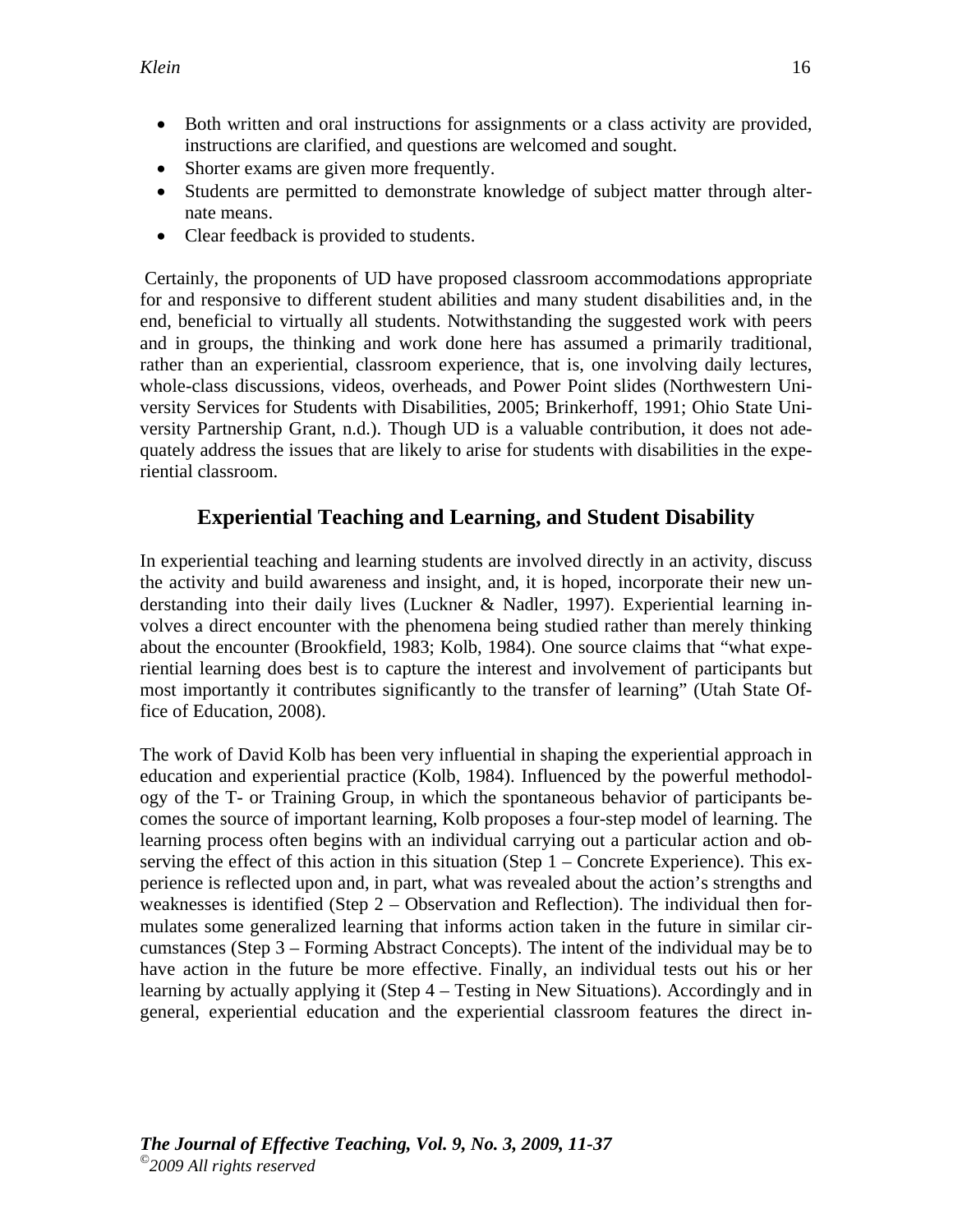volvement of students in experiences from which learning can be derived, and the opportunity to engage in subsequent experiences where they may apply their learning.<sup>32</sup>

The experiential classroom makes use of many tools to foster learning by students. These include simulations that may involve role plays; case analysis and discussion in groups; group problem solving; events designed to test student capabilities and skills in such areas as communicating, listening, summarizing and representing; and instruction followed by practice. The experiential classroom will often involve confronting students with various tasks and challenges and is characterized by an element of spontaneity, that is, what is done and worked on in class may not be announced in advance. Though students can learn much from simulations and exercises in class that require action, involvement and reflection on their part, in this author's experience, for many students with a disability there is a very real possibility of negative outcomes, such as ineffectiveness and embarrassment.

Theoretically it is conceivable, and some past classroom experience confirms, that recurring and vital exercises in my courses are very difficult situations for students with certain disabilities, particularly neurological disabilities, such as learning disabilities, Traumatic Brain Injury (TBI), Attention Deficit Disorder (ADD) and Attention Deficit Hyperactivity Disorder (ADHD); auditory disabilities; other physical disabilities, such as the effects of chemotherapy; and psychiatric disabilities, such as social anxiety disorder, bipolar disorders and depression. For example, take the experience of small group problem solving and decision making, a common pedagogical strategy used in many courses. This experience typically requires: quick reading and mastery of a written case that contains essential facts; high sustained energy and focus until a group decision is achieved; the ability to take in, understand, remember and combine the ideas of others; relevant, appropriate comments; members taking turns across many such experiences in recording or posting on newsprint group members' ideas; a well-reasoned decision concerning why one supports or does not support a course of action tentatively favored by the group; and the willingness and the ability to present the group's decision to the instructor and to the class. While acknowledging that there is great variation among students with the same disability, in general, disabilities such as the ones above make it difficult to perform, and therefore learn, these roles and responsibilities.

For example, depending on a student's particular learning disability and the degree of disability students with learning disabilities could have difficulty reading and mastering the facts of a written case in the time typically allotted for this activity; organizing and remembering case facts; combining and integrating one's own and others' ideas; recording the ideas of others; and publicly articulating and defending a group's decision in a case, particularly if the decision was complex. Maintaining sustained focus and energy until the decision-making task had been concluded, essential for combining and integrating ideas and other group tasks, would be difficult for certain students with ADD, ADHD, depression, or a chronic health issue.

1

 $3$  Experiential education has been defined to include cooperative education placements, service learning and practicum experiences (Keen & Howard, 2002; Cantor, 1990), but the experiential classroom is the focus of this article.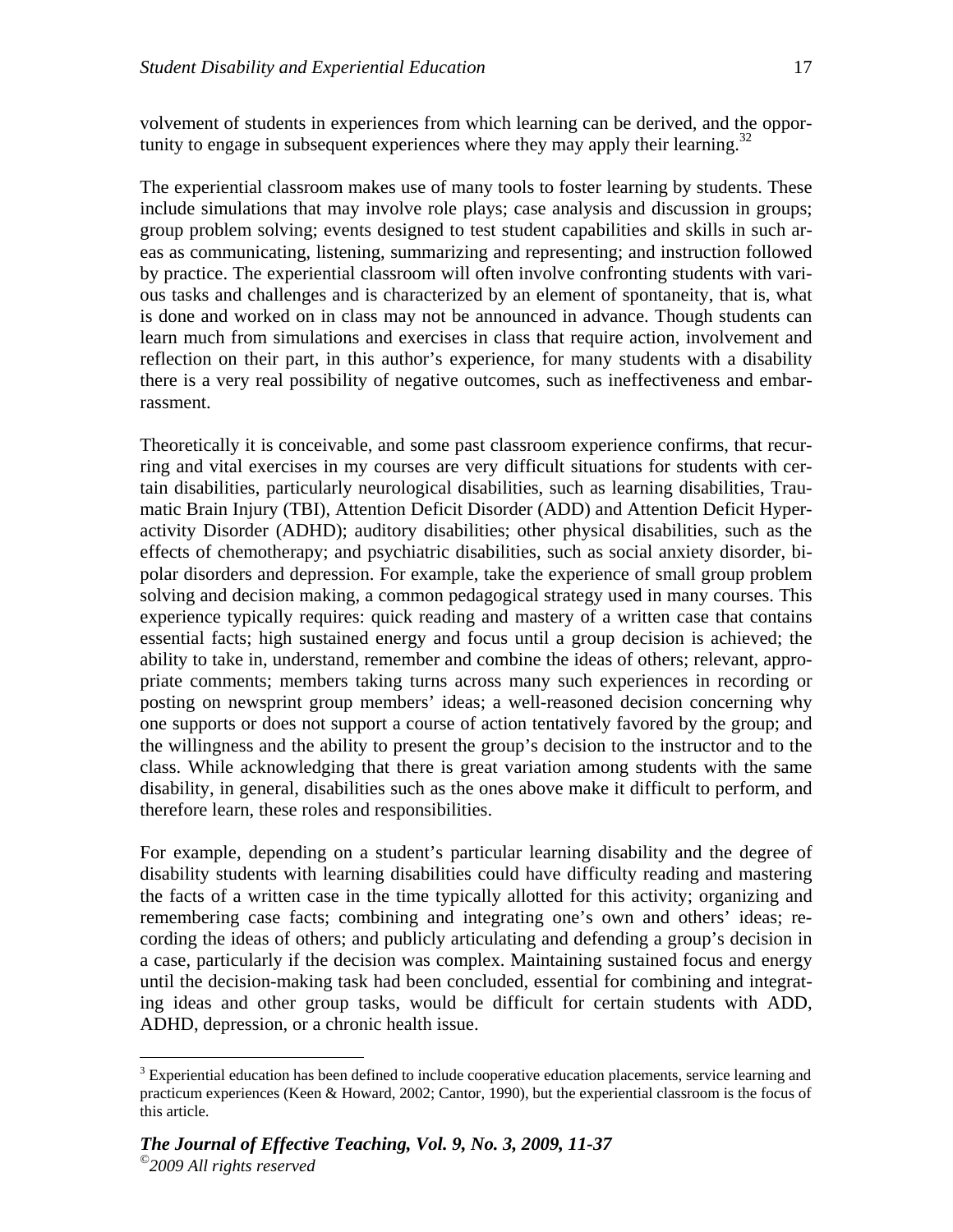The following are examples of other experiential exercises that are developmentally important and widely used in some form in my field and in others, yet which are likely to pose problems for students with disabilities. Identified for each exercise are a selection of disabilities that could affect a student's performance. It is important to note that medications taken by a student for a disability, such as for anxiety, depression, or a chronic health issue can also adversely affect student performance.<sup>4</sup>

# *Self-Introductions in Small or Moderately-Sized Groups, or to the Entire Class, and Learning Other's Names*

This exercise may pose problems for students with social anxiety disorder, a learning disability, TBI, Asperger's Disorder, depression, bi-polar disorder, or a chronic health issue. For example, a student with social anxiety disorder may experience severe stress that interferes with recalling personal information and learning other's names.

# *A Personal Space Exercise*

In this exercise a student seeks answers to simple questions from a partner, while walking towards him or her, infringing on his/her personal space. This exercise may pose problems for students with an orthopedic disability, social anxiety disorder, a learning disability, an auditory impairment, depression, bi-polar disorder, obsessive-compulsive disorder, Asperger's Disorder, TBI, or a chronic health issue. For example, certain orthopedic disabilities makes this an awkward or difficult exercise for a student, and a student with an auditory disability may be unable to hear the questions asked by his or her partner, most certainly in a classroom where other students are simultaneously carrying out this activity.

# *A Back-To-Back Exercise Designed to Test and Improve Clarity in Communication*

In this exercise, two students are seated back-to-back and each, in turn, must describe a drawing to be reproduced by his or her partner. This exercise may pose problems for students with an auditory impairment, blindness or a visual impairment, an orthopedic disability, a learning disability, Asperger's Disorder, or TBI. Because this is invariably a noisy class activity as many student pairs are communicating at once it is likely to be an especially challenging environment for a student with an auditory disability. Students with a learning disability may have great difficulty in accurately displaying spatially the spoken instructions of his or her partner.

<sup>1</sup> <sup>4</sup> As an example, a student with schizophrenia at my university reported to campus disability staff that the new medication he was taking was successful in blocking the voices he heard for years. However, because of the medication he was either falling asleep in class or had great difficulty in maintaining attention and understanding the information being presented (personal communication, university disability services staff).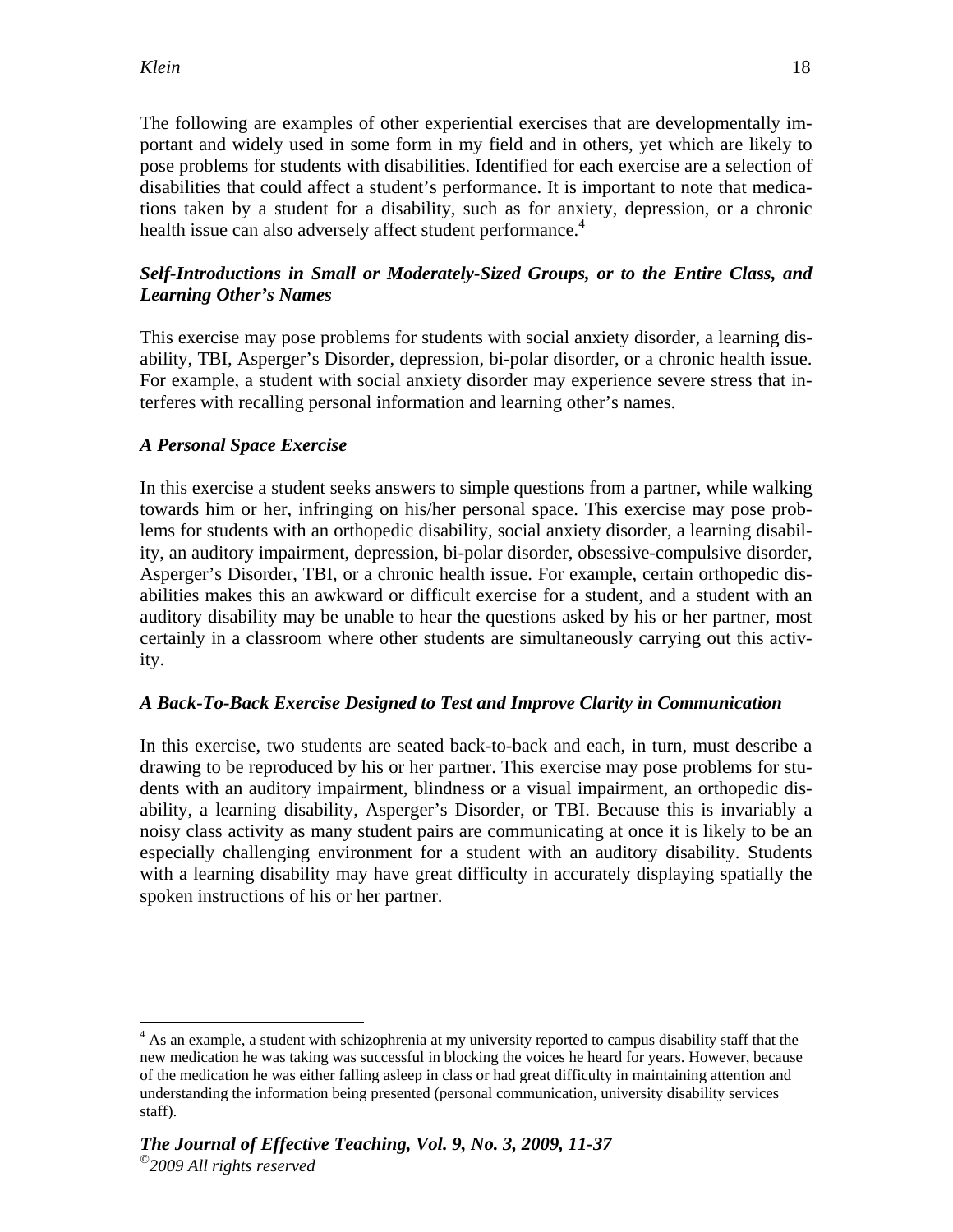#### *Listening Exercises*

In one common form of this exercise a moderately complex story is read to the class. Students working alone then answer questions on the story, volunteer and discuss their answers, and score their work. This exercise may pose problems for students with an auditory impairment, blindness or a visual impairment, a learning disability, TBI, depression, bi-polar disorder, ADD and ADHD, or a chronic health issue. A student with TBI or some learning disabilities may have difficulty remembering facts from the story and are likely to have fewer correct answers than most group or class members.

#### *A Listening Exercise in Pairs*

In this exercise a student is expected to remember and apply certain listening/helping rules in his or her interaction with another. This exercise may pose problems for students with social anxiety disorder, an auditory impairment, a learning disability, Asperger's Disorder, TBI, depression, bi-polar disorder, ADD and ADHD, or a chronic health issue. For example, a student with a learning disability, TBI, or depression involved in this exercise or in the ones described immediately below may have difficulty following directions provided to the class and remembering the actions to use and to avoid.

#### *Other Exercises in Which Students Practice Behavior*

In these exercises students are expected, in pairs, to either practice or to demonstrate to the class right or wrong ways of handling a particular interpersonal task, such as checking a perception, evaluating work performance, and responding to problems. These exercises may pose problems for students with social anxiety disorder, a learning disability, an auditory impairment, depression, bi-polar disorder, Asperger's Disorder, TBI, or a chronic health issue.

#### *Mock Interviews*

In mock interviews a student is expected to answer questions posed by a "recruiter". This exercise may pose problems for students with social anxiety disorder, an auditory impairment, a learning disability, Asperger's Disorder, TBI, depression, bi-polar disorder, ADD and ADHD, or a chronic health issue. Interviews are performances and these may be uncomfortable and difficult for a student with a social anxiety disorder. Carried out in a noisy classroom this exercise would be difficult for a student with an auditory impairment, ADD or ADHD. The retrieval, organization, and articulation of personal information could be difficult for certain students with a learning disability or TBI.

Many of these exercises are conceived as "challenges" for students from which significant learning can be derived. From student journals I have learned that students experience them as challenges, as well. It is very likely that for students with certain disabilities these classroom events may be terrifying and, unfortunately, the exercises may elicit behavior that becomes a source of embarrassment. No instructor, of course, wishes these outcomes for any student. The next section proposes strategies for instructors that reduce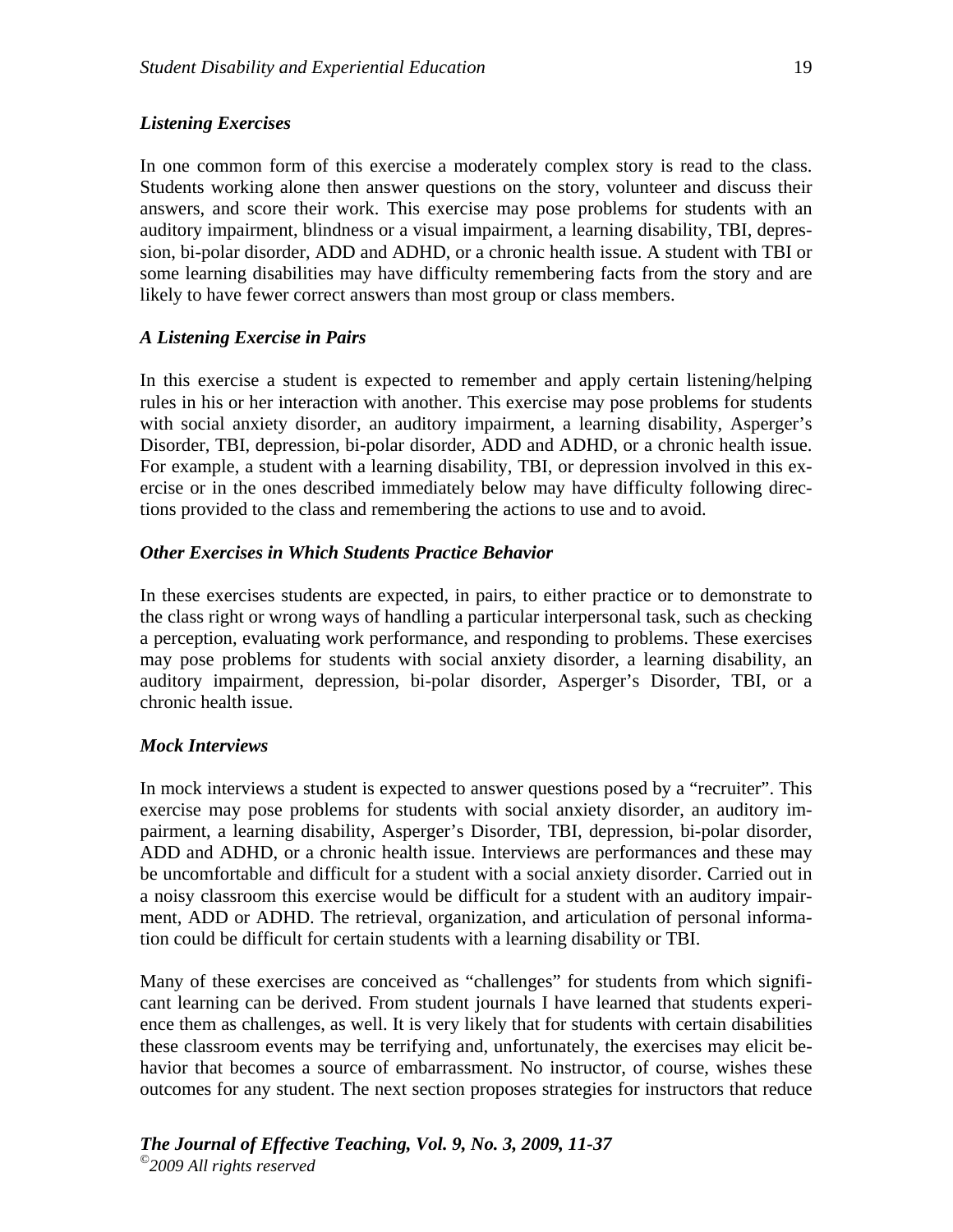the likelihood of these outcomes, and provides examples of accommodations that can be created for experiential activities.

# **Proactive Strategies**

It is possible to visualize at least three proactive strategies available to an instructor that make it more likely that the outcomes from experiential activities and courses are, in balance, positive ones for all students, including those with disabilities. These will require the investment of additional time by a faculty member, yet it is hoped that he or she will consider this investment worthwhile. These strategies are not mutually exclusive, that is, the strategies, including the last two, can be implemented together.

To date, I have effectively implemented the first strategy. Funded inquiry on student disability in higher education led to extensive discussion with staff at the University's disabilities services office, and participation in its workshops. The student self-assessment questionnaire and fact-sheet to be discussed shortly (Appendix C) and this article and its examples were inspired and informed by these activities. I have not as yet had the opportunity to fully implement to my satisfaction the second and third strategies, which involve close work with a student with a disability across a semester, but will most certainly do so when the next opportunity arises. I am confident both in my ability to implement these strategies and confident that implementing one or both will lead to a better classroom experience for students with a disability. The self-assessment questionnaire has prompted constructive discussion with students with disabilities enrolled in my courses in two successive semesters. These discussions will be summarized in the section of this article that describes the self-assessment instrument.

In advance of implementing the recommendations in this article, including administering the self-assessment questionnaire, an instructor is advised to consult with the professional staff of his or her campus disability services office. Some colleges and universities have specific policies in place that are relevant to these activities and the professional staff of this office is usually very well informed about them. These recommendations, particularly the first and second ones, are also important ones for, and relevant to, courses primarily using lectures and those that infrequently employ experiential methods, including group work.

#### *Disability Services Office*

Today, most college and university campuses have a disability services office responsible for counseling students who have, or who believe they have, a disability, and for arranging campus and course accommodations. Typical course accommodations include providing students with assistive technology, some examples of which were described above; requesting extended time on examinations; and providing distraction-reduced exam settings with exam monitors and, when required, keyboards on which answers to examination questions can be typed.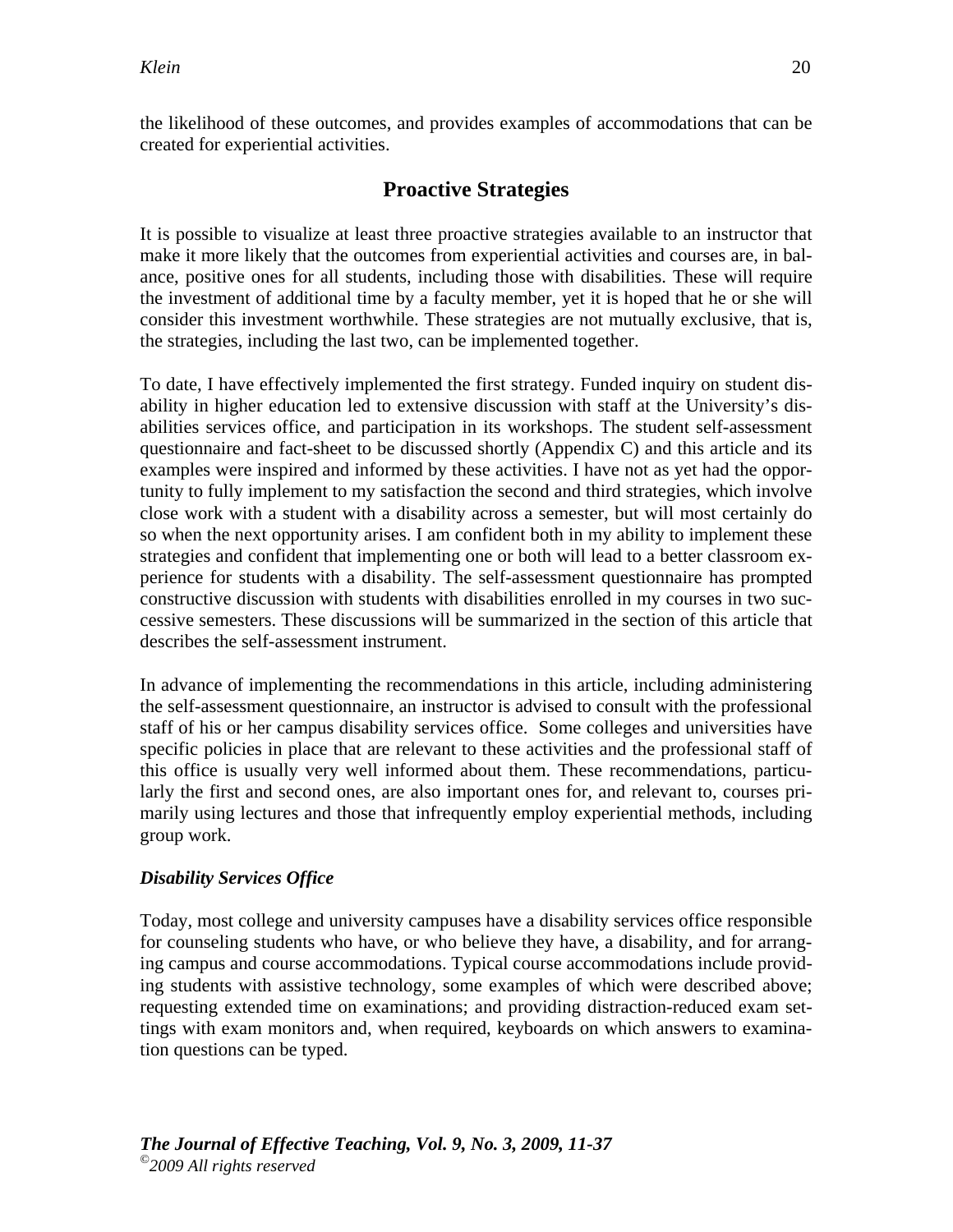Most students with a disability will pass through and have discussions with personnel in this office. For this reason, it is important for instructors who teach experiential courses to talk with the professional office staff about them. With course descriptions, disability professionals are in an excellent position to counsel and prepare their students. For example, some students, such as those with a temporary disability, may be counseled to take the course in another semester when they would be better able to handle its requirements.

The staff will be able to indicate to an instructor how he or she can help a particular student with a disability who is enrolled, or future students with a disability, in advance of the start of the semester and during the semester. For example, students for whom reading is difficult often wish to begin reading in advance of course start-up, and would, therefore, appreciate learning of early reading assignments. Again, disability services staff can often arrange for a student to receive assistive technology if this is required.

As professionals, they are also likely to highlight problem areas in a course beyond those an instructor might see, and to suggest remedies for those problems. Finally, the professional staff may want to know if there is a more conventionally structured course a student could take in lieu of one employing experiential methods.

An instructor should be aware that, often, there are a number of students with disabilities who do not work through this office and its staff, or who work with the staff only sporadically (Tincani, 2004; personal communication, university disability services staff).

#### *Pre-Semester, Early-Semester and On-Going Discussion with Students with Disabilities*

An instructor is sometimes informed in advance that he or she will have a student in class with a disability, either by the disability services office or by the student him- or herself. In other cases, a student will approach an instructor at the end of an early class and indicate that he or she has a disability, or a student might make this known on a student information card he/she completes and submits in class. A statement in the course syllabus, like the one in Appendix A, which is the one I use, will convey that an instructor is willing to meet with students to discuss disability-related issues.

In these instances, an instructor can arrange to meet with a student outside of class to discuss the course. Some disabilities are obvious because they are visible and others are not. It is important to note that the name of a student's disability or disabilities is a private matter. While a student may choose to reveal this information to an instructor, an instructor cannot ask, nor can the disability services office reveal, a student's specific disability or disabilities (LRP Publications, 2007). Nevertheless, even in the absence of this information, there is much that is constructive that can be done.

At the meeting, the instructor can begin by stating that he or she does not have to know what the disability is but wishes to know how it affects the student. The instructor should describe in detail the goals of the course, his or her expectations for students, the nature and examples of class activities, and how he/she intends to evaluate student performance.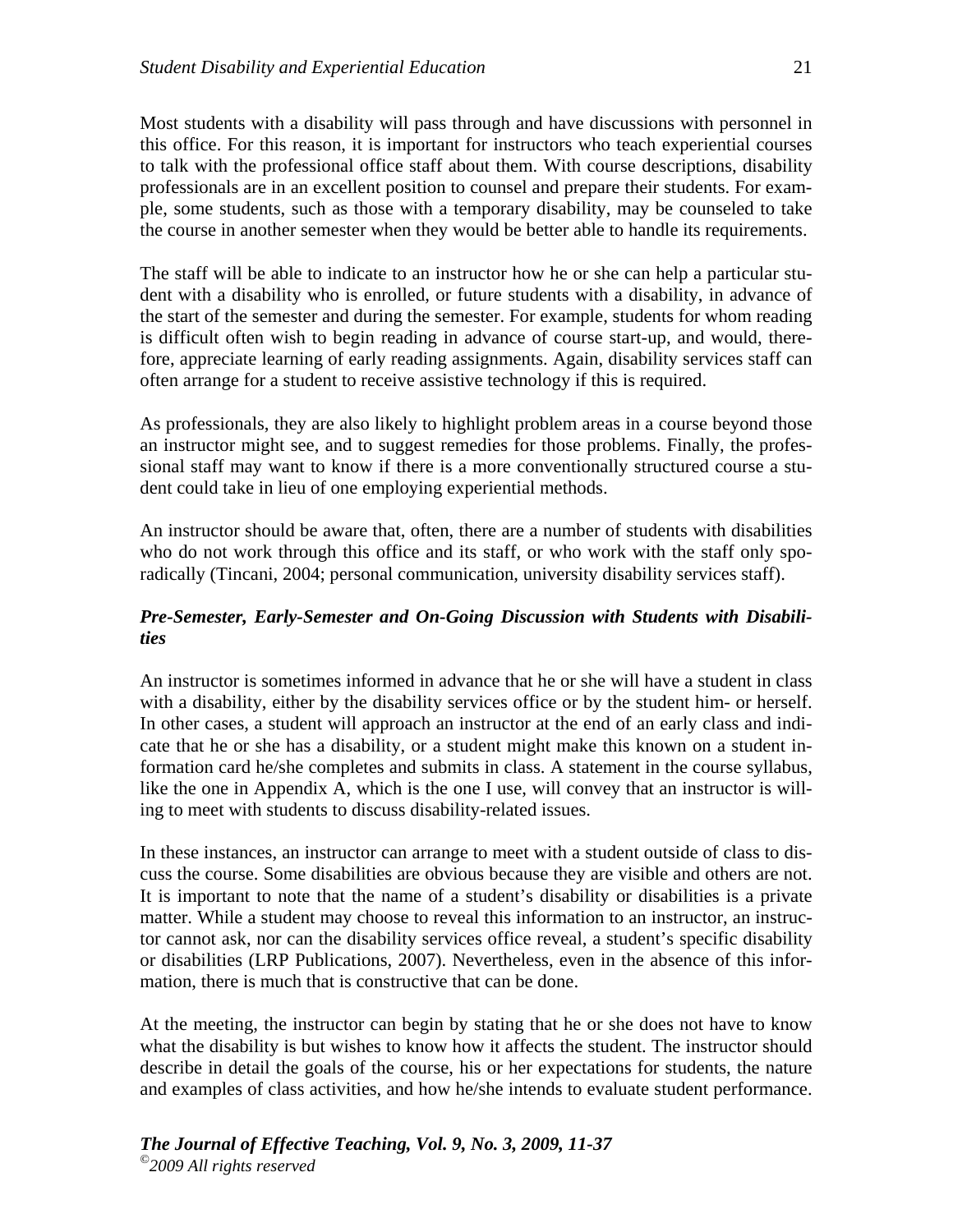Appendix B presents a selection of questions an instructor could ask a student after describing the course. If a student disability is temporary, for example, chemotherapy effects or some depressions, discussion might indicate that it would be better for a student to take the course once he or she is better able to handle its demands. However, many disabilities, such as Traumatic Brain Injury, ADD, ADHD and learning disabilities are permanent conditions. Discussion might indicate that it would be better for a student to take a more conventionally organized elective.

Assuming that these are not the outcomes, that is, a student elects to remain enrolled in the course, the student in this discussion will almost certainly be able to describe the kind of assistance in the semester he or she would value. For example, a student with a learning disability might request to receive in advance copies of written cases, a role in a role play, in-class instruction sheets, and the like, so that these can be studied in advance and need not be quickly read and mastered in class. A student with a learning or vision disability might request that cases and instruction sheets be read aloud in class so he/she can better comprehend them. In a course where self-introductions are required, a student might seek permission to refer to notes or cards that had been prepared in advance when it is his or her turn. Students with significant anxiety may request permission to present a paper or group decision from his or her seat rather than standing or presenting it at the front of the class. Students might also indicate how their medical treatments and medications will influence their class attendance and class participation. Students may indicate a need periodically to stand and stretch during class. A student might indicate in this meeting or a later one that because of his or her disability performance in a particular class activity would be poor and/or embarrassing. He or she might request to observe rather than take part.

This student-centered approach is prudent because there is great variation among students with the same disability. Obtaining the assistance of students with a disability in shaping course accommodations also supports the larger movement to train students and adults with disabilities to be effective self-advocates. In settings that may not be ideal for those with a disability, self-advocacy by individuals improves the chances of personal and career success (Brinkerhoff, 1994; Palmer & Roessler, 2000; Skinner, 1998).

At this initial meeting plans should be made to talk again once the semester is underway. With regard to the conversations an instructor may have with students, it is important to remember two things. First, it is important that an instructor indicate to the student in the initial discussion that it is necessary to treat the agreed-upon accommodations as tentative until they are reviewed and approved by the professional staff in the disability services office. This review is crucial before accommodations are made. By law and in the interest of fairness, accommodations must be valid and appropriate ones for a disability, and only the professional staff, by virtue of their training, can make this determination. Recognizing the primacy of the disability services office protects the student, professor and university from claims of favoritism and unfair advantage. Second, the course accommodations granted must be reasonable ones and not diminish the integrity or ignore the goals of the course.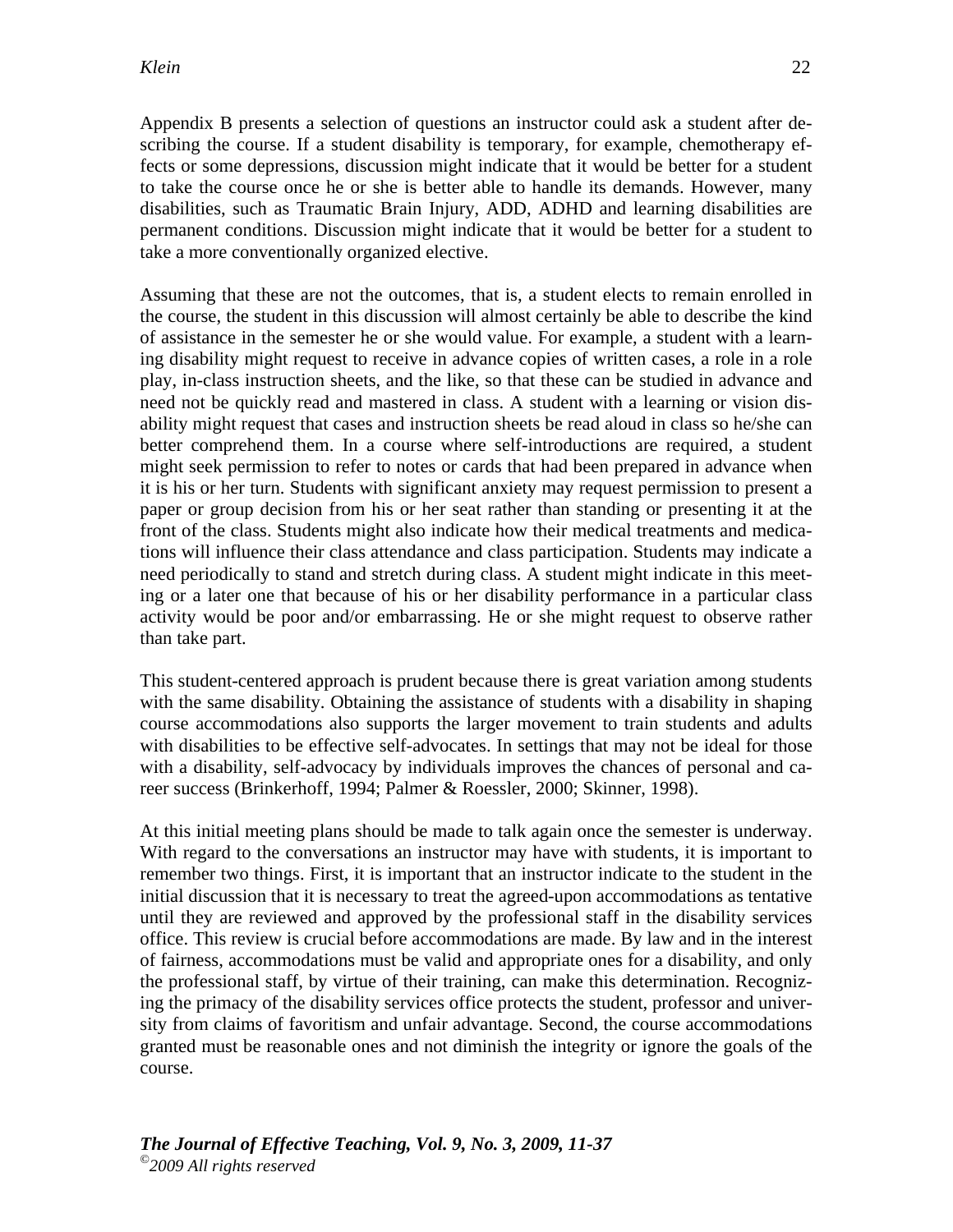#### *Enlist the Support and Assistance of Other Students in the Class*

This author's experience suggests that students can be very supportive of students with special needs. Students have been observed assisting athletes and others in class who have been injured; working with and bringing up to date students who have missed class for health reasons; and consoling colleagues who have experienced a significant loss of a friend, family member or pet. In line with this, an instructor may be able to enlist the help of students to create a positive and supportive class environment for a student with a disability. For a student with Asperger's Disorder or another form of autism this strategy would seem to be most important as the student's actions might not otherwise be understood by other students, and easily misunderstood. Reports indicate the importance of supportive social networks that include other students to the academic and social success of students with Asperger's Disorder (Myers, 2009; Bullard, 2004). Indeed, it is increasingly common for families with an autistic child to hold a party when they move into new neighborhoods, so other children can learn about and be predisposed to be kind to their child (e.g., Hardy, 2004).

There is evidence that disabled and non-disabled students benefit from this arrangement, some academically when students without disabilities provide tutoring assistance to students with disabilities (Smith, 2003; McDonnell, Mathot-Buckner, Thorson, & Fister, 2001). Of course, in a university business program establishing alliances between disabled and non-disabled students is good preparation for future work roles, including the role of a manager. Work settings, like educational settings, have to make reasonable accommodations for individuals with disabilities, and it is often the manager and the worker who craft these accommodations (*Americans with Disabilities Act of 1990*). Miller (2000) indicates how business schools are an appropriate venue for educating future managers about managing HIV/AIDS in the workplace.

For this approach to work a student must be willing to make his or her disability known to the instructor and to other students. The student is not required to name his or her disability<sup>5</sup>, yet he or she must be candid and disclose the kinds of difficulties encountered because of the disability. A student needs to let others know the forms of assistance he or she would find valuable, and perhaps re-open this issue as the course unfolds. For example, a student might request that cases distributed for group analysis and decision making, and instructions for other class exercises, be read aloud. A student with Traumatic Brain Injury, a learning or another disability might desire to have one or more in-group runthroughs before presenting a group decision to the class. Because certain disabilities such as cerebral palsy and learning disabilities affect the formulation or expression of ideas, and reaction to the ideas of others, students may request that a group or class be patient when he or she participates. A student with an anxiety disorder might indicate a desire to step out of the group briefly in order to do deep breathing or, in another way, calm himor herself before rejoining the group. A student with ADHD may indicate that he or she may occasionally forget to bring materials needed for class and that he or she would appreciate being reminded of course assignments and due dates. To keep a group member with ADHD focused and involved in a group task he or she might be asked to function as

 $\overline{a}$ 

 $<sup>5</sup>$  By law, a student cannot be required to disclose this information (LRP Publications, 2007).</sup>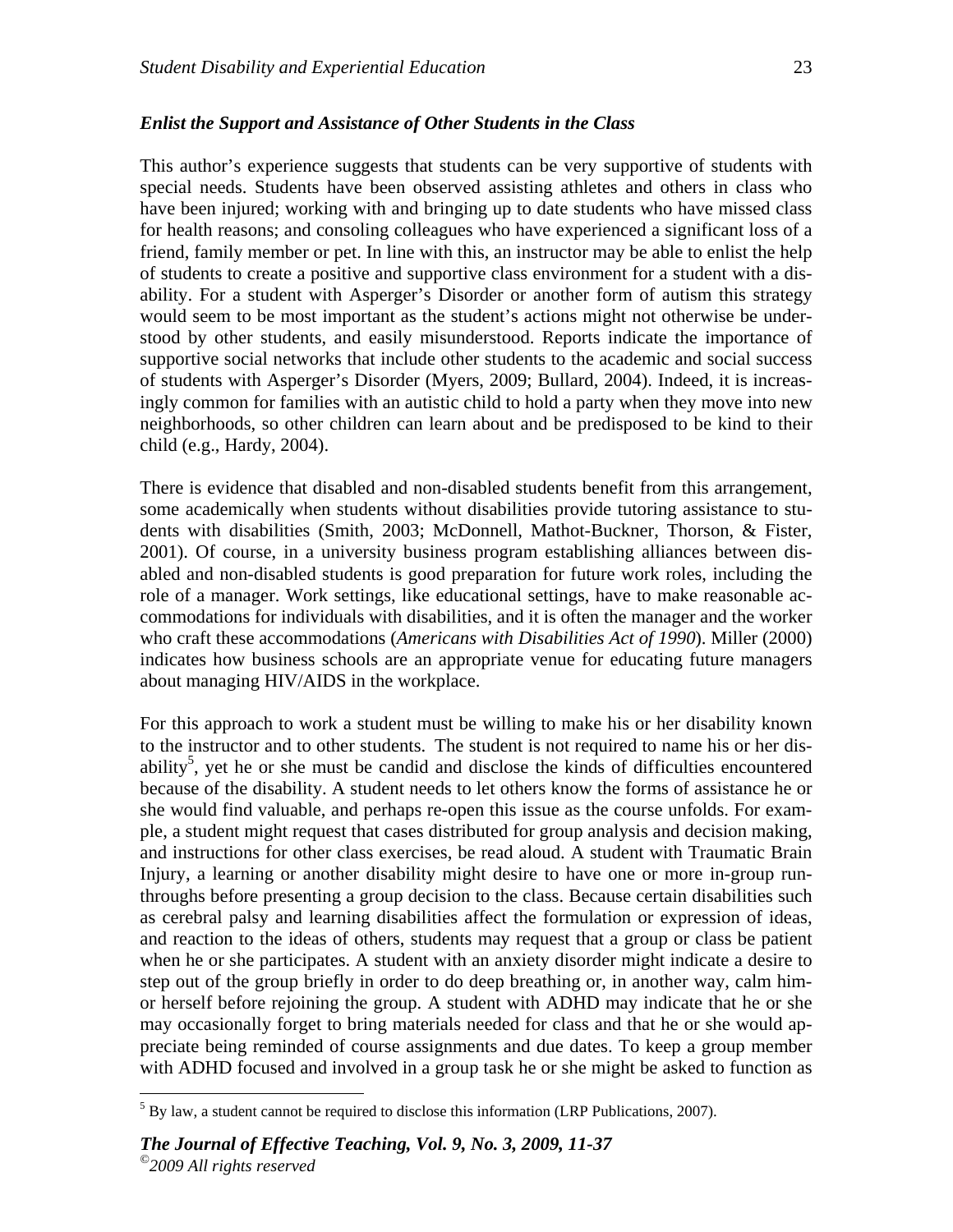group recorder, or assigned another group task. Both the student and his/her group can treat this assignment as an experiment to see if this action achieves the outcome(s) desired.

These are only a few examples of the kinds of understanding that might be sought, and the accommodations that might be arranged. With the understanding and acceptance of his or her group and/or class, a student with a disability might, on occasion or across a course, be more willing to throw him- or herself into class activities in order to learn how well he or she can perform.

# **Prompting Student Disclosure Through a Self-Assessment Questionnaire**

The successful use of the previous two strategies requires voluntary self-disclosure by a student with a disability. Recently, I developed a student self-assessment questionnaire and associated fact sheet to make this more likely (see Appendix C).

The primary purpose of the questionnaire and fact sheet is to prompt students who may have an undiagnosed disability, or who are attempting to cope with a known disability on their own, to meet with staff at the disabilities services office for informal discussion and evaluation. Depending on the outcome of these discussions, if students are willing, the office can facilitate collaboration between students and me that is very likely to be mutually beneficial. Another purpose of the questionnaire and fact sheet is to prompt direct and immediate constructive discussion with students. Of course, another outcome is to increase the likelihood that students receive assistance in relation to their other courses, as well. The questionnaire and fact sheet are intended to be helpful, and this intervention is a proactive response to the increasing number of students on campus with a disability.

The self-assessment has thirty-four questions and is capable of suggesting the presence of up to nine disabilities: learning disabilities; ADD and ADHD; a health problem or impairment; social anxiety disorder; Asperger's Disorder or Syndrome; clinical depression; bipolar disorder or bipolar depression; and obsessive-compulsive disorder. The fact-sheet offers information on each disability and encourages students, depending on their answers on the self-assessment, to have informal discussion with and evaluation by professional members of the campus disability office. The telephone extensions for these staff are provided. (The course syllabus has their names, telephone extensions, and e-mail addresses.)

The questionnaire and fact sheet were developed using materials prepared by the disability services office, including materials used in campus presentations; resources discovered in the preparation of past scholarly work; and information from WebMD.com, information created in close collaboration with the world-renown Cleveland Clinic. The questionnaire and fact sheet was reviewed, refined, and approved by disability services professional staff, who supported its classroom administration.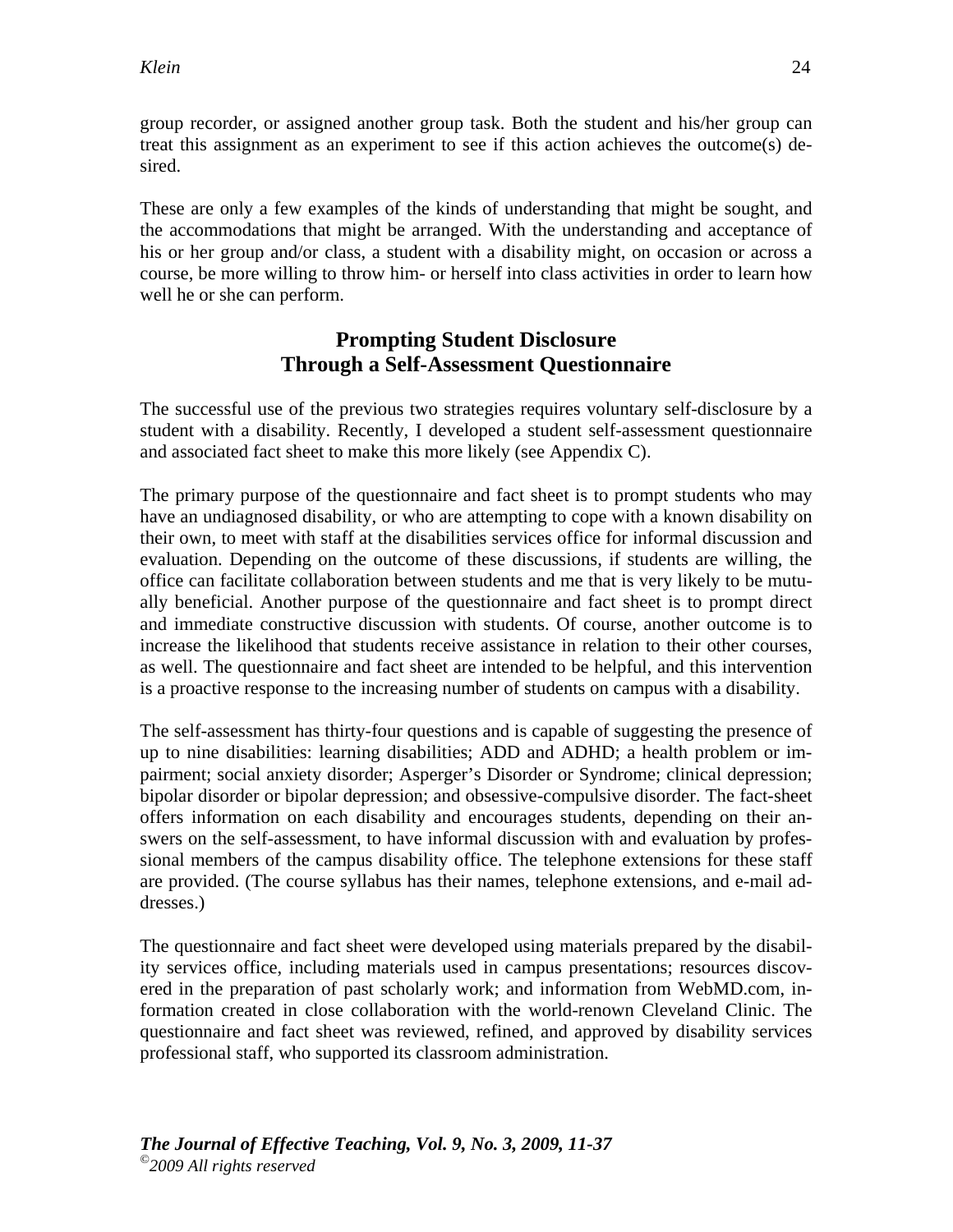Students complete and retain the questionnaire and fact sheet. To preserve privacy, the questionnaire is not collected and students are not required to share their answers with other students or with me. I administered the questionnaire in Fall 2008 and Spring 2009, and spoke about it briefly after its administration. It may be possible to turn this intervention into an activity or exercise that engages the entire class, though this would have to be done with great care. Reflection on this application of the questionnaire will continue.

In both semesters, students seemed to take great care in completing the self-assessment and in reading the information on the fact sheet. The results of an eight-question survey completed by students in Spring 2009 about two weeks after the self-assessment was administered strongly supports its continued use. Students indicated that: they trusted the instructor when he said their answers would remain confidential; they provided honest answers to the questions; completing the self-assessment did not make them uncomfortable; they learned a lot from the instrument; and the self-assessment should be used in classes in the future.

The administration of the questionnaire in the fall did not prompt any immediate discussion with a student, and, as far as the disability staff and I could determine, it did not prompt any student to visit the campus disability office in the course of the semester. During the semester, I did have a constructive discussion with a student with a disability prompted, I believe, by both the questionnaire and a record of poor exam performance. The student had been attempting to cope on her own with dyslexia, a learning disability. For this particular student, the experiential methods used in her course – primarily completing brief cases is advance of class and sharing and discussing answers to case questions in a small group – did not pose significant problems for her. I encouraged her to secure more current external evaluation of her disability, something desired, as well, by the disabilities services office and which would be required if she was to receive potentially useful accommodations, such as a distraction-reduced examination environment or extended time on examinations. Unwilling to pursue a new evaluation of her disability during the semester she did benefit somewhat from our review and discussion of her previous examinations.

In Spring 2009, I had another constructive discussion with a student with a disability. The discussion was initiated by the student and, again, was prompted by both the questionnaire and poor performance on the first course exam. Diagnosed four years ago with multiple disabilities, by his own admission only one – a learning disability – seemed to affect his performance in the almost entirely experientially-based course, and it impacted only his exam performance. He claimed to have moved beyond his depression and to have perhaps "outgrown" his Aspergers – the latter surprised me as he did not display the characteristic behaviors. I subsequently learned from disabilities services staff that individuals may be diagnosed with mild Asperger-like symptoms. Following my suggestion, this student, a junior, contacted the disabilities office and learned that his parents, unbeknownst to him, had filed reports documenting his disabilities when he had first enrolled at the university. As the reports were sufficiently current he was able to receive assistance and accommodations at once. His discussion with disabilities staff focused on testpreparation and test-taking strategies. The staff suggested, and I approved, extended time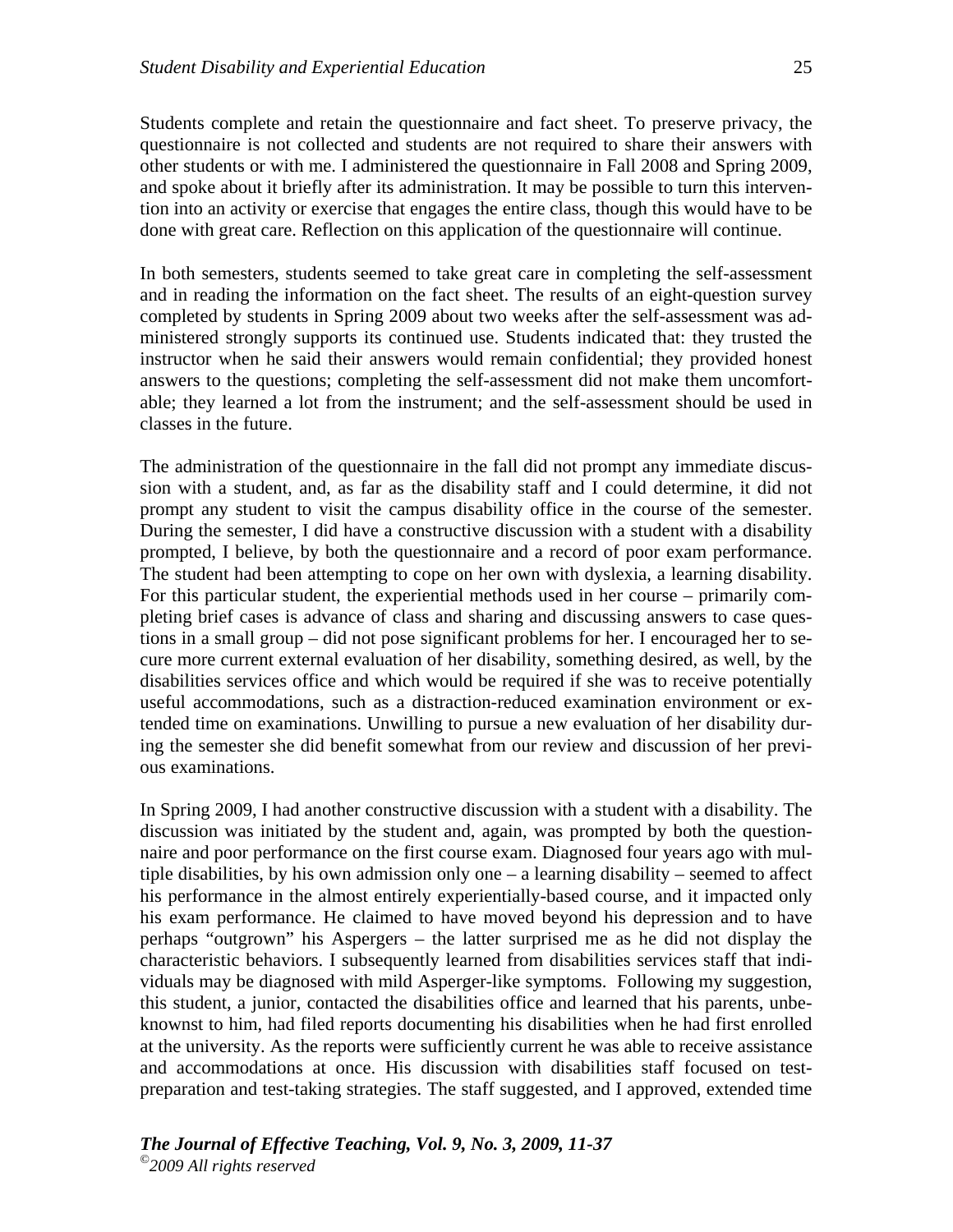on examinations and a distraction-reduced exam setting. These activities and accommodations considerably improved this student's exam performance.

Both students would likely benefit from shorter and more frequent examinations, one of the principles of Universal Design. While this may certainly be possible in future semesters, this change in course design will have to be most carefully weighed in terms of its impact on instructional goals.

Prior to the administration of an instrument like the self-assessment an instructor would be advised to determine if students have taken part in a similar activity, perhaps in their new-student orientation or first-year program. I know this is not the case for my institution. In the future, I plan to either make available to students additional information on counseling services or have on hand a counseling professional who would speak briefly to students after the self-assessment has been completed and the associated fact sheet reviewed.

# *The Disability Excuse*

Faculty report that some students, in response to poor performance on an exam, in a lab, or on an assignment, will plead to the instructor that they have a learning disability or other special need and seek future accommodations (reviewer's comment; presentations by campus disability services staff). To be clear, only the disability services office and its professional staff, alone or in consultation with other professionals, have the ability to determine and to request course accommodations on a student's behalf. Most colleges and universities have policies to this effect. Individual faculty members and departments need to refer these students to this campus office rather than crafting accommodations on their own. This could be clearly stated in the course syllabus and reinforced through an announcement in class at the beginning of a semester.

# **Summary**

The proportion of students with a disability in higher education has reached a point where it is likely they will be encountered in the classroom. Consequently, it is important for instructors to be aware of the challenges faced by students with different disabilities, and to be willing to plan and conduct their courses with these students in mind.

The principles of Universal Design provide a template for the design of courses that accommodate the needs of students with different abilities, disabilities, language facility, and learning styles. It is clear that the application of these principles will likely help all students, not just those with a disability. Readers are encouraged to do additional reading in this area and to apply UD principles in their classrooms.

If experiential teaching and learning, with its emphasis on direct experience, action and spontaneity is carried out without some awareness of student disability, it is likely to place students with disabilities in difficult situations. Without additional and often advance work on an instructor's part the characteristics of a disability may function to keep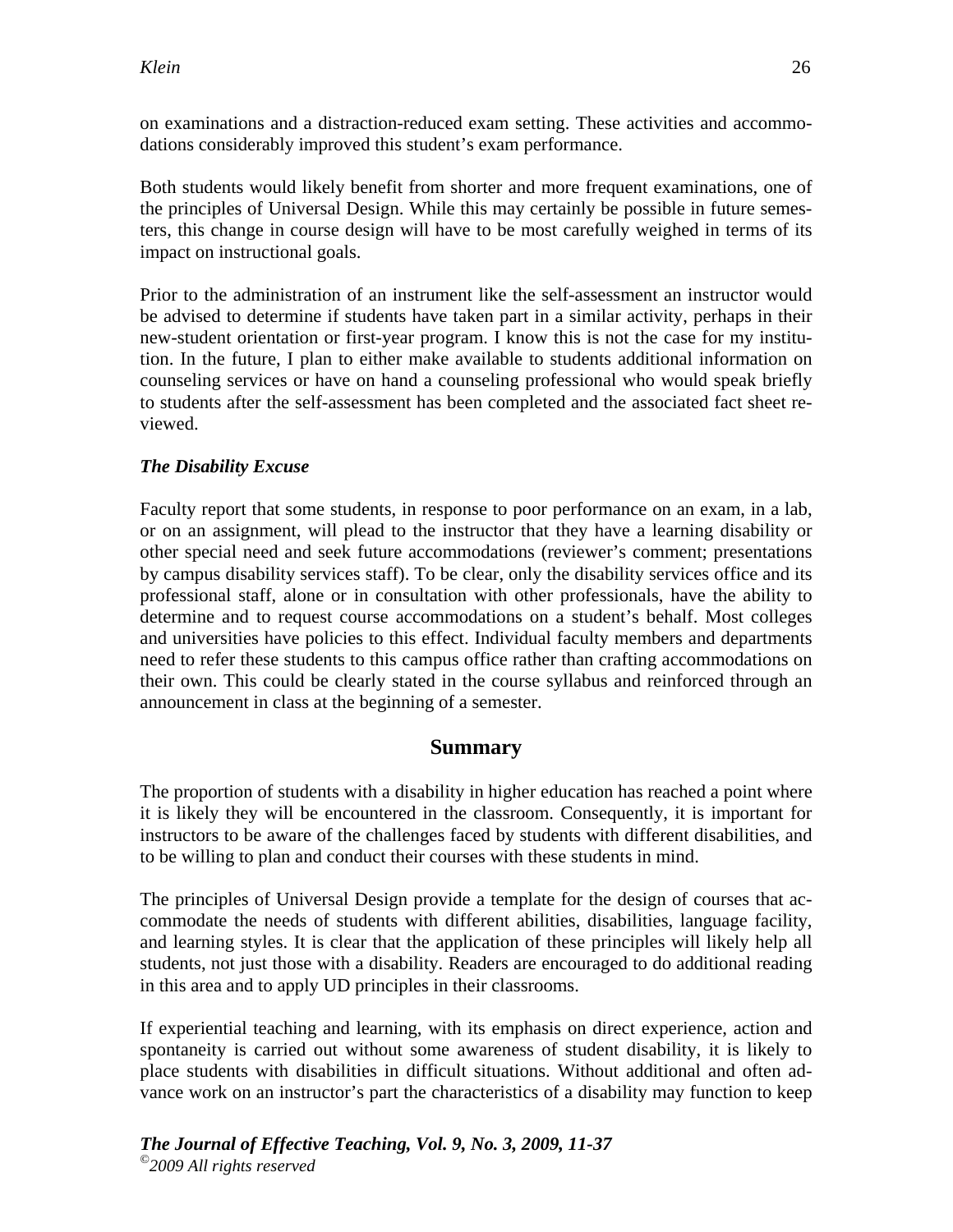some students from performing well. In this article specific recommendations are made to increase the likelihood that all students will have satisfying and successful experiences in experiential courses. First, it is recommended that an instructor using experiential methods establish a relationship and begin a dialogue with personnel in the campus disability services office. Course descriptions provided by instructors to disabilities staff are valuable for several reasons. They can be used to counsel students in course selection and to prepare students for course requirements. Provided with a course description disability services staff can allocate or acquire course-related resources students will need and value, such as assistive technology and tape recorders. Professional staff may highlight problem areas in courses for students with disabilities and suggest to an instructor supplemental course practices and procedures that would be helpful to these students.

Second, instructors are encouraged to have at least one pre-course or early course discussion with each student enrolled with a disability. Knowledge that a student has a disability may come from the disability services office or from the student, and students may be more prone to reveal this information by a statement concerning disability in the course syllabus, a statement by the instructor in class, or through the distribution of an instrument like the self-assessment questionnaire. In the initial meeting with the student the instructor would describe course requirements and procedures and the student would indicate the kind of accommodations that would lead to improved learning and to a more comfortable and successful course experience. The agreed upon accommodations should be shared with disability services professional staff so that they can verify that the accommodations are appropriate ones for the student's disability. While instructors are encouraged to be open and flexible, in the end, no instructor is required to make accommodations that reduce the integrity of a course. An instructor is also encouraged to have additional discussion with students across the semester for the purpose of learning, and for the purpose of making additional course adjustments, if required.

Finally, if a student is willing to disclose his or her disability to a class, or to an assigned class group, his/her classmates can support, encourage, and assist a student across the semester. The student with a disability can indicate to classmates and instructor what forms of assistance would be most valued. As a consequence of the support that he or she receives a student with a disability may be more willing to engage in experiential experiences in the same way a student without a disability would, as a test, and to learn how well he or she can perform.

This is perhaps the first article to explore the intersection of student disability and experiential learning. I will continue to look for opportunities to apply the strategies proposed in this article and to carefully record and report their outcomes. As the number of students with disabilities in a course section is likely to be small and the degree of disability will vary a qualitative research strategy rather than an empirical one would seem to be most appropriate here. The Kolb four- stage model of learning and growth, which involves experience, reflection, learning and planning future action, and practicing new behavior, could be used to shape at least part of this research (Kolb, 1984). With some modification, student journals, essentially self-reports on significant classroom experiences that I currently use in an experiential course, could be used to monitor the experi-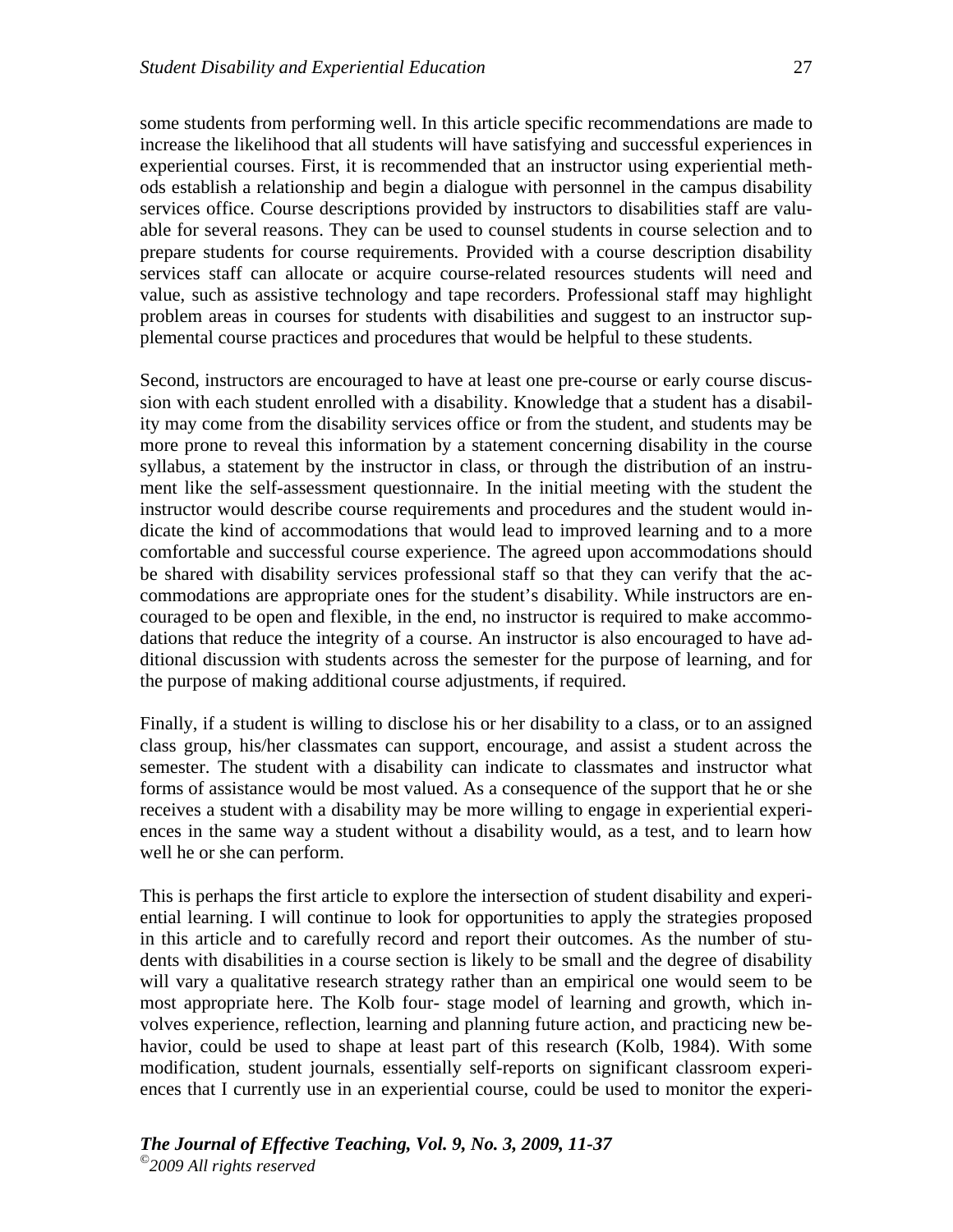ences of students with disabilities and to evaluate their movement through these four stages. One potentially valuable empirical strategy would be to divide a population of students with disabilities into cohorts based on their disability, and to have them report on their experiences in experiential classrooms. Both qualitative and empirical research methods would contribute to a fuller understanding of student experience and suggest strategies for using experiential methods.

There are many instructors who employ experiential methods in their teaching, some extensively (Luckner & Nadler, 1997; and personal communication with members of the Experiential Learning Association, an affiliate of the Eastern Academy of Management, and others). I encourage them to use the strategies proposed in this article and to report on the outcomes. As these instructors, collectively, are quite creative, I encourage them, as well, to suggest new approaches for working with students with disabilities in experiential settings.

It is important to note that given the increasing prevalence of disabilities on the college campus it may be necessary for an academic department to re-visit and weigh the issue of the courses that are required in a major field of study. While complete treatment of this issue is beyond the scope of this paper, the issue of reasonable and appropriate accommodations for students with disabilities has been and remains a key one, particularly in professional programs in medicine and law (e.g., Denbo, 2003; Blair & Salzberg, 2007). In light of the discussion in this article, an academic department may want to weigh both alternate paths through a major and legitimate course substitutions that would be permitted on occasion because of student disability.

# **References**

- 2000 U.S. Census, http://www.census.gov/prod/2003pubs/c2kbr-17.pdf, Retrieved December 30, 2008.
- *Americans with Disabilities Act of 1990*, 42 U.S.C. § 12101 *et.seq.* (1998).
- Attiullah, N., Eisen, J. L., & Rasmussen, S. A. (2000). Clinical Features of Obsessive-Compulsive Disorder. *Psychiatric Clinics of North America,* 23, 3, 469-491.
- Auster, E. R., & Wylie, K. K. (2006). Creating Active Learning in the Classroom: A Systematic Approach. *Journal of Management Education,* 30, 2, 333-353.
- Autism Society of America. (2008). What's Unique about Asperger's Disorder? http://www.autism-society.org/site/PageServer?pagename=life\_aspergers, Retrieved December 30, 2008.
- Blair, M. E., & Salzberg, C. L. (2007). Accommodations for Licensure and Certification Examinations. *Journal of Disability Policy Studies*, 18, 1, 14-23.
- Brinkerhoff, L. C. (1991). College Students with Learning Disabilities. Pamphlet published by Association on Higher Education and Disability, Columbus, OH.
- Brinkerhoff, L. C. (1994). Developing Effective Self-Advocacy Skills in College-Bound Students with Learning Disabilities. *Intervention in School & Clinic*, 29, 4, 229-238.
- Brinkerhoff, L. C., McGuire, J. M., & Shaw, S. F. (2002). Postsecondary Education and Transition for Students with Learning Disabilities,  $2<sup>nd</sup>$  Edition. Austin, TX: PRO-ED, Inc.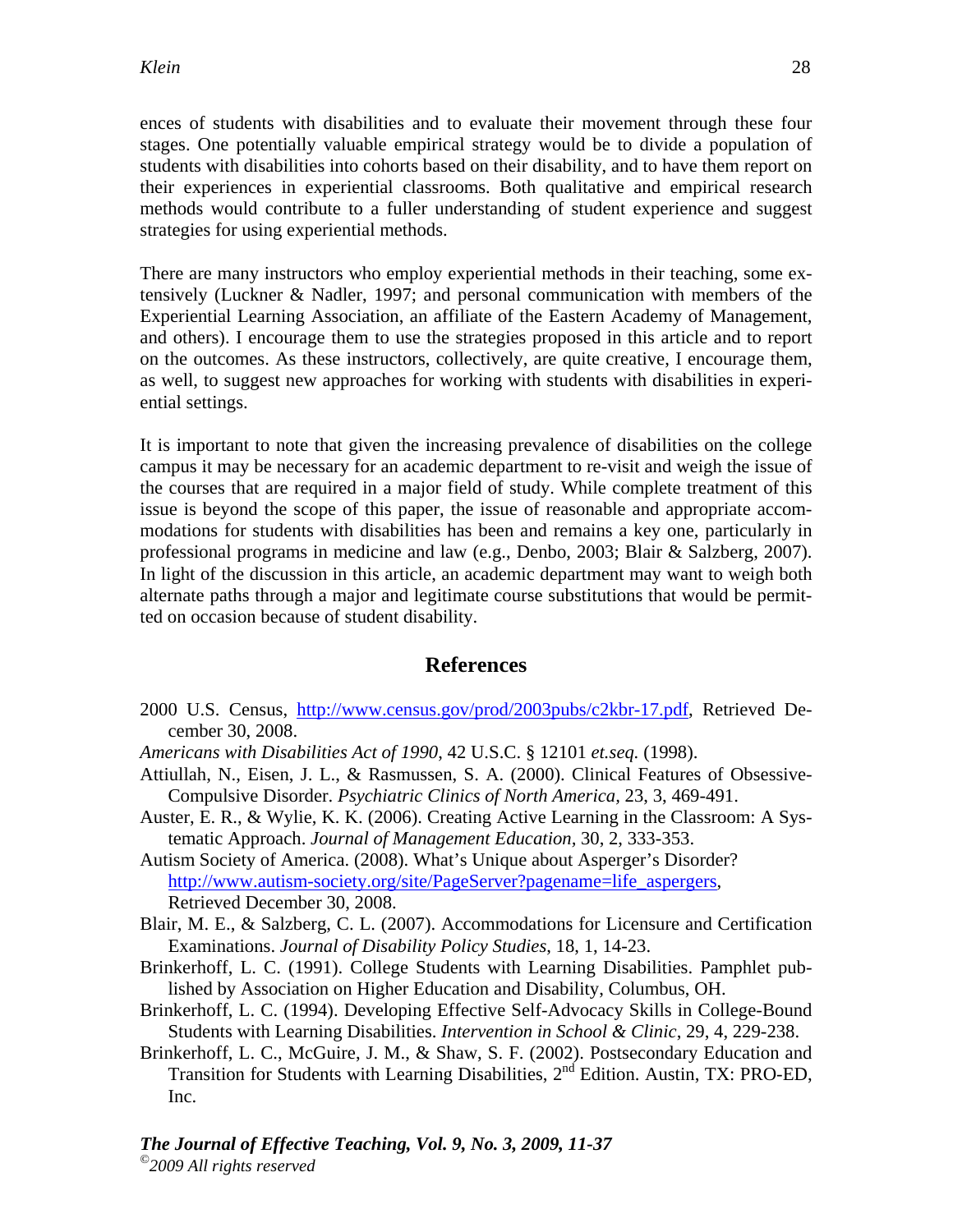- Brookfield, S. D. (1983). Adult Learners, Adult Education and the Community. Open University Press.
- Bullard, H. R. (2004). 20 Ways…To Ensure the Successful Inclusion of a Child with Asperger Syndrome in the General Education Classroom. *Intervention in School and Clinic,* 39, 3, 176-180.
- Burgstahler, S. (2007). Who Needs an Accessible Classroom? *Academe*, May-June, 37- 39.
- Byron, J., & Parker, D. R. (2002). College Students with ADHD: New Challenges and Directions. In, *Postsecondary Education and Transition for Students with Learning Disabilities, 2nd Edition,* Brinkerhoff, Loring C., McGuire, Joan M. & Shaw, Stan F., Editors. Austin, TX: PRO-ED, Inc., 335-387.
- Cantor, J. A. (1990). Experiential Learning in Higher Education: Linking Classroom and Community. ERIC Higher Education Digests, National Teaching and Learning Forum. Based on a full-length report in the ASHE-ERIC Education Report Series 95-7 (Vol.24-7). http://www.ntlf.com/html/lib/bib/95-7dig.htm. Retrieved December 30, 2008.
- Denbo, S. M. (2003). Disability Lessons in Higher Education: Accommodating Learning-Disabled Students and Student-Athletes Under the Rehabilitation Act and the Americans with Disabilities Act. *American Business Law Journal*, 41, 1, 145-204.
- Evans, E., & Porcano, T. M. (2001). Student Nationality Group and Perceptions of Accounting Class and Teacher Dimensions. *Journal of the Academy of Business Education*, 2, Fall 2001, 18-27.
- Gruter, T., Gruter, M., & Carbon, C. (2008). Neural and Genetic Foundations of Face Recognition and Prosopagnosia. *Journal of Neuropsychology,* 2, 1, 79-97.
- Hallowell, E. M., & Ratey, J. J. (1994). Driven to Distraction: Recognizing and Coping with Attention Deficit Disorder from Childhood through Adulthood. New York, NY: Simon & Schuster.
- Hardy, D. (2004). Party helps others learn about boy with autism. *The Philadelphia Inquirer*, May 17, 2004, B10.
- Heimberg, R. G., Liebowitz, M. R., Hope, D. R. & Schneier, F. R. (1995). Social Phobia: Diagnosis, Assessment, and Treatment. New York, NY: Guilford Press.
- Keen, C., & Howard, A. (2002). Experiential Learning in Antioch College's Work-Based Learning Program for Social and Emotional Development for Gifted Students. *The Journal of Secondary Gifted Education*, 13, 3, 130-140.
- Kolb, A. Y., & Kolb, D. A. (2005). Learning Styles and Learning Spaces: Enhancing Experiential Learning in Higher Education. *Academy of Management Learning and Education*, 4, 2, 193-212.
- Kolb, David A. (1984). Experiential Learning: Experience as the Source of Learning and Development. Englewood Cliffs, NJ: Prentice-Hall.
- Koplewicz, Harold S. (2002). More than Moody: Recognizing and Treating Adolescent Depression. New York, NY: G.P. Putnam's Sons.
- LRP Publications (2007). "Disability laws don't offer blanket right to confidentiality, but you can still provide some protection," and, "Where does FERPA (The Family Educational Rights and Privacy Act) intersect with federal disability laws?" *Disability Compliance for Higher Education*. LRP Publications, December 2007, 4-5.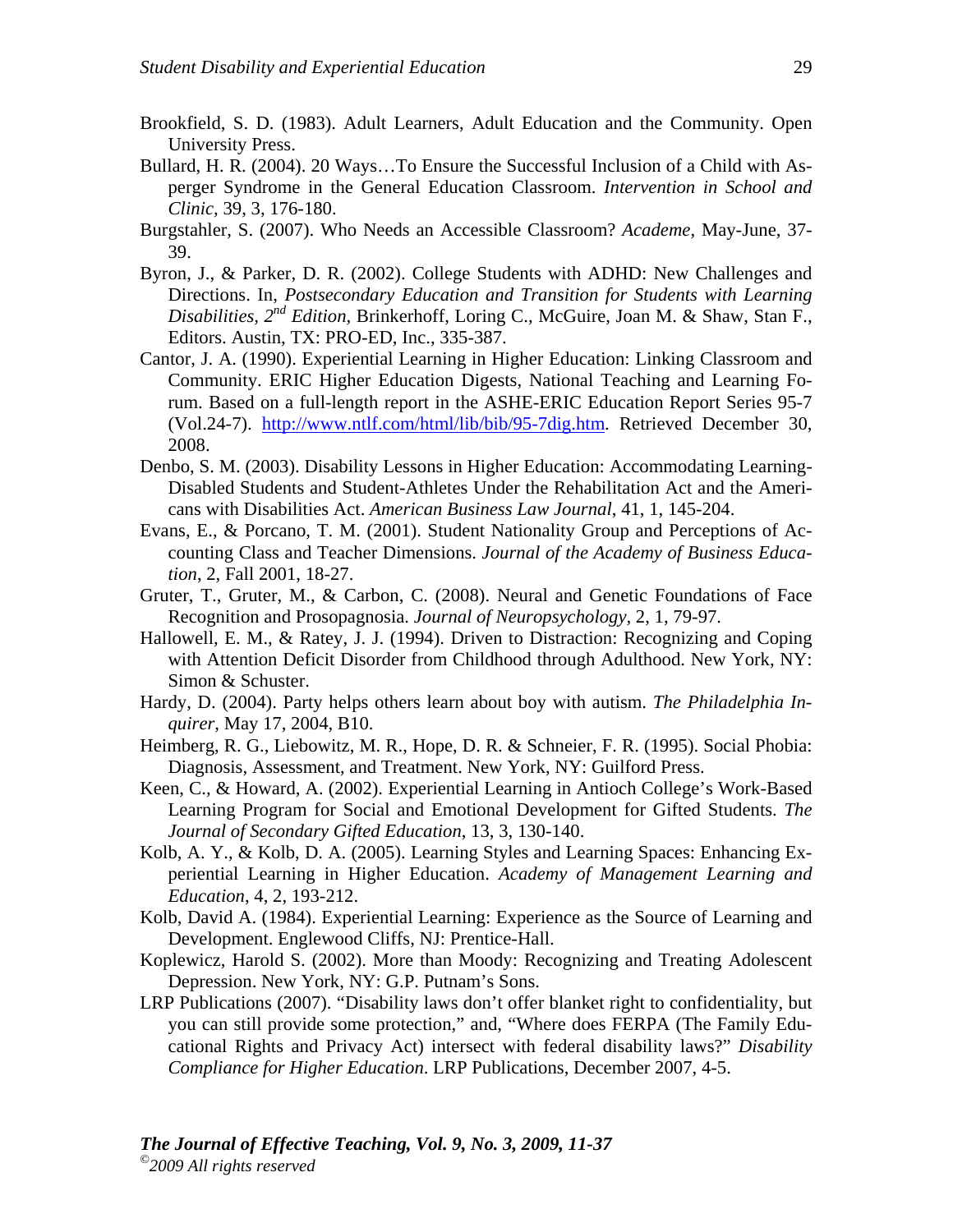- Luckner, J. L., & Nadler, R. S. (1997). Processing the Experience. Dubuque, IA: Kendall/Hunt Publishing Company.
- McDonnell, J., Mathot-Buckner, C., Thorson, N. & Fister, S. (2001). Supporting the Inclusion of Students with Moderate and Severe Disabilities in the Junior High School General Education Classes: The Effects of Classwide Peer Tutoring, Multi-Element Curriculum, and Accommodations. *Education & Treatment of Children,* 24, 2, 141- 160.
- Miller, A. N. (2000). Preparing Future Managers to Deal With AIDS/HIV in the Workplace. *Journal of Education for Business*, 75, 5, 258-262.
- Myers, V. (2009). Program helps Mercyhurst students with Asperger's. *Erie Times-News,*  May 11, 2009.

 http://www.goerie.com/apps/pbcs.dll/article?AID=/20090511/NEWS05/305119979 Retrieved May 29, 2009.

- Niehoff, B. P., Turnley, W. H., Yen, H. J. R. & Sheu, C. (2001). Exploring Cultural Differences in Classroom Expectations of Students from the United States and Taiwan. *Journal of Education for Business,* 76, 5, 289-293.
- Northwestern University, Services for Students with Disabilities. (2005) "Disability and Instructional Strategies". http://www.northwestern.edu/disability/strategies.html. Retrieved December 30, 2008.
- Ohio State University Partnership Grant: Improving the Quality of Education for Students with Disabilities. No Date (most since 2000). "Fast Facts for Faculty" Series. Published by Office for Disability Services, Ohio State University, Columbus OH.
- Palmer, C., & Roessler, R. T. (2000). Requesting Classroom Accommodations: Self-Advocacy and Conflict Resolution Training for College Students with Disabilities. *Journal of Rehabilitation*, 66, 3, 38-43.
- Paul, S. (2000). Students with Disabilities in Higher Education: A Review of the Literature. *College Student Journal*, 34, 2, 200-210.
- *Rehabilitation Act of 1973*, Section 504, P.L. 93-112, 29 U.S.C. § 794 (1998).
- Ryland, E. K. (1992). International Students in Management: From Silence to Synergy. *Journal of Management Education,* 16, 4, 116-128.
- Shapiro, J., & Rich, R. (1999). Facing Learning Disabilities in the Adult Years. New York, NY: Oxford University Press.
- Skinner, M. E. (1998). Promoting Self-Advocacy Among College Students with Learning Disabilities. *Intervention in School & Clinic*, 33, 5, 278-284.
- Smith, C. R. (1998). Learning Disabilities: The Interaction of Learner, Task, and Setting,  $4<sup>th</sup>$  Edition. Needham Heights, MA: Allyn & Bacon.
- Smith, V. (2003). 'You Have to Learn Who Comes with the Disability': Students' Reflections on Service Learning Experiences with Peers Labeled with Disabilities. *Research & Practice for Persons with Severe Disabilities,* 28, 2, 79-90.
- Tincani, M. (2004). Improving Outcomes for College Students with Disabilities. *College Teaching,* 52, 4, 128-132.
- U.S. Department of Education, National Center for Educational Statistics. (2000). *1999- 2000 National Postsecondary Student Aid Study*. (NPSAS: 2000).
- U.S. Department of Education, National Center for Educational Statistics. (2004). *2003- 2004 National Postsecondary Student Aid Study*. (NPSAS: 2004).

*The Journal of Effective Teaching, Vol. 9, No. 3, 2009, 11-37* 

*©2009 All rights reserved*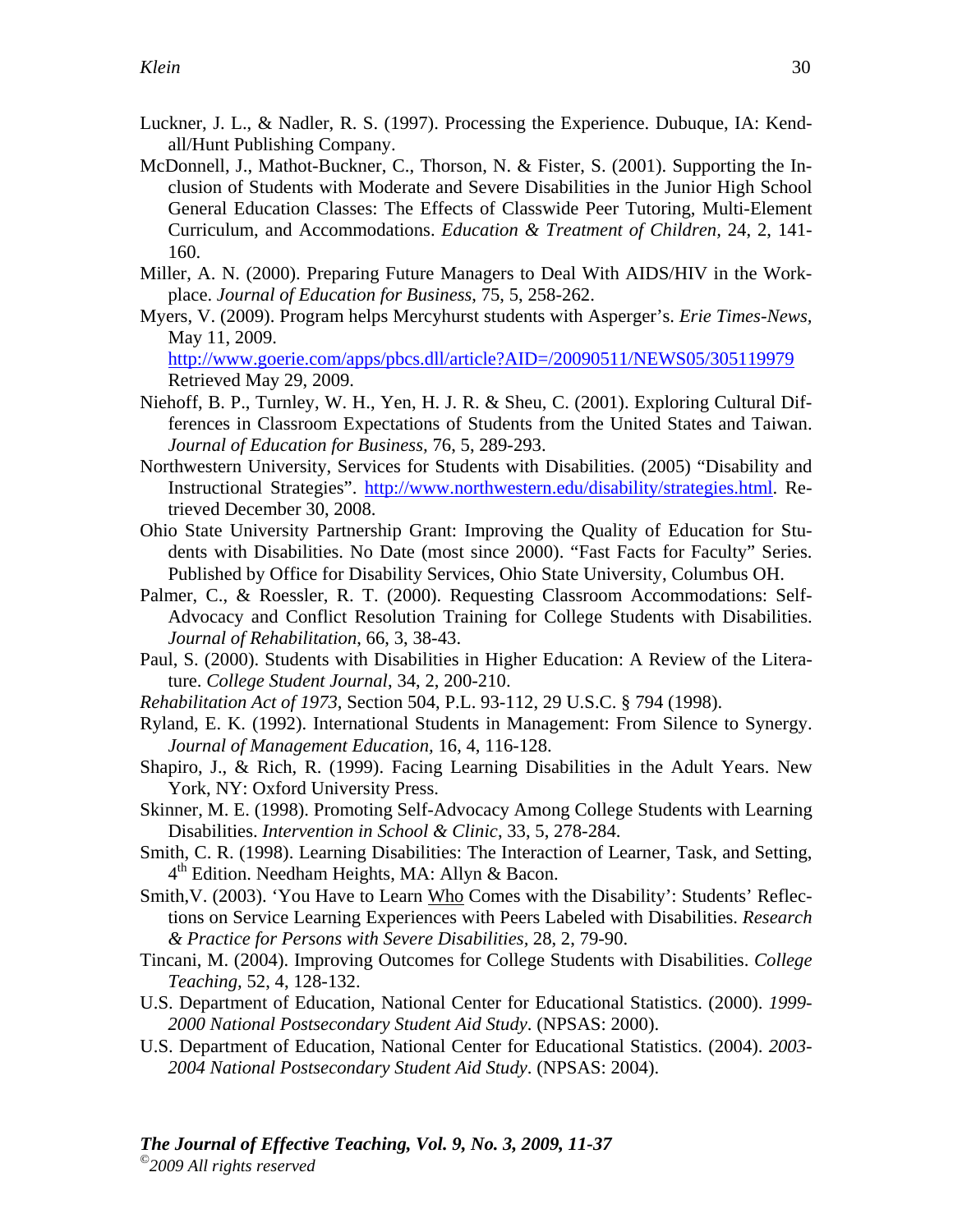- U.S. Department of Education, National Center for Educational Statistics. (2006). *Profile of Postsecondary Education Institutions: 2003-2004*. (NCES 2006-184).
- Utah State Office of Education. (2008). *Technology, Life and Careers Program Experiential Learning*. http://www.usoe.k12.ut.us/ate/tlc/cda/experiential.htm. Retrieved December30, 2008.
- Waltz, M. (2000). Bipolar Disorders: A Guide to Helping Children & Adolescents. Sebastopol, CA: O'Reilly & Associates.
- Zirkel, P. A. (2001). Sorting Out Which Students Have Learning Disabilities. *Phi Delta Kapan*, 82, 8, 639-641.

### **Appendix A Sample of a Disability Statement for a Course Syllabus**

#### *If You Have a Disability*

I am most willing to make accommodations for students having a disability.

Please contact either of the persons below immediately to schedule an appointment for a confidential informal assessment if

- 1. You have, or think you may have, a disability or medical condition that may affect your performance, attendance, or grades in this class and for which you wish to discuss course adjustments or accommodations;
- 2. You may require medical attention during class: or
- 3. You may need special emergency evacuation preparations or procedures.
- Dr.  $\qquad \qquad (- \quad X7xxx; \qquad \qquad \text{(orider.edu)}$ Director, Services for Students with Disabilities
- Ms. \_\_\_\_\_\_\_\_\_\_(\_\_\_-\_\_\_\_X7xxx; \_\_\_\_\_\_@rider.edu) Specialist, Services for Students with Disabilities

Following a review of documentation submitted by a student and his/her health provider(s) appropriate course accommodations can be requested.

You are welcome to contact me privately to discuss your specific situation or needs. I would like to know how I might be of help.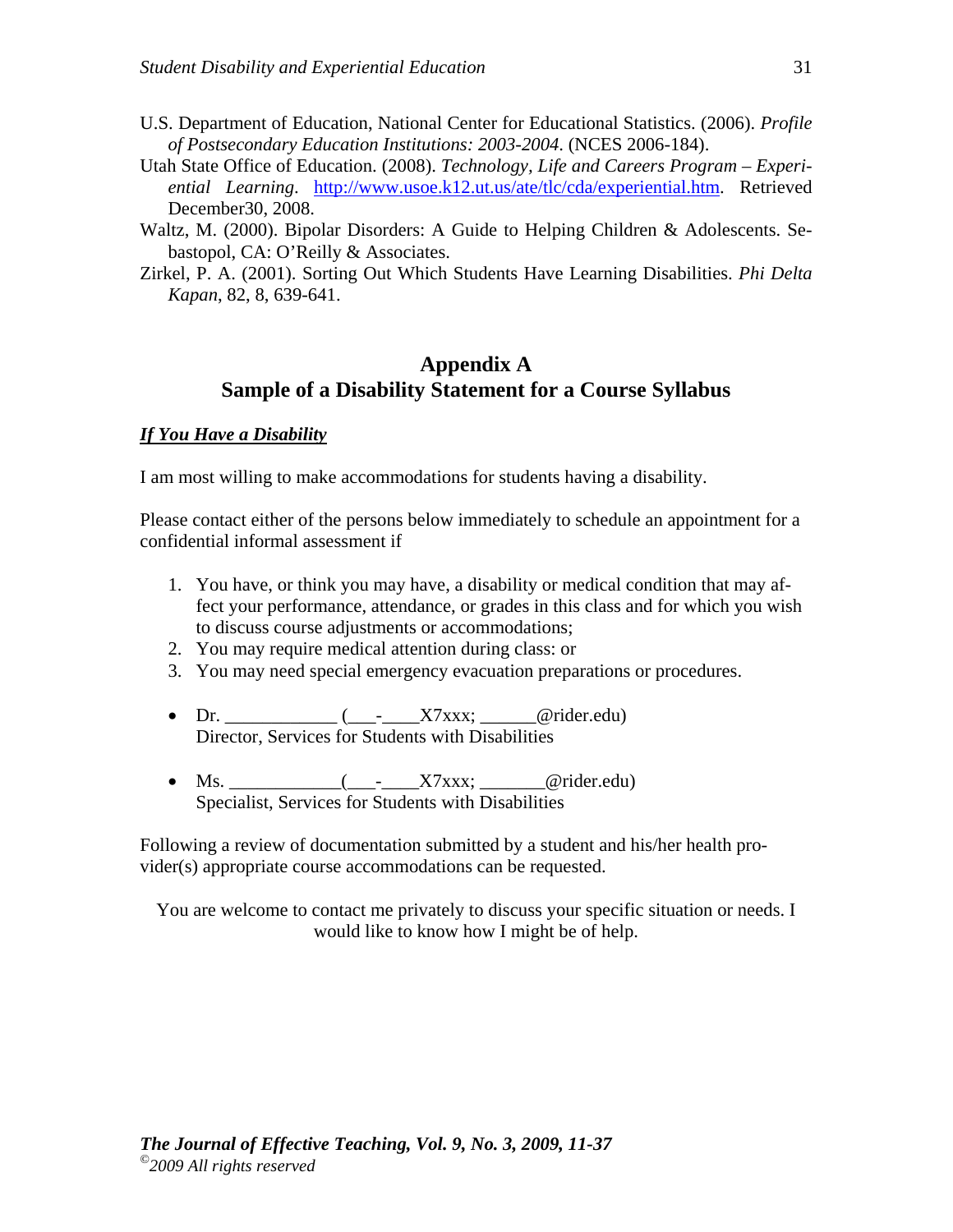## **Appendix B Interview Questions**

The following is a selection of questions that could be posed by an instructor when he or she meets with a student who has a disability. The purpose of this initial discussion is to surface information and to learn what course accommodations would be valuable ones for the student.

- What is your overall reaction to the course as I have described it?
- Are there elements or aspects of the course you are concerned about? Why?
- Is there anything I could do concerning these elements that would be helpful to you?
- What elements or parts of this course would not pose any problems for you?
- In other courses what course and instructor practices and procedures have you found helpful because of your disability?
- How do you think your attendance will be affected by your disability?
- How do you think your preparation will be affected by your disability?
- How do you think your participation will be affected by your disability?
- In this course you will be working with other students (or, with a small, stable group of students; or, with small groups of students). In my experience students can be very understanding. Are there useful things they could be told about you and your disability? Are there things other students you will be working with could do that would be helpful to you?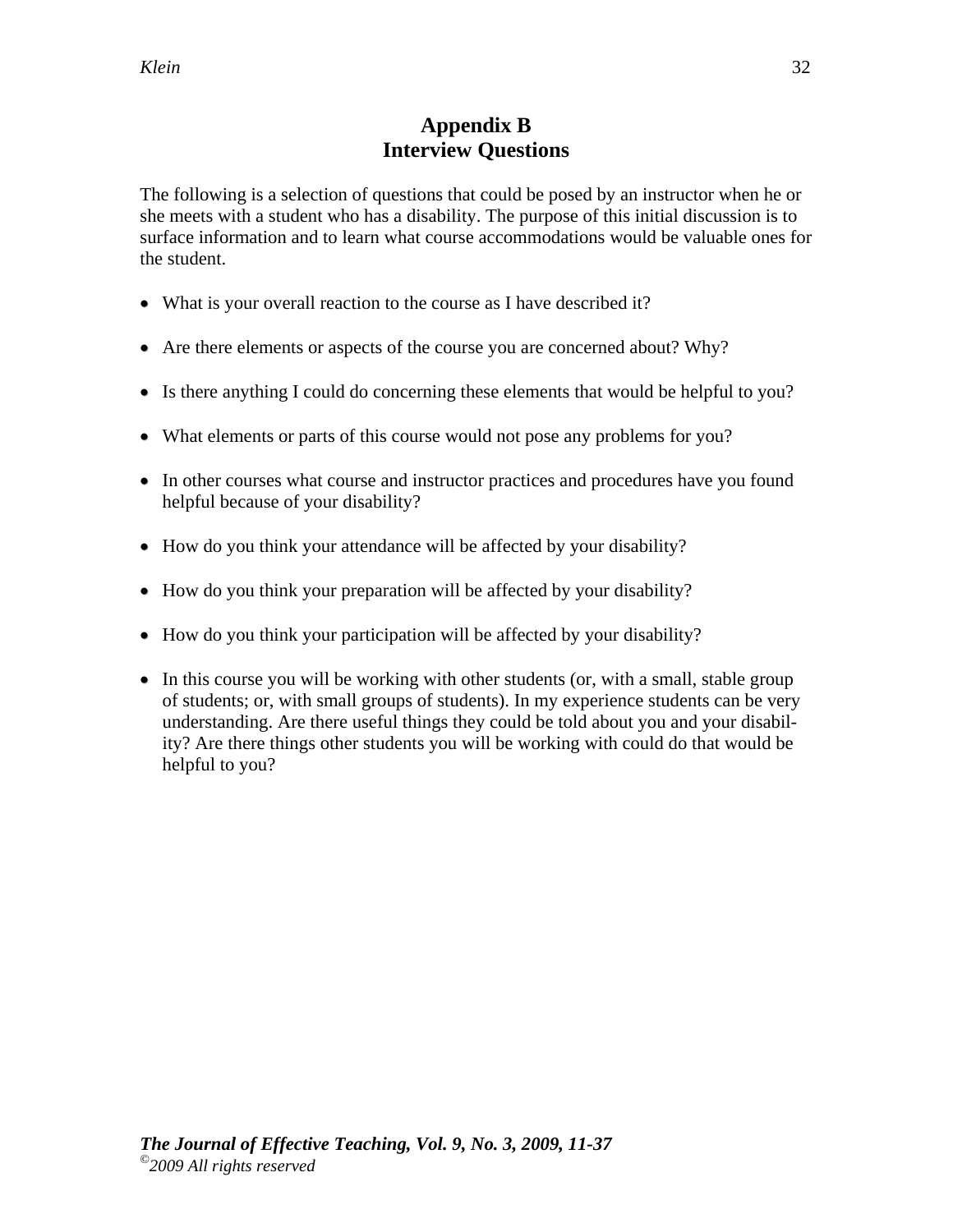## **Appendix C Student Self-Assessment Questionnaire and Associated Fact Sheet**

#### **SELF-ASSESSMENT**

This assessment may be of great value to you and requires completely honest answers to each question. You will not turn in this assessment and you will not be required to share your answers with other students. This assessment is entirely for your benefit.

Answer all questions and then consult the information that follows these questions.

#### **SECTION A**

| 1. Is understanding readings in courses difficult for you?   | Yes              | N <sub>o</sub>  |
|--------------------------------------------------------------|------------------|-----------------|
| 2. Is organizing and writing a paper difficult for you?      | Yes              | N <sub>o</sub>  |
| 3. Do you have trouble remembering material for exams?       | Yes              | N <sub>o</sub>  |
| 4. Do you have difficulty in following oral directions?      | Yes              | N <sub>o</sub>  |
| 5. Do you make careless mistakes in doing math?              | Yes              | No              |
| <b>SECTION B</b>                                             |                  |                 |
| 6. Are you easily distracted and have difficulty             |                  |                 |
| completing tasks?                                            | Yes <sup>1</sup> | No              |
| 7. Do you consider yourself disorganized?                    | Yes              | No              |
| 8. Are you frequently late with assignments or unprepared    |                  |                 |
| for class?                                                   | Yes              | $\rm{No}$       |
| 9. Do you often make decisions without thinking enough       |                  |                 |
| about the consequences?                                      | Yes              | $\rm{No}$       |
| <b>SECTION C</b>                                             |                  |                 |
| 10. Are you experiencing a health issue, receiving treatment |                  |                 |
| for a health issue, or taking medication that makes it       |                  |                 |
| difficult for you to get to early morning classes?           | $Yes \Box$       | $\rm{No}$       |
| 11. Is there a chance you may need assistance during class   |                  |                 |
| because of a health condition or illness?                    | $Yes \mid$       | $\rm{No}$       |
| 12. Do you have a health condition which makes it a          |                  |                 |
| challenge to take tests on time or finish projects on time?  | $Yes \mid$       | $\rm{No}$       |
| 13. Do you have a health condition that periodically leaves  |                  |                 |
| you fatigued or makes it difficult to do work                |                  |                 |
| or concentrate?                                              | $Yes \mid$       | $\rm{No}$       |
| <b>SECTION D</b>                                             |                  |                 |
| 14. Are you very self-conscious and fearful of embarrassment |                  |                 |
| in social situations?                                        | Yes              | No <sub>1</sub> |
| 15. Do you often experience any of the following in social   |                  |                 |
| situations – blushing, sweating, trembling, fast heart       |                  |                 |
| beat, nausea?                                                | Yes              | N <sub>o</sub>  |
| 16. Are you usually anxious when you enter a classroom?      | Yes              | N <sub>o</sub>  |
| 17. Are you most comfortable when you are alone?             | Yes              | N <sub>0</sub>  |

| $\overline{\mathbf{5}}$ | No <sub>1</sub>  |
|-------------------------|------------------|
| ζ                       | No               |
| ζ                       | $\overline{N_0}$ |
| ζ                       | No               |
| š                       | $\overline{N}$   |
|                         |                  |

| $r_{\rm es}\Box$ | $No \Box$ |
|------------------|-----------|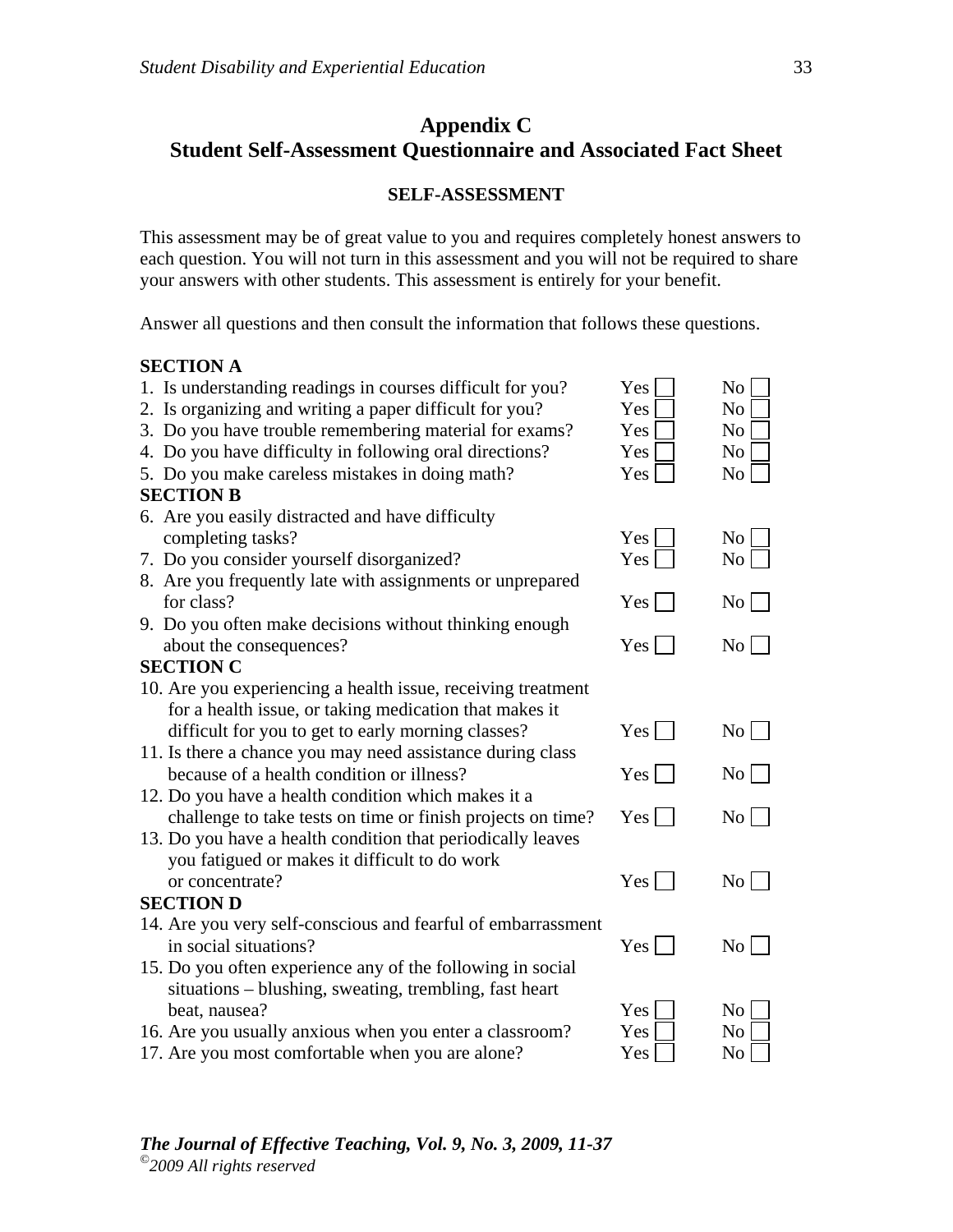## **SECTION E**

| SECTION E                                                       |                  |                    |
|-----------------------------------------------------------------|------------------|--------------------|
| 18. Do new social situations make you anxious?                  | $Yes \mid$       | $\rm{No}$          |
| 19. Do you often get the message from others that your actions  |                  |                    |
| in a group or social setting are inappropriate?                 | Yes              | No                 |
| 20. Do you have trouble understanding others?                   | Yes              | No                 |
| 21. Do you avoid eye contact with others as much as possible?   | Yes              | No                 |
| 22. Do you believe that you often do or say the wrong thing     |                  |                    |
| in conversations with others?                                   | Yes              | No                 |
| <b>SECTION F</b>                                                |                  |                    |
| 23. For some while have you felt little pleasure or interest in |                  |                    |
| doing things?                                                   | $Yes \mid \cdot$ | $\overline{N_{0}}$ |
| 24. Have you experienced long periods of sadness or guilt       |                  |                    |
| that has kept you from doing things or getting things done? Yes |                  | No                 |
| 25. Do you frequently have thoughts of feeling worthless?       | Yes              | No                 |
| 26. Do you lack the energy to take care of your work, social,   |                  |                    |
| and daily life?                                                 | Yes              | $\overline{N_{0}}$ |
| <b>SECTION G</b>                                                |                  |                    |
| 27. Do you have mood swings – feeling low or depressed for      |                  |                    |
| a period of time and then feeling great?                        | $Yes$            | $\overline{N_0}$   |
| 28. Have you experienced periods of feeling down followed       |                  |                    |
| by periods where you had great energy and needed                |                  |                    |
| little sleep?                                                   | Yes              | $\overline{N_0}$   |
| 29. Have you experienced sudden changes from being joyful       |                  |                    |
| to being irritable or angry?                                    | $Yes$            | $\overline{N_{0}}$ |
| <b>SECTION H</b>                                                |                  |                    |
| 30. Would you describe yourself as frequently obsessive –       |                  |                    |
| exceptionally devoted to some activity or task to the           |                  |                    |
| exclusion of everything else?                                   | Yes              | No                 |
| 31. Often, do you not submit work because it is not perfect?    | Yes              | No                 |
| 32. Do you have thoughts, images, and impulses that occur       |                  |                    |
| over and over?                                                  | $Yes \mid$       | $\overline{N_{0}}$ |
| 33. Do you frequently perform some activity, like checking      |                  |                    |
| a lock or a door, in order to feel safe?                        | Yes              | No <sub>1</sub>    |
| 34. Is it important to you that you perform repeated rituals    |                  |                    |
| that interfere with your daily life?                            | Yes              | No <sub>1</sub>    |
|                                                                 |                  |                    |

Turn to the next page and consult the information you will find there and on the pages that follow.

© Gerald D. Klein, Ph.D. Permission required for duplication and distribution. This assessment and the following pages were prepared drawing on a number of sources, including materials from Rider University's Services for Students with Disabilities and WebMD.com.

*The Journal of Effective Teaching, Vol. 9, No. 3, 2009, 11-37 ©2009 All rights reserved*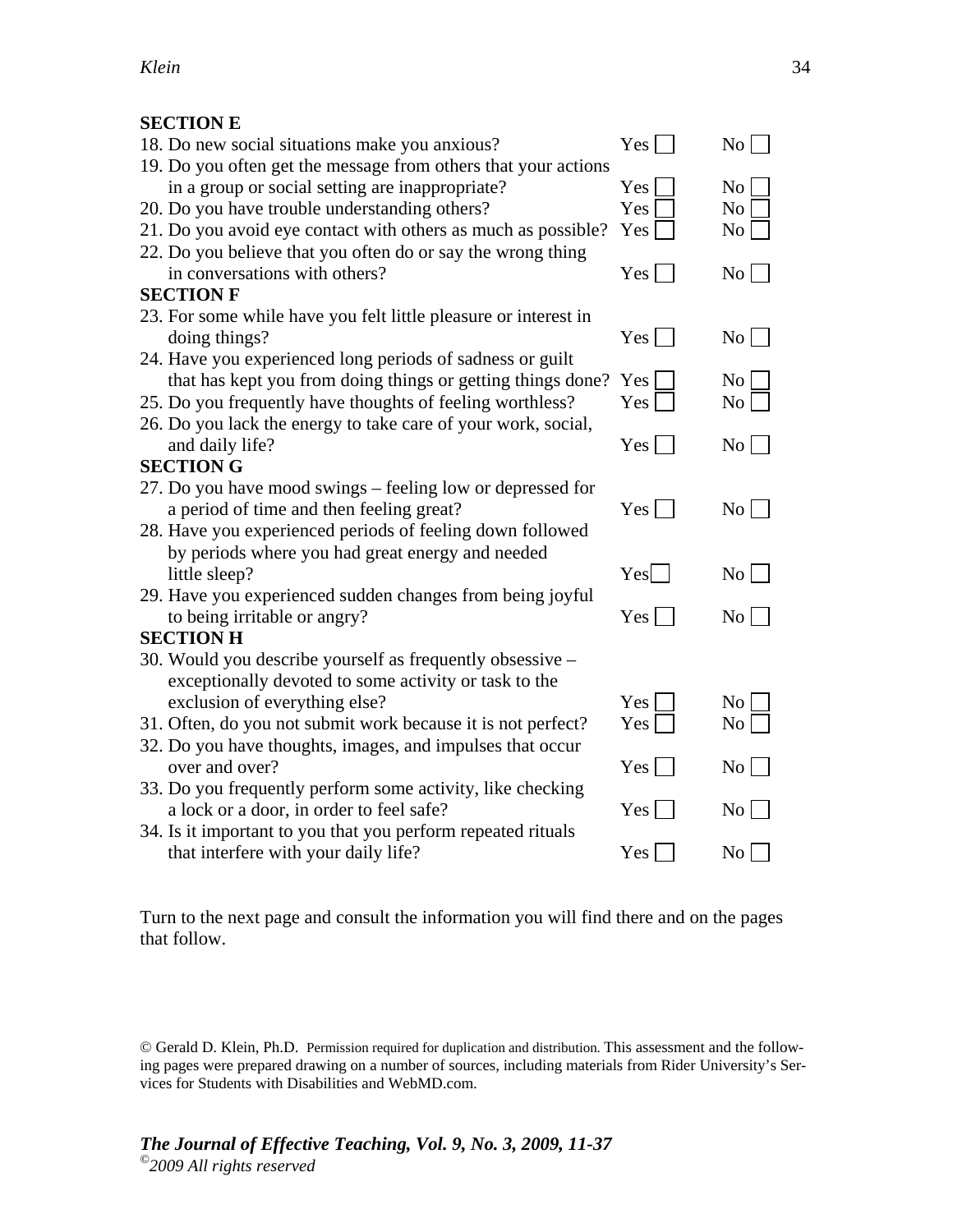**If you have one or more "Yes" answers to questions in a section it is recommended that you explore further the possibility that you may be functioning with a disability.** Success in school and work – having your performance match your aspirations – may be blocked by one or more **disabilities**.

The origin of many disabilities is neurobiological or neuro-chemical, so a person should not feel guilty or embarrassed if he or she has a disability. What is important is that a person seeks assistance at once to better understand and manage a disability.

At Rider, at other universities, and in workplaces there are personnel who are very willing to join individuals with a disability in evaluating adjustments in courses and settings that make personal success more likely. They are required to keep information about a student's or worker's disability **confidential**.

**If you have not already done so, your instructor strongly urges you to contact and speak with one of the individuals from Rider's Services for Students with Disabilities mentioned in your syllabus (campus number – (609) 896-5000 Ext.7xxx or Ext.7xxx).** They can help you in your exploration of the possibility of a disability. They have been of great help to other students and are able to discuss next steps with you. Your instructor is most willing to provide additional information or to talk with you about your answers on this assessment, as well.

### **SECTION A**

A "Yes" answer to one or more questions in this section may indicate that you have a learning disability, a disorder in which a person of at least average intelligence has difficulty in taking in and understanding, organizing and expressing information. There may be difficulty in listening or reading comprehension, written and oral expression, and in performing math calculations. Sometimes, visually, words or lines of text are skipped, or, in doing math and adding up a column, the wrong numbers are included or numbers are missed.

#### **SECTION B**

A "Yes" answer to one or more questions in this section may indicate that you have Attention Deficit Disorder (ADD) or Attention Deficit Hyperactivity Disorder (ADHD). Individuals with these disorders are often creative, intuitive, and bright. Indicators of these disorders are difficulty in maintaining attention or focus, disorganization, chronic procrastination, work that is not completed, restlessness, and impulsively making decisions without thinking them through.

#### **SECTION C**

A "Yes" answer to one or more questions indicates that you may have either a permanent, temporary, or occasional health problem or impairment. When these interfere with major life activities such as learning and working they are considered a disability. Individuals

*The Journal of Effective Teaching, Vol. 9, No. 3, 2009, 11-37 ©2009 All rights reserved*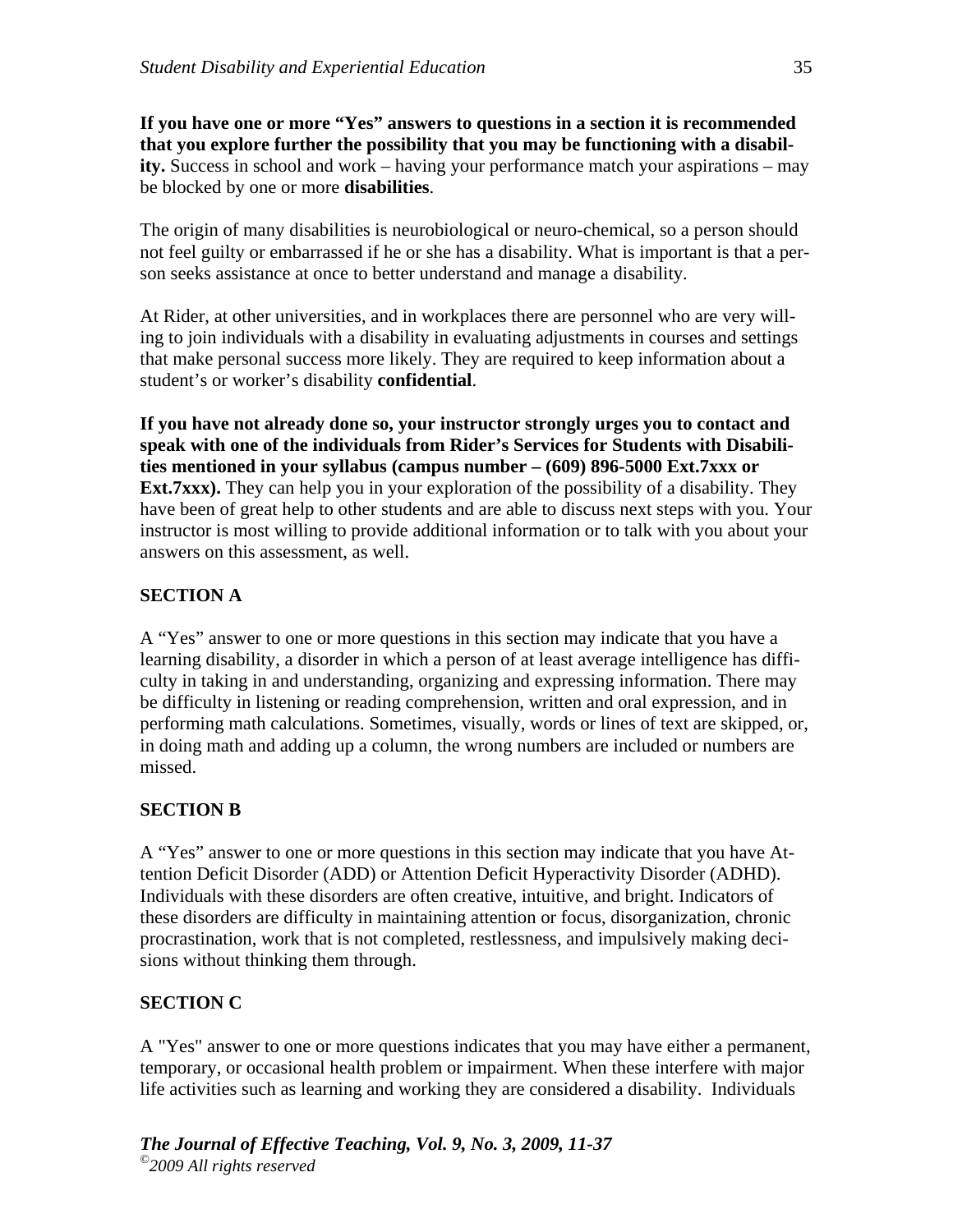with significant health issues must be provided with reasonable adjustments and accommodations at school and at work. Rider's Services for Students with Disabilities can help you arrange your schedule to better meet your needs, can help you with time management strategies to help you cope with your courses and condition, and can help you explain your needs to your professors. Examples of permanent health problems are cardiac and some respiratory problems, epilepsy, Chronic Fatigue Syndrome (CFS), arthritis, diabetes, and HIV/AIDS. Examples of temporary and occasional impairment include individuals receiving chemotherapy for the treatment of cancer and individuals recovering from surgery.

## **SECTION D**

A "Yes" answer to one or more questions in this section may indicate that you have a Social Anxiety Disorder. A person with this disorder is fearful of social situations, is selfconscious, and is afraid that he or she will be judged and criticized by others, or make mistakes and be embarrassed in front of others. Sometimes a person will be afraid only of specific types of situations, such as speaking in public. A person will fear a situation before it evens happens, for days or weeks before the event. Sometimes a person may avoid going to school or work to avoid social situations, and have difficulty in making or keeping friends.

## **SECTION E**

A "Yes" answer to one or more questions in this section may indicate that you have Asperger's Syndrome. A person with Asperger's Syndrome is typically average to bright yet has problems in the important areas of social and communication skills. A person with Asperger's may not pick up on social cues, does not realize when someone is joking, avoids eye contact in conversation, and may often feel as if he or she has said or done the wrong thing in interaction with others. Starting and sustaining a conversation and understanding others may be difficult.

### **SECTION F**

A "Yes" answer to one or more questions in this section may indicate that you have clinical depression. Feeling sad and depressed at times can be a normal response to life events and to loss. When feelings of intense sadness, including feeling helpless, hopeless, and worthless last for days to weeks and interfere with a person's life and work, he or she may be experiencing clinical depression. Clinical depression is a medical condition that can be treated. Signs of clinical depression are a depressed mood during most of the day, particularly in the morning; fatigue or loss of energy almost every day; impaired concentration and indecisiveness; feelings of worthlessness or guilt almost every day; and a marked diminishment or lack of interest in almost all activities.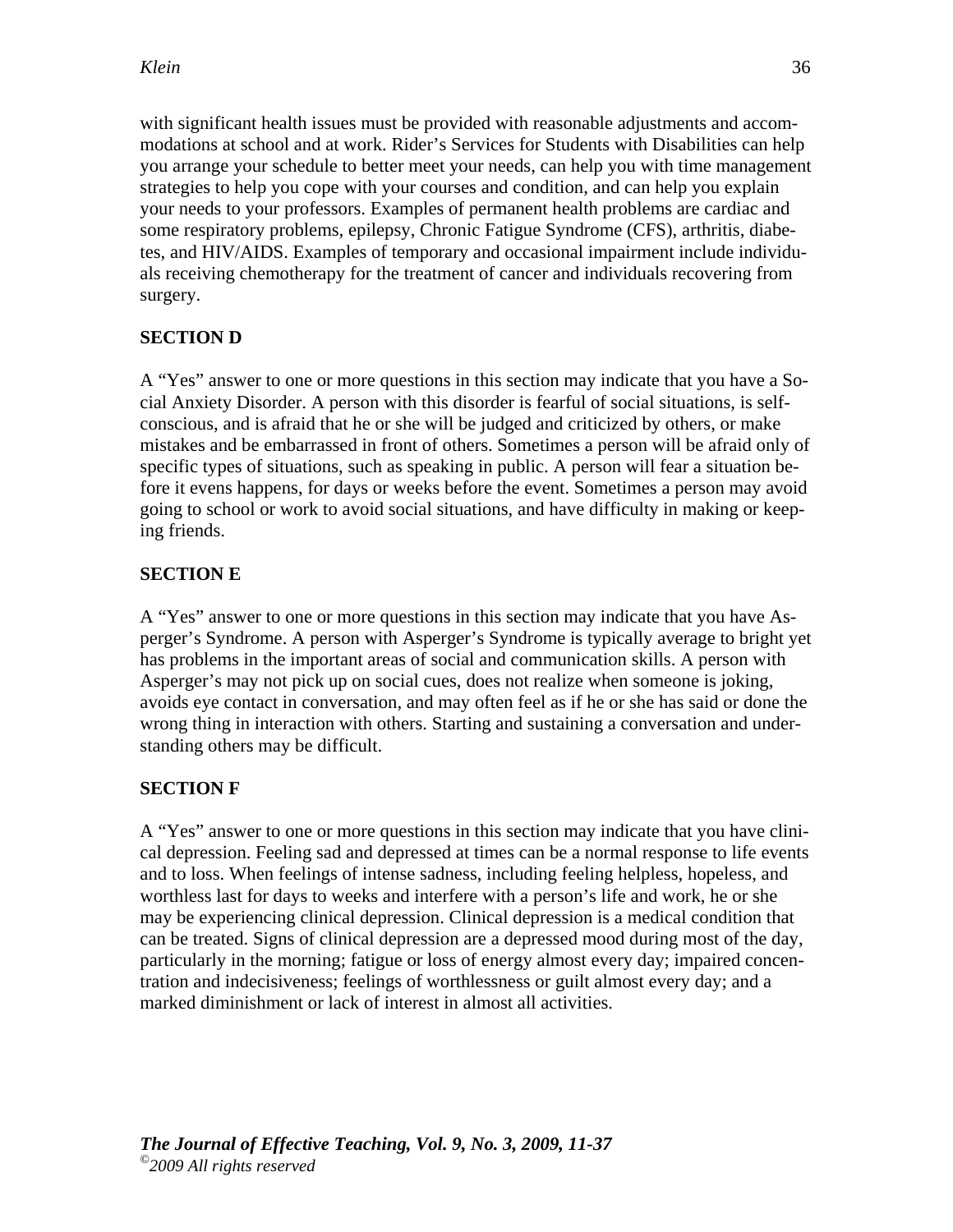#### **SECTION G**

A "Yes" answer to one or more questions in this section may indicate that you have Bipolar Disorder or Bipolar Depression. A person with this disorder switches between two opposite mood poles – thus the name, bipolar. A period when a person is feeling very happy and energetic is followed by one in which he or she feels very sad, has low energy, and may be irritable. A person with a bipolar disorder is sometimes referred to as manicdepressive because the word "manic" describes the high mood period in which a person is excessively happy, excited, restless and sometimes impulsive. During low periods, besides the symptoms mentioned above, a person experiences a loss of enjoyment from things that were once pleasurable. This period may also be characterized by crying, and difficulty in concentrating and making decisions.

#### **SECTION H**

A "Yes" answer to one or more questions in this section may indicate that you have an Obsessive-Compulsive Disorder. With this disorder a person is troubled by recurring thoughts, fears or images that he or she cannot control. These thoughts lead to the need to perform certain routines to reduce the anxiety created by the thoughts and fears. A fear of contamination by germs can lead to repeated hand washing or bathing. A fear of harm can lead to repeat checking of things such as locks and stoves. A need for order or exactness can lead to constantly arranging things a certain way, or strict adherence to a daily ritual. The disorder can progress to the point of taking up hours of a person's day and interfering with his or her life. A person may be aware that one's obsessions and compulsions are senseless and unrealistic, yet it is often difficult to stop them.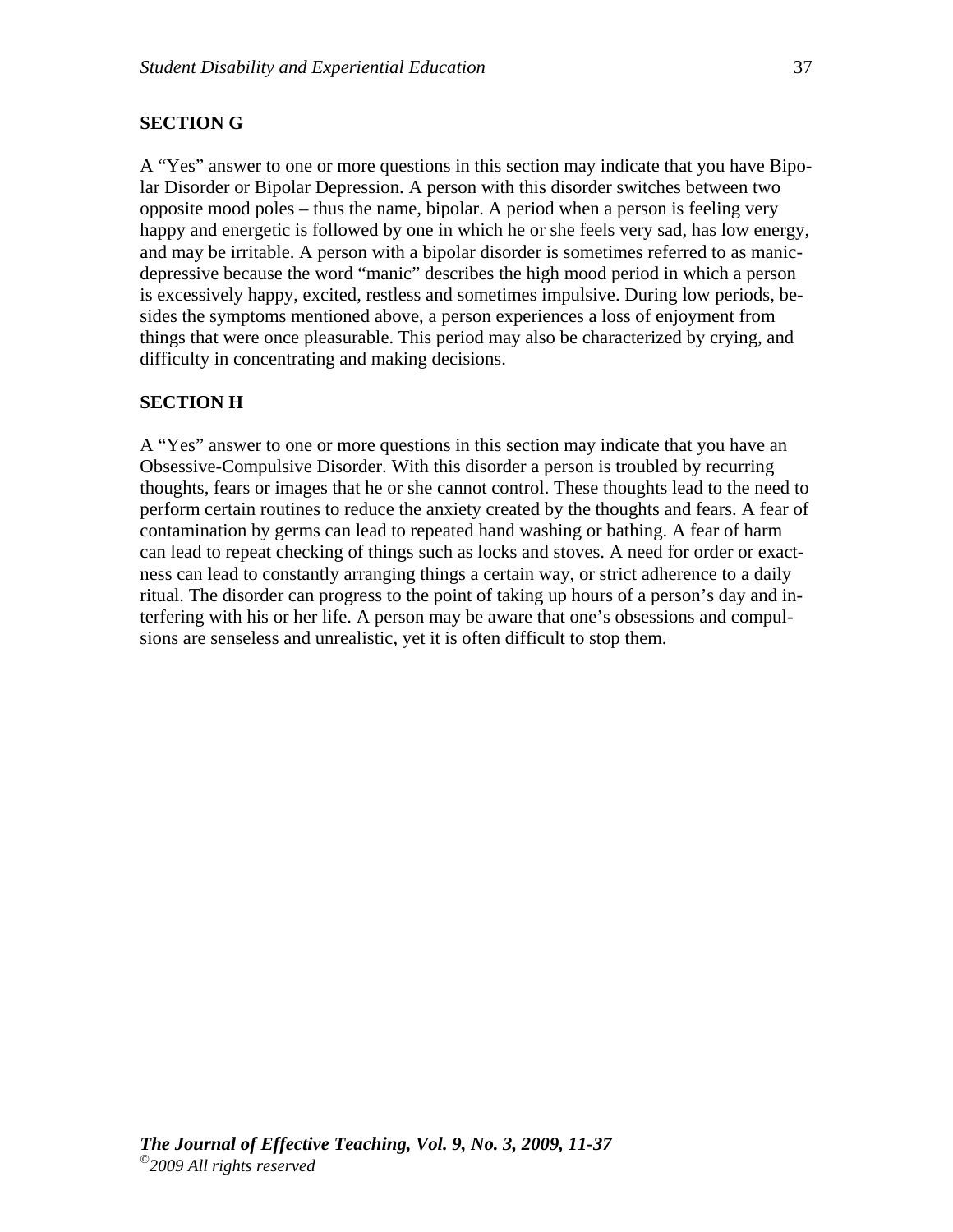

# **Key Issues in Teaching EFL/ESL Intensive Reading: A Videotaped Self-Observation Report**

Handoyo Puji Widodo<sup>1</sup>

*Politeknik Negeri Jember (Vocational College), East Java, Indonesia* 

#### **Abstract**

This paper reports a videotaped self-observation of a 47 minute ESL reading lesson. The focus of the lesson was on intensive reading. The entire teaching session was videotaped; the videotaped data were analyzed using (a) ethnographic microanalysis, (b) selective verbatim transcripts, (c) Seating Chart Observation REcord (SCORE), (d) conversational analysis, and (e) Initiation-Response-Feedback (IRF) sequences. The paper addresses key issues on the nature of reading questions and the nature of teacher-student and studentstudent interactions at pre-, while-, and post-reading stages. It also addresses how the intensive reading lesson could be integrated with other language skills and what roles a teacher, students, and teaching materials played. Moreover, the paper highlights an issue on how all of the reading class activities analyzed were connected to the SLA theories. This self-observation report has pedagogical implications for the implementation of intensive reading programs in EFL contexts, such as in Indonesia.

**Keywords:** EFL/ESL contexts, intensive reading, self-observation, video recording.

Self-observation or self-monitoring can be a mediating tool for teachers to do vibrant professional development, and more crucially, self-observation can be used to foster "an awareness of what the teacher's current knowledge, skills, and attitudes are and the use of such information as the basis for self-appraisal" (Richards & Farrell, 2005, p. 34). Richards and Farrell elaborate that self-observation enables a teacher to record her or his own teaching practices, thereby providing an objective, descriptive, and critical account of it.

Further, Stanley (1998) argues that self-observation is one of the most powerful tools for a teacher to practice reflective teaching. In this regard, a teacher can look at what she or he did in the classroom, think about why she or he did it, and reflect if it worked. In short, self-observation can provide a language teacher with a venue for doing reflection-inaction, reflection-on-action, and reflection-for-action. These terms mean that a teacher can examine when she or he looks at her or his teaching in the moment (reflect-in-action) or in retrospect (reflect-on-action) in order to examine the reasons and beliefs underlying their actions and generate alternative actions for the future (reflect-for-action).

 $\overline{a}$ 

<sup>&</sup>lt;sup>1</sup> Corresponding author's email: handoyopw@yahoo.com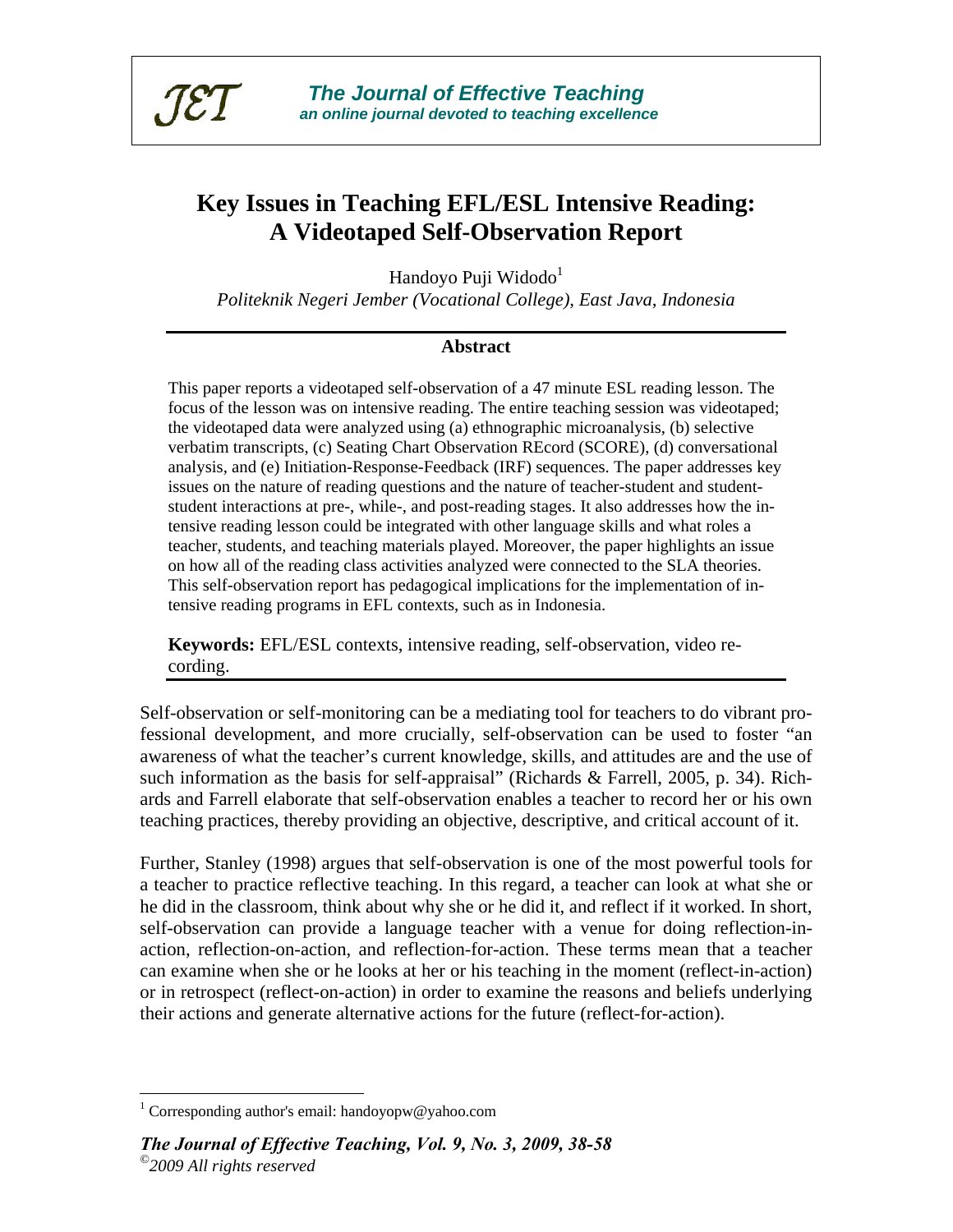Thus, through self-observation, teachers can explore their teaching to see the teaching differently (Gebhard, 1999) and help them better understand their own teaching practices and make decisions about the practices they were unaware of before doing selfobservation and might wish to change (Richards & Farrell, 2005). Finally, selfobservation can be a useful tool for practicing teachers to explore and gain a critical selfawareness of their own teaching beliefs, attitudes, and practices.

In response to the benefits of self-observation, as succinctly pinpointed above, this paper reports a videotaped self-observation on "an ESL intensive reading lesson." The goal of the paper is to provide critical issues in teaching intensive reading that EFL reading teachers may take into account. Overall, the paper treats self-observation methods, data analyses and discussions, the use of video and reflection in higher education and teaching, and conclusions.

#### **Self-Observation Methods**

#### *The Nature of the Lesson*

The lesson was designed for teaching intensive reading. The lesson ran for 47 minutes, and it was conducted in Leonard Hall 205, an American university, from 17:10 p.m. to 17:57 p.m. on Wednesday, March 19, 2008. This class was part of the Introductory College ESL English Course, and designed for introducing ESL students with an intermediate level of English proficiency to five reading skills as defined by Barrett (1972). These skills include (1) literal comprehension like recognition of characters, places, and time, recognition of a sequence, and recognition of character traits; (2) reorganization concerned with classifying persons, things, and places into groups; (3) inferential comprehension such as inferring main ideas, conjecturing about what might have happened or will happen when no explicit statements are included in the text, and inferring character traits; (4) evaluation like judgments of worth, desirability, and acceptability (decisions of good, bad, right, and wrong); and (5) appreciation concerned with verbalizing feelings about the selections and demonstrating sensitivity to or empathy with characters or events. In other words, the class was tailored to equip ESL students with the five basic intensive reading skills.

#### *Participants*

Five international students participated in the intensive reading lesson, including (1) one Portuguese-speaking Brazilian female, (2) two Arabic-speaking males from Saudi Arabia, (3) one Taiwanese-Chinese speaking female from Taiwan, and (4) one Amharic-Italian speaking female from Ethiopia. The Brazilian participant is a freshman majoring in international studies at an American university, and she has been in the USA for one year. One Arab participant is an American Language Institute (ALI) student, and he has been in the USA for one year and two months. He would enroll in engineering science at an American university. Another Arab participant is a freshman majoring in communication studies at an American university, and he has been in the USA for eight months. The Taiwanese participant is an ALI student at an American university, and she has been in

*The Journal of Effective Teaching, Vol. 9, No. 3, 2009, 38-58 ©2009 All rights reserved*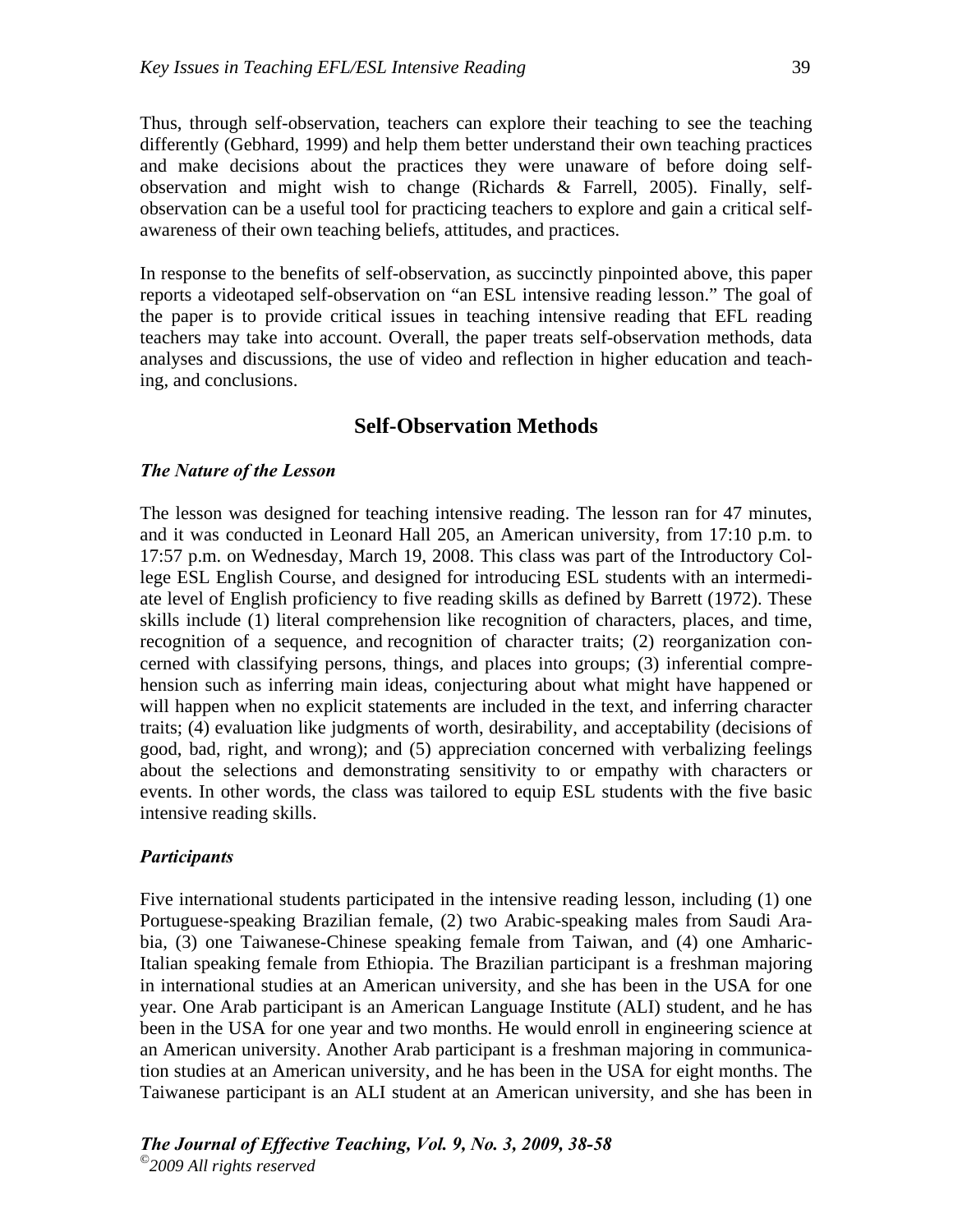the USA for a one year student exchange program. She has been in the USA since the last August 2007. She is a junior student majoring information communication technology (ICT) at one of the Taiwanese colleges. Lastly, the Ethiopian participant is a freshman majoring in nursing at an American university, and has been in the USA since the last August 2007. All of the participants' ages range from 19 to 24. These participants were chosen because they are college ESL freshmen with an intermediate level of English proficiency, and they have different cultural backgrounds and genders. Throughout this paper, the participants are identified for anonymity, as follows: the Arab male participant  $(S1<sub>m</sub>)$ , the Taiwanese female participant  $(S2<sub>f</sub>)$ , the Brazilian female participant  $(S3<sub>f</sub>)$ , another Arab male participant  $(S4<sub>m</sub>)$ , and the Ethiopian female participant  $(S5<sub>f</sub>)$ .

### *A Negotiated Intensive Reading Lesson*

All of the participants were informed of this teaching session one week before the session began. First, the participants were asked to fill out the University's IRB approved consent form verifying that they did wish to participate in the lesson, and their participation was voluntary. I also informed the participants that any information on the observational data was kept confidential. Moreover, I informed them of the data would be published in a public domain (e.g., a journal publication), but the participants' identities remained confidential. For a lesson schedule, I contacted them by call personally until all of the participants were willing to spend their time on this lesson. This is a sort of negotiation for time because I had to assure that all of the participants had no time conflict with their personal schedules. More crucially, I also informed the participants that the session would be videotaped, and the videotaped data would be analyzed for the teacher's self reflection. None of the participants objected to the video recording of the session. Thus, all of the participants were well informed of the 47 minute long lesson, thereby allowing me to build transparency and trust in the participants.

### *Teaching Material*

I designed the teaching material based on a genre-based approach because it helps students build an awareness of rhetoric, content, and linguistics (Hyon, 2002). In designing the material, I used a reading text from online stories from "the ESL Fast Website" in which the title was about "Searching for a Missing Husband," and I designed reading activities on the basis of the text. That topic was chosen because it characterizes a narrative text type in which the features of the text include orientation or background information (i.e., characters and events), and problems or complications (e.g., the problems that the main character encountered), and resolutions (the solutions to the problems). The text chosen is an open-ended story, which challenged the students to predict what would happen in the end of the story or no resolution in the story; thereby fostering students' creative and imaginative thinking.

Furthermore, the content of the story has moral messages/values because the story tells how the main character has been looking for her missing husband with courage, for example. In short, the teaching material includes reading questions for the class discussions like literal comprehension, reorganization, inferential comprehension, evaluation, and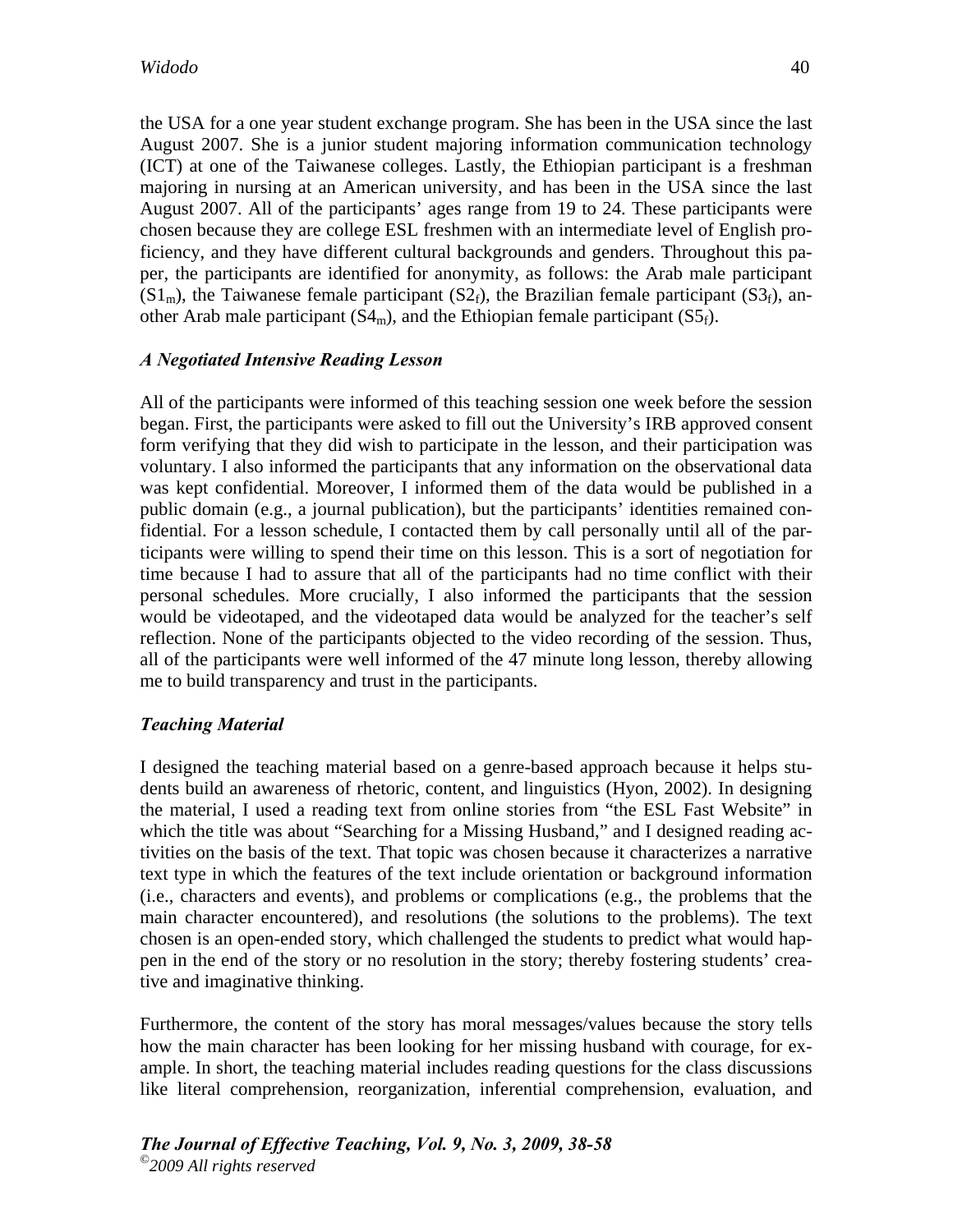appreciation. Overall, the teaching material was structured into three main parts: (1) prereading, (2) while-reading, and (2) post-reading activities (See Appendix: Teaching Material).

#### *Teaching Procedures*

The entire teaching procedures were based on the following lesson plan:

#### **A Lesson Plan for an Intensive Reading Class**

| Date                               | : March 19, 2008                                                                                                                                                                                   |
|------------------------------------|----------------------------------------------------------------------------------------------------------------------------------------------------------------------------------------------------|
| Time                               | : 47 Minutes                                                                                                                                                                                       |
| Class                              | : Mixed ability (ESL college students in different fields of study)                                                                                                                                |
| Level of Proficiency: Intermediate |                                                                                                                                                                                                    |
| Subject                            | : English Language                                                                                                                                                                                 |
| Language Focus                     | : Intensive reading comprehension                                                                                                                                                                  |
| Genre                              | : A short story                                                                                                                                                                                    |
| Text Type                          | : Narrative                                                                                                                                                                                        |
| Topic                              | : Searching for a Missing Husband                                                                                                                                                                  |
| Goal                               | : Students will be able to apply such basic reading skills as literal<br>comprehension, reorganization, referential comprehension,<br>evaluation, and appreciation when reading the assigned text. |
| Prerequisites                      | : The students have sufficient schemata, and they have already<br>known scanning and skimming skills.                                                                                              |
| Sources                            | : - Online stories from ESL Fast Web                                                                                                                                                               |
|                                    | - Teacher-made materials                                                                                                                                                                           |
| Materials                          | : - Student worksheets                                                                                                                                                                             |
|                                    | $-LCD + Screen$                                                                                                                                                                                    |
| Procedures                         |                                                                                                                                                                                                    |

*Pre-reading (12 minutes)* 

- Start the lesson
- Distribute quiz worksheets to the students
- Activate students' background knowledge
- Introduce the students some qualities of a character and vocabularies in the text
- Ask the students to predict what a topic they are going to read
- *While-reading (31)*
- Distribute reading texts
- Get the students to read the text silently
- Have the students discuss the reading questions in pairs/groups
- Have the whole class discussion
- *Post-reading (4 Minutes)*
- Explain assignments for the next class period
- Close the lesson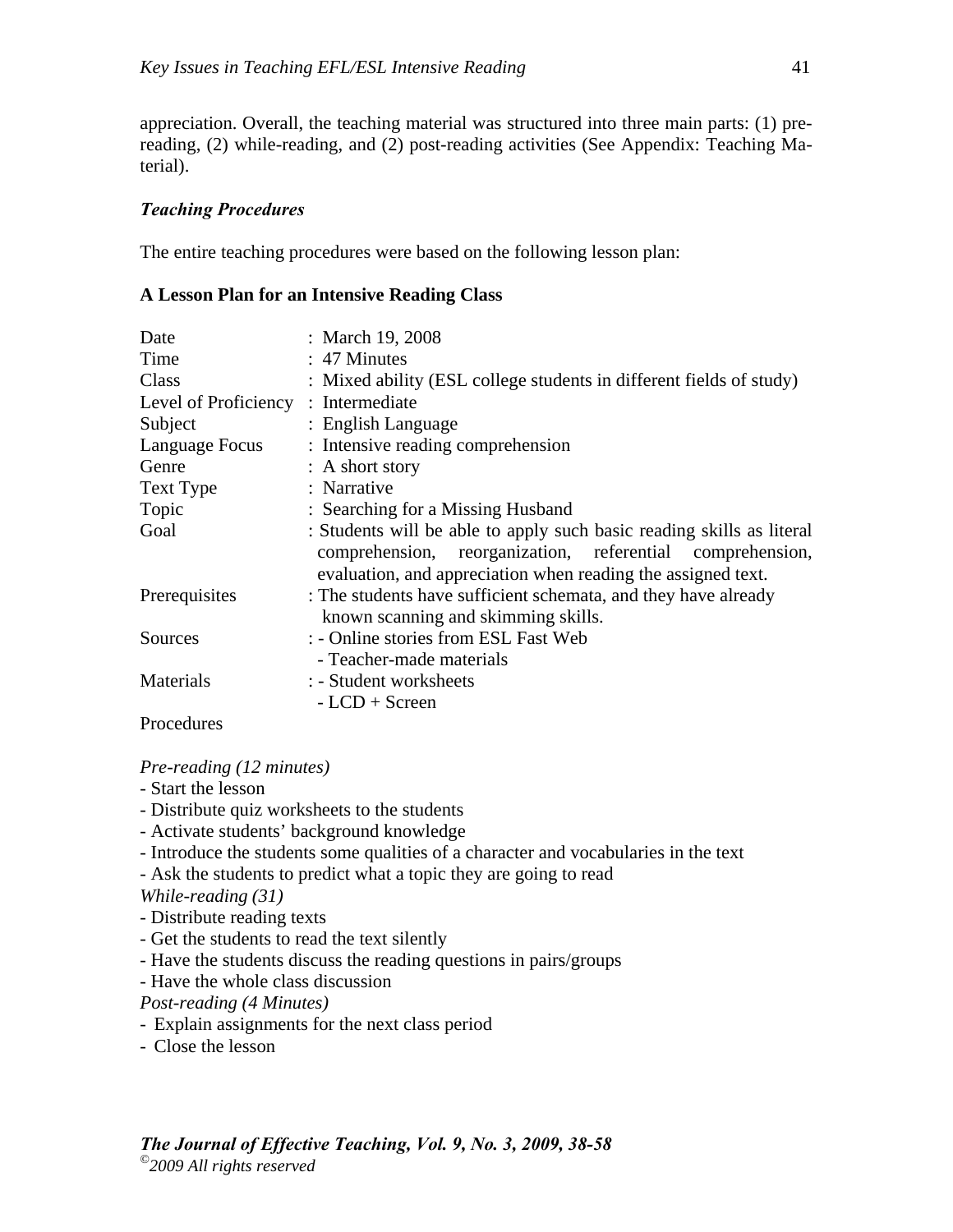### *Videotaped Data*

The lesson was video recorded until the end of the session. Before the session began, I asked my fellow to volunteer as a videographer. He videotaped the whole session. Once the camera along with the tripod was already set up, he signaled me to start the lesson. Once the lesson was done, I transferred the videotaped data into a MPG version recording so that I could play the recording in a MP4 player.

### *Videotaped Data Analysis*

In analyzing the videotaped data, I used a variety of instruments like ethnographic microanalysis, selective verbatim transcripts, Seating Chart Observation REcord (SCORE), conversational analysis, and Initiation-Response-Feedback (IRF) sequences. I have a number of reasons for choosing such data analysis instruments. First, ethnographic microanalysis was used to review the entire lesson in detail so as to select the different foci of the observed behaviors (Erickson, 1992; Richards & Lockhart, 1994) and provide "an objective record of what actually took place" in the class (Wallace, as cited in Bailey, 2006, p. 124). More importantly, the ethnographic microanalysis enabled me to connect the detail to the big picture of the event by replaying the recording many times (DuFon, 2002).

Second, selective verbatim transcripts helped me to look at such specific details as teacher's questions, teacher's responses to students' statements/questions, students' responses to teacher's questions, or students' questions. Such selective verbatim transcripts also assisted me in doing conversational analysis on teacher-student and student-student interactions. Third, SCORE allowed me to sketch the amounts of teacher's and students' talks in teacher-student and student-student interactions, and conversational analysis enabled me to see what types of conversational utterances or speech acts took place in teacher-student and student-student interactions. Last, IRF was used to look at what the nature of initiation, response, and feedback in teacher-student and student-student interactions occurred.

Further, the procedures of the data analysis include:

- 1) Review the overall event to examine the entire sequences of the reading lesson without pausing or using slow motion;
- 2) Take notes while watching the video; the notes were written based on pre-, while, and post-reading activities. These notes were used for writing descriptive narratives or prose descriptions of the entire lesson;
- 3) Identify major constituent parts of the reading lesson by playing and replaying the videotaped data forward and backward to identify any detail of the pre-, while, and post-reading stages;
- 4) Identify aspects of organization within major parts of the lesson, involving the pre-, while, and post-reading activities: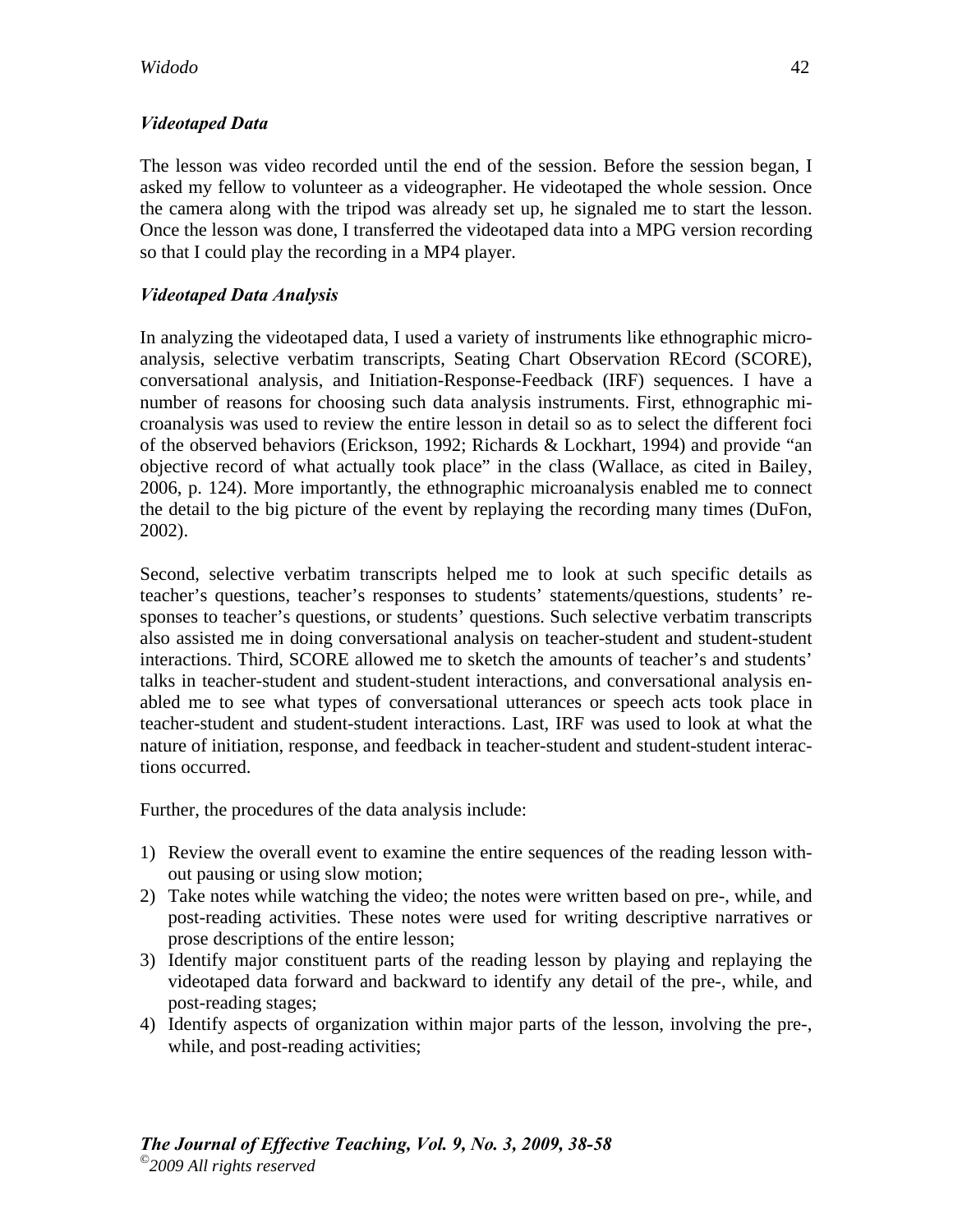- 5) Identify the actions of individuals by doing detailed transcription of the verbal and nonverbal behaviors of the participants involved in the lesson so that the detailed understanding of the behavioral organization of interactional events could be identified;
- 6) Examine the whole audiovisual records to determine if there were exceptions, which made conclusions less than comprehensive;
- 7) Select the focused behaviors for data analysis;
- 8) Code the selected data so that these were written in an organized manner;
- 9) Analyze and interpret the selected data in non-judgmental and qualitative ways;
- 10) Reflect on the data analyzed; and
- 11) Draw conclusions of the entire data analyzed

Thus, the analysis instruments above allowed me to contemplate, deliberate, and ponder the data before drawing a conclusion of the entire lesson (DuFon, 2002), and hence enabled me to do provide detailed prose descriptions, and to do careful analysis and reflection of my teaching performance as a whole.

## **Data Analyses and Discussions**

Based on the data that I coded, I highlight twelve main selected issues, as consecutively presented as follows.

#### *The Structure of a Reading Lesson into Three Stages*

The pre-, while-, and post-reading reading stages helped me organize the lesson in order to provide the students with step-by-step instruction. Such teaching procedures enabled me to predict how much time I had to spend on each stage, and decided what kinds of learning activities that the students would go through in one lesson. I had different purposes of each stage in the reading lesson. First, the pre-reading stage was intended to provide a smoother transition for the students to the reading stages. This stage allowed the students to activate their schemata or background knowledge of a reading topic and arouse students' interest in the assigned reading text. Second, the while-reading stage enabled the students to read silently for particular information and the global understanding of the text. This stage also allowed for building conversational interactions for meaning negotiation between the students and me and among the students.

Last, the post-reading stage was designed to extend the understanding of the students learned at the pre-reading and while-reading stages into other learning tasks like writing a short story. Such tasks were geared to connect the reading tasks the students experienced in the classroom to writing tasks because both reading and writing are "essentially interrelated and mutually reinforcing" (Kumaravadivelu, 2006, p. 206). In short, the postreading allowed the students to work on a follow-up activity (i.e., writing a short story) related to what they learned, and informed them of what they would learn in the next class period.

Thus, the three reading stages above corroborate the concept of "structuring," as defined by Richards (1990), referring to the clarity of the teacher's intention and se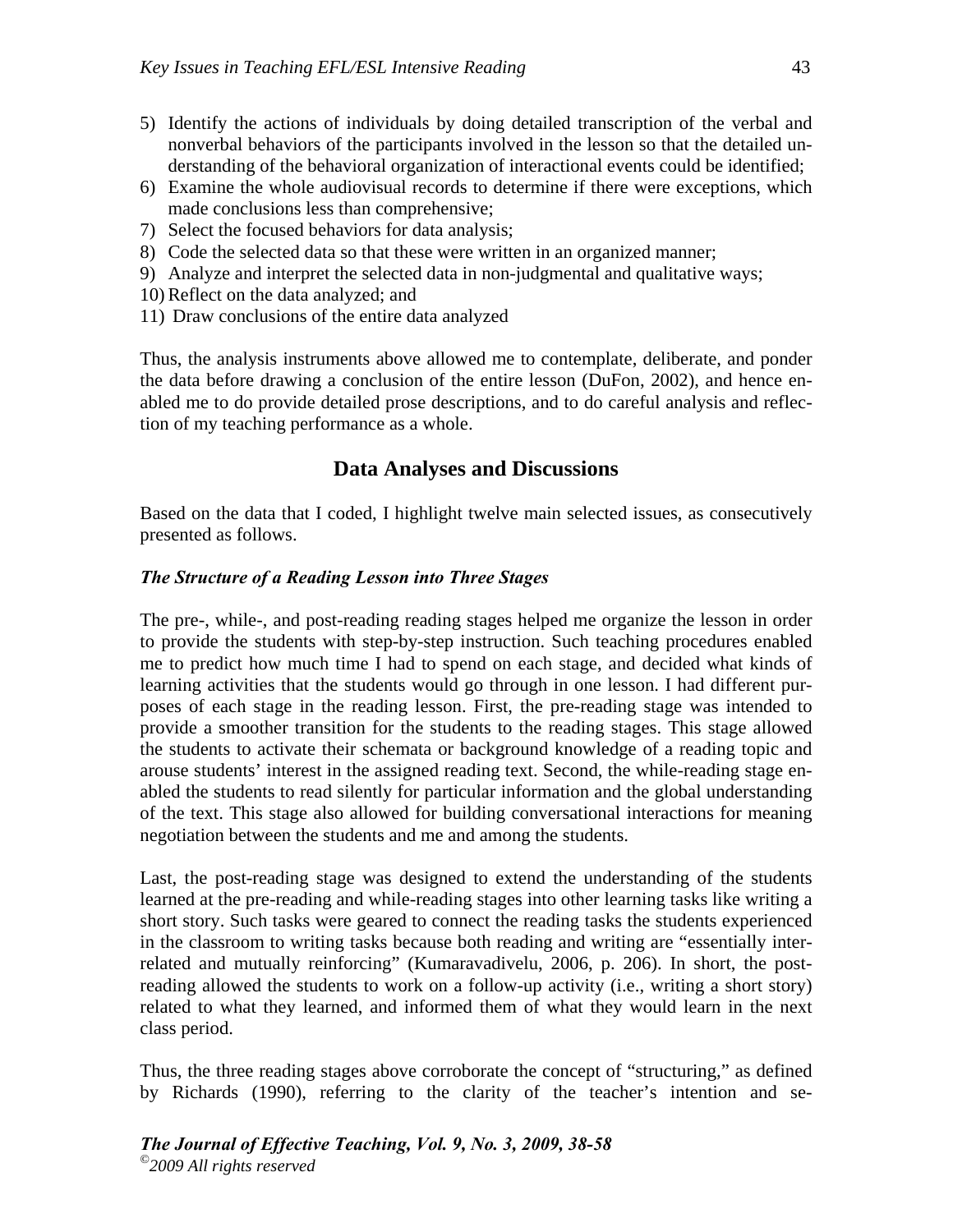quence/structure of instructional activities. Organizing the entire lesson allowed for managing timing and pace to keep students alert, motivated, and engaged in reading activities (Wajnryb, 1992) in such a way to help the students develop their reading skills.

### *Types of Questions for the Pre-reading Stage*

In the pre-reading phase, I generally asked the students three main categories of leading questions: (1) open-ended, (2) content-based, and (3) lexically-oriented questions. The purpose of the first category (i.e., "did you ever read a short story?" or "what kind of the short story (e.g., epic, humor, or romance) did you read?" was primarily aimed at activating students' schemata. Activating students' schemata helped the students comprehend the text they were going to read. As Anderson (1999) pinpoints, much empirical research on second language reading shows that schemata facilitate reading comprehension and reading skill acquisition. The idea of schemata influencing reading comprehension implies that meaning does not rely merely upon the printed words, but that students bring certain knowledge, experience, emotion, and culture to the reading that affects comprehension (Brown, 2007). This notion corroborates Keshavarz, Atai, and Ahmadi's findings (2007) that schemata have a significant effect on EFL reading comprehension. Thus, students' schemata are believed to be facilitative of reading comprehension.

Regarding the content-based question, I asked the students the question about some qualities/traits of a character (i.e., hard work, confidence, or altruism) that they admire when reading a short story. This question was intended to relate such qualities to the main character in the reading text so that the students could predict what kind of story they would read. In this question, I did not tell these qualities related to those of the main character so that the students could express their own opinions about the character qualities that they like when reading the short story.

At last, the questions for lexical items provided the students with linguistic input. I chose some difficult words (i.e., "desperate," "look into," "smuggle," or "track down"), which they might not know. To save time, I designed such questions in a matching question form. That lexical input could help the students to comprehend the text (Anderson, 1999) although the questions were de-contextualized. Further, to reduce students' cognitive loads, I asked the students to work in pairs. Working in pairs could create student-student interactions for negotiating lexical meanings so that they could acquire new vocabularies (Hunt & Beglar, 2005). Thus, providing lexical input in the pre-reading stage could enhance students' reading comprehension (Hunt & Beglar) and anticipate particular lexical items with which the students might be unfamiliar.

In summary, the three types of the questions allowed the students to see what they have known about the topic. More crucially, such questions could promote conversational interactions between the teacher and the students (Chaudron, 1988). Those questions could also help the students predict what a text they were going to read or allow the students to realize how much they knew about the topic of the text (Day  $&$  Park, 2005), and in turn lead them to the next reading stage.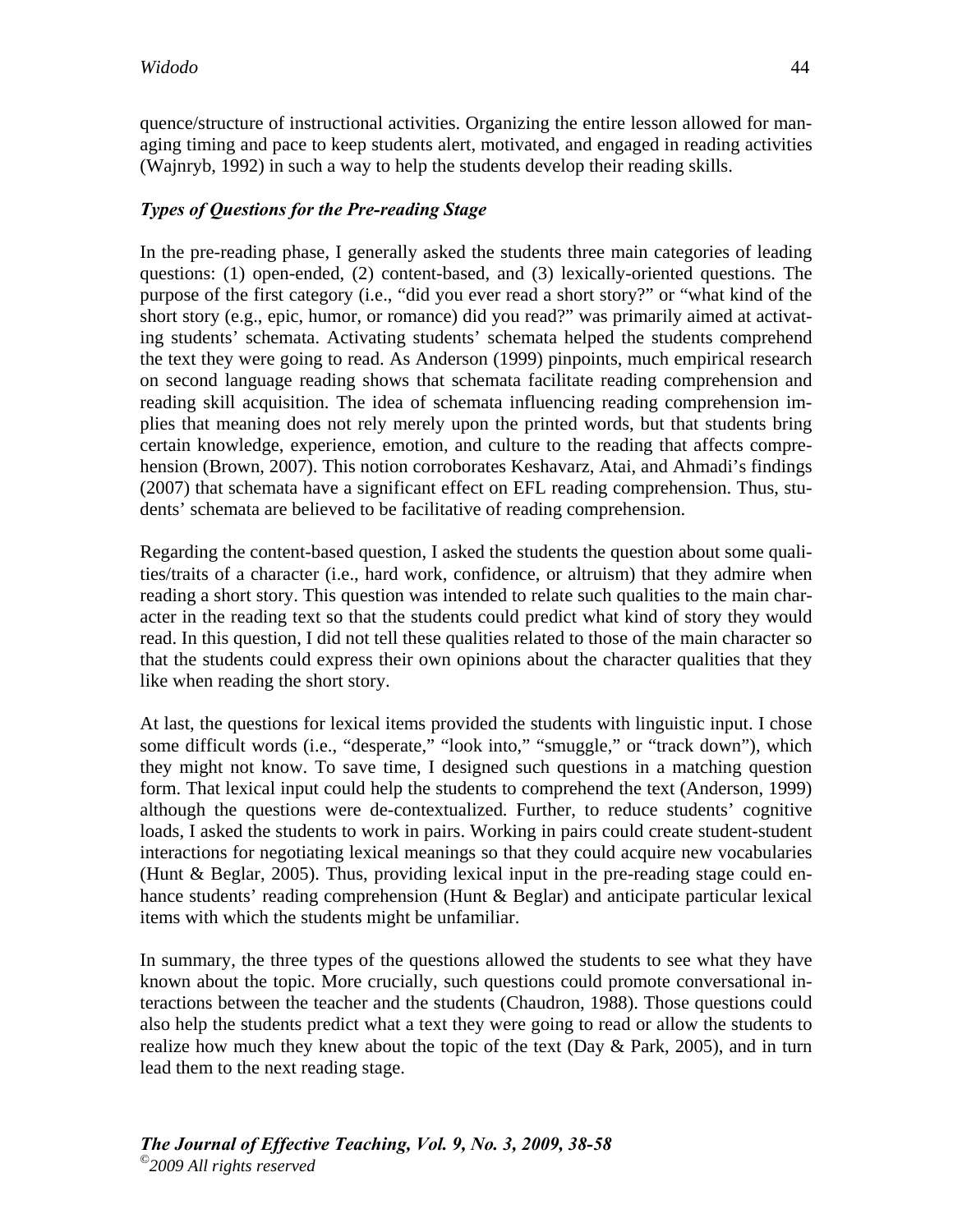#### *The Nature of Teacher-Student and Student-Student Interactions in the Pre-reading Stage*

In the pre-reading activity, the teacher-student interaction can be seen in the following figure.





As Figure 1 shows, in the students' schemata activation session, I nominated the students to express their opinions about their experience in reading short stories. The reason for nominating students' talks was to encourage the students to participate actively and equally in sharing their experiences in reading short stories, and I had to balance students' turn-taking at talks, as seen in the following excerpt 1:

- T: Did you ever read a short story?
- Ss : Yes ((the class responded together))
- T: How about you: Adel?
- $S1<sub>m</sub>$ : Yes::
- T : What kind of a short story did you read?
- $S1<sub>m</sub>$ : Short story umm...last time umm (.) I read about umm (.) he is from Saudi Arabia (.) this man is Aqtar Muhammad (.) his story is about the…when he moved from Pakistan to Saudi Arabia like 15 years ago from yeah it's about when he moved from Pakistan/
- T: Is it err adventurous romantic or humorous short story?
- $S1<sub>m</sub>$ : Yeah humorous/

Based on the IRF pattern, the teacher's initiation "Did you ever read a short story?" indicates giving the floor to the whole class. Since the class responded together, I nominated one of the students to share his experience in reading a short story. I asked the follow-up

*The Journal of Effective Teaching, Vol. 9, No. 3, 2009, 38-58 ©2009 All rights reserved*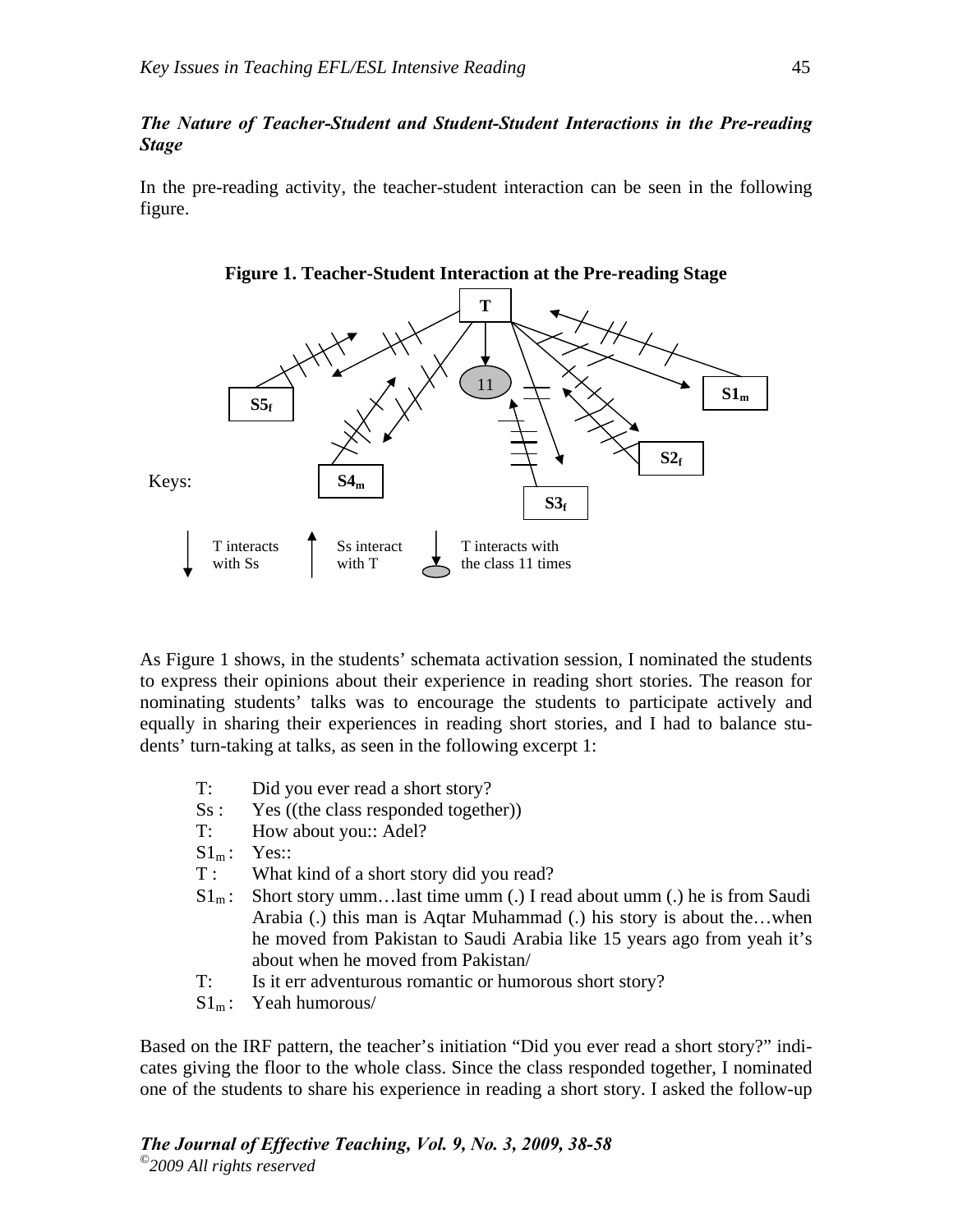questions to know more information about the story and the genre of it that the student read. My intention of asking the leading and follow-up questions was to activate the student's background knowledge, not to evaluate the student's utterances. Thus, the IRForiented participation is interpreted as instances of teacher scaffolding (Wood, as cited in Kinginger, 2002) in which the teacher acted as a mediator for dialogic teacher-student interaction.

Further, when I posed the question to the class about the qualities of a character in a story, I did not nominate students' talks because the students immediately responded to the question. I thought the students already knew what to say, so they expressed their own justifications for their answers. As a whole, the purposes of the teacher talks were (1) to give prompts; (2) to provide explanations; (3) to ask for clarification, elaboration, and confirmation; (4) to steer the students towards pre-planned reading stages; (5) to warm the class up; (6) to give feedback; (7) to encourage the students to engage in the learning process; (8) to manage students' turn taking at talks; and (9) to guide students' learning (Christie & Mercer, as cited in Lee, 2006). Most of the questions I asked were referential because I did not test out the students' comprehension, but activated their background knowledge.

In addition, in the lexical question session, 18 second silence took place, so I immediately decided to ask the students to work in groups because I wanted to make the class more interactive. As a result, the student-student interaction occurred, and the class became interactive, as seen the following excerpt 2:

- $S4<sub>m</sub>$ : I know (.) I know just "smuggle" (.) "desperate" what is the "desperate"?
- $S_1$ : [err] eager to know/
- $S4<sub>m</sub>$ : What again? Umm...
- $SS_f$ : Eager (.) to be eager/ do you know "eager"?
- $S4<sub>m</sub>$ : eager eager ((thinking))

Based on Excerpt 2, the students negotiated the meaning of the word "desperate." In this case, some conversational utterances (i.e., asking a question, giving information, asking for a clarification, and comprehension checks) took place. In this situation, the students interacted with one another to complete the task for lexical questions. In this respect, my role was to monitor the groups; if the students needed my help, I would intervene in the pair discussion. The student-student interaction lasted only for 2 minutes and 10 second. Then, I guided the class to discuss the answers for the lexical questions that the students shared in groups. The students, immediately, responded to the questions. I just gave scaffolding by providing further confirmation when the students gave the answers.

Thus, the quality of the teacher talks is more important than its quantity (Kumaravadivelu & Seedhouse, as cited in Walsh, 2003) because a teacher has a responsibility for creating and maintaining classroom communicative competence, recognizing that learning opportunities are jointly constructed, but primarily determined by the teacher.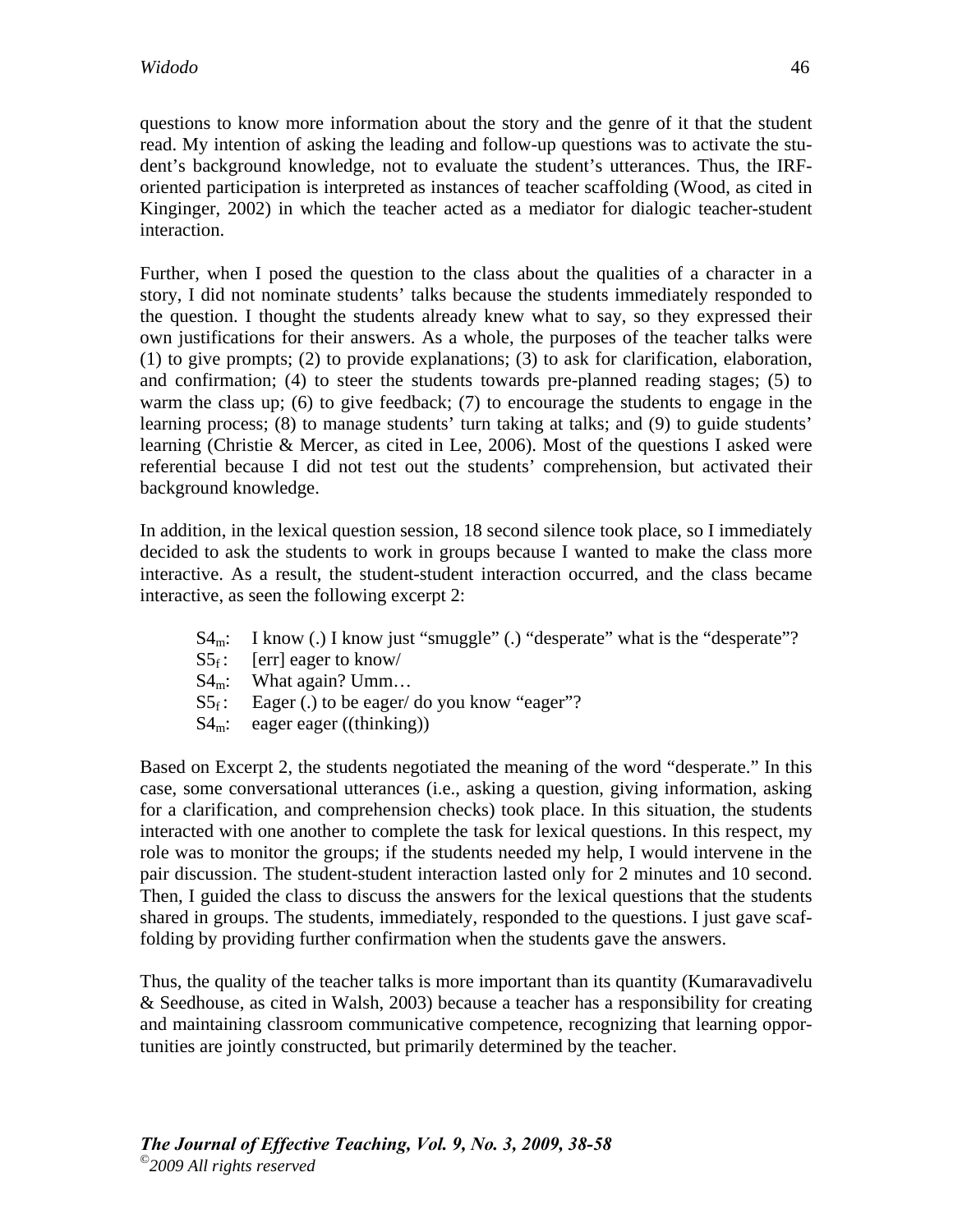#### *Silent Reading Activity in the While-reading Stage*

Before the students discussed the reading questions, they were told to read silently without the teacher's interruption. This activity allowed the students to read the text and to possibly notice particular linguistic features (i.e., difficult words that they might encounter) and non-linguistic features (e.g., plots of the story) in the text. More crucially, the silent reading activity allowed for students' gaining a sense of understanding the message of the input given because meaning was primary (Skehan, 1998). Thus, the goal of the silent reading was to afford the students an opportunity to read the text for the global understanding because the text could be message-based input and a trigger for getting the students involved in the next reading activities.

#### *Taxonomies of Comprehension Questions in the While-reading Stage*

The reading questions that the students worked on include ten questions with different taxonomies of comprehension, categorized based on the Day & Park's and Barrett's taxonomies, as seen in the Table 1. The reason for choosing both models was that they show representative levels of comprehension for the intensive reading lesson.

Based on the table, there were two literal comprehension questions. The purpose of asking such questions was to encourage the students to recall important details on the characters involved in the story and check student's basic understanding of the text. Further, there were three reorganization questions, basically based on a literal understanding of the text. Such questions required the students to use information from various parts of the text and combine such parts for additional understanding. Question 6 challenged the students to make inference or hypothesize characteristics/qualities of the main character. In this respect, the students needed to draw some related evidence from the text. Questions 8 and 9 required the students to use their global understanding of the text so as to determine what might happen next in the story. Thus, in the prediction questions, the students were to provide various answers with their own justifications, based on some evidence in the text and their personal experiences. Questions 7 and 10 asked the students to answer the questions with their feelings or verbalize their feelings about the text and the main character in which no answers were explicitly found in the text.

Based on the teacher-student and student-student interactions during the while-reading stage, the ten questions promoted interactive reading activities, which allowed the students to construct meaning using the text because most of the questions went beyond a literal understanding of the text. More crucially, throughout the group and class discussions regarding the reading questions, the students seemed to be motivated to answer such questions through dialogic negotiation for meaning. In short, those reading questions encouraged the students to interact with the text to create or construct meaning and in turn to think critically with the teacher's scaffolding.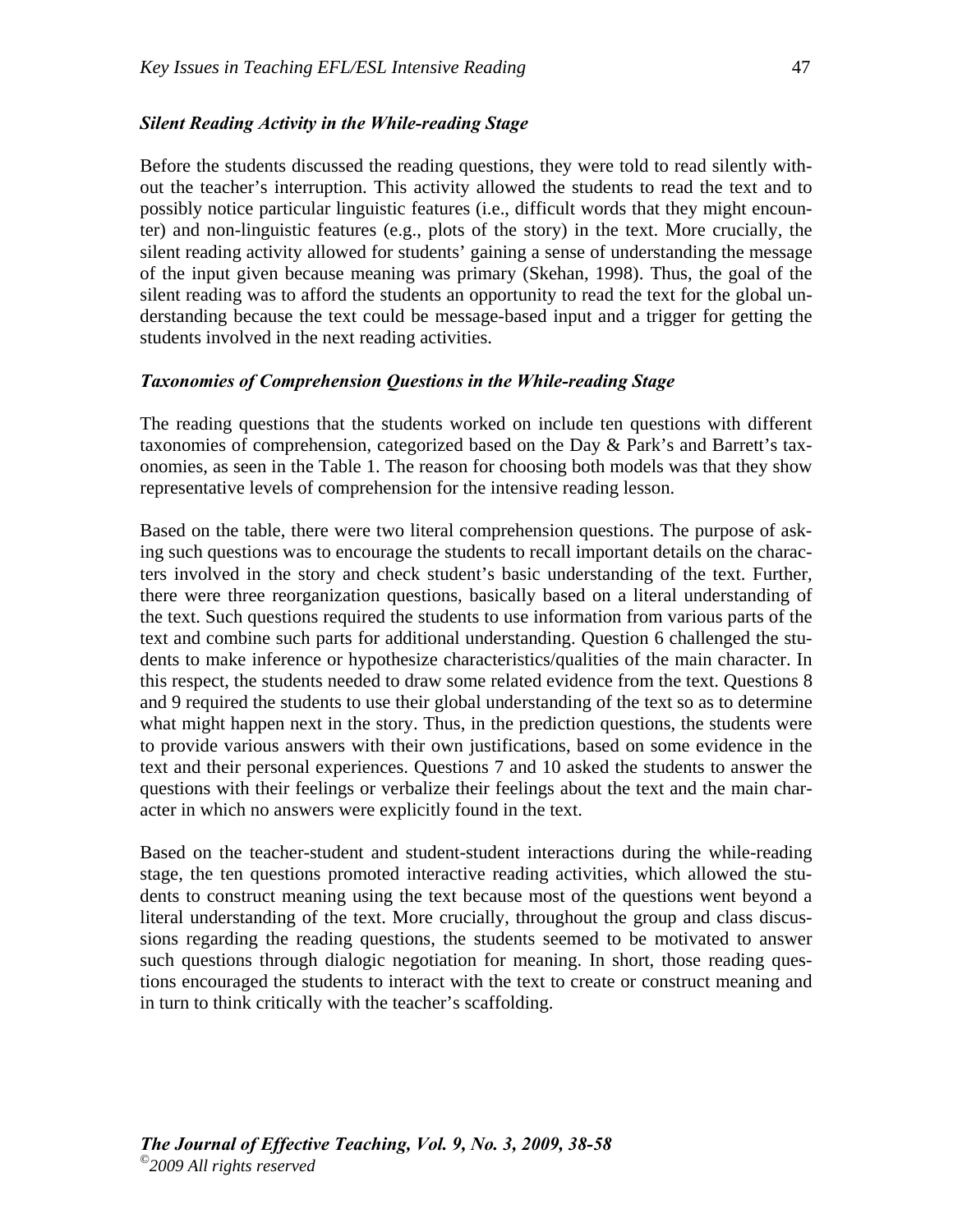|                |                                       | <b>Taxonomies of Comprehension Questions</b> |                        |
|----------------|---------------------------------------|----------------------------------------------|------------------------|
| N <sub>o</sub> | Questions                             | Day & Park                                   | <b>Barrett</b>         |
| $\mathbf{1}$   | Who were involved in the story?       | literal                                      | literal                |
|                |                                       | comprehension                                | comprehension          |
| $\overline{2}$ | Who was the main character in the     | literal                                      | literal                |
|                | story?                                | comprehension                                | comprehension          |
| 3              | When did the event happen?            | reorganization                               | reorganization         |
| $\overline{4}$ | Where did the event take place?       | reorganization                               | reorganization         |
| 5 <sup>5</sup> | Was there any conflict or problem     | reorganization                               | reorganization         |
|                | in the story? If so, give a brief ex- |                                              |                        |
|                | planation of this issue.              |                                              |                        |
| 6              | How did the main character in the     | inference                                    | inferential comprehen- |
|                | story look like regarding her per-    |                                              | $sion*$                |
|                | sonal traits?                         |                                              |                        |
| $\overline{7}$ | Suppose you were a main character     | personal response                            | Appreciation           |
|                | in the story, what actions would      |                                              |                        |
|                | you take to find your husband?        |                                              |                        |
| 8              | Where had the main character's        | prediction                                   | inferential comprehen- |
|                | husband been?                         |                                              | sion**                 |
| 9              | Would the main character find her     | prediction                                   | inferential comprehen- |
|                | husband? If so, give a brief expla-   |                                              | $sion**$               |
|                | nation of this case.                  |                                              |                        |
| 10             | What moral messages could you         | personal response                            | Evaluation             |
|                | learn from the story?                 |                                              |                        |

| <b>Table 1. Taxonomies of Comprehension Questions</b> |  |  |
|-------------------------------------------------------|--|--|
|-------------------------------------------------------|--|--|

Note: \* Implicit ideas

\*\* Prediction

## *The Nature of Questions in the While-reading Stage*

Questioning is seen as a way to encourage students to pose, answer, and discuss questions. The practice of questioning touches not only on linguistic production but also on cognitive demands and on interactive purpose (Van Lier, as cited in Lee, 2006). When sharing the answers with the class for the comprehension questions, more inferential questions from the students and the teacher arose because in the reading activities, the students were not asked to demonstrate their understanding by answering literal comprehension questions, but required to display their capabilities of communicating the text particularly when answering the inferential, prediction, appreciation, and evaluation questions. In the classroom, such questions could promote genuinely communicative and cognitively complicated interactions. This conclusion does not mean to devalue display questions regarded as a stepping stone for accomplishing communicative and interactional competences (Lee, 2006).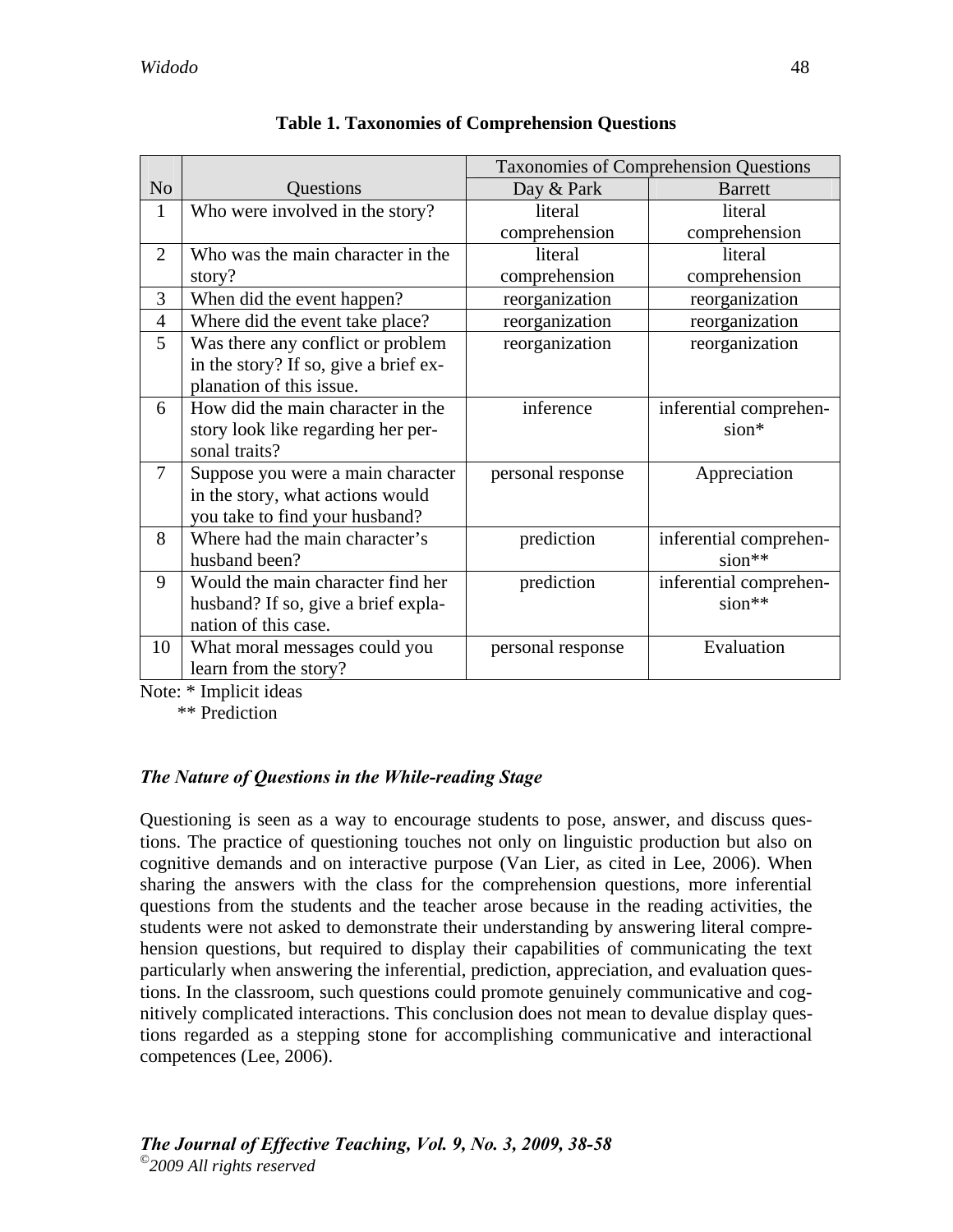#### *The Nature of Student-Student Interaction in the While-reading Stage*

The class worked in groups when they discussed the ten reading questions. This group discussion allowed the students to share their own opinions with each other; thereby promoting conversational interactions among the students. As I observed, when discussing questions 6-10, the students seemed to verbalize their feelings using the text content and character, as seen in the following excerpt 3.

- $S4<sub>m</sub>$ : Okay number seven (.) you should answer this question suppose he were your husband?
- $S5_f$ : ((reading the question)) I'll do the same thing/
- $S4<sub>m</sub>$ : Umm (.) you will go alone or (.) you will have to hire professional people-
- $S5_f$ : Like...if I were her (.) I'll hire professionals...((laughter))
- $S4<sub>m</sub>:$  ((laughter))

Thus, the group discussion could encourage the students not merely to comprehend the global understanding of the text that they read, but also to develop students' reading comprehension skills like inferential comprehension, appreciation, and evaluation. These skills could promote interactive and meaningful reading activities that posit an interaction between the students and the text.

However, as I observed, during the group discussion, in one group,  $S_1$  seemed to dominate the discussion. Although two other students  $S1<sub>m</sub>$  and  $S2<sub>f</sub>$  were passive, they listened attentively to  $S_1$ . This unequal verbal participation in the discussion might be due to possible factors like personality, willingness to communicate, anxiety, cultural beliefs, and social and personal identities (Brown, 2007; Morita, 2004). In short, based on that case, participation could be associated with the interaction of mind. This notion suggests that participation be seen as both students' overtly verbal behaviors and internal communication of students' mind.

#### *The Nature of Teacher-Student Interaction in the While-reading Stage*

In the while-reading activity, the teacher-student interaction can be seen in Figure 2 below.

As seen in Figure 2, the students talked more than the teacher did because in discussing the answers for the comprehension questions, the teacher served as a facilitator who just provided the clarifications for the answers if required. Further, as Figure 2 shows, out of the five students, two students  $S1_m$  and  $S2_f$  were passive. This case was surprising because these students participated actively in the pre-reading activities, but at the whilereading stage, they might be unwilling to participate in the class discussion, or might have no chance to participate due to the other students' domination of the whole class discussion.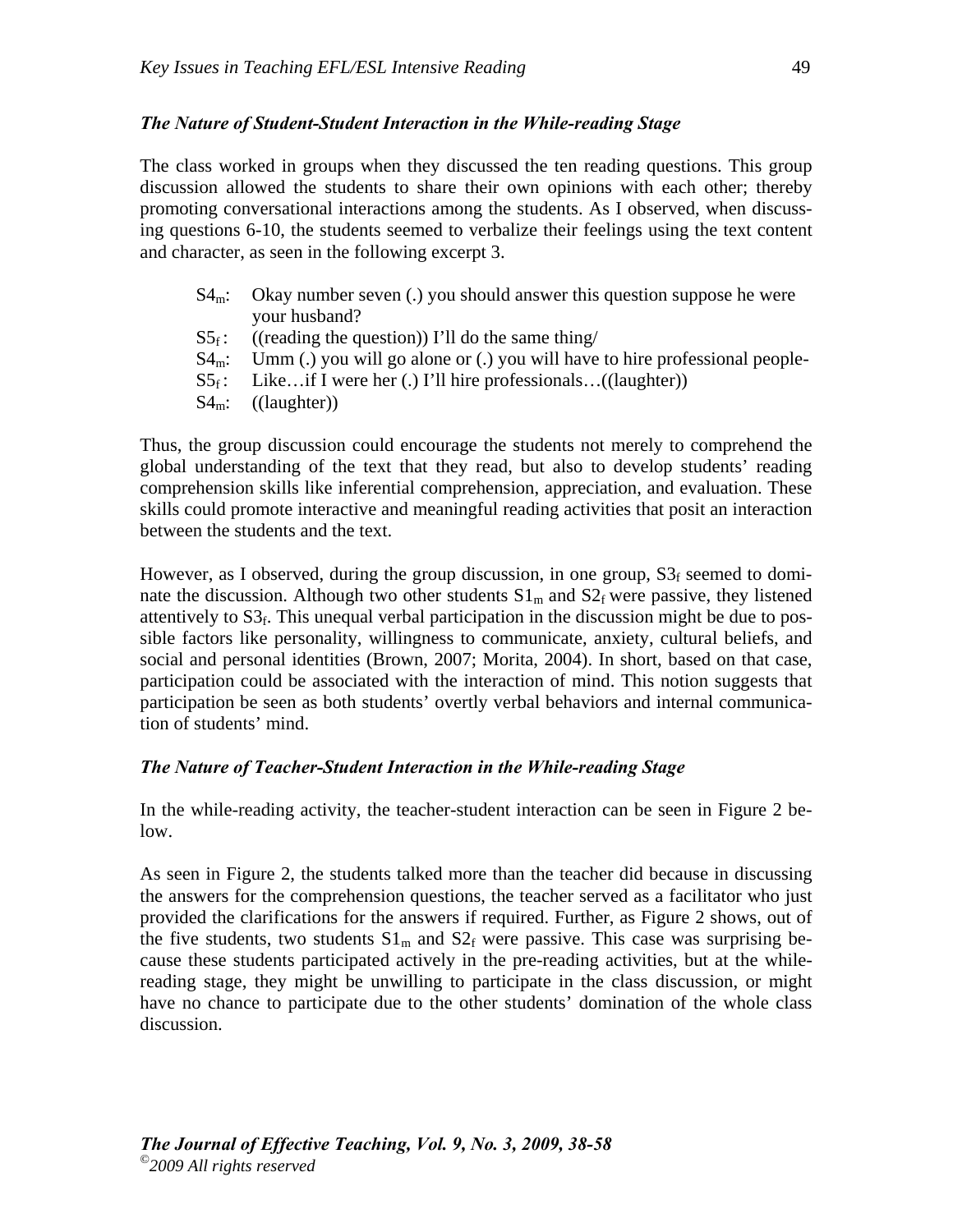

**Figure 2. Teacher-Student Interaction at the While-Reading Stage** 

In spite of the unequal participation, when discussing questions 3-6, both students and the teacher engaged in more conversational interactions (e.g., asking for clarifications, elaborations, and confirmations). When discussing questions 7-9, the students mostly verbalized their feelings by giving justifications for their own opinions based on some evidence in the text. In this respect, I just provided some prompts if required. Because questions 3- 9 are open-ended in nature, I asked the students to provide the answers along with good reasoning. Thus, in the teacher-student interaction, I acted as a scaffolding provider whose task was to promote dialogic interactions among the students for meaning negotiation and enhance students' global understanding of the text discussed.

#### *Integrating Language Skills in the Entire Classroom Activities*

In the whole reading activities, the students were asked not only to read the text, but also to communicate the content of the text with others. I got the students to express their own opinions (e.g., "Suppose you were the main character in the story, what actions would you take to find your spouse?"). In this case, the students performed reading, listening, and speaking skills altogether. Thus, I made an attempt to connect reading to speaking, and in turn speaking lends itself to listening. This effort corroborates this notion "language knowledge and ability are best developed when language is [integrally] learned and used…"(Kumaravadivelu, 2006, p. 206). In short, integrating reading with other language skills like listening and speaking is a way to promote interactive practices for a negotiation of meaning from input so as to produce comprehensible output (Johnson, 2004).

### *Connecting Reading Activity to Writing Activity in the Post-reading Activity*

At the post-reading stage, I connected my reading lesson to writing activities through short story and reflective journal writing. In short story writing, the students were expected to apply the genre that they learned implicitly by writing a short story based on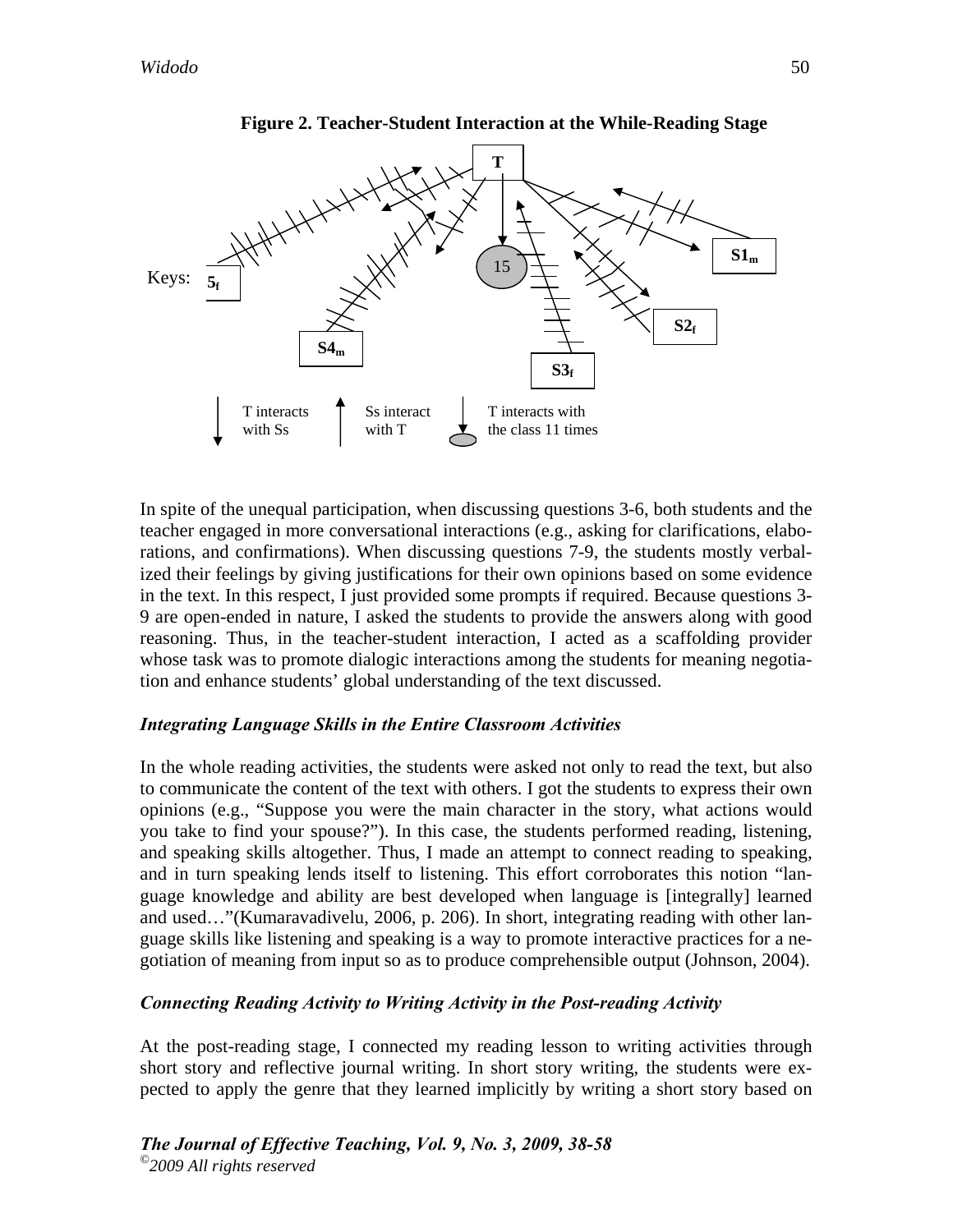students' memorable experience. That task could also be a medium of directly assessing what they learned, and would help the students prepare what they would learn from the next class period. In reflective journal writing, this would enable the students to reflect on what they learned during the pre-, while-, and post-reading activities, what they achieved from the entire lesson, what they did not achieved yet from the lesson, what aspects they would improve, and how they would make such improvements. In short, both tasks could provide more learning opportunities for the students outside the classroom.

#### *Roles of a Teacher, Students, and Teaching Material*

In designing and implementing the overall lesson, I played some crucial roles. These roles include: (1) choosing a suitable and interesting text, (2) selecting and sequencing the reading tasks to develop students' reading skills, (3) giving directions in the pre-, while-, and post-reading activities, (4) encouraging the students to get involved in the group and whole class discussions or facilitating the students to go through the three reading phases, and (5) providing scaffolding to the students as they went through reading activities.

Regarding the roles of the students, they played some roles in becoming active interactants. In this case, they were responsible for working on reading activities individually and collaboratively. Such interactions were dialogically negotiated in nature, and each student had an opportunity to produce comprehensible output with the teacher and peer's scaffolding. Further, the students served as negotiators when discussing the questions, which required their own background knowledge/experience along with good reasoning for their personal opinions.

Pertaining to the roles of the teaching material, this material served not only as instructional input for creating the reading tasks so that the student-student and teacher-student interactions were made possible in the classroom, but also as a useful guide for the teacher and students to go through pre-, while-, and post-reading activities. Thus, the entire role of the material could be a navigator for the teacher and students to work on all of the reading activities in the whole lesson.

#### *Connecting the Entire Lesson to SLA Theories*

All of the reading activities in this lesson reflect four main dimensions of second language acquisition (SLA). First, in the pre-reading activities, the teacher activated students' schemata by asking them personal questions. This idea is compatible with schema theory (cognitive SLA) that students' schemata facilitate them to comprehend the text (Hyon, 2002). Further, in this lesson, the teacher gave two types of input: (1) lexical input in the pre-reading activity and (2) text-based input in the while-reading activity. The former may help the students overcome unknown vocabulary when they read the text silently. The latter served as a trigger for the group and whole class discussions so that teacher-student and student-student interactions were made possible. In other words, that input is related to comprehensible input believed to help learners activate their internal mechanisms (e.g., prior knowledge) (Saville-Troike, 2006).

*The Journal of Effective Teaching, Vol. 9, No. 3, 2009, 38-58 ©2009 All rights reserved*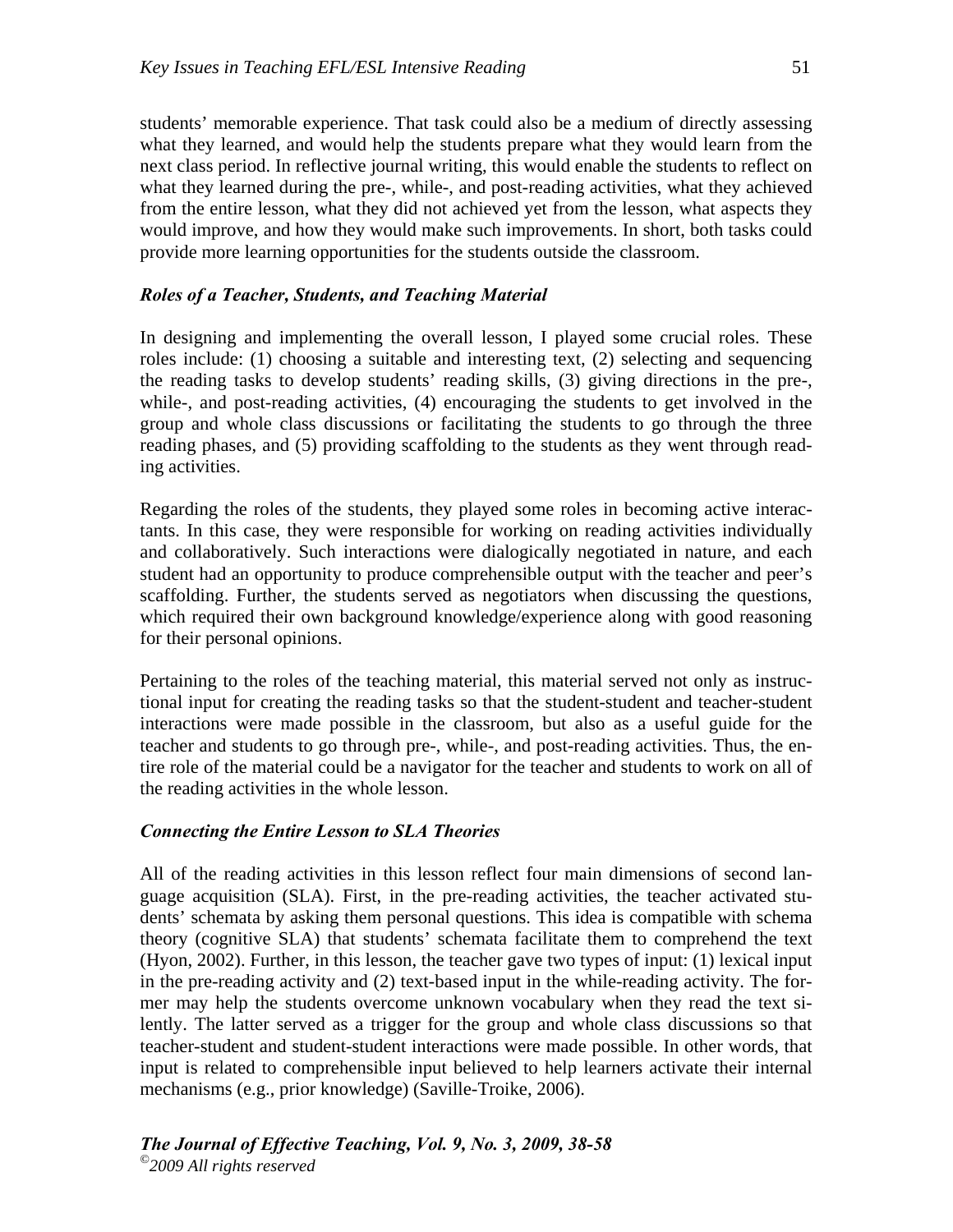Third, during the teacher-student and student-student interactions, such conversational moves as asking and giving a clarification, confirmation, and elaboration and comprehension checks took place. Such moves are part of the comprehensible output and interactional hypothesis in which both cognitive and social dimensions are considered equally important and in turn students could negotiate or co-construct meaning so that the meaning is successfully rendered (Johnson, 2004; Mackey, 2006).

Last, teacher and peer's scaffolding occurred. The metaphor of scaffolding refers to verbal guidance in which the teacher or more capable students provide help so that the students or the less capable students perform a particular learning task easily or participate actively in the class. More crucially, in scaffolding, students should not be considered as passive recipients, but be considered as active learners (Saville-Troike, 2006). In other words, scaffolding facilitated the meaning negotiation and reading activities as a whole.

## **The Use of Video and Reflection in Higher Education and Teaching**

Videos and reflection have a close relationship because videos can serve as a mediating tool for critical and focused reflection. In addition, videos allow one to understand observational contexts when looking at videotaped data. In such a way, videotaped data enable one to recall what she or he observed, thereby enhancing a degree of reflexivity because videotape data can be played many times. Video recording can also enhance the validity or trustworthiness of the one's interpretation of being observed or done because the use of reflection and video recording altogether can be a means of method and data triangulation. By considering the reasons for blending videos and reflection, both are potentially applied to doing self observation or self appraisal for one's own teaching and reflective teaching. Both videos and reflection can be powerful tools for doing qualitative studies like ethnographic research, ethnographic classroom research, classroom action research, ethnographic classroom observation, participant observation, and ethnographic narrative inquiry (e.g., ethnographic auto-ethnography). Thus, videos and reflection can be tools for doing teacher professional development through reflective teaching and selfobservation and carrying out qualitative research so as to improve or maintain teaching quality, thereby allowing teachers to better serve their students in higher educational contexts.

### **Conclusions**

Drawing from the video recorded data analyzes above, I would like to make three main points.

First, in one group, as I observed, one of the students nominated the group discussion. This observation suggests that student-student interaction could not automatically promote equal opportunities for the students to participate (Johnson, 1995). For this reason, it is crucial that providing particular roles to the students in group/pair discussions may promote equal opportunities because each student has a responsibility for contributing to the outcomes of class discussions (e.g., a list of the opinions shared during the discus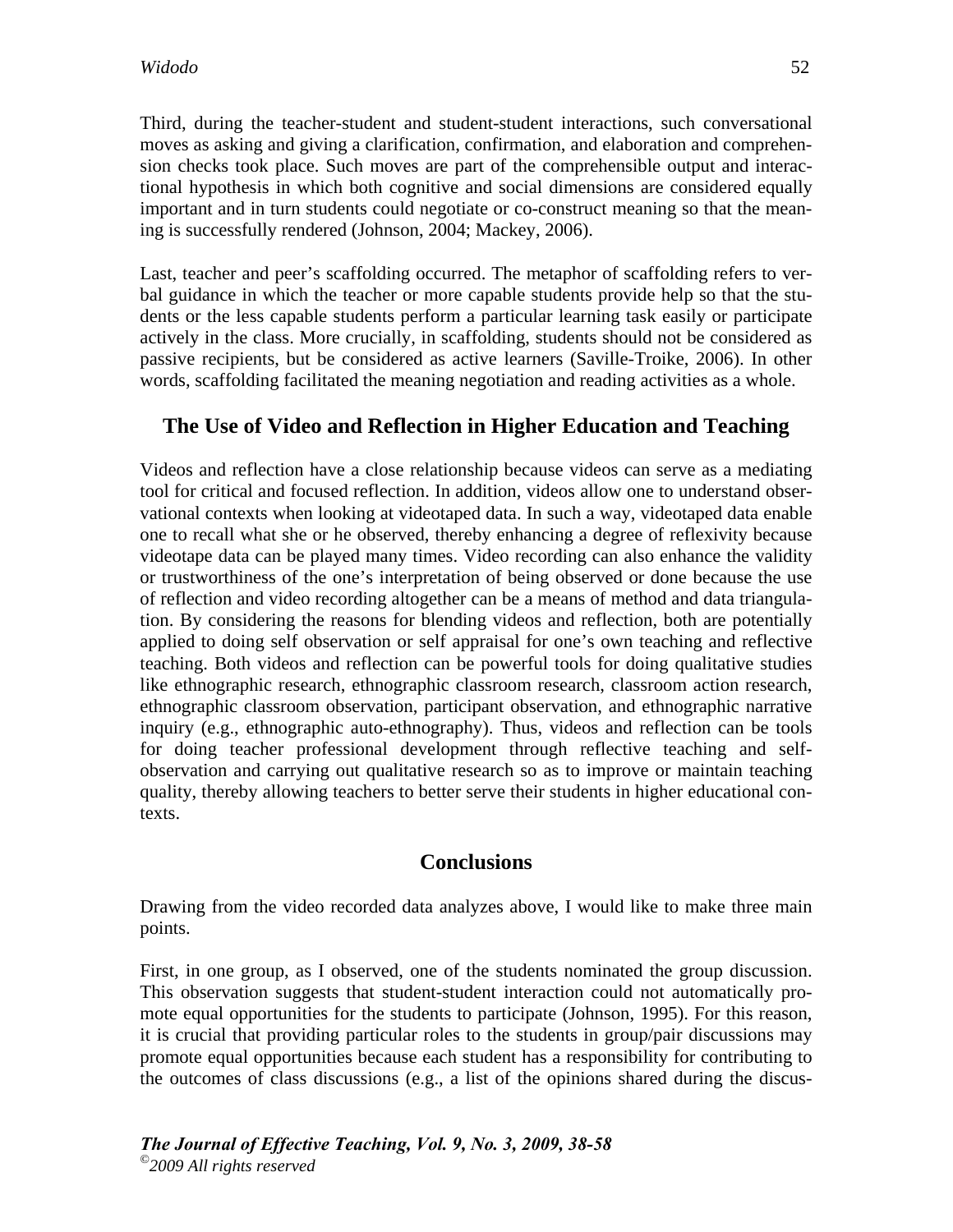sions). In short, such equal class participation would allow students to have a sense of ownership of the ideas shared (Tsui, 2007).

Second, noticing a particular text would help students spot particular features of the text before they were asked to discuss the reading questions. This noticing activity may include identifying linguistic and non-linguistic features of the text like identifying text types (i.e., narratives or recounts), text forms (e.g., short stories or newspaper articles), the generic structure of the text type (i.e. narratives: orientation, complications, resolutions, or coda), and particular grammatical features of the text type. Although SLA researchers (e.g., Truscott, 1998) have argued that the foundations of the noticing hypothesis in cognitive psychology are weak due to a lack of its empirical evidence, in language teaching and learning, noticing activities have played crucial roles in internalizing new knowledge and rule linguistically (Doughty, 2001; Schmidt, 2001) and helping learners become aware of non-linguistic features of the given input or task (Skehan, 1998).

Third, allowing students to initiate class discussion and participate fully in it is the key to promoting student-centered learning and teaching activity. In other words, providing the students a chance to read the questions and to talk more in the pair/group discussions would facilitate students' greater participation, thereby tapping their potentials to take more initiative and responsibility for their own learning (Clifton, 2006). In this respect, a teacher should position herself or himself as a facilitator whose task is to assure students' active engagement in both in-group and whole class discussions.

Overall, in the reading lesson, the students participated in the pre-, while-, and postreading activities, and they engaged in dialogic interactions for meaning negotiation. In this regard, the students not only comprehended the global understanding of the text, but also developed their reading comprehension skills. More importantly, teacher scaffolding may be of great help to building a personally and academically enhancing classroom communication atmosphere.

#### **References**

- Anderson, N. J. (1999). *Exploring second language reading: Issues and strategies.* Boston, MA: Heinle & Heinle.
- Bailey. K. M. (2006). *Language teacher supervision: A case-based approach*. New York: Cambridge University Press.
- Barrett, T. C. (1972). Taxonomy of reading comprehension. *Reading 360 Monograph.* Lexington, MA: Ginn & Co.
- Brown, H. D. (2007). *Teaching by principles: An interactive approach to language pedagogy* (3rd Ed.). White Plains, NY: Pearson Education.
- Chaudron, C. (1988). *Second language classrooms: Research on teaching and learning*. New York: Cambridge University Press.
- Clifton, J. (2006). Facilitator talk. *ELT Journal*, *60*, 142-150.
- Day, R. R., & Park, J. (2005). Developing reading comprehension questions. *Reading in a Foreign Language*, *17*(1), 60-73.

*The Journal of Effective Teaching, Vol. 9, No. 3, 2009, 38-58* 

*©2009 All rights reserved*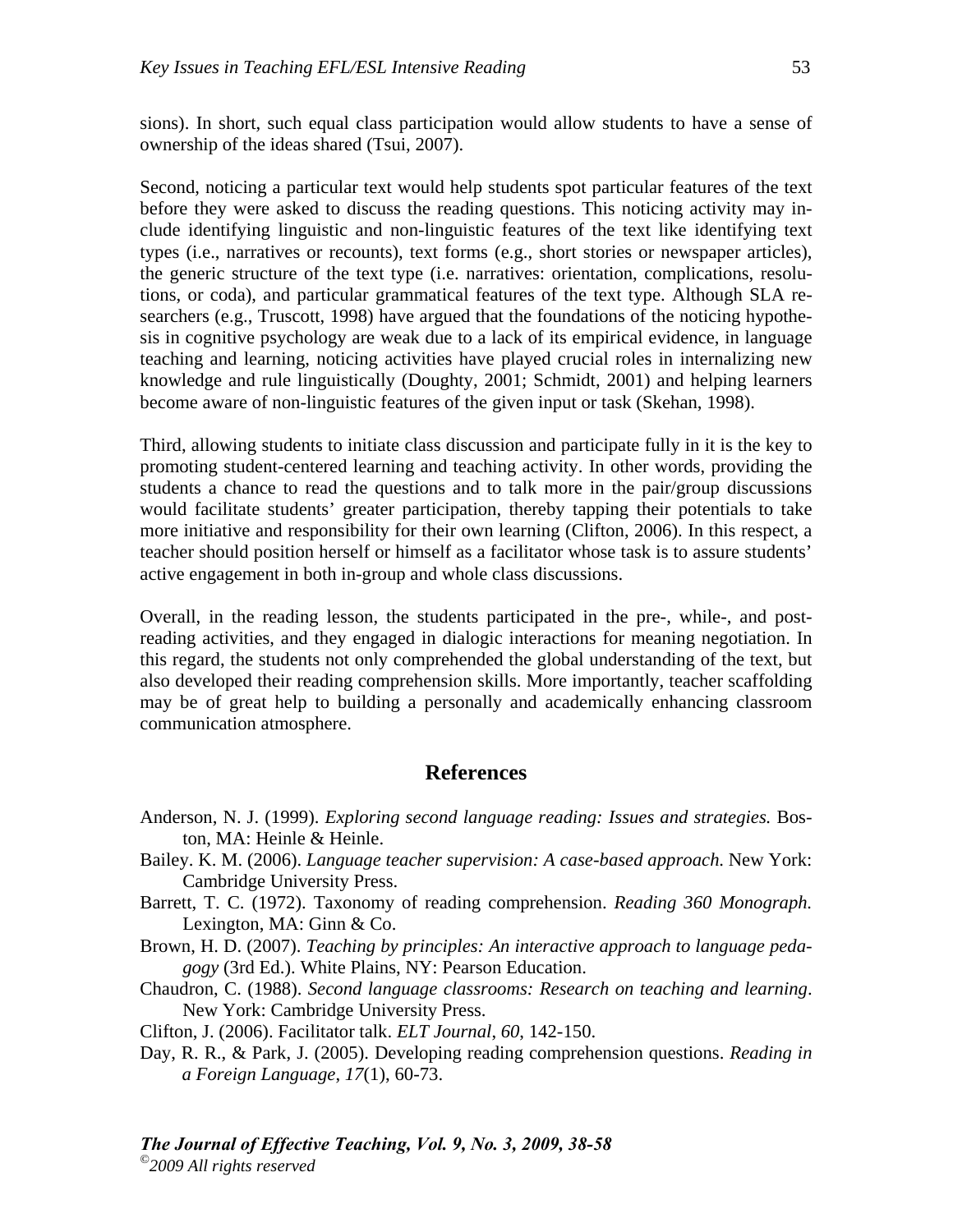- Doughty, C. (2001). Cognitive underpinning of focus on form. In P. Robinson (Ed.), *Cognition and second language ins/ruction* (pp. 206-257). Cambridge: Cambridge University Press.
- DuFon, M. A. (2002). Video recording in ethnographic SLA research: Some issues of validity in data collection. *Language Learning & Technology*, *6*(1), 40-59.
- Erickson, F. (1992). Ethnographic microanalysis of interaction: The interface between ethnography and microanalysis. In M. D. LeCompte, W. L. Millroy, & J. Preissle (Eds.), *The handbook of qualitative research in education* (pp. 201-225). London: Academic Press.
- Gebhard, J. G. (1999). Seeing teaching differently through observation. In J. G. Gebhard & R. Oprandy (Eds.), *Language teaching awareness: A guide to exploring beliefs and practices* (pp. 35-58). New York: Cambridge University Press.
- Hunt, A., & Beglar, D. (2005). A framework for developing EFL reading vocabulary. Reading in a Foreign Language, *17*(1), 23-59.
- Hyon, S. (2002). Genre and ESL reading: A classroom study. In A.M. Johns (Ed.), *Genre in the classroom: Multiple perspectives* (pp. 121-142). Mahwah, NJ: Lawrence Erlbaum Associates.
- Johnson, K. E. (1995). *Understanding communication in second language classrooms*. New York: Cambridge University Press.
- Johnson, M. (2004). *A philosophy of second language acquisition*. New Haven, CT: Yale University Press.
- Keshavarz, M. H., Atai, M. R, & Ahamdi, H. (2007). Content schemata, linguistic simplification, and EFL reader's comprehension and recall. *Reading in a Foreign Language*, *19*(1), 19-33.
- Kinginger, C. (2002). Defining the zone of proximal development in US foreign language education. *Applied Linguistics*, *23*, 240-261.
- Kumaravadivelu, B. (2006). *Understanding language teaching: From method to postmethod*. Mahwah, NJ: Lawrence Erlbaum.
- Lee, Y. (2006). Respecifying display questions: Interactional resources for language teaching. *TESOL Quarterly*, *40*, 691-713.
- Mackey, A. (2006). Feedback, noticing and instructed second language learning. *Applied Linguistics*, *27*, 405-430.
- Morita, N. (2004). Negotiating participation and identity in second language academic communities. *TESOL Quarterly*, *38*, 573-603.
- Richards, J. C. (1990). The dilemma of teacher education in TESOL. In J.C. Richards & D. Nunan (Eds.), *Second language teacher education* (pp. 3-15). New York: Cambridge University Press.
- Richards, J. C., & Farrell, T. S. C. (2005). *Professional development for language teachers: Strategies for teacher learning*. New York: Cambridge University Press.
- Richards, J. C., & Lockhart, C. (1994). *Reflective teaching in second language classrooms*. New York: Cambridge University Press.
- Saville-Troike, M. (2006). *Introducing second language acquisition*. Cambridge: Cambridge University Press.
- Schmidt, R. W. (2001). Attention. In P. Robinson (Ed.), *Cognition and Second Language Instruction* (pp. 3-32). New York: Cambridge University Press.

*The Journal of Effective Teaching, Vol. 9, No. 3, 2009, 38-58 ©2009 All rights reserved*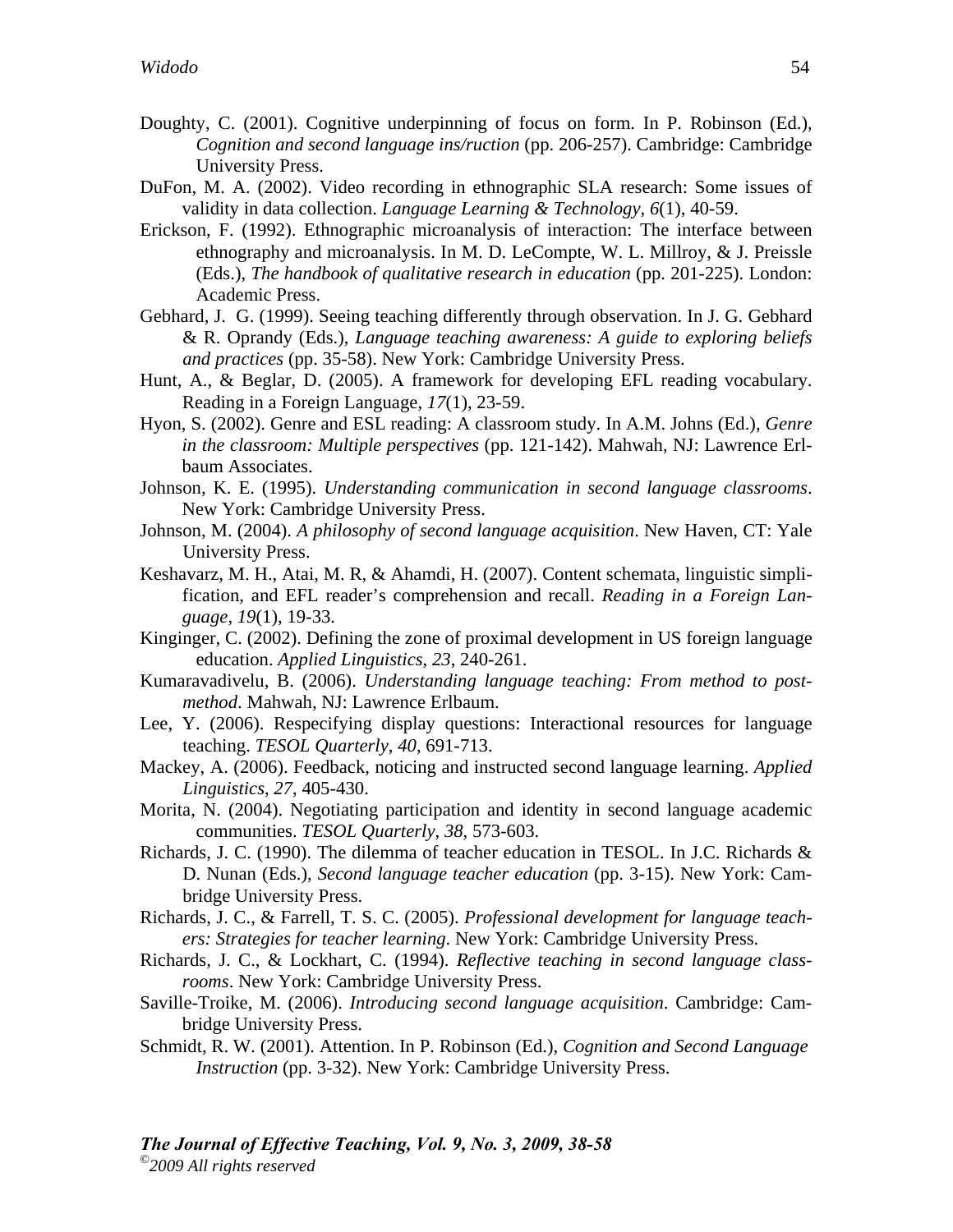- Skehan, P. (1998). *A cognitive approach to language learning*. Oxford: Oxford University Press.
- Stanely, C. (1998). A framework for teacher reflectivity. *TESOL Quarterly*, *32*, 584-91.
- Truscott, J. (1998). Noticing in second language acquisition: A critical review. *Second Language Research, 14* (2), 103-135.
- Tsui, A. B. M. (2007). Complexities of identity formation: A narrative inquiry of an EFL teacher. *TESOL Quarterly*, *5*, 173-199.
- Wajnryb, R. (1992). *Classroom observation tasks: A resource book for language teachers and trainers*. New York: Cambridge University Press.
- Walsh, S. (2003). Developing interactional awareness in the second language classroom through teacher self-evaluation. *Language Awareness*, *12*, 124-142.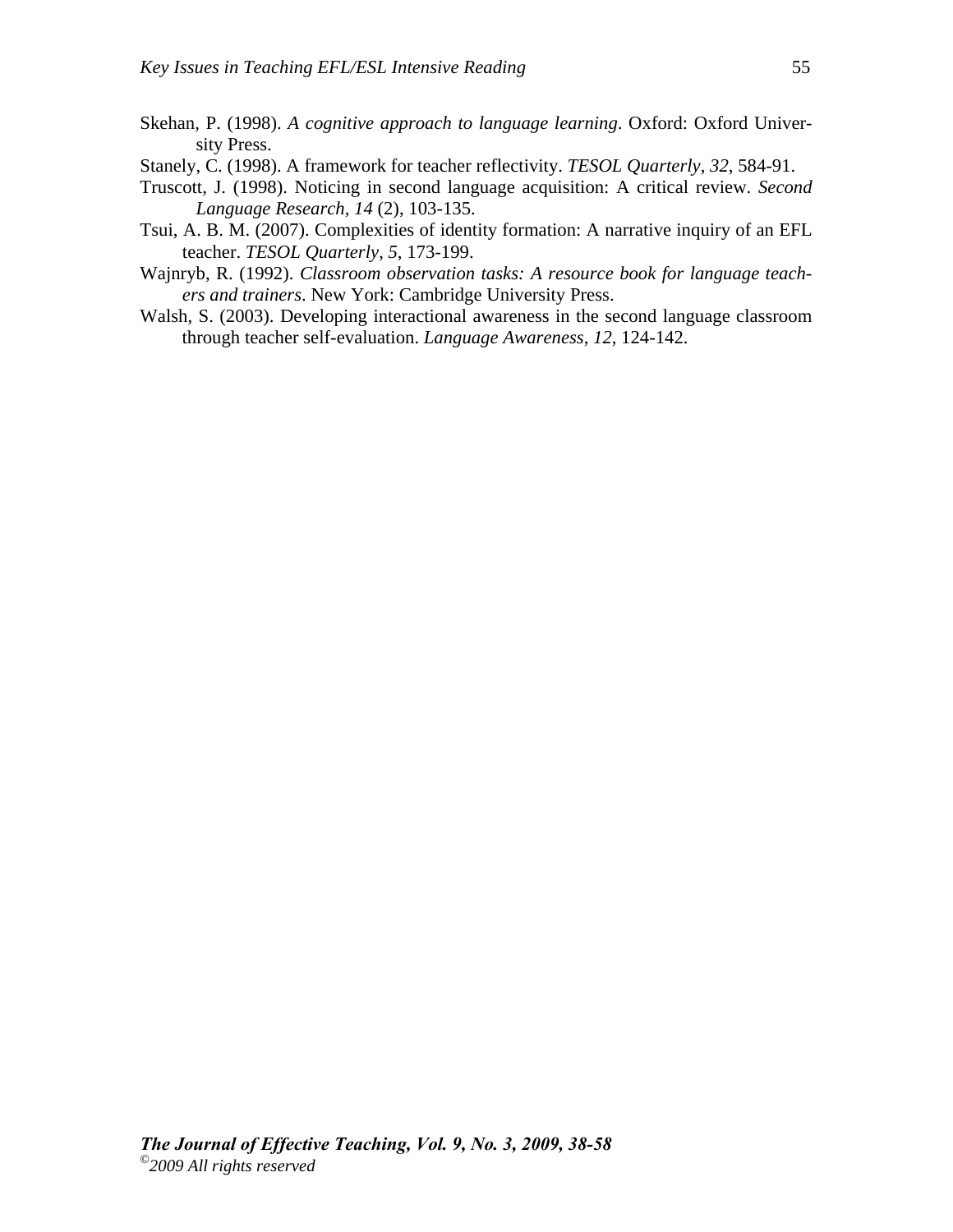## **Appendix: Reading Material**

## **Pre-reading Zone**

### **A** *Questions for Schema Activation*

- 1. Did you ever read a short story?
- 2. If so, what kind of the short story (e.g., epic, humor, romance, etc.) did you read?
- 3. What kinds of short stories are you interested in reading?
- 4. Does reading the stories benefit you? Give a reason for this.

### **B** *Put a check (√) on the table of the survey questions below. Share your answers with your partner(s)*

What are some qualities/traits of a character that you admire when reading a story?

|  | No. | <b>Traits</b>    | Yes | N <sub>0</sub> |
|--|-----|------------------|-----|----------------|
|  | 1.  | hardworking      |     |                |
|  | 2.  | unselfish        |     |                |
|  | 3.  | brave            |     |                |
|  | 4.  | persevering      |     |                |
|  | 5.  | self-sacrificing |     |                |
|  | 6.  | confident        |     |                |
|  | 7.  | independent      |     |                |
|  | 8.  | desperate        |     |                |
|  | 9.  | decisive         |     |                |
|  | 10. | loyal            |     |                |

**B** *Match the following words with the words in the box below. Work in pairs.* 

| 1. look into      | 4. smuggle          |
|-------------------|---------------------|
| 2. desperate      | 5. squeeze          |
| 3. interfere with | 6. track down $($ ) |

A to find something or someone after looking for them in a lot of different places

- B to press something firmly
- C to prevent something from working effectively or from developing successfully
- D to examine the facts about a problem or situation
- E to take things or people to or from a place secretly and often illegally
- F needing or wanting something very much

# *The Journal of Effective Teaching, Vol. 9, No. 3, 2009, 38-58*

*©2009 All rights reserved*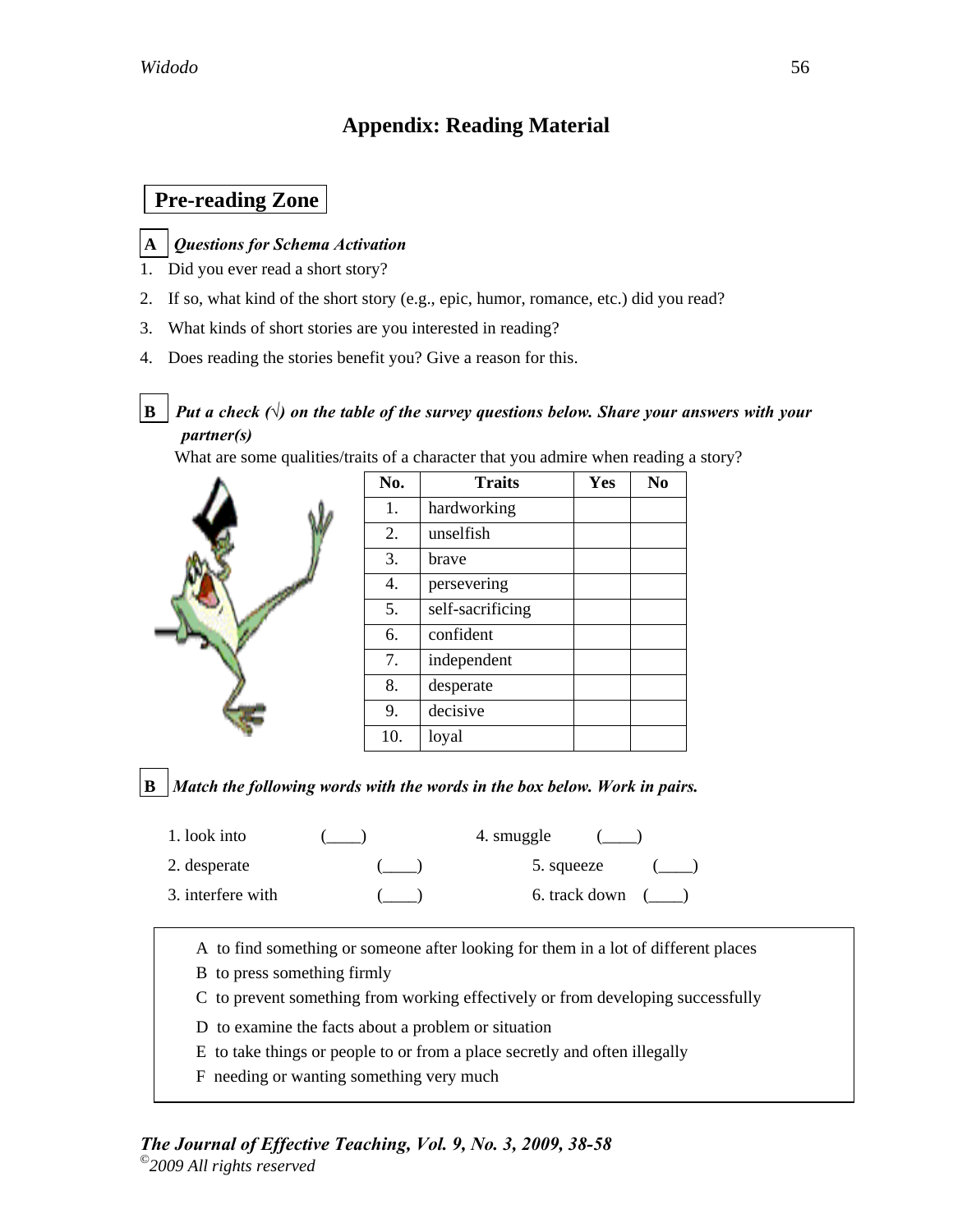## **Story Reading Zone**

#### *Read the following story carefully.*  **Searching for a Missing Husband2**



Courtney had not heard from her husband in three weeks. Five weeks ago Jacob had gone to Iran to track down cigarette smugglers. He was working for a US company that was losing millions of dollars worth of cigarettes annually to criminal activity. He had communicated with Courtney at least once a day for the first two weeks. Then his calls and emails stopped coming.

Jacob was a retired FBI agent who had his own private investigation agency. He had no enemies that Courtney knew of. After the third day of not hearing from Jacob, Courtney contacted her US representative in Congress and her two US senators. They all said they would look into the matter. Three weeks later, after many calls from her, they all said they were still looking into the matter. Courtney had also made many calls to the US Embassy in Iran. The officials there told her they had no idea where her husband was, but they were "looking into it."

Desperate to find her husband, Courtney flew to Tehran. She did not speak Farsi, and she knew nothing about Iran and nobody in Iran. All she knew was that she loved her husband and she would not leave Iran until she found him. If worse came to worst, she had decided to sell their house to continue her search. They had been married for forty years, and she loved him now as much as she had on her wedding day.

On her first day in Tehran, Courtney went to the US Embassy and told an official who she was and why she was there. The assistant to the deputy ambassador told her that she should return to the US, and leave the investigation to "professionals." She politely refused, saying that the "professionals" had so far discovered absolutely nothing. He said that these things took time. He told her that her efforts would interfere with official efforts, and might even put her life in danger. She told him that she would gladly risk her life in order to find her husband. He said he had to go to a meeting. "Go home," he ordered. Frustrated, she walked out of the embassy and sat down on the steps outside. With her head in her hands, she wondered what her next step would be.

25

5

10

15

20

Minutes later, a well-dressed Iranian man walked over to her and asked, in fluent English, if he could be of any assistance. He offered Courtney a handkerchief. He sat down next to her. She looked at a kind, caring face, and felt hope for the first time in almost a month. She explained her situation to the man. He frowned. He told her that cigarette smugglers tolerated no one who got in their way. He said he would talk to some people he knew. He gave her his business card and the name of a good hotel to stay in. He said he would contact her at the hotel the next day. He squeezed her hands in his, and then said goodbye.

30

 $\overline{a}$ 

<sup>&</sup>lt;sup>2</sup> Online Stories http://www.eslfast.com/eslread/ss/s169.htm, http://www.eslfast.com/eslread/ss/s170.htm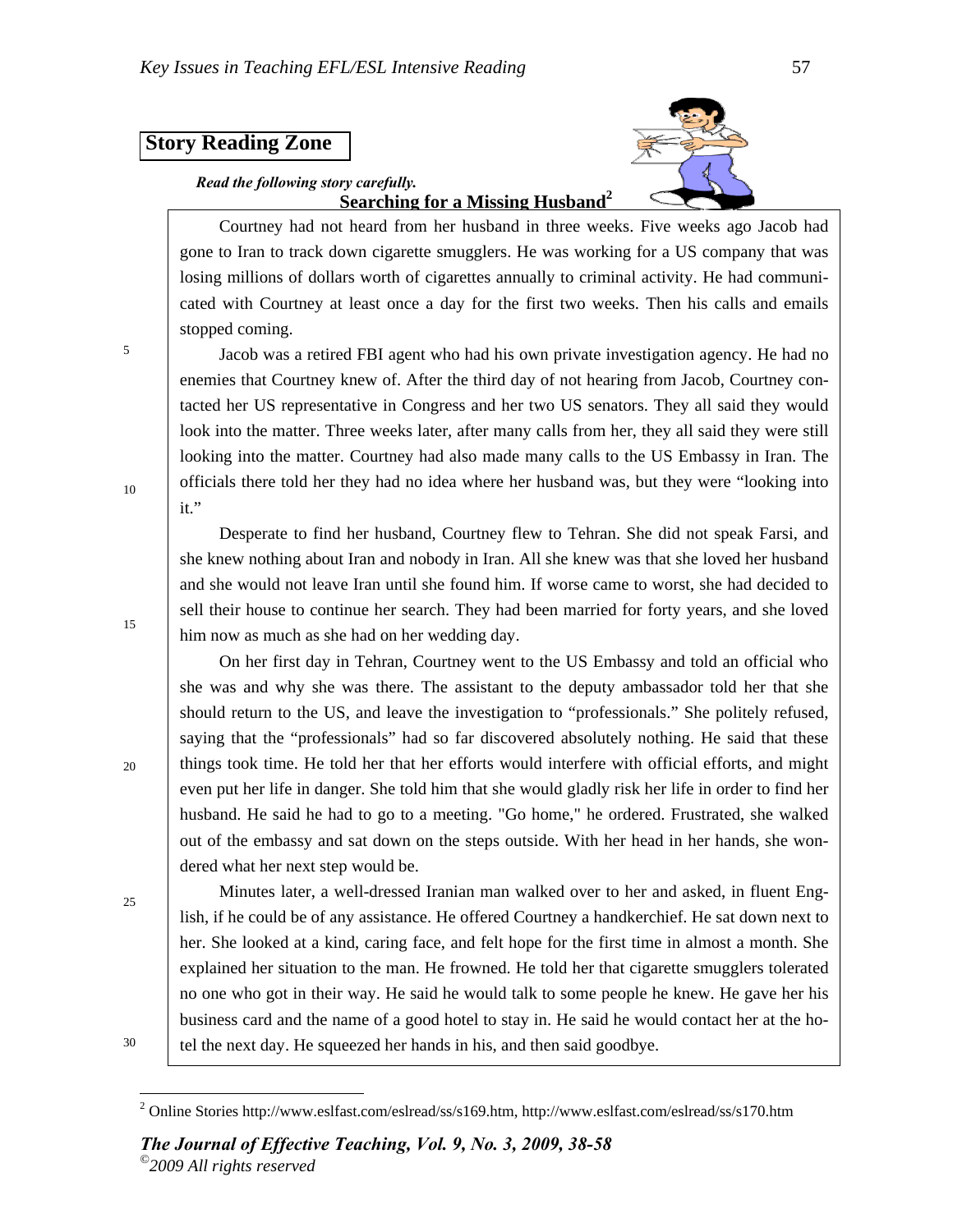## **Discussion Zone**

## *Discuss the following questions with your partner(s). Once you have finished discussing the questions in pairs, share your opinions with the class.*

- 1. Who were involved in the story?
- 2. Who was the main character in the story?
- 3. When did the event happen?
- 4. Where did the event take place?
- 5. Was there any conflict or problem in the story? If so, give a brief explanation of this issue.
- 6. How did the main character in the story look like regarding her personal traits?
- 7. Suppose you were a main character in the story, what actions would you take to find your spouse?
- 8. Where had the main character's husband been?
- 9. Would the main character find her husband? If so, give a brief explanation of this case.
- 10. What moral messages could you learn from the story?



## **Post-reading Zone**

**A.** Write a short story based on your memorable and appealing experience. Your story should include clear settings/characters, sequences of events, conflict(s)/problem(s), and an open/close-ended story whether the problem(s)/conflict(s) was/were resolved. Write up your piece in 200-250 words long in a separate worksheet.

## **B.** *Write down a reflective journal on what you have learned from today's class in the following space.*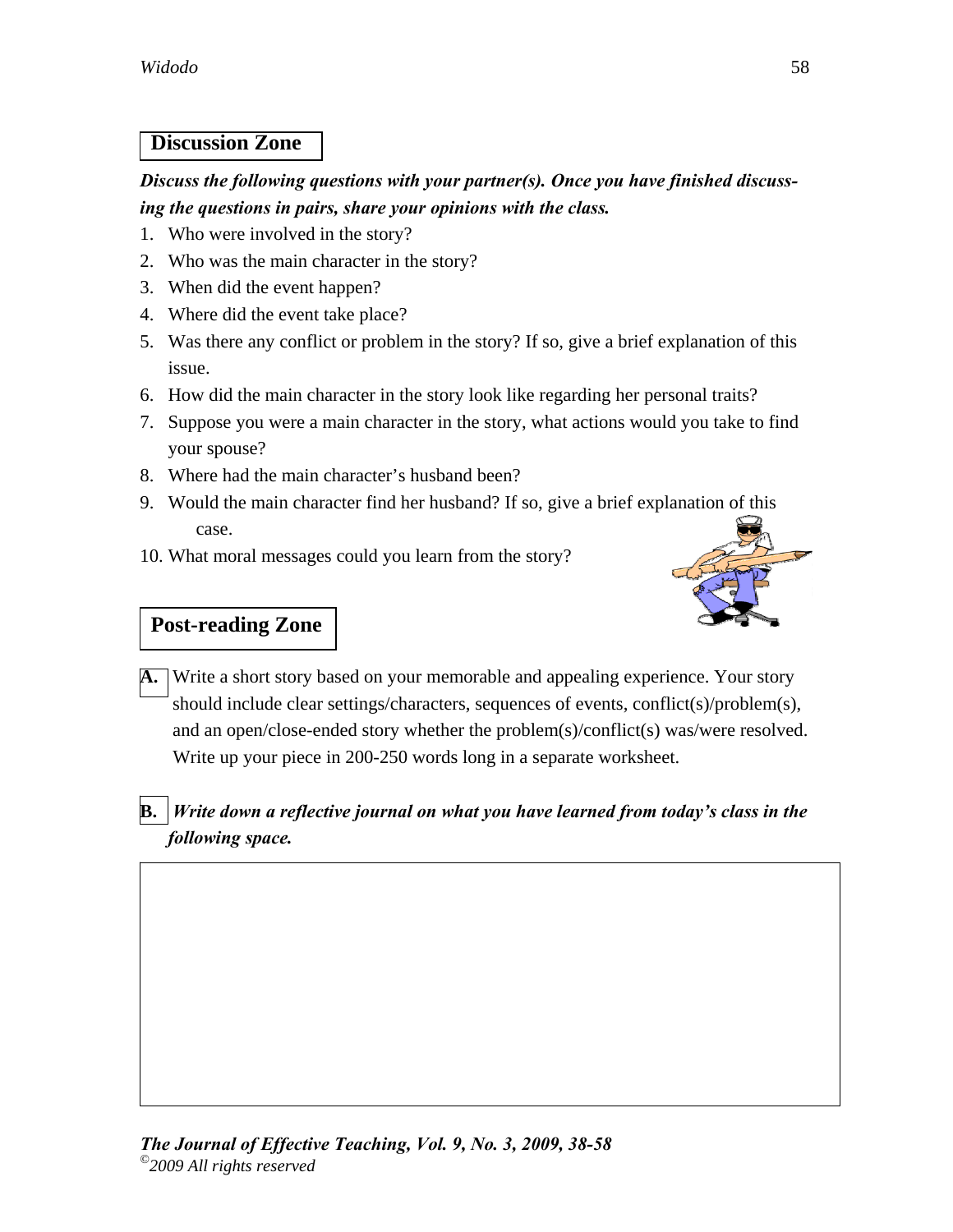

# **Letter Writing and Learning in Anthropology**

Suzanne Scheld $1$ *California State University, Northridge, CA 91330* 

#### **Abstract**

Writing has special importance in anthropology. Writing fieldnotes is a central methodology for documenting and analyzing culture, and written personal reflections upon this process are viewed as providing insight into how knowledge is produced by a "situated" researcher. That said, there is little discussion in the discipline about the use of writing as pedagogy or a tool for popularizing the discipline. This article considers how old fashion letter writing to anthropologists can strengthen students' learning to write and analyze culture. It also indicates how writing letters popularizes the discipline. Letter writing is communication, method, tradition, and now pedagogy in anthropology. This progression of uses has relevance to teaching and learning in other disciplines.

**Keywords:** Anthropology, letter writing, pedagogy.

In anthropology, discussions about pedagogy appear in a few texts (Rice & McCurdy 2002; Mandlebaum, Lasker, & Albert, 1963; Hofman & Rosing, 2007; Kotack, White, Furlow, & Rice, 1997) and a special theme issue in the journal *Anthropology and Education Quarterly* (see volume 21). Within these publications, writing is rarely discussed as a specific strategy for teaching anthropology to undergraduates (see Segal, 1990) on journal writing for an exception). Ironically, writing is especially important to the discipline. Writing fieldnotes is a central methodology for documenting and analyzing culture. And written personal reflections upon this process are viewed as providing insight into how knowledge is produced by a "situated" researcher (Clifford & Marcus, 1986; Harstock 1987; Sanjek, 1990). Why, then, do anthropologists have little to say about pedagogy in general and writing pedagogy in particular? This paper seeks to fill this gap by describing an assignment that uses writing as a means to teach students about anthropology as well as strengthen undergraduate composition skills. The assignment is called, "My Dear Anthropologist," and it involves guiding students as they write formal letters to the authors of well-known ethnographies in anthropology.

In the pages below I describe the details of the writing assignment and lessons learned about anthropology and writing. I provide excerpts from students' and anthropologists' letters to illustrate my points. In my view, the project's power lies is the connections it fosters between students and anthropologists. Considering the misperceptions that the general public holds of anthropologists—they are all like Indiana Jones or esoteric and difficult to relate to--capitalizing on the connections is a means for popularizing the dis-

 $\overline{a}$ 

<sup>&</sup>lt;sup>1</sup> Corresponding author's email: suzanne.scheld@csun.edu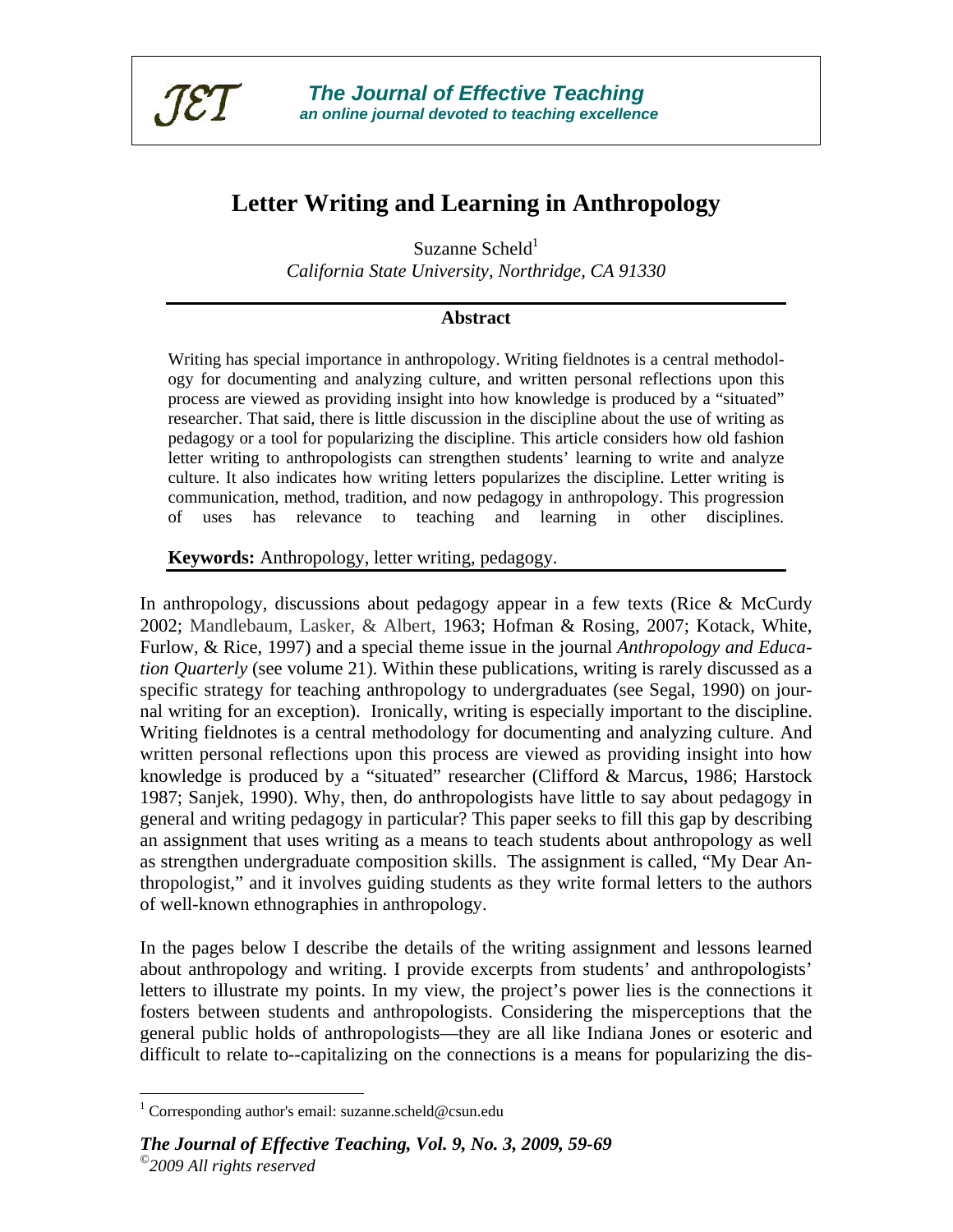cipline. In addition, letter writing gives students an opportunity to improve their writing skills. It helps to develop awareness of audience, purpose, and the notion that writing is a process among other skills. Often, instructors in the social sciences assume that teaching these lessons is the responsibility of composition instructors. However, these are core writing skills that students practice across the disciplines (and in emailing and tweeting as well); therefore, it is the responsibility of all instructors to provide students with opportunities to practice and enhance their ability to write. "Old-fashion" letter writing is one means to help students reach this goal.

## **Letter Writing in Anthropology**

Before describing the project, I outline the special place that letter writing holds in anthropology. In earlier days, letter writing was a tool for analyzing culture. Margaret Mead, for example, often recorded and analyzed her data in letters to her family and friends (Mead, 1977). Letter writing gave her an opportunity to reflect on and theorize her observations. For Mead, letter writing was part of her methodology.

Brownislaw Malinowski made his student, Camilla Wedgwood, write to him from the field. This was his way of ensuring that "headnotes" were converted into fieldnotes (Sanjeck, 1990, p. 111-112). For Malinowski, letter writing was a tool for teaching the novice anthropologist how to do fieldwork.

Letter writing was also one of Margaret Mead's many strategies for disseminating anthropological knowledge. While in the field, she would type letters to her family on multiple sheets of carbon paper. Her mother would then retype her copy on a set of carbons and send them off to a broader circle of family and friends. In effect, one letter from Mead would be read by seventy to eighty people (Mead, 1977, p. 8-10; Sanjeck, 1990, p. 112). On the one hand, this strategy kept Mead in touch with a large group of friends and family. On the other hand, it was a means for Mead to share her knowledge and to test her ideas before engaging a broader American public in a dialog about culture and why it matters.

Today, letter writing plays a different role in the profession. With the rise of the Internet, there is hardly any need for researchers to hand-write letters from the field. Nonetheless, some do. For example, while I was doing dissertation research in a highly networked city in West Africa, a peer researcher proudly told me that she received a hand-written letter from her mentor in the U.S. On one occasion she showed me the letter from her mentor. Actually, she flashed it at me so I couldn't read it. It was in a plastic sleeve and had been stored in a three ringed binder as if it were an archival document. In this moment, it occurred to me that this letter was more than a piece of correspondence, or even a tool for enhancing note-taking. It was a trophy or seal of approval that symbolized a beginning anthropologist's legitimate entry into the profession. This story shows that letter writing is not at all a dying cultural form. In anthropology, it is part of an on-going tradition that some practice in the name of reproducing culture in the discipline. In this light, it is a cultural practice that is constantly being redefined.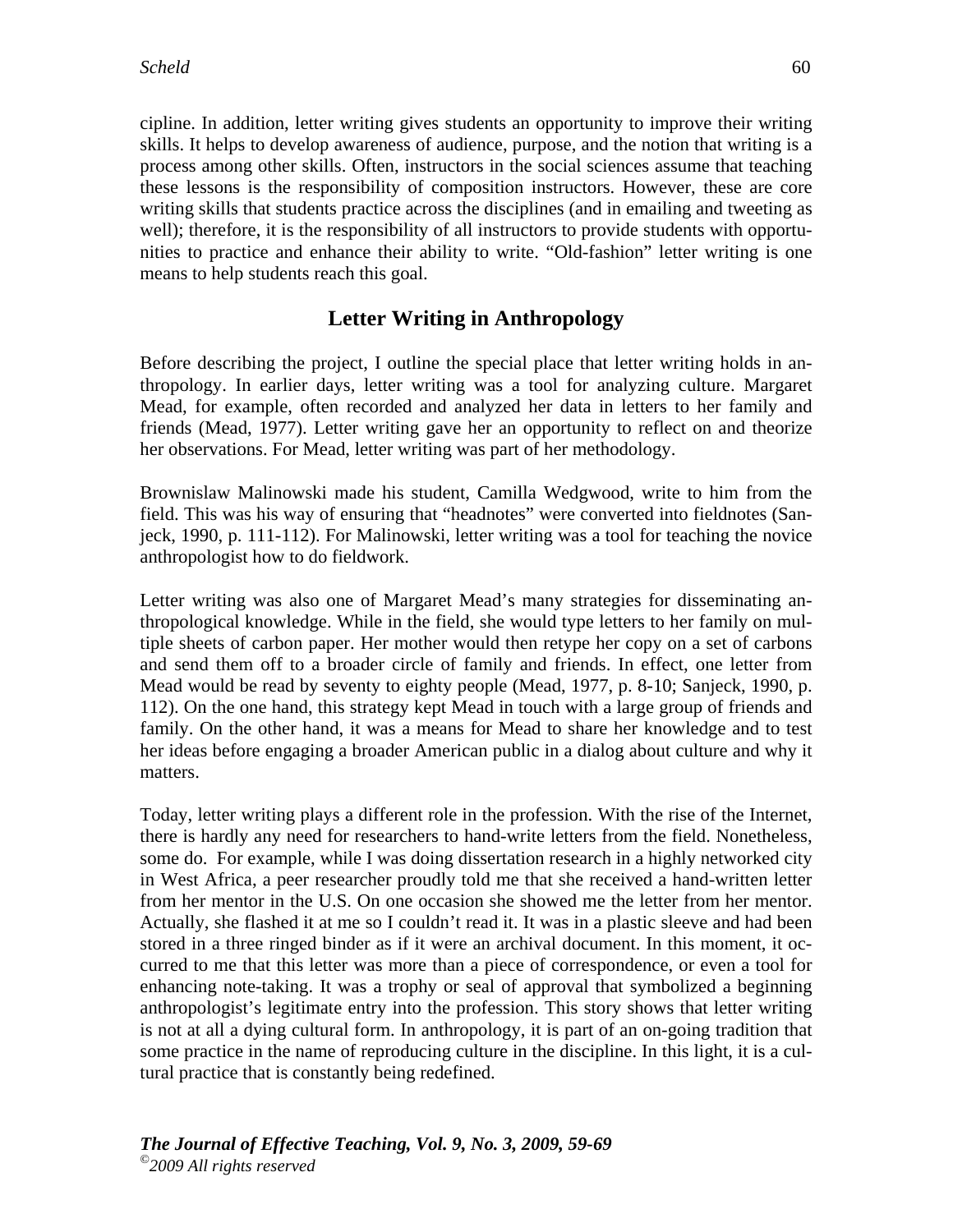Given the interesting history of letter writing in anthropology, it is therefore surprising that letter writing doesn't play a more prominent role in ordinary anthropology courses, especially those for undergraduates. Does its omission from undergraduate courses suggest that letter writing is a tool and cultural symbol reserved for the elite in anthropology? If not, how can letter writing be more broadly used in undergraduate anthropology courses for pedagogical purposes?

To be fair, some anthropologists are experimenting with letter writing as pedagogy in anthropology. Robert Borofsky's (2008) work with the Public Anthropology's Community Action website is one example (https://www.publicanthropology.net). At this website, classes of students post letters that they have written to government agencies, museums, and NGOs regarding exploitation of the Yanomami. Classes of students at other universities are assigned the task of reading and evaluating the letters according to a particular rubric. The highest scoring letters win awards of recognition. The peer review process prompts students to develop an awareness of how they sound on paper. It also motivates a deeper engagement with the problems of the Yanomami. In this sense, the Public Anthropology Community Action website represents a shift in the power relations of teaching and learning. Through the Public Anthropology Community Action website, students teach and learn from one another.

According to the undergraduates who participated in Borofsky's web-project at my university, writing and posting letters to the site was definitely a rewarding learning experience. Students enjoyed learning about the Yanomami, and they appreciated the opportunity to write a letter for an academic assignment instead of the traditional expository essay. Most of the students found it interesting to read others' letters, too. Some said they felt empowered by the opportunity to assess and evaluate peers' letters. Others were engaged by the notion of advocating for the rights of a cultural group in need of recognition and protection.

A few participants, however, did not enjoy the project as much as they expected. While they enjoyed receiving feedback from peers at other universities, they saw writing letters to an imaginary government official as an academic exercise more so than social action that helped the Yanomami. They had hoped for more direct contact with government agencies, students at other universities, and the Yanomomi. Thus, in their view, the project had limited real-world reach.

## **"My Dear Anthropologist"**

Over the past couple of years I have been experimenting with a different approach to using letter writing with undergraduates<sup>2</sup>. My approach does not get students writing to government officials on the behalf of exploited cultural groups. It does, however, give students an insiders' view of the discipline, which generally gets them excited to learn more. It also provides students with an authentic writing experience which generally prompts students to care more about the quality of their writing.

 $\overline{a}$ 

 $2<sup>2</sup>$  I have primarily used letter writing pedagogy with students in introductory course, although I have also practiced it in 300 and 400 level courses.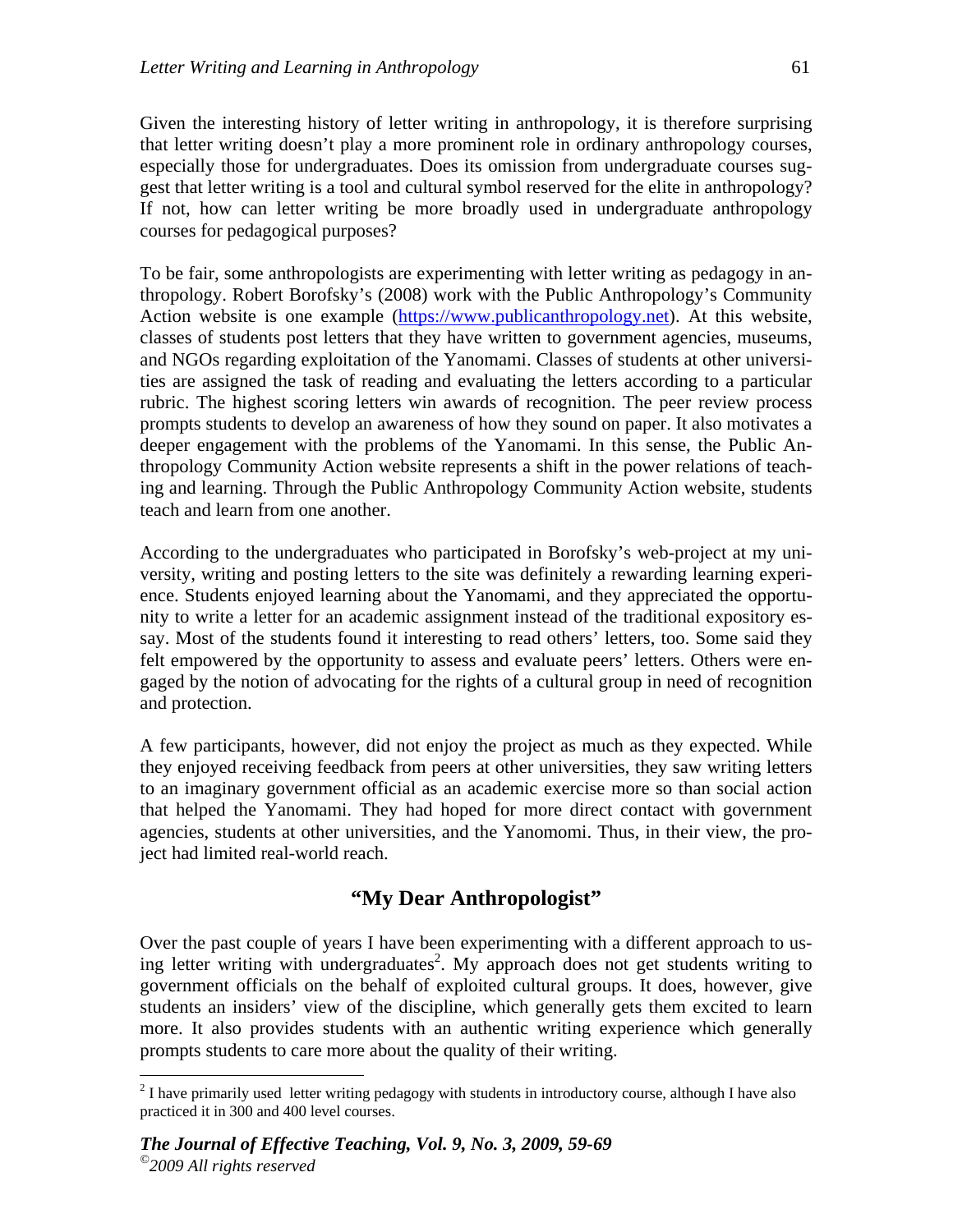Before including the assignment in my course syllabus, I make sure that authors are willing to respond to students' letters before the end of the semester. Most of the time authors write a one or two page letter to the entire class. In the body of the letter they address overarching comments and reference a few students' comments. I have had one author take a more personal approach. He addresses at least one comment or question from every student, and uses headings in the body of his letters to organize his responses. For example, his letters have headings such as, "Jessica, Robert, Rebecca: How Fieldwork Changed Me" and "Steve: Am I Still in Touch with My Informants?" Students are thrilled to see their names and questions highlighted in his letters.

In terms of guidelines for students, I ask that letters highlight their understanding of the book, reactions, and questions about issues that remain unresolved by the ethnography. In class, I review professional letter writing protocol such as appropriate greetings, closings, tone and formatting. Most students have been taught these skills in other courses, but it is good to remind everyone what readers generally expect from a formal letter. I teach at an urban university with students who come from many different cultural backgrounds, so I use discussions on letter writing protocol as an opportunity to teach about letter writing practices around the world. Students find it interesting to learn from Japanese classmates, for instance, that it is important to mention the weather and season in the greeting of a letter. Middle Eastern students share how it is common to use dramatic and emotional phrasings, and how long letters are seen as a sign of building relationships. These practices stand in contrast to the American approach where letters are expected to be cast in neutral language that gets to the point right away. Comparing notes on the cultural differences in writing formal letters gives students some insight into other cultures while clarifying the expectations and norms for this assignment.

I also use letter writing to convey the belief that writing is a process that entails revision. Like the Public Anthropology Community Action website, I have students critique each others' letters. But they do this in small groups in class where they can see and hear each other. This is very important because there is a difference between reading one's writing aloud to oneself and reading it to an audience. Allowing students to experience this is more powerful than lecturing about it, and the letters are short enough to be read in class without using too much time.

After students weigh in on each others' letters I provide a final round of editing. During this process I am very aware of the cultural dimensions of letter writing. For example, anthropologists show how missionaries and colonial administrators reshaped and muted expressions by introducing letter writing to the "natives" (Bensier, 1995). In the  $19<sup>th</sup>$  century in the United States, instructing students in the art of letter writing was a utilitarian means of disseminating the principles of Christian morality, definitions of the proper citizen, and other prevailing cultural norms of the time (Schultz, 2000). These works make me ask if editing the students work alters and silences their expressions. Does the whole letter writing exercise colonize their minds by boxing them into a particular linguistic format? Does it liberate by providing a non-academic approach to the critical analysis of a text? I share these questions with students and get them engaged in a conversation about the power of writing, genres, and the power that individuals bring to their own

*The Journal of Effective Teaching, Vol. 9, No. 3, 2009, 59-69 ©2009 All rights reserved*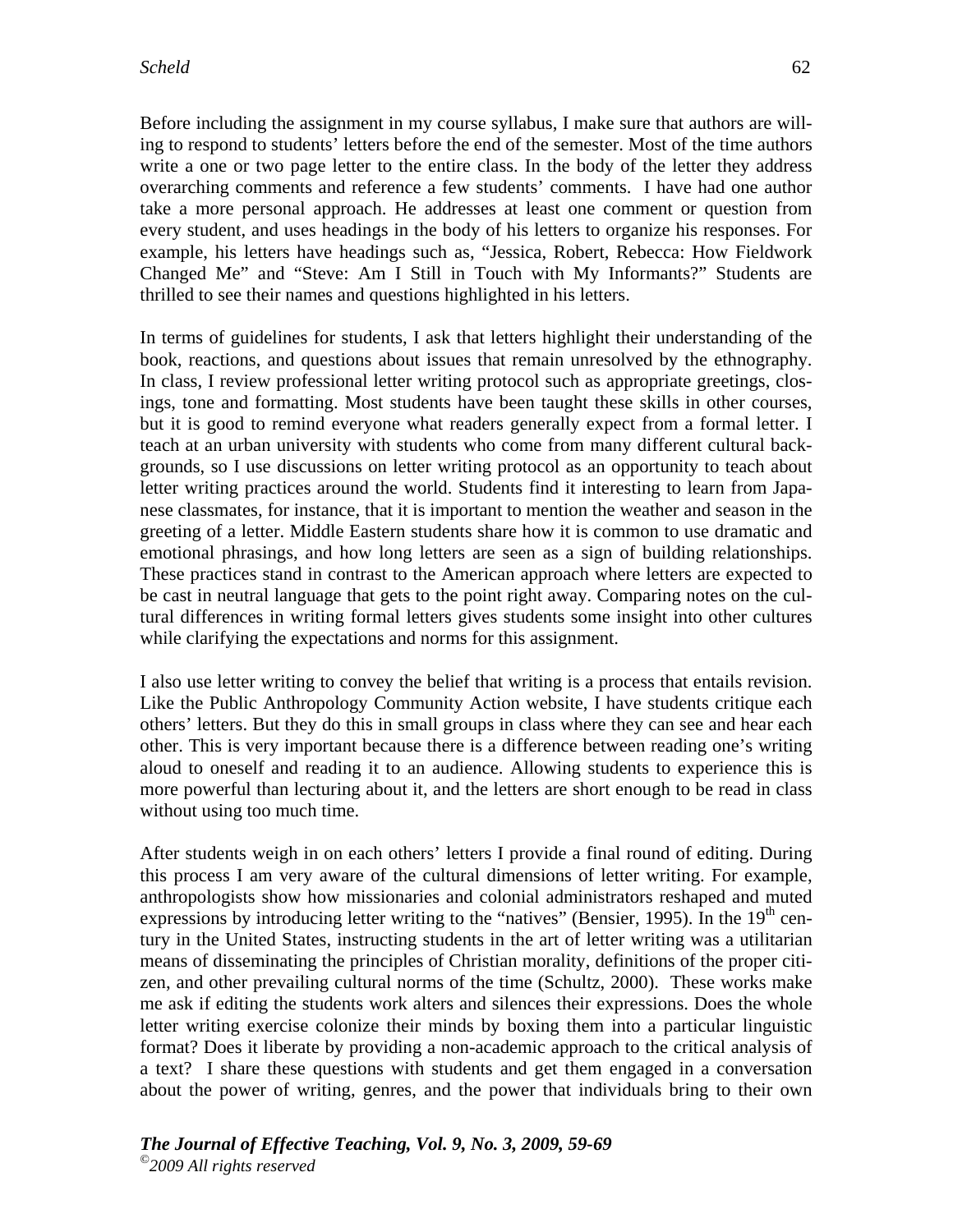writing process. I have found that this kind of discussion enables many to realize how anthropology can be useful for understanding one's own experience as a student learning to write and as one developing competencies in other areas of study.

#### **Anthropological Discoveries**

The letter exchange conveys a number of important lessons about anthropology which gets students' interested in the discipline. Students learn that anthropologists are, in fact, "real" and human. They find out that anthropologists have emotional lives and make mistakes like ordinary human beings and therefore the discipline cannot be too far out of reach. One class discovered the human side of anthropology when a student asked in her letter, "If you could do your fieldwork over again, what would you change? The class was expecting to learn about methodological choices. Instead the anthropologist replied,

Good, hard question. Maybe I shouldn't even tell you this, but I will tell you that there's one thing that I still regret to this day: Letting one of my godsons give me money for a tape player that I gave him. I should have just given the tape player to him as a straight gift. To this day, I'm deeply embarrassed that I accepted money for the tape player. What was I thinking?!!!

Well, to recapture my thinking at the time, I had already given him many things, and with that tape player, in particular, I felt like I was being manipulated a bit—like he was forcing me to give it to him. This all sounds terrible, but I think many anthropologists who work in these conditions, with people with little resources, have to turn down some requests, and then they usually end up feeling guilty for doing that (or manipulated). In retrospect, I still think I was being manipulated, and it's true I was on a limited student budget at the time, but I just wish I'd given him the tape player as a gift. It's a small thing, but it's what hurts the most when I look back in hindsight.

Students were shocked by this anthropologist's response. First, they could not believe that an authoritative scholar would care to share such a personal story with them. Next, they were impressed by the level of honest emotion in the anthropologist's reply. They could fully empathize with his sense of embarrassment and regret. The opportunity to hear about this anthropologist's experience and to empathize with him created a rich "teachable moment." The story got students talking about what they would have done in this situation and about similar experiences of compromised ethics in their own live. This led them to discuss the economic status of the community that the anthropologist studied, the community's social marginalization and their particular worldview of material goods. In short, hearing an anthropologist talk about his "mistake" in such personal terms gave students a more humanized view of anthropologists and led students to a deeper appreciation of the discipline.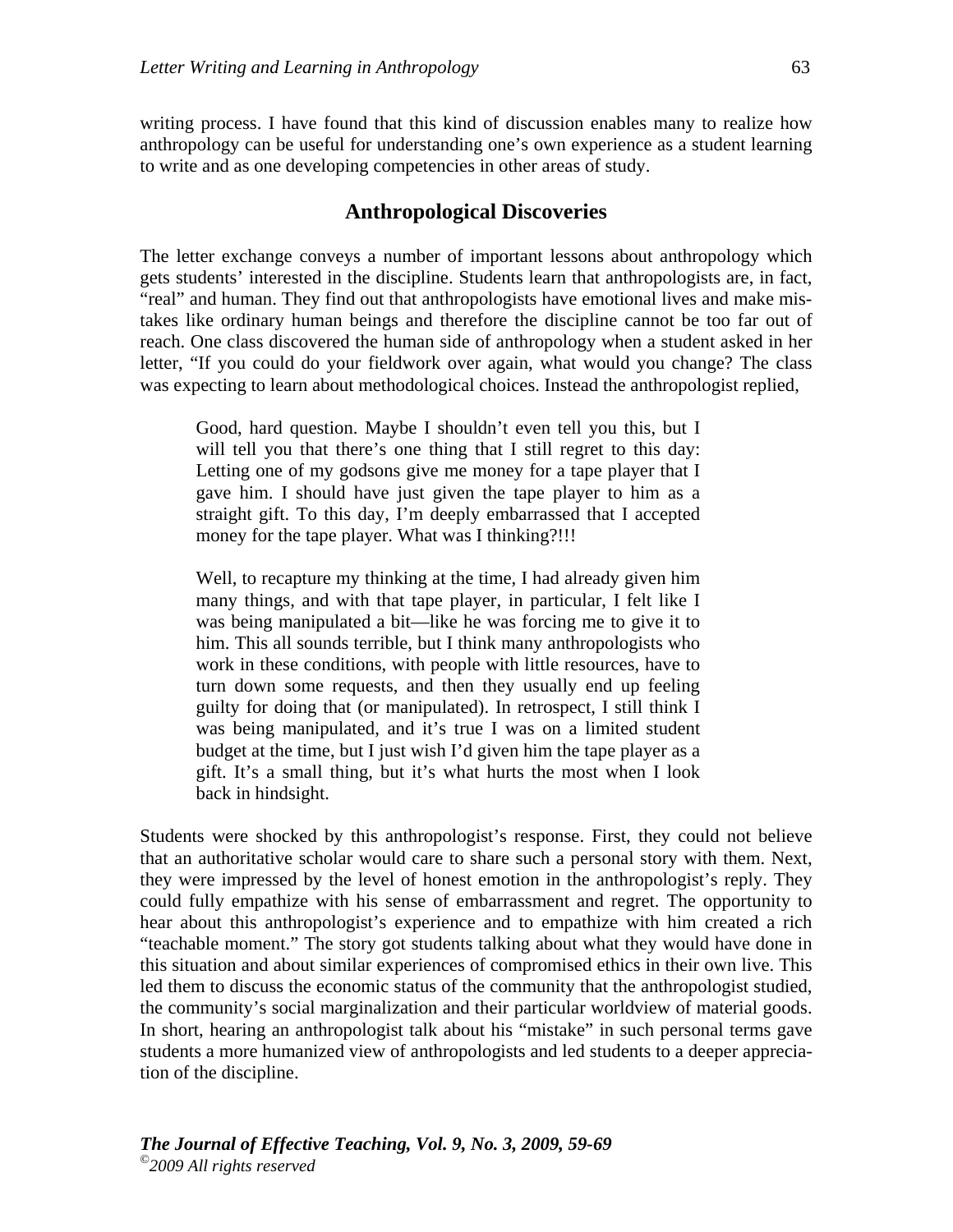At the time, I found this discussion to be very ironic. It seemed to me that students had already learned about these lessons from reading Richard Lee's "Christmas in the Kalahari" (2006 [1969]) which we tackled in the beginning of the semester. In Lee's article, he exposes a faux pas that he commits in the field and illustrates how he deepened his knowledge of the Ju/wasi by reflecting on his "mistake". The students immensely enjoyed Lee's article, and based on their quizzes and class discussions, they grasped his main message that hidden aspects of culture are revealed to anthropologists when they make mistakes. Reading about this lesson in an academic article had meaning for students; however, learning about it in the context of a personal letter made the lesson come alive. Seeing a difference in students' responses to an article and a personal letter highlights for me the importance of the relationship between human experience and knowledge. The closer one gets to experiencing something for oneself, makes knowledge more real and powerful. Anthropologists know that—that's why they do fieldwork. Letter writing, then, is a way of getting closer to the field. As a result, students begin to value of concept of fieldwork.

A more nuanced understanding of fieldwork is yet achieved through letter writing. Students in introductory courses often have two views of it: fieldwork is stressful because the jungles are thick and the natives are restless; and, fieldwork is like a party because it involves "hanging out" with people, drinking their food and listening to their music. These superficial ideas are revised when students begin to understand how researchers situate themselves in the field, and how one's social identity becomes a dynamic of research. In a letter to a female anthropologist, a student begins to see just this. She writes,

….I have a personal question: how did you feel while doing this research? I would like to know how you felt in the male-dominated culture of the parks. In Parque Central, did you ever feel uneasy doing your fieldwork? I understand that the women in the area did not like to visit the park during the week because of the men who filled the area. Did you ever have the same feeling being in the parks? The Plaza de la Culture has a huge male influence in its design [the author describes how the park is designed so that men can watch women]. Did you ever feel as though you were being watched by the men in the park? How did this affect your research?

This student's questions reveal an elevated understanding of fieldwork. They reflect an ability to imagine how gender shapes an anthropologist's personal experience of fieldwork and at the same time provides special insights onto local cultural behaviors. This student's question to the anthropologist prompted a class discussion on how gender and other social markers such as age and race/ethnicity might play into students' potential fieldwork experiences. The discussion afforded students a deeper understanding of fieldwork as a particular approach to research and it generated interest in learning more about other anthropological research.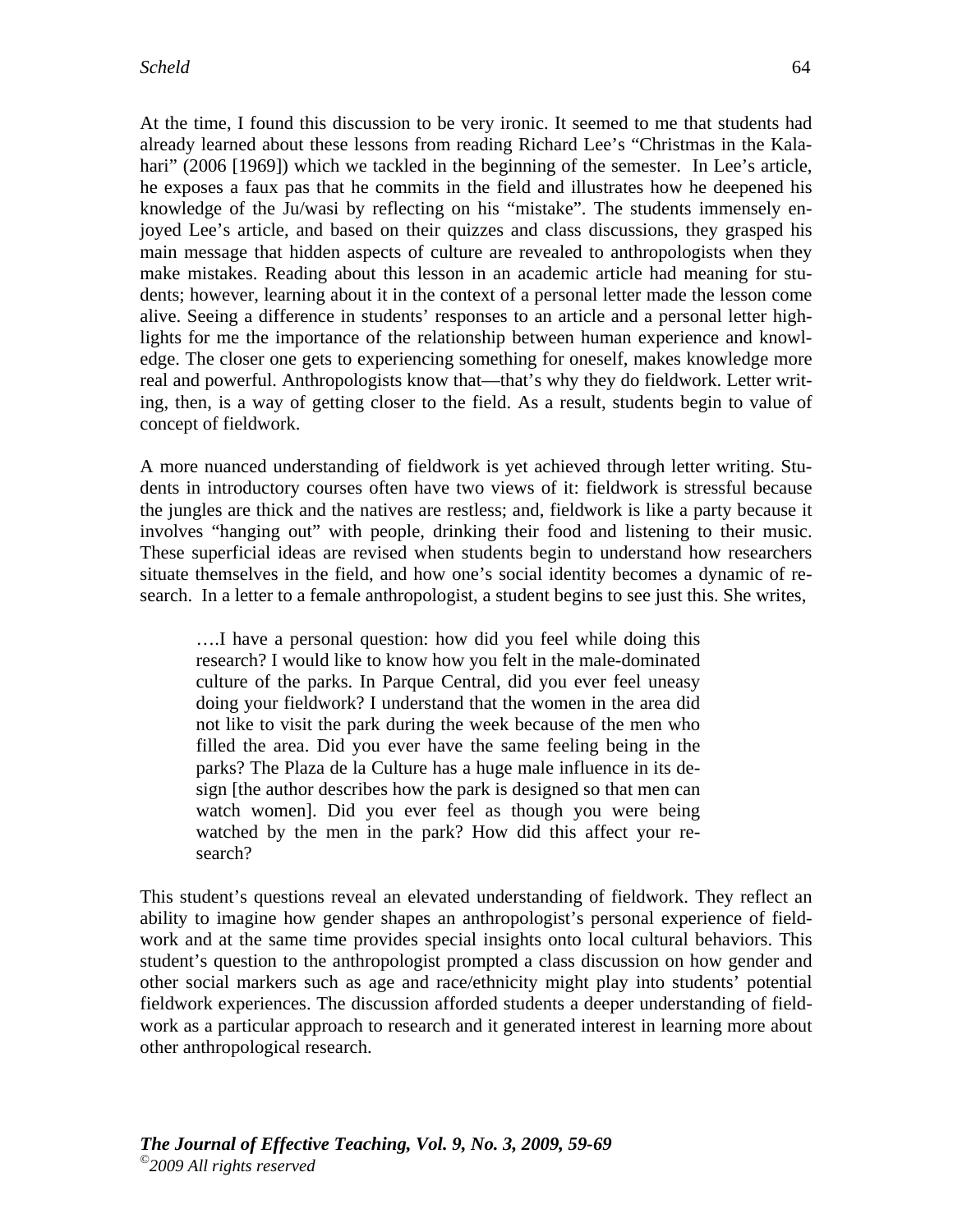A deeper understanding of the ethics of writing about culture also emerges when students correspond with authors. These lessons generate interest in the discipline because they get students thinking about their own cultural histories and structures of power that have created misinterpretations of their communities. In a letter to a white, male anthropologist, a Latina student writes,

….Another interesting part was when you explained the way North Americans/Europeans applied their culture to interpreting the Salascas culture….North Americans/Europeans assume that Salasacas are naïve because they don't know how to read or write. This assumption is quite askew because the Salasascas value literacy but not as North Americans/Europeans do; they aren't naïve. Based on this observation, how did you make sure that you weren't too relativistic or ethnocentric in your writings about the Salasacas? I think it's easy to apply one's own cultural standards to others. At the same time, it could be easy to assume not to apply aspects of one's own culture to another culture and then miss something important…

This student's writing is interesting on several levels. Ethnocentrism<sup>3</sup> and the relativistic  $fallacy<sup>4</sup>$  are concepts that are explicitly discussed in introductory courses. Thus, it is interesting to note that letter writing provides an authentic opportunity for students to practice the language of anthropology. Strengthening one's competency with terminology develops confidence for new comers to a discipline. This increases the likelihood that students will engage anthropology instead of feel mystified by it.

On another level, the student's application of ethnocentrism and the relativistic fallacy reveals a deeper engagement with the ethics of ethnography. The student might have applied these words in her letter to talk further about colonialism, state education, or images of the indigenous in popular culture. These are all themes addressed in the ethnography. However, she chooses to apply the terms to explore the author's ethics. Her question, "How did you make sure that you weren't too relativistic or ethnocentric in your writing?," challenges the power of an accomplished anthropologist. Given the student's cultural background as a Latina, second generation immigrant, and working class youth, her comments underscore how letter writing goes beyond conveying lessons about anthropological concepts and the ethics of research. It gives students a means to interrogate the production of anthropological knowledge and to critically engage the discipline. Writing from this empowered position motivates students to want to know more about what anthropologists do and what they have to say, especially when the subject of ethnographies relate to their own cultural backgrounds.

Overall, I have found that the letter exchange gets students interested in anthropology because it validates their legitimacy as participants in an academic community, and makes

<u>.</u>

 $3$  The tendency to judge the beliefs and behaviors of other cultures from the perspective of one's own culture (Robbins, 2001, p. 276).

<sup>&</sup>lt;sup>4</sup> The mistaken idea that it is impossible to make moral judgments about the beliefs and behaviors of members of other cultures (Robbins, 2001, p. 278)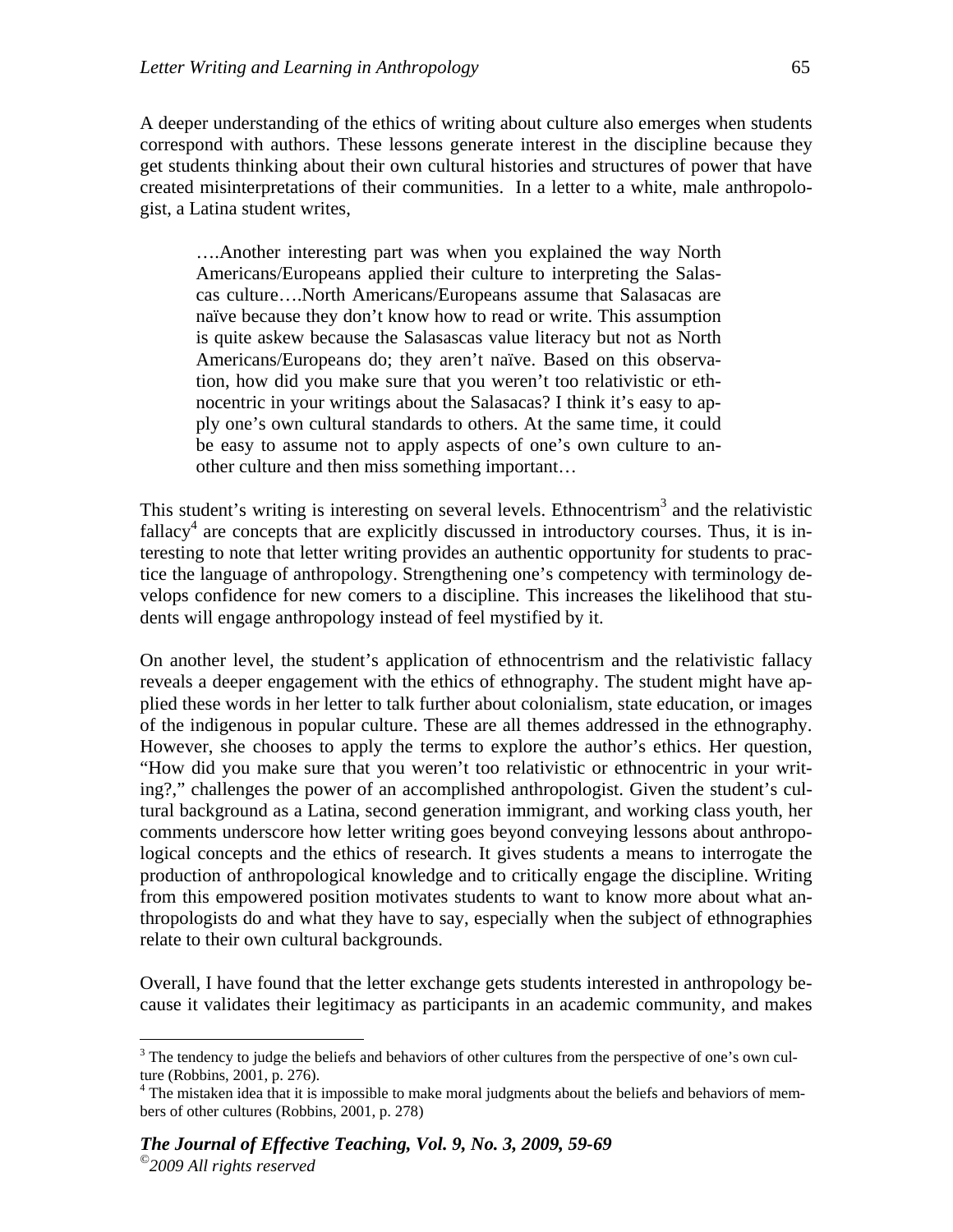them feel welcomed in the discipline. I have found that often students do not feel that their questions and experiences are taken seriously despite the supportiveness of many caring colleagues. As a result of feeling out of place, some do not ask questions and hesitate to invest much effort into their work. This perception of being in the margins is revealed when a letter from an anthropologist is read in class. Students express surprise that an author took the time to write back (even though I assure students that the author will reply). On one occasion a student announced, "Had I known that my letter would get so much attention, I would have put even more effort into it!" This kind of comment reminds me that many students do not feel they are legitimate members of an academic community. When they find that their letters are considered important, however, they become more interested in their studies and are more willing to put time and effort into their work.

This brings me to an important point about popularizing anthropology through letter writing. I hadn't anticipated that the letter exchange would provide much for the corresponding anthropologist. One participant pointed out, however, that the letters help anthropologists to understand how their writing is received by the public. The author wrote in his letter to one of my classes,

> "I feel incredibly lucky to be able to read these letters, to learn in detail about the various ways you have responded to my book. This is a special experience. My sense is that many academic authors never really know what readers are making of their books, outside of a small circle of reviewers and colleagues. I remember once, for example, asking the author of a theory book in anthropology what the response to the book had been, and he said, 'You know, there really never was any response.' How sad! This limited response might seem like par for the course in academics, but after spending 10 or 15 years working on a book, I think it has to be disappointing, even to the toughest soul."

In anthropology, some argue that anthropologists are not consulted in important debates on developing social trends because their writing is arid and esoteric; anthropologists do not effectively communicate with the public (Eriksen 2005). At least one author's experience with the letter writing project suggests that hearing from students is helpful to locating a style of writing and voice that can effectively reach a broad range of readers. Perhaps greater contact with readers can help inform writing in anthropology and extend the reach of the discipline.

### **Writing Discoveries**

Students make a number of discoveries about writing through the letter exchange. First, they learn about audience. Undergraduates know that when writing a professional letter one needs to keep their reader in mind throughout. For the letter assignment students tend to interpret the concept of "audience" as avoiding the use of "street" and extremely casual language in their letters, and writing with a voice that sounds positive and respectful. This

```
The Journal of Effective Teaching, Vol. 9, No. 3, 2009, 59-69 
©2009 All rights reserved
```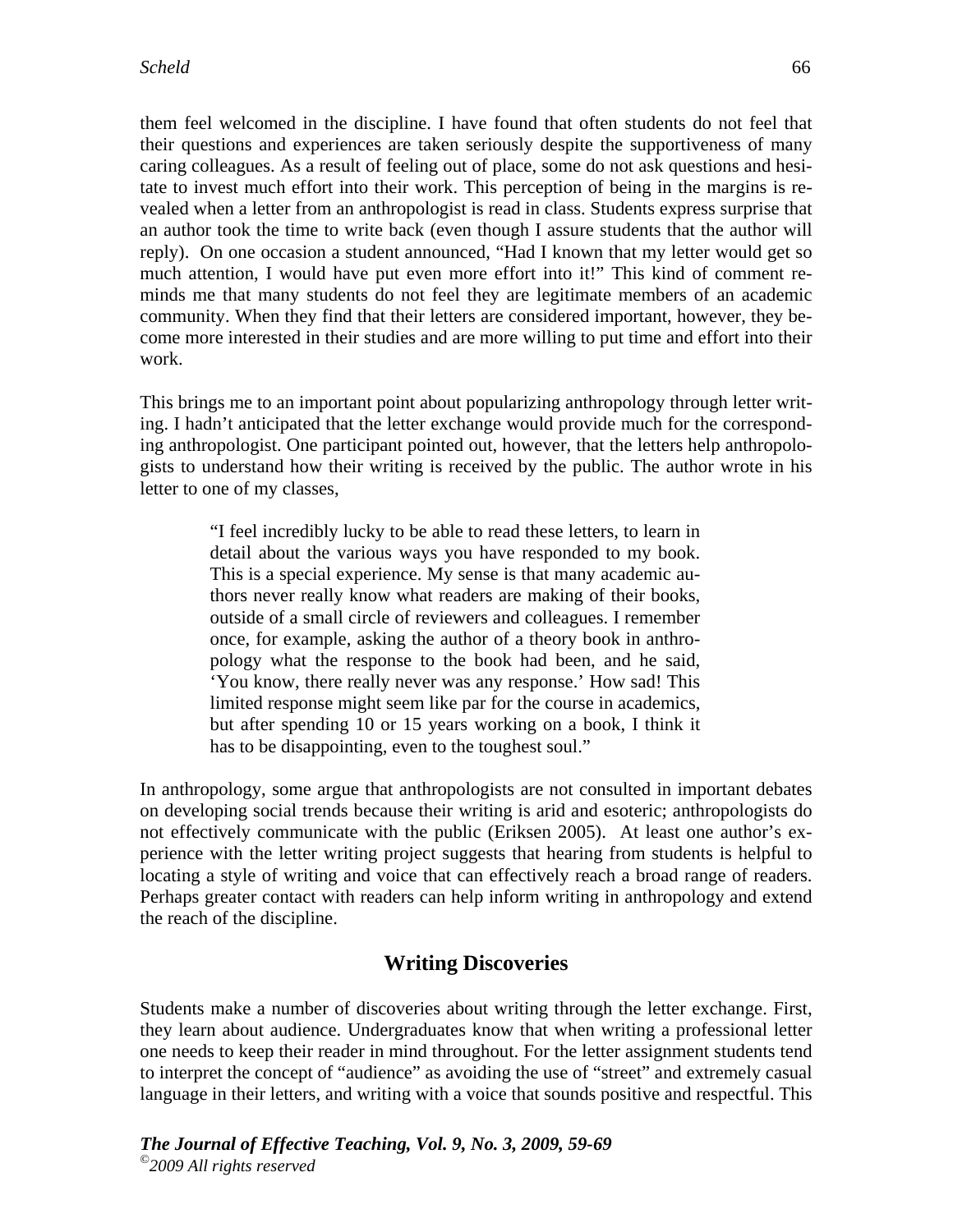definition of audience complicates their ability to include constructive criticism of an author's work in their letters. Some feel that any kind of criticism would be disrespectful to the author; therefore, they avoid discussing confusing points in the books. Others who seek to please authors legitimize the avoidance of constructive criticism by arguing that the book is "perfect"—there is nothing to critique. In reality, students find it difficult to strike the right tone when critiquing an author's work. In early drafts, I often observe students using blunt phrasing and strong words to talk about issues they struggled to understand in an ethnography. After a round of peer review, these paragraphs often disappear from the letters. When asked what happened to these ideas, students say that their critique was confusing so they left it out of the final draft. Thus, conveying a critique of ethnography is an area that challenges students when it comes to writing letters to authors.

Not all students struggle to critique the books they have read, however. One student finds a simple way of communicating her critique. The anthropologist's reply provides an additional lesson on audience. The student writes,

…As much as I enjoyed reading your book, I did have a tough time reading parts of it. Of course, it had to be the parts where you went into depth about the politics of the culture. I began to get confused about the ideas you were trying to express what it all meant. Chapter Five had me stumped. I was completely lost. There were so many people and groups that were talked about that I had trouble keeping up....

The anthropologist replies,

Thank you for your honesty. You're right: some parts of the book are really hard to follow! I can especially understand how Chapter Five's "comparative perspective" would not make any sense. To be honest, that section was written less for undergraduate readers and more for anthro colleagues, who want to see how my findings fit into previous research. I was citing a bunch of studies there all at once, without going into detail on what they had said, so if you didn't already know those other studies, the section didn't make sense. …This is just one of the compromises I had to make in trying to reach both audiences, undergraduate and anthro specialists. In writing the book, I realized that this is actually very hard to do; in trying to reach both audiences, you run the risk of creating a book that doesn't satisfy anyone. I'm just glad that you didn't find the entire book opaque!

Hearing this reply made students realize that all writers struggle to consistently address their audience, and that some pieces of writing must communicate to more than one audience. It underscored for students that learning to write is an on-going process. Rather than assume that one was not born to write, one must be patient with the process and be prepared to revise.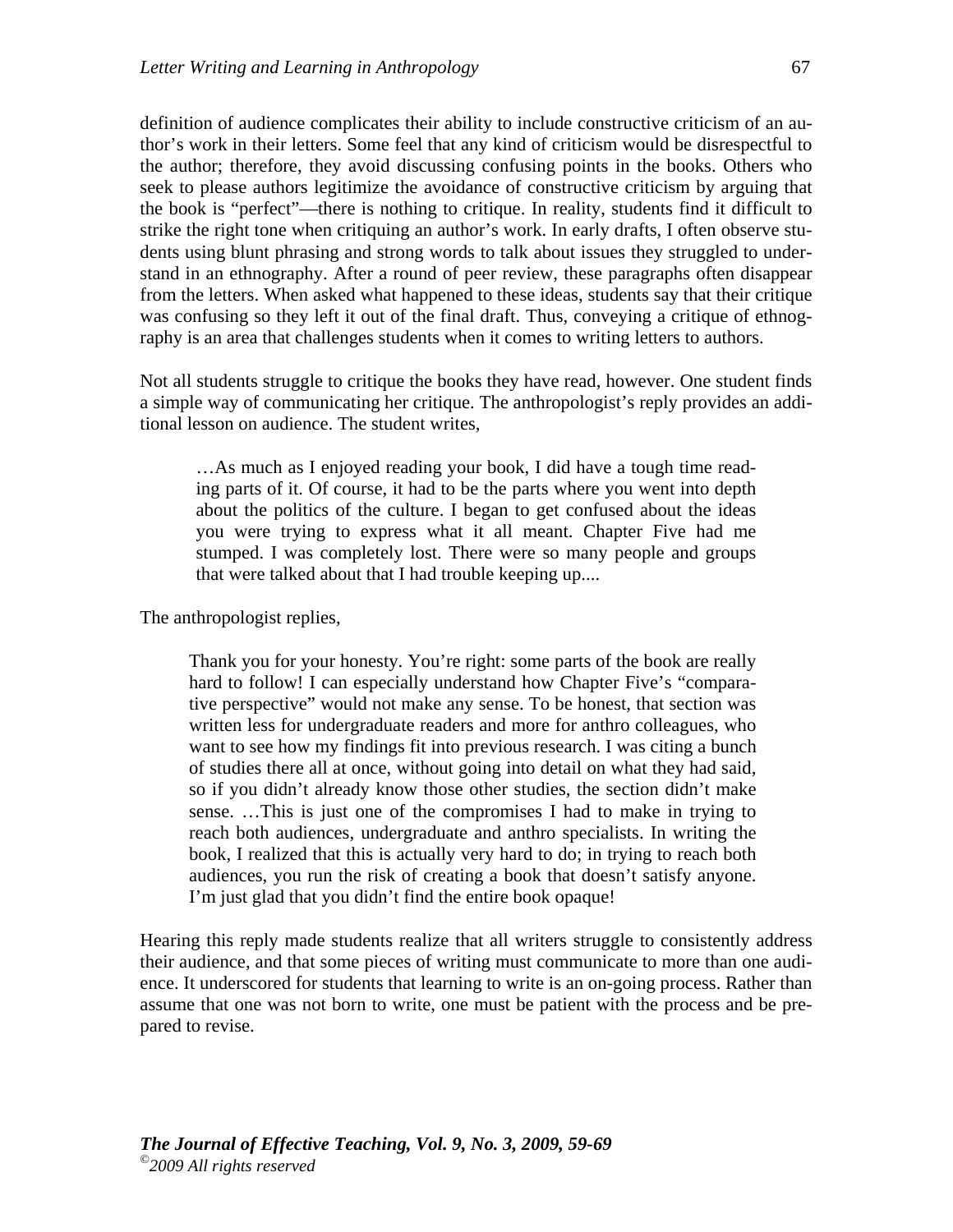Depending on students' questions to the anthropologist, the letter exchange affords a look behind the scenes in the world of publishing. One anthropologist shares with students some of his experiences publishing his ethnography. He writes,

"Carmen and John, for example, notice that there was touch of humor in the opening scene of my book. I'm so glad you felt that! I say this because, yes, I agree: in retrospect, it WAS a funny, bizarre scene, running away. But I've always been afraid that the way I wrote that scene didn't capture any of the humor of it. In fact, I had a bit more humor in the first draft of that scene, but I was told by some editors to cut it out; just to make it serious. Ahh, editors! I did blindly follow those editors at the time, but I've regretted it in retrospect, which is why I'm so glad that at least some of you still got a taste of that humor…"

Students were surprised to learn that the ethnography they read had been written a different way. This led them to wonder what else had been left out of the book, and who else besides editors weighed in on the author's writing. This discussion allowed students to acknowledge writing as a complex act that is both social and individualistic, and requires knowing what one wants to say and developing the tools to say it. This prompted students to revisit the notion that time and drafting are important to producing good writing.

# **Explicit and Tacit Outcomes**

A grading rubric allows me to assess a number of explicit outcomes in students' final drafts. I often use the following criteria to assess the letters<sup>5</sup>:

- 1. Evidence of a critical understanding of anthropological concepts in the ethnography.
- 2. Awareness of letter writing genre and ability to engage a reader.
- 3. Attention to prose, structure, organization, and development of ideas.
- 4. Mechanics and Editing

 $\overline{a}$ 

The letter exchange, though, helps students develop other "skills" such as a sense of the relevance of anthropology, the practice of anthropologists, the cultural meanings of letter writing, and an awareness of their own writing process and identity as an undergraduate. Evidence of these gains is salient in classroom discussions, group work, and informal conversations with students. This knowledge is tacit, however, and not always possible (or desirable) to capture in a rubric.

In closing, letter writing produces a broad range of outcomes that benefit students of anthropology and undergraduates in general. There is a lot to explore in anthropology and in composition when undertaking the assignment. The assignment goes beyond teaching "content," however. It also benefits the discipline of anthropology by helping to change the image of the discipline, and communicating that it is an inclusive area of study. In

<sup>&</sup>lt;sup>5</sup> The criteria is modified to meet the particular needs and skill levels of different courses and groups of students.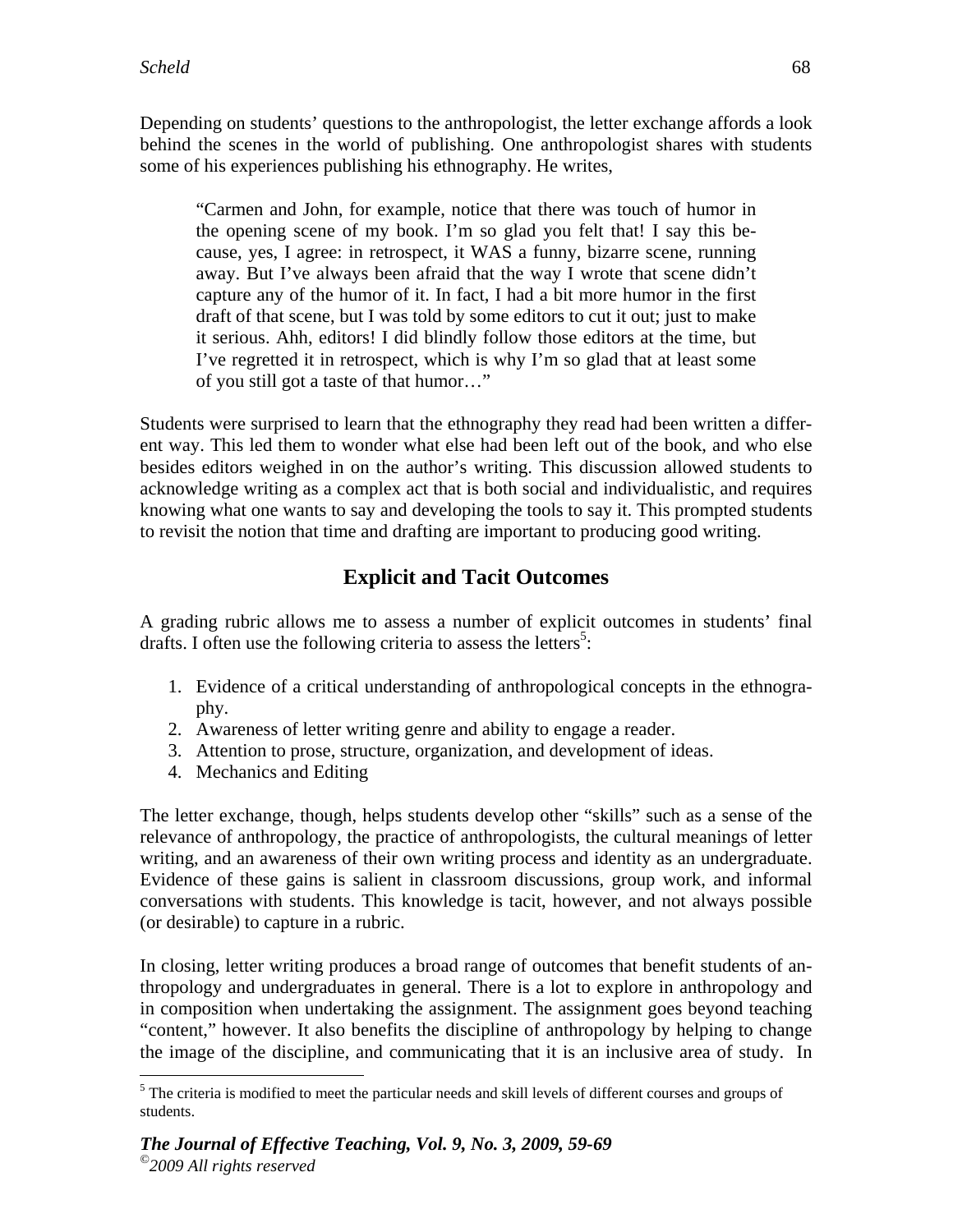this sense, letter writing is dynamic pedagogy. It allows instructors to take student learning in many directions. For this reason, it is worthwhile to explore.

**Acknowledgements** I wish to thank Setha Low, Peter Wogan, Joyce Burstein, and my reviewers for their helpful feedback; Robert Borofsky for sharing his teaching experiences with me; Nancy Wilson for modeling the importance of writing to authors; and, my students for the use of their letters.

### **References**

- Besnier, N. (1994). *Literacy, Emotion, and Authority: Reading and Writing on Polynesian Atoll*. Studies in the Social and Cultural Foundations of Language, 16. Cambridge: Cambridge University Press.
- Borofsky, R. (2008) "Public Anthropology's Community Action Website." 25 June 2008. <https://www.publicanthropology.net/>.
- Clifford, J., & Marcus, G., (Eds.). (1986). *Writing Culture: the Poetics and Politics of Ethnography*. Los Angeles & Berkeley: University of California Press.
- Eriksen, T. H. (2006). *Engaging Anthropology: The Case for a Public Presence*. New York and England.
- Hartsock, N. (1987). "The Feminist Standpoint." *Feminism and Methodology*. In Harding, S. (Ed.). (pp. 157-180). Milton Keynes: Open University Press.
- Hoffman, N. G., & Rosing, H. (Eds.). (2007). *Pedagogies of Praxis. Course-Based Action Research in the Social Sciences*. Anker Publishing.
- Lee, R. B., 2006 [1969]. "Eating Christmas in the Kalahari." *Conformity and Conflict: Readings in Cultural Anthropology*. In Spradley, J. & McCurdy, D. W. (Eds.) (12<sup>th</sup> Edition). (pp. 15-22). Boston and New York: Pearson.
- Kottak, C. P, White, J. J., Furlow, R. H., & Rice, P. C. (Eds). (1997). *The Teaching of Anthropology: Problems, Issues, and Decisions*. Mountain View, CA: Mayfield Publishing Company.
- Mandlebaum, D. G., Lasker, G. W., & Albert, E. M. (Eds.). (1963). *The Teaching of Anthropology*.. Memoir No. 94, Amer. Anthrop. Assoc.
- Mead, M. (1977). *Letters from the Field, 1925-1975*. New York: Harper and Row.
- Rice, P. C. & McCurdy, D. (2002). *Strategies in Teaching Anthropology*, 2/E. Prentice Hall
- Robbins, R. (2001). Cultural Anthropology: A Problem-Based Approach. Itasca, IL: R.E. Peacock Publishers, Inc.
- Sanjek, R. (Ed.). (1990). *Fieldnotes: The Makings of Anthropology*. New York: Cornel University.
- Schultz, L. M. (2002). "Letter-Writing Instruction in  $19<sup>th</sup>$  Century Schools in the United States". *Letter Writing as a Social Practice. Studies in Written Language and Literacy*. Baron, D., & Hall, N. (Eds.). (pp. 109-130) Amsterdam: John Benjamins Publishing.
- Segal, E. S. (1990). "The Journal: Teaching Reflexive Methodology on an Introductory Level." *Anthropology & Education Quarterly*, Vol. 21, No. 2, Strategies for Teaching Anthropology in the 1990s (pp. 121-127).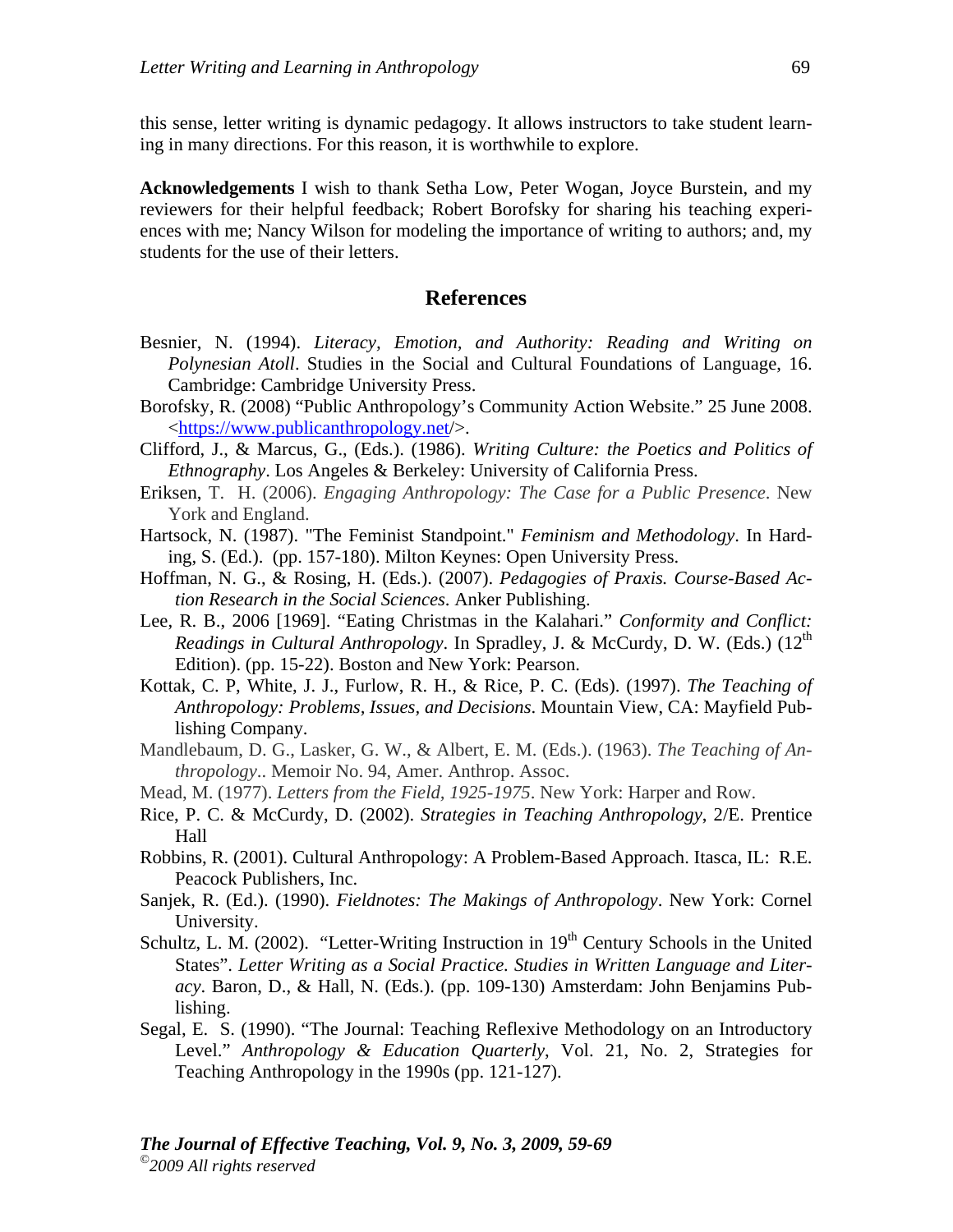

# **A Labor of Love: Constructing a Service-Learning Syllabus**

Sharon M. Ballard<sup>1</sup>, Barry Elmore *East Carolina University, Greenville, NC 27858* 

### **Abstract**

Service-Learning has become a popular pedagogical strategy; yet, little attention has been given to the construction of a syllabus that includes a service-learning component. The purpose of this paper is to help instructors identify essential components of high-quality service-learning, to learn ways to incorporate these components into appropriate courses, and to effectively communicate the service-learning requirements through their syllabus. Specifically, the process of developing a service-learning syllabus is discussed in relation to course goals and objectives, service-learning activities, and reflection activities.

**Keywords:** Service-learning, syllabus construction, pedagogical strategies.

Service-learning is a type of experiential learning that engages students in service opportunities within the community as an integral part of a course. Service-learning enhances a "traditional learning" course by allowing students the opportunity to link theory with practice, apply classroom learning to real-life situations, and provide students with a deeper understanding of course content.

Service-learning can be beneficial to all those participating, particularly the students who engage in service-learning activities. Students sometimes report that service-learning experiences enhance their learning of course material more than a traditional lecture course and they are more enthusiastic toward course material (Roodin, 2002). Service-learning may strengthen students' sense of civic responsibility as well as aiding them in dispelling any stereotypes they may hold regarding the population in which they are interacting (Butin, 2003; Hamon & Way, 2001). Other researchers have found an increased awareness of career options among students (Fenzel & Leary, 1997) or a reinforcement of their career choices (Blieszner & Artale, 2001), greater civic responsibility and commitment to service (Eyler & Giles, 1999), enhanced critical thinking, communication skills, leadership, awareness of social responsibility, and respect for cultural diversity (Roos et al., 2005).

Although there is increasing evidence that suggests positive outcomes of servicelearning, the quality of the service-learning experience is paramount to these positive outcomes. Instructors may feel increasing pressure to incorporate service-learning into their own courses and may not follow best practices in doing so. Others who are interested in trying service-learning may not know where to go for information on developing

 $\overline{a}$ 

<sup>&</sup>lt;sup>1</sup> Corresponding author's email: ballards@ecu.edu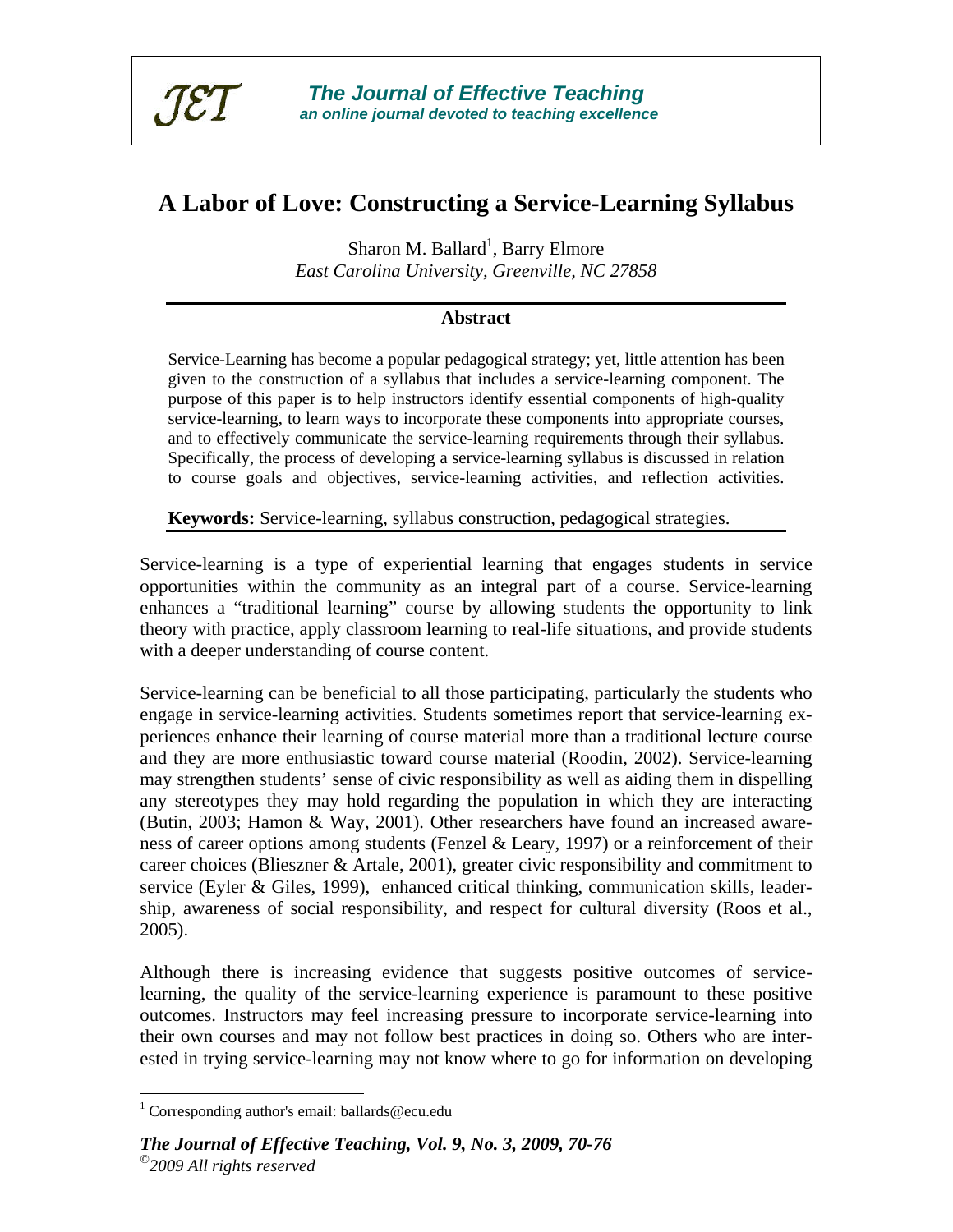their service-learning course component and then incorporating the component into their syllabus. Still other instructors may develop a high quality service-learning experience but not adequately convey the service- learning component in their syllabus. The purpose of this paper is to help instructors identify essential components of effective servicelearning, to learn ways to incorporate these components into appropriate courses that they may teach, and to effectively communicate the service-learning requirements through their syllabus.

### **Elements of an Effective Service-Learning Syllabus**

Course syllabi do more than provide basic information regarding a course (e.g., required text, course policies). In a review of course syllabi and the corresponding presentation of these syllabi, Thompson (2007) found that many instructors use the syllabus as a chance to sell their course (e.g., explain what they will gain from the course), and to welcome students into the learning experience by using positive and encouraging language. The syllabus provides a first impression of both the instructor and the course and it sets the tone for the course (Slattery & Carlson, 2005; Wolfe, 2004). Course syllabi that are detailed, show connection between course goals and course requirements, and have a warm tone have been found to be most effective in achieving positive student outcomes (Slattery & Carlson; Thompson). Additionally, students should be able to easily navigate the syllabus; therefore, good organization and a user-friendly feel are important points to consider in syllabus construction for any course (Slattery & Carlson).

Consistency between course goals and course requirements and an enthusiastic welcome to the course may be particularly important when the course includes a service-learning component. Students may feel overwhelmed by something new or the prospect of putting in hours in the community in addition to the classroom. The syllabus can provide an opportunity to address students' fears and temper the challenge of service-learning with words of encouragement (Thompson, 2007).

These elements of warmth and clarity along with elements of quality service-learning need to be considered when developing a service-learning syllabus. In the following sections, we break down the process of developing a service-learning syllabus into the following components: (a) Goals and Objectives (b) Service-Learning Activities and (c) Reflection Activities.

#### *Goals and Objectives*

Service-learning is a pedagogical strategy used to help students achieve learning goals and objectives. It is not appropriate for all courses or as a strategy to meet all course objectives. It is critical to identify appropriate courses and to establish the link between service-learning and the desired goals of the course.

**Appropriate Courses.** One of the first steps in incorporating service-learning into your teaching is to think about the courses you teach and determine which ones would be appropriate for service-learning. You may already have a course in mind or you may simply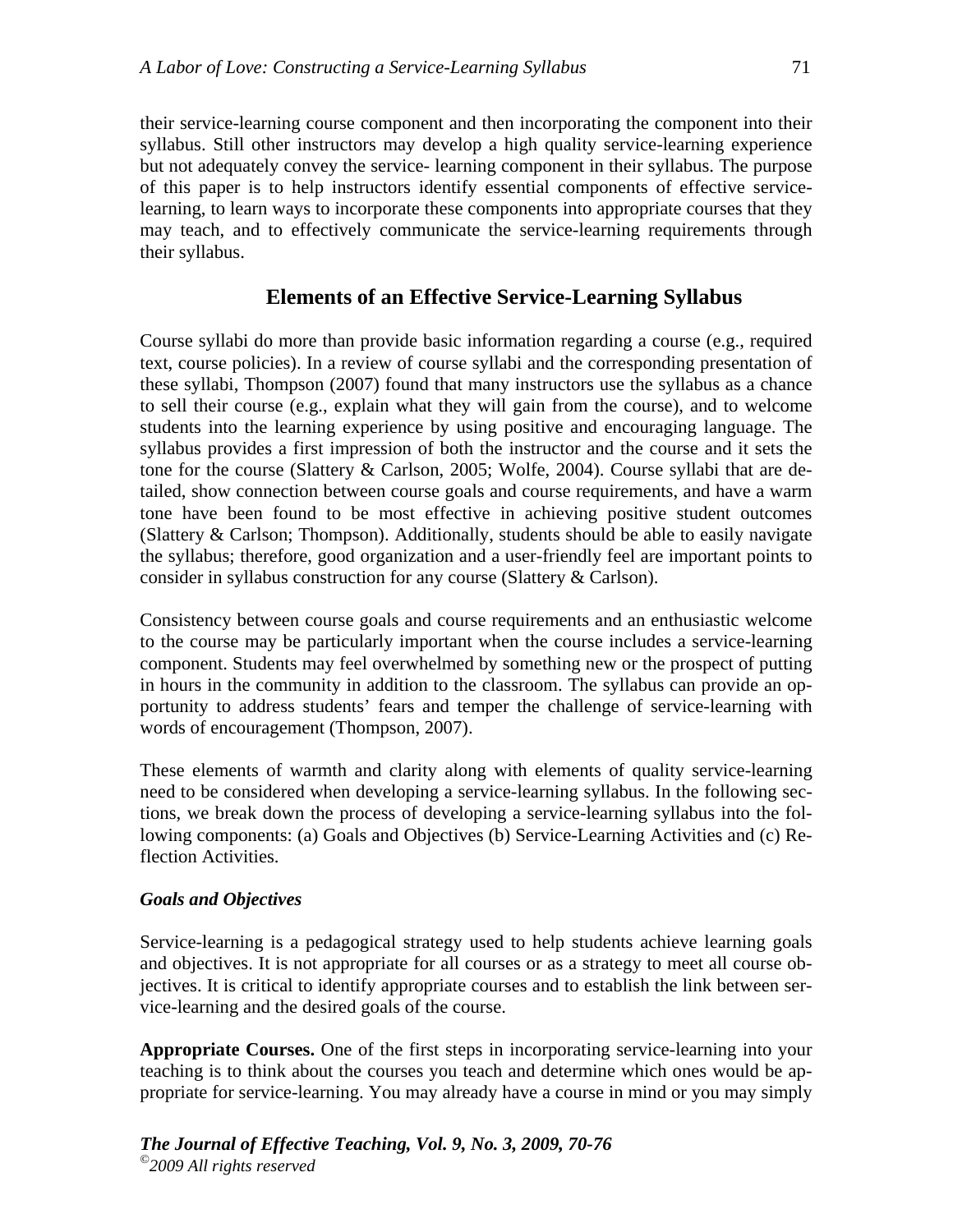be exploring the possible fit of service-learning with one or more of your courses. When thinking about which courses might be a good fit with service-learning, consider the level of maturity and experience of the students, (Karasik, Maddox, & Wallingford, 2004) because the types of service activities you include might be dependent on the level of the students. Students in an introductory class might need more help getting started with a service-learning project. More advanced students might benefit from experiences that are directly related to their discipline. For example, in the first author's experience, simple exposure to older adults was the key for an introduction to gerontology class. Yet, planning an in depth needs assessment for a local church was a better fit for a graduate level program planning class.

**Making Connections.** As you are thinking about the courses you teach, reflect on the goals of each course. Think about how a service-learning component might contribute to achieving those goals. Not only do you want to think about how service-learning will help you achieve the overall goals for the course, but you may want to develop specific goals or objectives for the service-learning component of the course. However, servicelearning is a pedagogical tool that will help your students achieve the course learning objectives rather than a separate add-on to a course, so be sure that objectives specific to the service-learning component are congruent with the overall course objectives.

After you have thought through the connections between the service-learning activities and the course goals and objectives, this must be communicated clearly to the students. The course syllabus helps to clarify this relationship between goals and objectives and course requirements (Slattery  $&$  Carlson, 2005). Clearly articulating the integration of service-learning with course content within the syllabus allows students to see servicelearning as an integral part of the course right from the beginning. In turn, this clarity may help students see the relevance of course requirements to the overall goals of the course.

### *Service-Learning Activities*

As you are thinking about the goals of the course, look for ways in which the servicelearning will help you achieve those goals. One of the criteria for meaningful servicelearning is the clear and useful connection between course substance and the servicelearning experience (Ethridge, 2006). The specific service-learning activities are crucial in establishing this clear connection. Think about what kinds of community projects, placements, or research would be appropriate to achieving outcomes for the course. What adjustments will you have to make to course requirements (readings, writing assignments, etc.) to accommodate and integrate the service-learning component of the course? Do not compromise academic rigor!

**Community Partners.** Needs of community partners must also be considered when thinking about service-learning activities. Cleary (1998) emphasized the importance of defining the needs of the community with the community partners themselves rather than assuming that you know the needs of the community partner. Yet, this community need must be balanced with the needs of your course. In addition, be sure that your students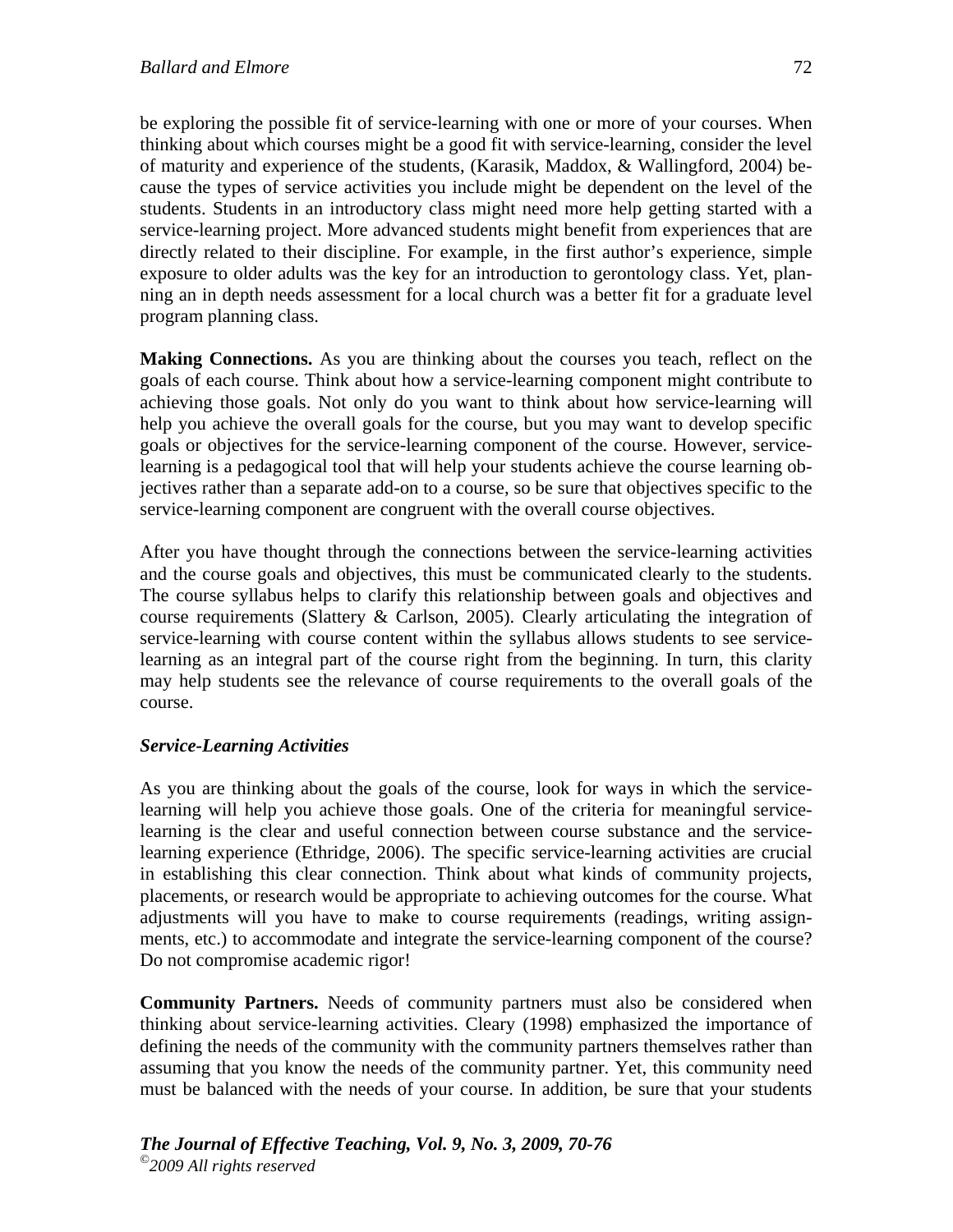will get a good experience at the service-learning site – you want them engaged in meaningful activities – activities that are truly connected with your course content. This reciprocal and mutually beneficial relationship is the result of careful planning and good communication. Howard (1993) identified three criteria for establishing the servicelearning activities: a) community partners should reflect content of the course; b) duration of service must be enough to fulfill learning goals, and c) service activities and placements must be able to facilitate relevant learning.

Establishing and maintaining good communication with the agencies involved is also important (Huckin, 1997). Instructors using service-learning have noted the value of providing community site supervisors with copies of service-learning syllabi and guides. Gaining continual feedback from site supervisors and from students is helpful in continually updating and refining service-learning course materials (Rowls & Swick, 2000).

If you have a volunteer and service-learning office on your campus, the staff of this office will be able to help you establish community partnerships that are right for your course. It is important to give clear guidelines regarding community partners and in many instances, it may be important to let students choose the community partner with whom they want to work (Huckin, 1997). In addition, students should be the ones to contact the agency and arrange a schedule, not the instructors.

**Clear Guidelines and Expectations.** Rowls and Swick (2000) noted that the exact service-learning activities in which students were expected to participate were not described on many of the syllabi that they reviewed. This lack of clear guidelines on the nature of the service-learning activity can lead to confusion not only for students but for community partners. Clarity regarding types of activities that are acceptable also is likely to lead to good matches between student and community partner. As you think about the types of activities in which you want your students to engage, be sure they are consistent with your course goals and objectives. Another benefit of including a clear description of service-learning expectations on the syllabus is to maximize the opportunity for students to receive liability protection from the university (Cleary, 1998).

Time consideration is another important step in planning your service-learning activities. The amount of time spent in service-learning and the manner in which that time is organized appear to influence the value of SL as a learning experience. What will be the parameters of the project, e.g., number of hours? Students must put in enough time to meet the goals and objectives. In terms of the service-learning being optional or required, it usually depends on the nature of the course and what you hope the students will gain from the service-learning experience. Think about the established objectives – are there other ways for students to meet these objectives? Can you require the service-learning but give different options within that requirement? What are the consequences of forcing students? Remember, instructors don't usually make other requirements, such as writing a paper, optional. Service-learning, like a writing assignment, is a pedagogical strategy designed to help students reach certain learning objectives.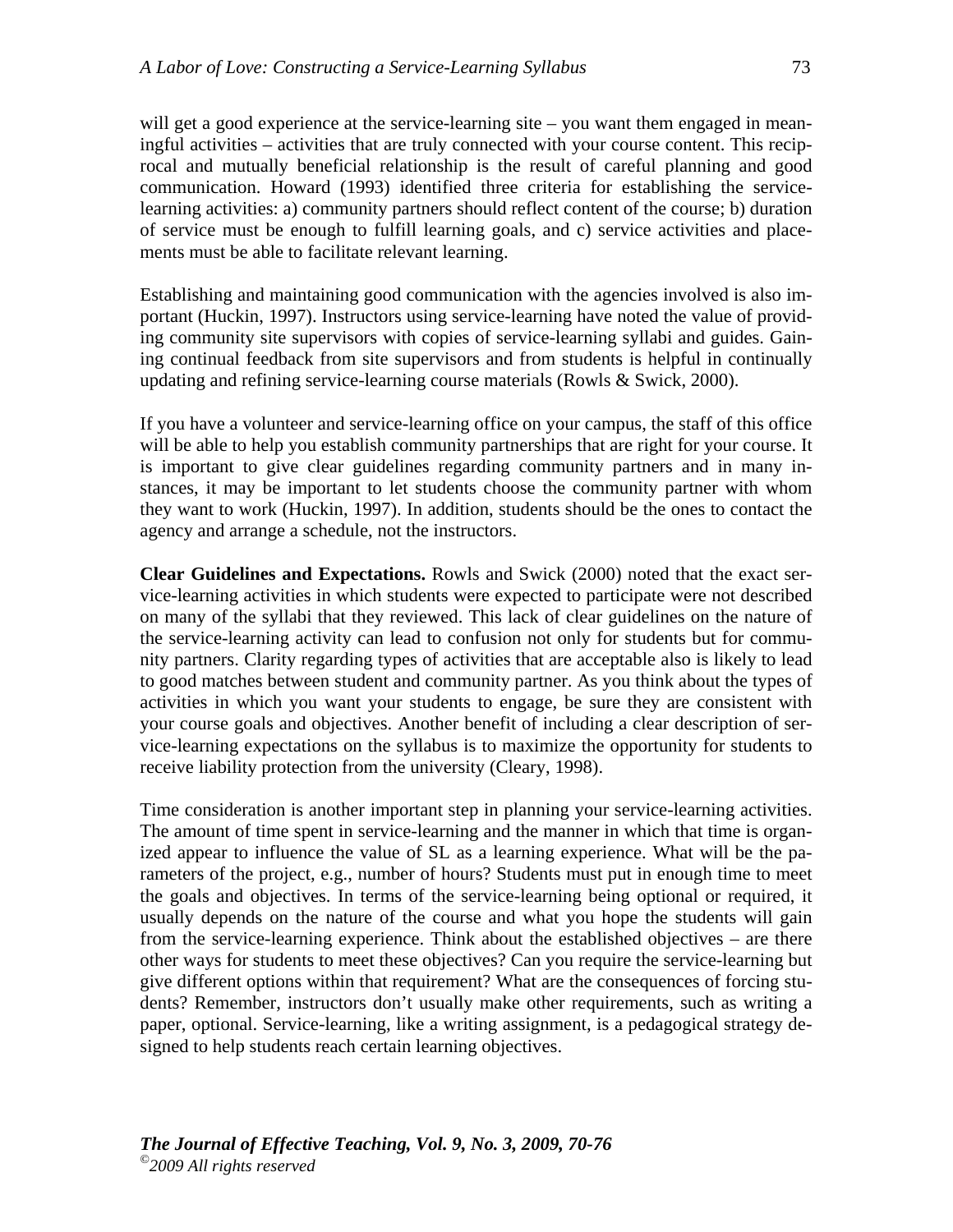Rowls and Swick (2000) found that many of the service-learning syllabi they reviewed, particularly those for introductory or general courses, were vague concerning the number of hours required. This lack of detail may cause unnecessary stress for students. Effective syllabi provide structure for the course and can assist students with successful time management (Slattery & Carlson, 2005). Many students work and are involved in a variety of clubs or other extra-curricular activities in addition to their coursework. The thought of completing service-learning hours can cause panic for students who lead busy lives. Students' anxiety can be exacerbated by not knowing the details of the assignment such as how many hours they are required to do and how the service-learning figures into their course grade.

Becker and Calhoon (1999) examined the ways in which students use syllabi and found that students paid the most attention to things like grading policies and assignment details. Providing sufficient detail about the service-learning component as well as other course requirements can help ease students' anxiety and provide them the needed information to efficiently schedule their time. Resource information such as a volunteer and service-learning center and disability support service is important information to include on a syllabus as this might help reduce student anxiety and increase their confidence in being able to handle the course requirements.

## *Reflection Activities*

The next step is to determine how your students will reflect on their service-learning experience. One of the most critical attributes of meaningful service-learning is the reflective process (Hatcher & Bringle, 1997; Roos et al., 2005; Ethridge, 2006). After reviewing several case studies, Ethridge found that it was through the reflection process that students were able to learn about themselves, including their strengths and weaknesses. Through reflections, these students also voiced their fears and learned to be somewhat comfortable in their own discomfort.

Along with increasing self awareness, Hatcher and Bringle (1997) see reflection as the process that helps learners to link service to their course goals. Experience by itself is not learning; connections between the experiences and course concepts must be made. Students may have difficulty making these connections so you may find it helpful to provide examples or demonstrate the process of connecting experiences with course content. The role of the reflective activities and related learning expectations increase the potential for students to have successful service-learning (Rowls & Swick, 2000).

Reflection activities often include journals, directed writings and structured class discussions. Directed writings might prompt students to analyze the service experience in relation to a section from the text or to a class lecture. Short written assignments can lead students to critically review the text and synthesize it with their service experience (Hatcher & Bringle, 1997). Reflection can be uncomfortable for students so consider this when you decide the method(s) of reflection and regardless of the method that you choose, make your expectations clear.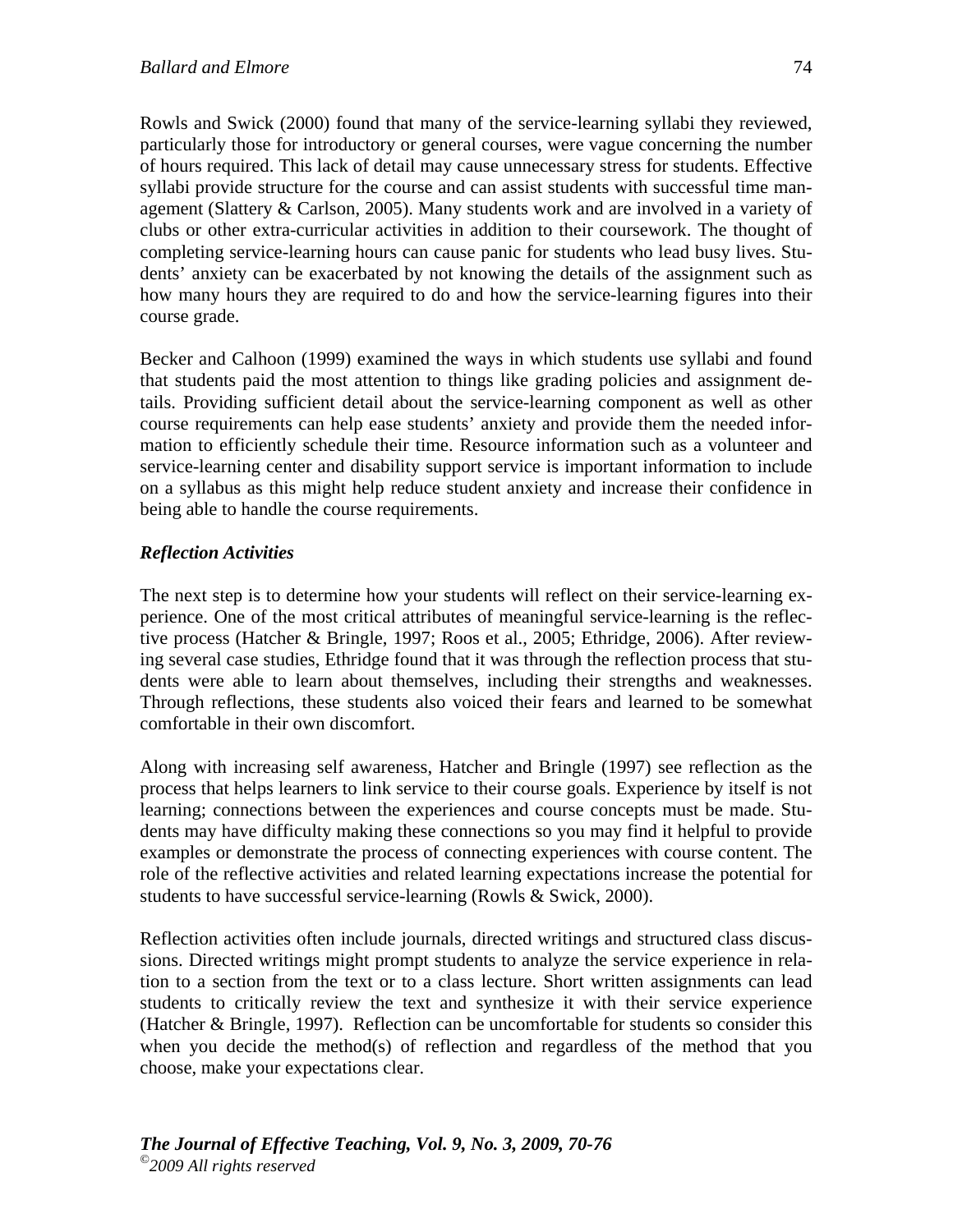The grade value given to the SL part of a course is likely to influence student motivation and performance (Rowls & Swick, 2000). When assigning grades, remember that it is important to evaluate the learning rather than the service (Howard, 1993). In other words, students should not receive points or a grade for each hour they complete. The grade should be given based on the amount of learning that occurred as a result of the service. Student learning is best documented through the reflection activities. Therefore, meaningful reflection activities and a clear description of these activities are particularly crucial to a student's success.

### **Conclusion**

Remember, your students may feel overwhelmed, yet a clear syllabus might help them to feel more positive and more confident in your course. You may want your syllabus to include: service-learning as an expressed goal; a clear description of how service-learning will be measured; a description of service-learning placements and/or projects; student responsibilities; a definition of needs the service meets; how students will be expected to demonstrate what they have learned; course assignments that link the service and course content; and a description of the reflective process. Use the checklist (see Appendix A) as a guide in reviewing your syllabus to be sure that you have included all the necessary components. A clear syllabus can make the difference between a service-learning experience that is a source of frustration and confusion for the students or a successful servicelearning experience that contributes to student learning.

### **Appendix A Syllabus Construction Checklist**

As you prepare your syllabus to include a service-learning component, be sure that you think through each of these elements.

| Service-learning as an expressed goal.                               |
|----------------------------------------------------------------------|
| A clear description of how service-learning will be measured.        |
| A description of service-learning placements and/or projects.        |
| Student responsibilities (e.g., # of hours; timeline; due dates)     |
| A match between needs of the community and the needs of your course. |
| Course assignments that link the service and course content.         |
| A description of the reflective process (e.g., journals,             |

discussion, presentations)

Remember, clear descriptions and expectations will help alleviate student anxiety about this component of the course and will facilitate the effective integration of servicelearning into your teaching!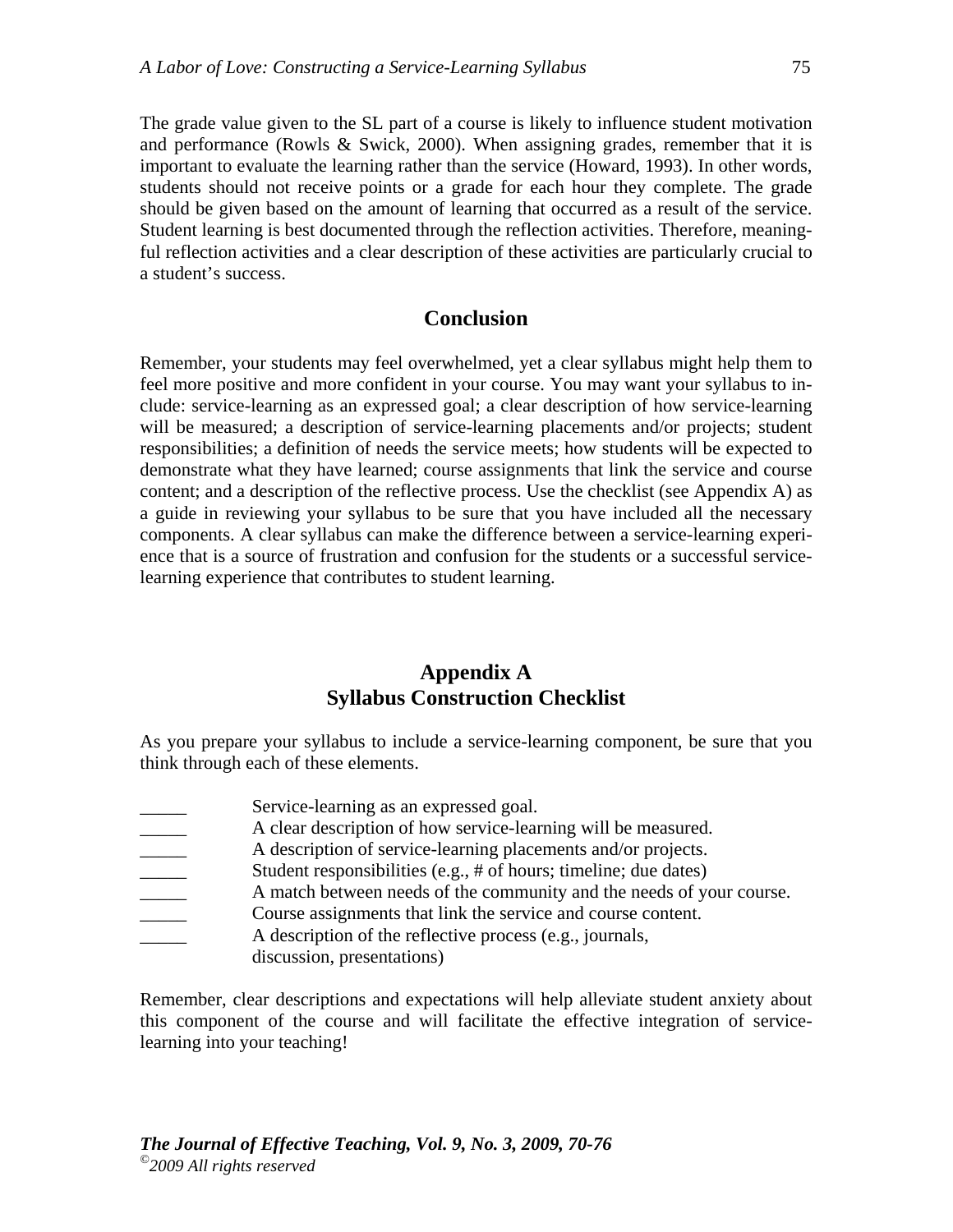### **References**

- Becker, A. H. & Calhoon, A. K. (1999). What introductory psychology students attend to on a course syllabus. *Teaching of Psychology, 26*(1), 6-11.
- Blieszner, R., & Artale, L. M. (2001). Benefits of intergenerational service-learning to human services majors. *Educational Gerontology, 27,* 71-87.
- Butin, D. (2003). Of what use is it? Multiple conceptualizations of service-learning within education. *Teachers College Record*, *105*(9), 1674-1692.
- Cleary, C. (1998). Steps to incorporate service-learning into an undergraduate course. *The Journal of Experiential Education, 21(3),* 130-133.
- Ethridge, E. (2006). Teacher modeling of active citizenship via service-learning in teacher education. *Mentoring & Tutoring*, *14*(1), 49-65.
- Eyler, J. & Giles, D.E. (1999). *Where's the service in service-learning?* San Francisco: Jossey Bass.
- Fenzel, L. M., & Leary, T. P. (1997, March). *Evaluating outcomes of service-learning courses at a parochial college.* Paper presented at the annual meeting of the American Educational Research Association, Chicago, IL.
- Hamon R., & Way C. (2001). Integrating intergenerational service-learning into the family science curriculum. *Journal of Teaching in Marriage and Family, 1(3),* 65-83.
- Hatcher, J., & Bringle, R. (1997, Fall). Reflection. *College Teaching*, *45*(4), 153. Retrieved November 18, 2007, from Academic Search Premier database.
- Howard, J. (1993). Community service-learning in the curriculum. *Praxis 1, A Faculty Casebook on Community Service-learning.* Ann Arbor, Michigan: OCSL Press.
- Huckin, T. (1997). Technical writing and community service. *Journal of Business and Technical Communication*, *11*(1), 49-59.
- Karasik, R. J., Maddox, M, & Wallingford, M. (2004). Intergenerational service-learning across levels and disciplines: "One size (does not) fit all." *Gerontology & Geriatrics Education, 25(1), 1-17.*
- Roodin, P. (2002). *Questions and answers about service-learning.* Paper presented at the Intergenerational service-learning training institute sponsored by Generations Together, Pittsburgh, PA.
- Roos, V., Temane, Q., Davis, L., Prinsloo, C., Kritzinger, A., Naude, E. & Wessels, J. (2005). Service-learning in a community context: Learners' perceptions of a challenging training paradigm. *South African Journal of Psychology*, *35*(4), 703-716.
- Rowls, M., & Swick (2000). Designing teacher education course syllabi that integrate service-learning. *Journal of Instructional Psychology*, *27*(3), 187-195.
- Slattery, J. M., & Carlson, J. F. (2005). Preparing an effective syllabus: Current best practices. *College Teaching, 53*(4), 159-164.
- Thompson, B. (2007). The Syllabus as a communication document: Constructing and presenting the syllabus. *Communication Education, 56*(1), 54-71.
- Wolfe, K. (2004). Course materials-syllabus and textbooks. *Journal of teaching in travel & tourism, 4*(4), 55-60.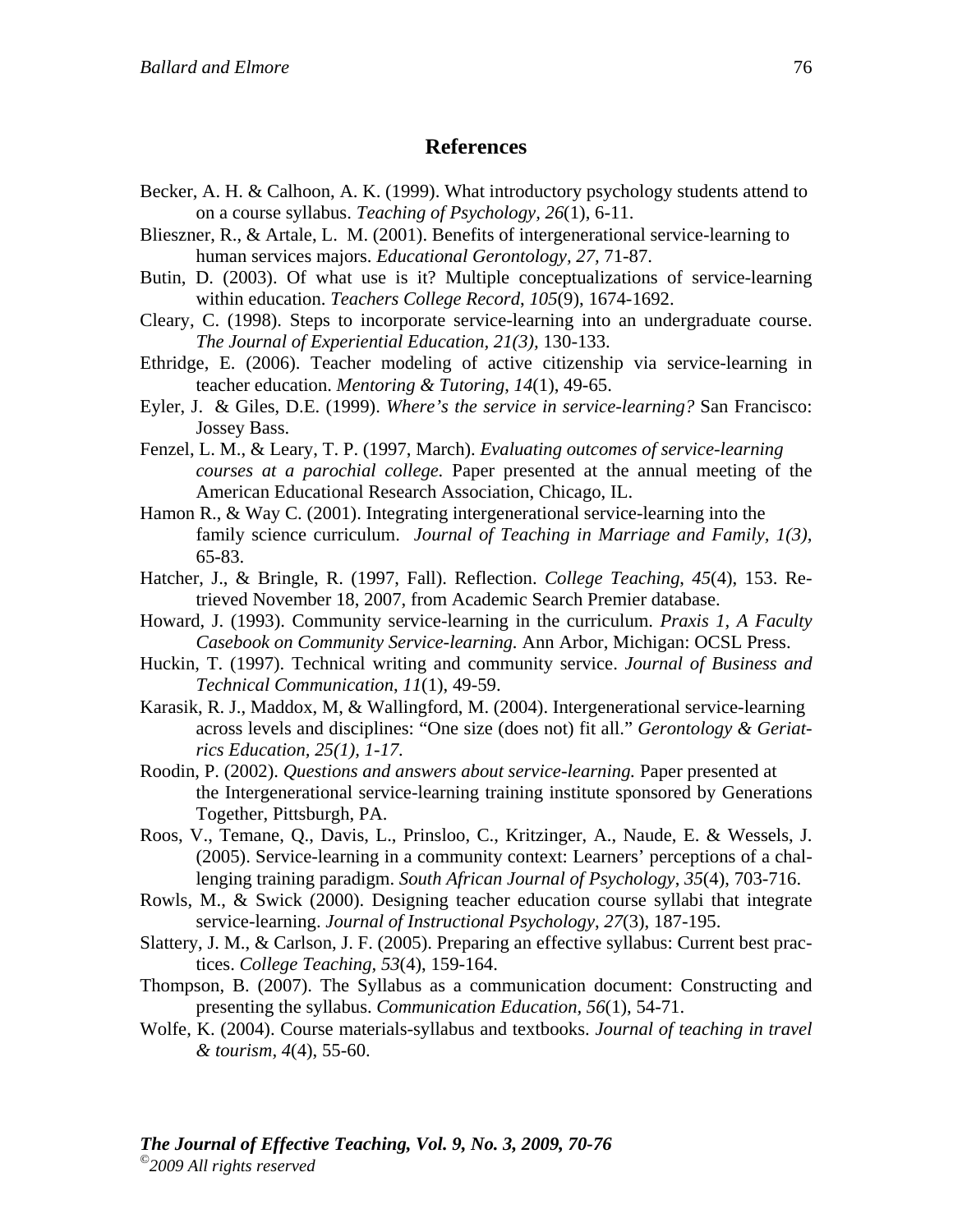

# **Words on the Wadsworth: Podcasting and the Teaching of Art History**

Fran Altvater<sup>1</sup> *Hillyer College, University of Hartford, West Hartford, CT 06117* 

### **Abstract**

This course, *Words on the Wadsworth*, was the Humanities Honors course for the spring of 2009 at Hillyer College, the two year Associates degree program at the University of Hartford. Combining the content of a chronological survey of modern art with the new technology of podcasting and the venue of the Wadsworth Atheneum in Hartford CT, the intent of the course was to create a challenging environment for the most successful students in our program. The practices of skill development, active learning, and connection with a community partner were integrated into the learning structure of the class. The case study addresses the ways in which the technology were integrated into the class, where students excelled and suggestions for other professors thinking of using similar technology. A sample podcast, made by student Larisa Woykovsky, has been included.

**Keywords:** Podcasting, experiential learning, course design.

*"We don't do our best when we simply instruct. We do our best when we answer questions alongside the visitor, and ask questions alongside the visitor…We do our best when we offer multiple avenues of interpretation, and when we keep a lot of room for audience response." Madeleine Grynsztejn (Samis, 5)* 

Hillyer College is a four semester, associate's degree college which operates as part of the larger University of Hartford. Many of our students begin in Hillyer because they have struggled as high school students; there is largely a disconnect between their grades and their SAT scores, reflecting clear deficiencies in basic academic skills and struggles with academic culture, time/resource management, and goal completion. Hillyer offers a structured general education program with small class size as a learning environment which will help students develop the critical skills they need to meet their ambitions. As part of a core liberal arts curriculum, art history is offered as an elective, along with other humanities offerings such as music, theater, and philosophy.

While the University of Hartford has an Honors program in other colleges, Hillyer's participation struggled against a culture which rigidly defines our students as remedial. Each year, students distinguished themselves in the courses we offered, earning high GPA scores and excelling in the academic environment, despite past history. Every year, some of these students transferred from Hillyer and, indeed, away from the University of Hart-

 $\overline{a}$ 

<sup>&</sup>lt;sup>1</sup> Corresponding author's email: altvater@hartford.edu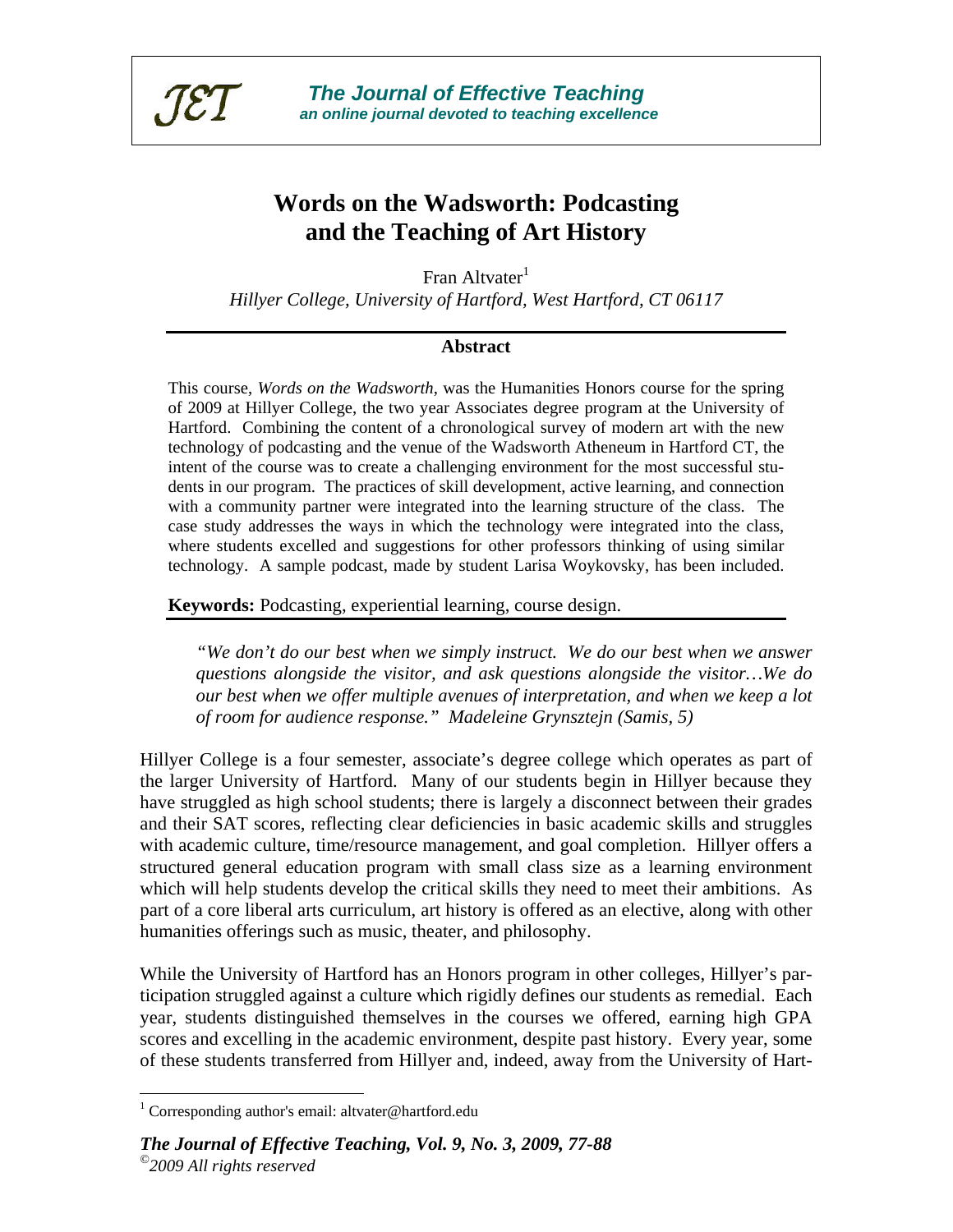ford. The Hillyer Honors program became a way to reach these students, challenge them intellectually, while also fostering necessary foundation skills, and retain them at the University. We identify these students early in their freshman fall, and offer a program of a freshman humanities class in the spring, a sophomore fall science or social science class, and one class taken for "contract" at the choice of the student and through direct collaboration with a professor. Students are also offered the opportunity to take an interdisciplinary winter term class in Hawaii. The course offerings are proposed by the faculty, connecting with their teaching interests and expertise, and are chosen by committee in order to afford different professors this distinctive teaching opportunity. The program has been a tremendous success in engaging our students, increasing in participation every year as more of our students see the program as an interesting challenge beyond the mechanics of the general education degree.

## **The Course**

*Words on the Wadsworth* was selected as the Hillyer Honors Course for spring 2009. From the beginning, we knew it would be ambitious in terms of content and projects; the rationale was to take students who were already at the top of the Hillyer program in terms of grade point average and challenge them beyond the standard curriculum. I pitched the class as a chance for students to become "tech-savvy art critics". In the classroom, we used a combination of lecture and discussion to learn the history of modern art. We used the Wadsworth Atheneum, located in nearby Hartford, CT, and its premiere collections of Hudson River School and modern European art as our site for exploration. Students were asked to develop a podcast applying their knowledge from the classroom to works in the Wadsworth Atheneum. The course philosophy and pedagogy aimed at the high goals of teaching art history of the modern period, enhancing students' reading, listening, writing, and speaking skills, introducing new technological skills, and engaging them with the critical community of scholarship in a way that breaks down the limiting cultures of "received" learning and boundaries of the classroom. As Chickering and Gamson have written in their work on principles for undergraduate education, "Expect more and you will get more" (Chickering & Gamson, 1987).

The course was structured to cover the same material, vocabulary, and academic skills as the standard art history survey, ARB 112: Introduction to Western Art (modern). It was important to me that I change the content of the course as little as possible so that I felt these students got as solid an introduction to material as students taking the standard class in modern art. Both ARB 112 and *Words on the Wadsworth* were chronological surveys of art in the modern period (ca. 1850-present). Assignments were structured in both classes to test student comprehension of art historical concepts and key works through lecture discussions, tests and short papers. The research project, usually the standard culmination of a class as an application of skills in formal analysis and textual investigation, was still an exercise for students, though it took a non-traditional format.

As professors in the Hillyer College environment, we are often asked to be sensitive to the different learning styles our students bring to their studies; art history tends to attract learners who are primarily visual (Keefe & Jenkins, 2000). New technologies offer ways

*The Journal of Effective Teaching, Vol. 9, No. 3, 2009, 77-88 ©2009 All rights reserved*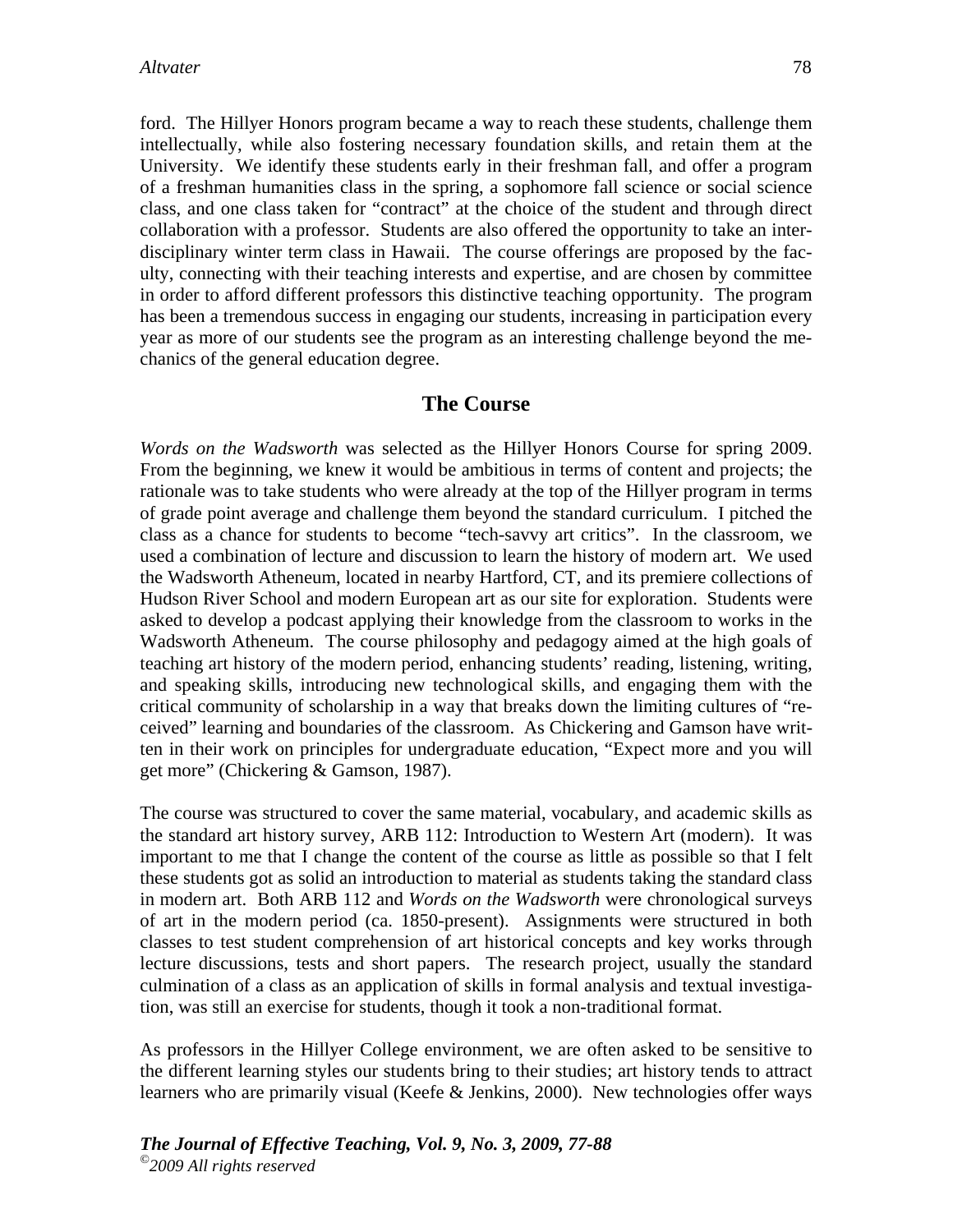to reach students who are stronger in aural and read/write areas of cognition (Buffington, 2000); indeed some scholars have argued that these students have significantly different expectations from technology in their classroom (Barone, 2003). The reading component was supplemented with an audio component in order to open a more engaging environment for critical listening. Audio technology, particularly podcasting, is becoming far more common as a result of technological advances and personal publishing. As museum education departments explore the use of audio technology to reach new audiences, including internally created podcasts of exhibit tours and interviews with curators and artists, and educators explore the use of podcasts as supplements to the classroom lecture, this is becoming an arena for creating a more active environment for the study of art. Over the semester, I chose podcasts from a number of sources—both student and curator casts from MOMA, SmArtHistory, and the Tate Modern, as well as several that I made for them directly. Listening to casts as part of the class was one way to introduce very specific material about works of art; we could choose individual works for more in-depth analysis. The second purpose was, however, to give students a range of styles to listen to in order to develop their own podcast style. By listening to different styles—informal, formal, single voice lecturing to a listener, two or more voices having a critical discussion and asking questions, designed for complete novices or for those with some background in art history—students could explore options for their own creations. Each listening assignment was also part of a writing assignment that asked students to explore two questions: what did they learn about the work and how did the podcast approach the material. Students thus developed critical approaches that were both aural and written as they examined both content and style.

It has been said in many ways that learning is not a spectator sport; the more we can ask students to experience art in a number of different arenas, the more we raise a community of engaged thinkers about the subject, able to relate it connectively to their lectures, readings, writing, and past experiences. The *Words on the Wadsworth* was shaped around a number of supplemental experiences. We attended a talk by contemporary artist Taiga Ermansons at Real Art Ways (Hartford, CT) and film-maker Rachelle Dermer screened her film, *Commit to the Line*, and talked with students as a way of exposing students to the artists' ideas of their own works. We visited an exhibition opening at the New Britain Museum of American Art (New Britain, CT) to see an exhibit on the Eight and to discuss the larger context of museum operations. We made two trips to our partner, the Wadsworth Atheneum (Hartford, CT); the trips were paired with unscheduled work time for students' projects. On the first trip we toured the galleries to gain greater understanding of the collections; on the second trip, we discussed the planning and execution of an exhibition and visited the conservation lab. These experiences were primarily for exposing students to a range of artistic venues, styles, and media, but it cannot be discounted that their secondary function was to increase contact between the students and myself and to increase their cohesiveness as a group.

The integration of a technology component into the *Words on the Wadsworth* class was the final element which made this course different from the standard art history class. Many studies have been done to assess the value of technology in the classroom, finding improvement in both basic and technical academic skills, a pedagogic tool for individual-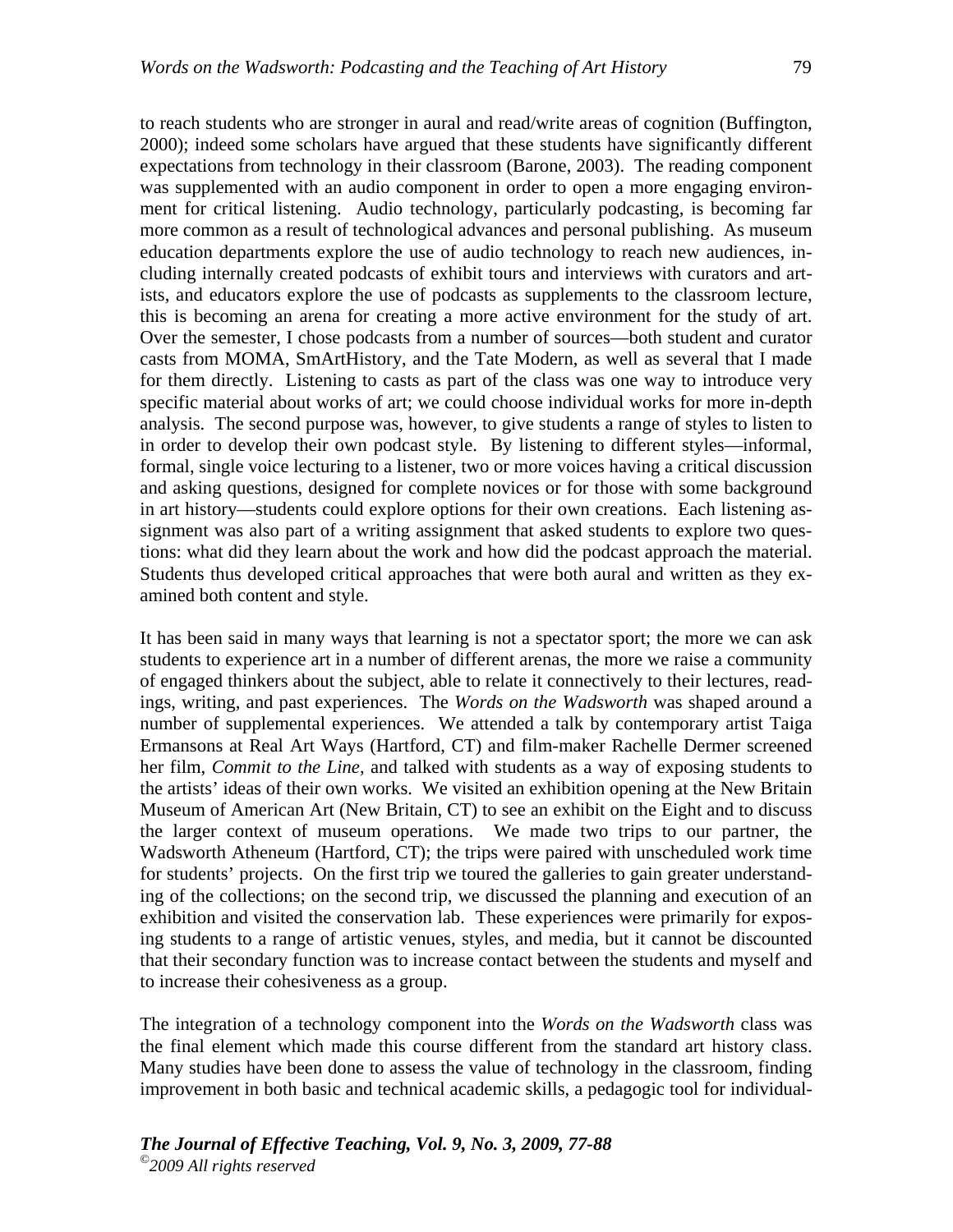izing student learning, and increased student engagement in academic study (Means, Blando, Olson, Middleton, Morocco, Remz, & Zorfass, 1993; Reeves, 1998; North Central Regional Educational Laboratory 1999/2005; Center for Teaching History with Technology) I wanted to use technology under the umbrella of connectivist engagement (Siemens, 2006): more conscious of technology in the classroom because they are more familiar with it outside the classroom, students were challenged to learn to use podcasting as a way of stretching those boundaries of learning. "The course is not the container; teaching 'space' is not a physical place; personal does not mean 'in person'" (Barone, 2003). Students were assigned to create their own podcasts from art in the Wadsworth Atheneum. Since the University of Hartford is an institutional member, the Wadsworth Atheneum was already familiar with our students but Associate Museum Educator Charlene Shang Miller went above and beyond in her special tours for our students and embraced the project wholeheartedly. The objective was to create an outlet for their learning about art history, applying vocabulary and analytical skills and concentrated research on actual works in the museum context, all building on the critical listening and speaking skills they were developing in the classroom. The application of art historical analysis and research was central to the project assignment and my grading. The podcast project aimed at teaching a number of goals simultaneously: a practical outlet for their knowledge of art and art history, practice at writing and presenting an oral presentation, the technical skills of working with a microphone and digital recording and editing software, and critical thinking about questions of museum experiences, audience and connection between presenter and audience. I also hoped to instill in students with difficult academic backgrounds a desire to take ownership of their interests and knowledge as they created their presentations; it was a hope that the project, in its service-learning aspects, (Buffington, 2007) would develop into a way to dynamically reach other students and young people as part of the Wadsworth Atheneum's mission as a premiere cultural institution in the difficult urban demographic of Hartford. While this article addresses the academic experience of student podcasting, the benefits of podcasting in the museum setting are correspondingly numerous and rewarding: intensifying visitors' active learning, time spent with collections, and overall satisfaction (Smith & Tinio, 2008).

### **Audio Avenues for Teaching Art History**

It is important to set this class in the context of responses to media that are part of the cultural landscape of my students in a way that was not part of my experience and education a generation earlier. Loïc Tallon and Kevin Walker have edited a new volume, *Digital technologies and the museum experience: Handheld guides and other media*, looking at the new ways in which the museum technology is changing. These technologies reflect a change in museum interpretation to move from the context of curators and educators as solely responsible for the teaching in the museum venue to the idea of visitor-driven, experiential communication with the material. (Bradbourne, x) These are a reflection indeed of a culture which is overall moving towards "personal relevance and interpretations, interactivity, and easy access and control of content" (Tallon, xiv); the increase in personal blogging, video casting from sites such as YouTube and Vimeo, file sharing of music, creation of learning communities in wikis, and the changes in television programming to reflect audience voting and 'reality' television are all part of a shift in media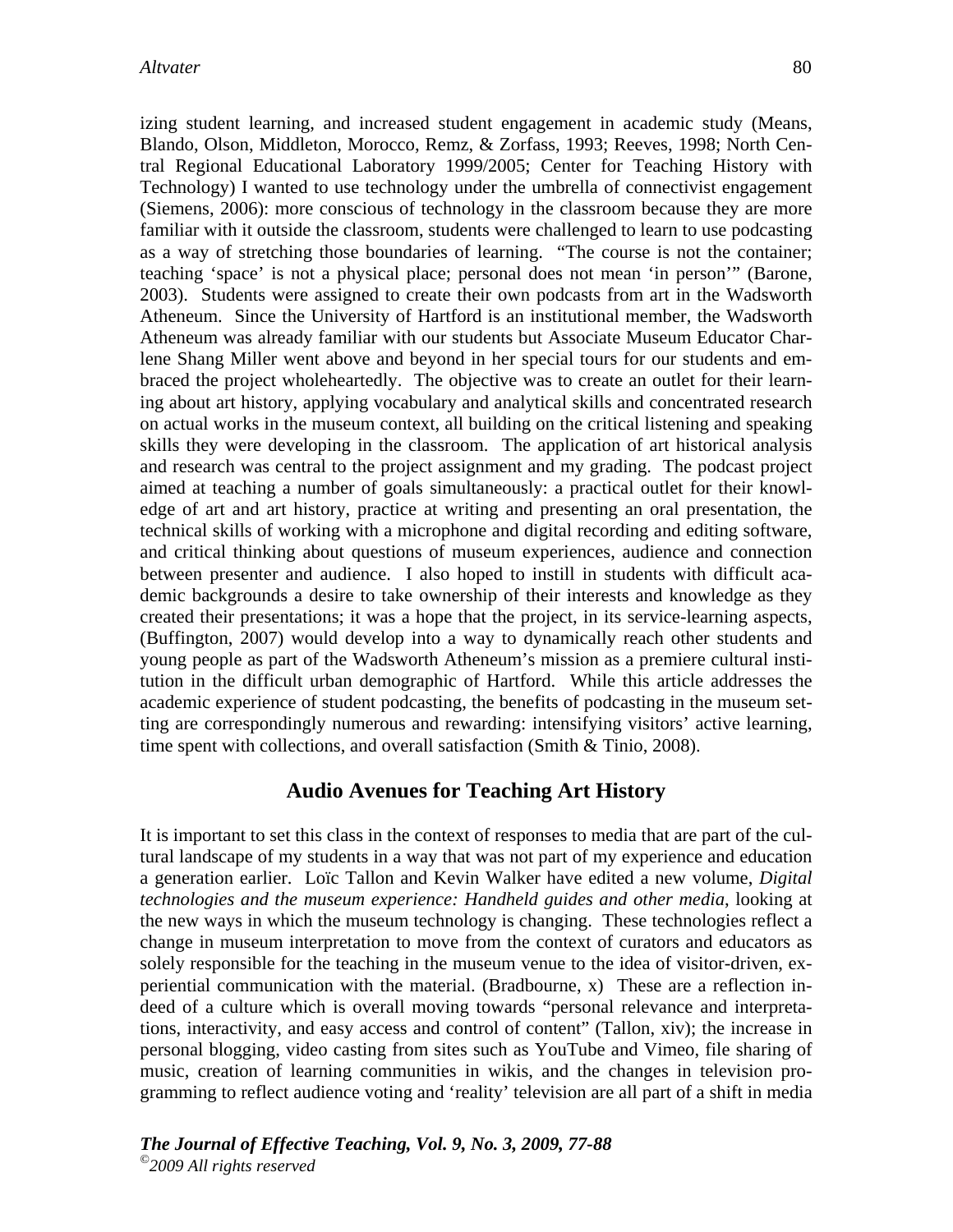experience. That these new technologies are changing the discipline of art history is clear in the new collection, *Teaching art history with new technologies: Reflections and case studies*, edited by Kelly Donahue-Wallace, Laetitia La Follette, and Andrea Pappas.

There are a number of new avenues for enhancing classroom teaching of art appreciation and art history from audio files. A number of American museums and galleries develop their own casts, notably the Metropolitan Museum of Art (http://www.metmuseum.org/podcast/index.asp) which uses the medium primarily for special exhibitions and reflections of its former and formative director Phillipe de Montebello, SFMOMA whose Artcasts includes both more "formal" presentations by artists and curators and a "Vox Pop" in which regular viewers to the museum talk about their response to works, and the Walker Gallery (Art on Call, http://newmedia.walkerart.org/aoc/about.wac) which uses the technology as cell phone accessible comments about works by artists and curators. An unusual model is the Museum of Modern Art (http://redstudio.moma.org/) which has hosted officially produced curator and artist podcasts and student podcasts, first those developed by communications arts students at Marymount Manhattan College and then expanding to include their Youth Advisory Council and an open call from the public at large. Major museums in Britain and across Europe have begun similar programs.

In the academic arena, professors have long been posting audio casts of their lectures, a number of which are available beyond internal course management systems in more widely accessible arenas such as ITunes U and Podcast Alley. An exciting and dynamic project is SmARThistory (http://smarthistory.org/), the work of art historians Beth Harris and Steven Zucker, which seeks to use podcasts developed as part of their teaching as the foundation for an art history web-book. This is a more structured integration of what has been an individual pedagogic approach but its open and accessible nature suggests that it will gain adherents from both teachers and students. It is a source which I have used in this course as part of the critical listening assignments for students because of its comfortable format, accessible technology, and reliable content.

In addition, one pedagogic tool for teaching art history is VoiceThread (http://voicethread.com/#home) which allows the pairing of group conversations and images. I could post a single image or a presentation of images; students would log-in and could add comments on those images either through typing in a comment field or by leaving a sound comment from a computer microphone or a phone. The image palette also allows commenters to draw on the image to highlight certain elements. Like a discussion board, the comments can be private (by invitation) or public, moderated or open. VoiceThread does offers a much more interactive feature for pairing the presentation of images and group discussion, especially attractive as a distance learning feature. For *Words on the Wadsworth*, I chose not to use this platform but was able to incorporate some lessons from its implementation elsewhere.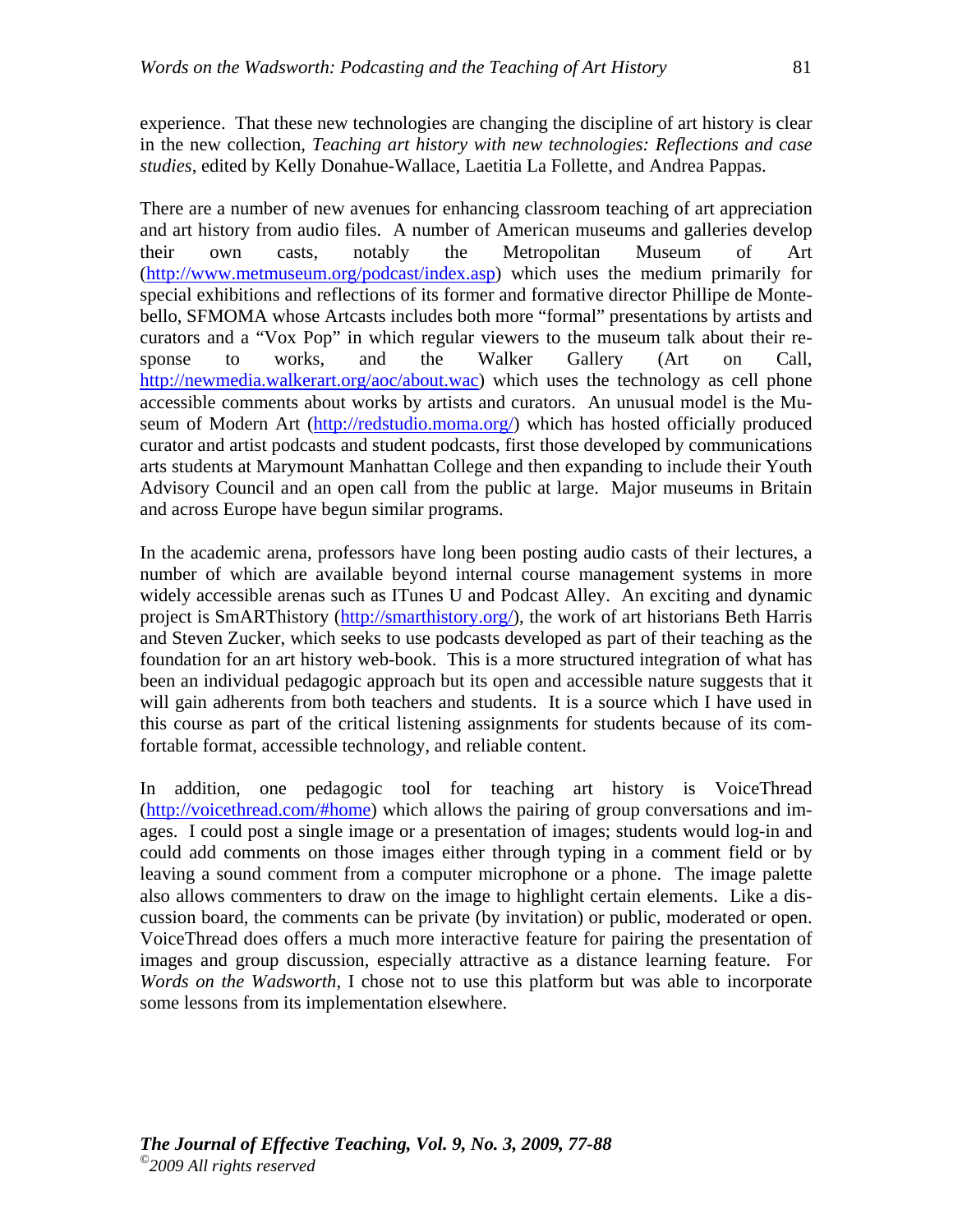## **Assumptions about Technology**

In preparing for the class, I realized that one of the things I needed to ascertain at the very beginning of the class was students' comfort level with technology. Because of a generational gap, professors sometimes perceive students as being very comfortable with technology without necessarily understanding the parameters of what that means or the distinctions of what specific technology the students felt comfortable using or even the differences between students' technology use (Bain, 51). In my own case, when I started teaching, digital cameras were not commonplace; as I was planning the course, it became clear that the technology was now standard, as part of their cell phones. At a college such as Hillyer which draws both affluent and needy students, and students whose educational experience may have significant gaps in preparation as well as students who were quite well prepared, this kind of specific knowledge is critical for running the course.

A short, anonymous survey asked students to rate their feelings about their own use of technology on a scale from 1 (actively fearful) to 10 (completely comfortable). I expected a range of answers, including some at the very low end of the scale. Fifteen students responded: four in the middle range from 5-7, three rated themselves at 8, and 8 at the upper range of 9-10. This self rating of their own comfort level is particularly interesting, in light of the technical problems incurred (discussion follows). Students were also asked to check off from a list the technology they had owned or had easy access to: almost all owned a cell phone with a built in digital camera and a digital camera, allowing for easy acquisition of images; 10 out of 15 owned an mp3 player, allowing for easy access to sound files. Conversely, only 3 of 15 reported having either a microphone or a digital recorder. Finally, in order to establish a baseline of technical familiarity, students were shown a list of ten processes, including common activities such as using a word processing program to very complicated sound editing, and asked to select any that they had performed. Downloading images and sound files appeared to be very common skills but while about 12 students had manipulated images using an editing program, only 4 out of 15 reported having altered a sound file using an editing program.

This survey made three major differences in how I taught the class: first, through a Provost's office grant, I bought four voice recorders for loan to students; secondly, I taught a full class on the basics of Audacity, shareware editing software chosen for its ease of use, functionality, and lack of cost, and thirdly, I built time into the syllabus when I would be available to help students with their projects. Materials posted on our web course management site, Blackboard, included a PowerPoint tutorial (http://audacity.sourceforge.net/Audacity\_High\_School.ppt) and links to technical tips for working with Audacity (http://www.guidesandtutorials.com/audacity-toolbars.html). As the course ran, some technical problems arose. None of these were insurmountable problems but they did affect the overall semester activity. Students professed on the survey a greater comfort level with the technology than they actually exhibited. We had no designated technical assistance other than basic University support, which increased the students' reliance on me for technical expertise and greatly increased my administrative time. Students had difficulty converting from one file type to another; digital recorders often record in WMA format which only some editing programs can read and while mp3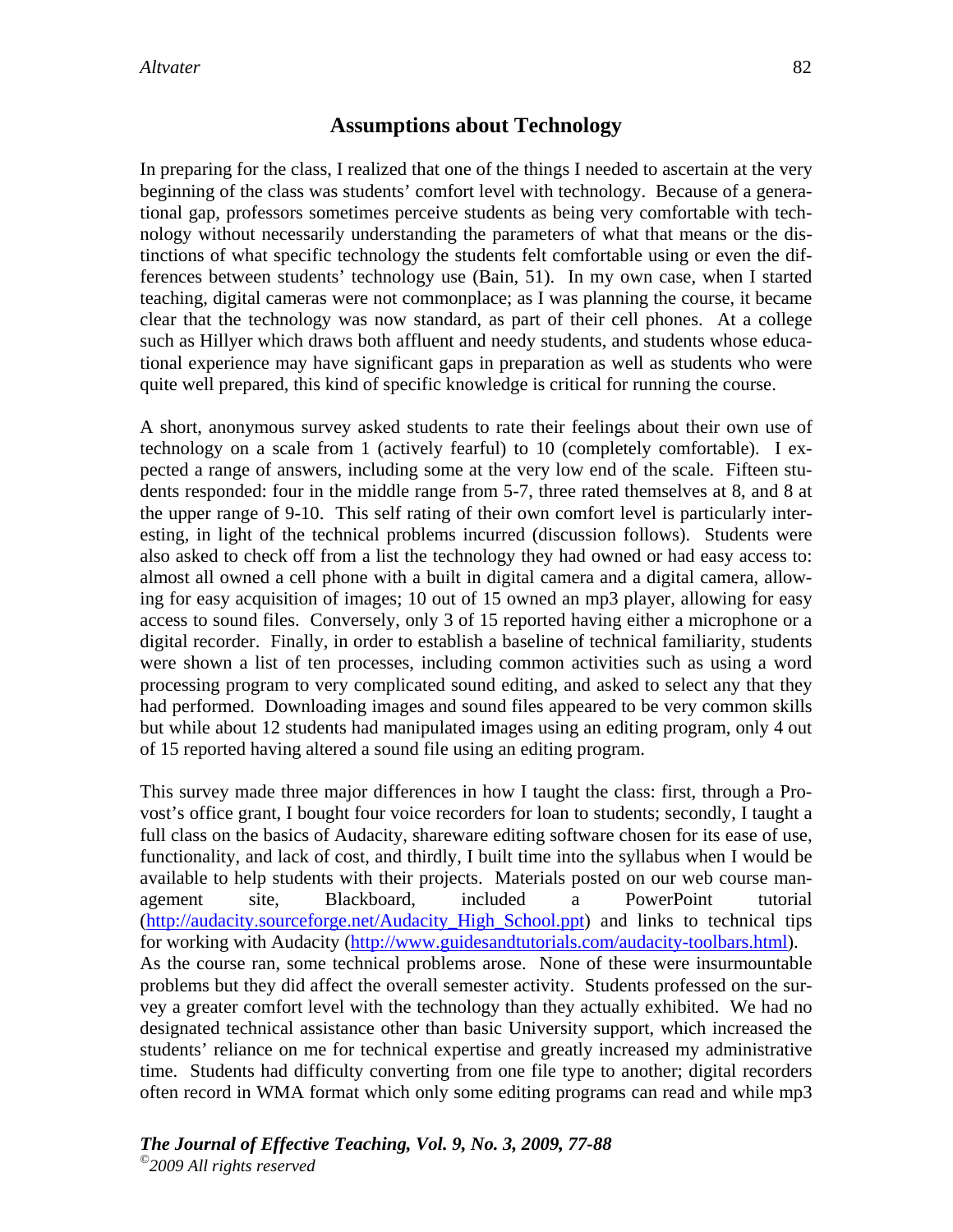is an industry format, mp4 is a standard output on the Apple system. Some students used alternative software, most commonly Apple's editing application, GarageBand, which also required separate assistance. Finally, on the assignment due date, we discovered distribution problems (file size of projects in anything other than mp3 format are often too large for e-mail filters).

While I needed to make technical changes quickly and responsively, some changes will only work in the next iteration of the class. The class on teaching technical material was at the beginning of the class, too soon in the semester; students were lured by the possibilities of podcasting but not yet attuned to what learning a new skill of sound editing would mean for their time allocation on the project. I also discovered that I cannot rely on them troubleshooting their own technical problems; fewer than half the class utilized the technical notes section on Blackboard, though one student reported doing his own search in both Google and YouTube to answer his own technical questions. Either distributing technical "crib-sheets" or creating internal working groups for technical information sharing might help these issues. Students should increase their familiarity with the technology earlier in the semester, perhaps through a mid-semester requirement of a recorded and electronically submitted short production accompanying the mid-term oral presentation. The software would seem less unfamiliar when it came time to record their final projects. These changes in the technical pace of the course and the methods for distributing information will strengthen the class overall.

### **Developing Presentation Skills**

Active learning is something we try to encourage in a number of ways in our classrooms in order to create more direct engagement between students and the material. In the design of the course, I wanted to consider ways in which students could incorporate more oral and aural involvement; technology was clearly a focal point but it can also be an inhibitor for some students not comfortable with technology or a fall-back for students who are more comfortable with technology than the content of the class. Chickering and Ehrmann (1996) suggest "simulating techniques that do not themselves require computers", using the example of "dry" laboratories for practice before expensive tools and materials are used. At midterm, *Words on the Wadsworth* students presented one work to the class; the presentations were designed to accomplish a number of critical goals. Students were encouraged to use this presentation to develop one part of their final presentation, thus breaking the final assignment into more manageable parts and accomodating Hillyer students' difficulties with time management. Professor Ellen Meinke, who teaches speech classes at Hillyer, gave a one class condensed presentation on effective techniques and communication guidelines. We specifically discussed the differences between presenting to an audience in person and presenting a recording to a listener. Students picked up tips for structuring a presentation and introducing evidence persuasively, as well as pitching their voices for interest and engagement. Student use of images as part of the classroom participation was used to simulate the audio experience in the museum. Students were confronted by the problems of how much information to include or exclude given that the audience were looking at the image, and how much information could be used to create comparisons, given that their final listening audience would not have the benefit of com-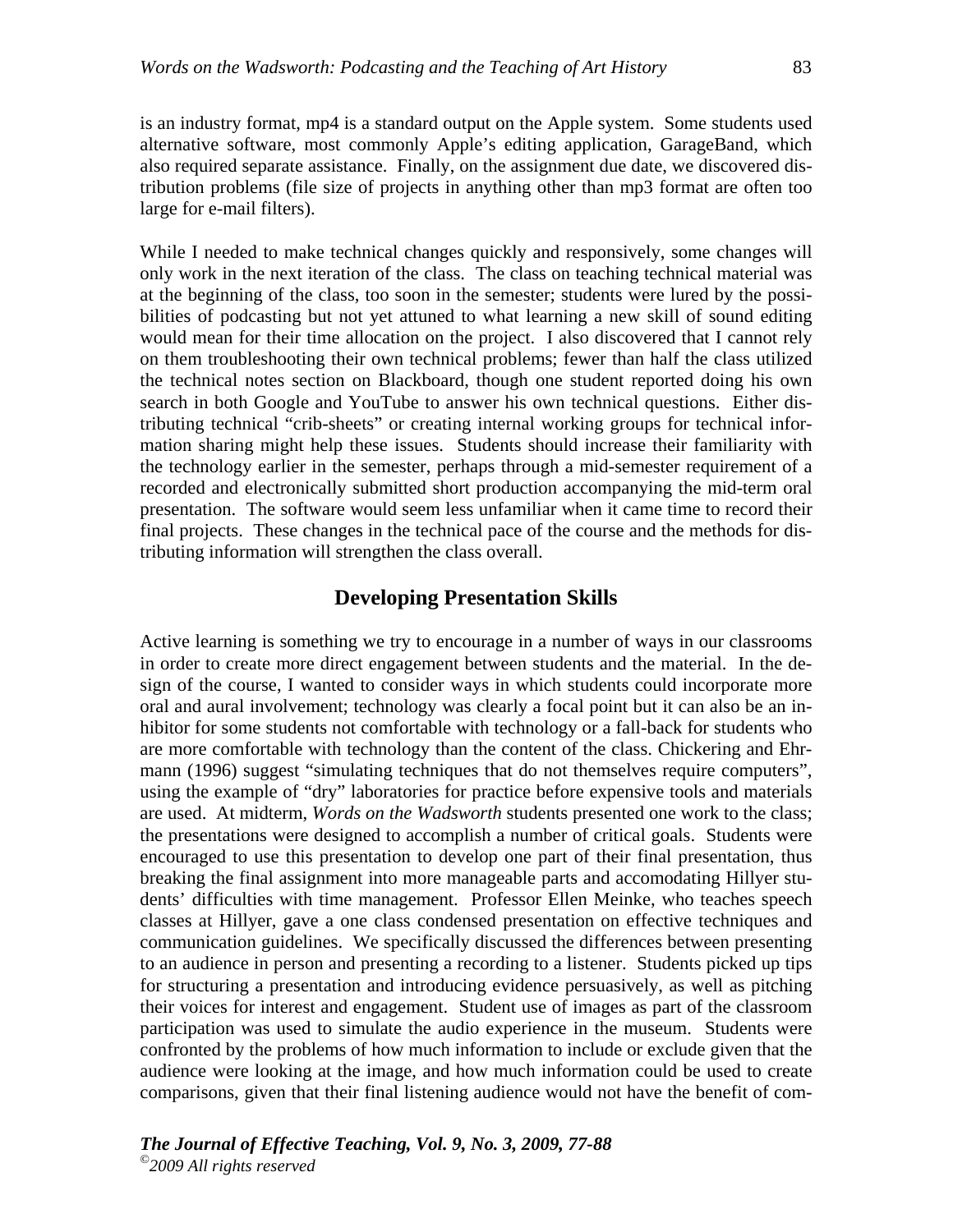parative images from a slide library so the students would have to create visual references with words, very familiar images, or through comparisons in the gallery itself. This could be a problem solved by using vodcasts (video podcasts) but at the cost of further technical problems and requirements (Lopez, Daneau, Merrill Rosoff, & Congdon, 2008). We also discussed at length the issues of speaking to a group where one can see the audience and respond to them as the talk continued and the difficulty of speaking to an audience who can only hear you. Techniques such as using a warm tone and extra energy, introducing oneself to the listener, using second voices (interviews, questions, quotations), and breaking up the presentation with music or other sounds to create aural interest in the podcast were all focused on as a way of being sensitive to the problems (and potentialities) of the medium. These skills are all ones that are transferable beyond the course itself.

# **Podcast Projects**

The project guidelines were set as broadly as possible to allow for the maximum amount of student input. The tour was to focus on the collections of the Wadsworth Atheneum and to focus on the period styles covered in the class (after 1840). The tour should cover about 10-15 minutes of time and it was suggested that students cover around three works in detail. Beyond that, students were asked to develop their own theme, aiming for a thesis that was significantly more rigorous than "here are three works of art I liked in the Wadsworth Atheneum". Students were encouraged to use their tours as teaching tools, aimed at a hypothetical listener who was interested in art enough to download the podcast and go to the museum but who was not an expert in the field. Many of them pitched their podcasts to their classmates; this was ideal as a way of encouraging them to think of themselves as having something important to teach each other. Because the podcast was specifically to apply the art history they had learned in the semester course, students were encouraged to think of the podcast as an oral paper, requiring an introduction (both of themselves and the tour), a body organized into coherent sections with cogent evidence from both formal analysis and secondary sources, and a conclusion.

Several themes for the podcasts were concentrated examinations of single artists (Monet, Wyeth) or periods (Impressionism, Impressionism and Post-Impressionism, Synthetic Cubism, Surrealism). A few students examined more closely specific questions within a period (the influence of Japanese art on the movements of Aestheticism and Impressionism with a subtheme of images of women, class and gendered sexuality as themes of the American Impressionists). Many students adopted a very loose theme as a way of looking at broader questions of social culture (the relationship between artist and model, economic culture and its representation) or a genre of expression (three students used landscape as an organizing principle, choosing very different works for examples).

With all of the students, finding their own particular style was very difficult. Two students opted for no script at all because they wanted a level of spontaneity that they felt was inhibited by the use of the script; both podcasts had significant problems with presentation, evidence, and organization. A third student used an outline with some scripted material; this student used the script primarily because he used a second student from the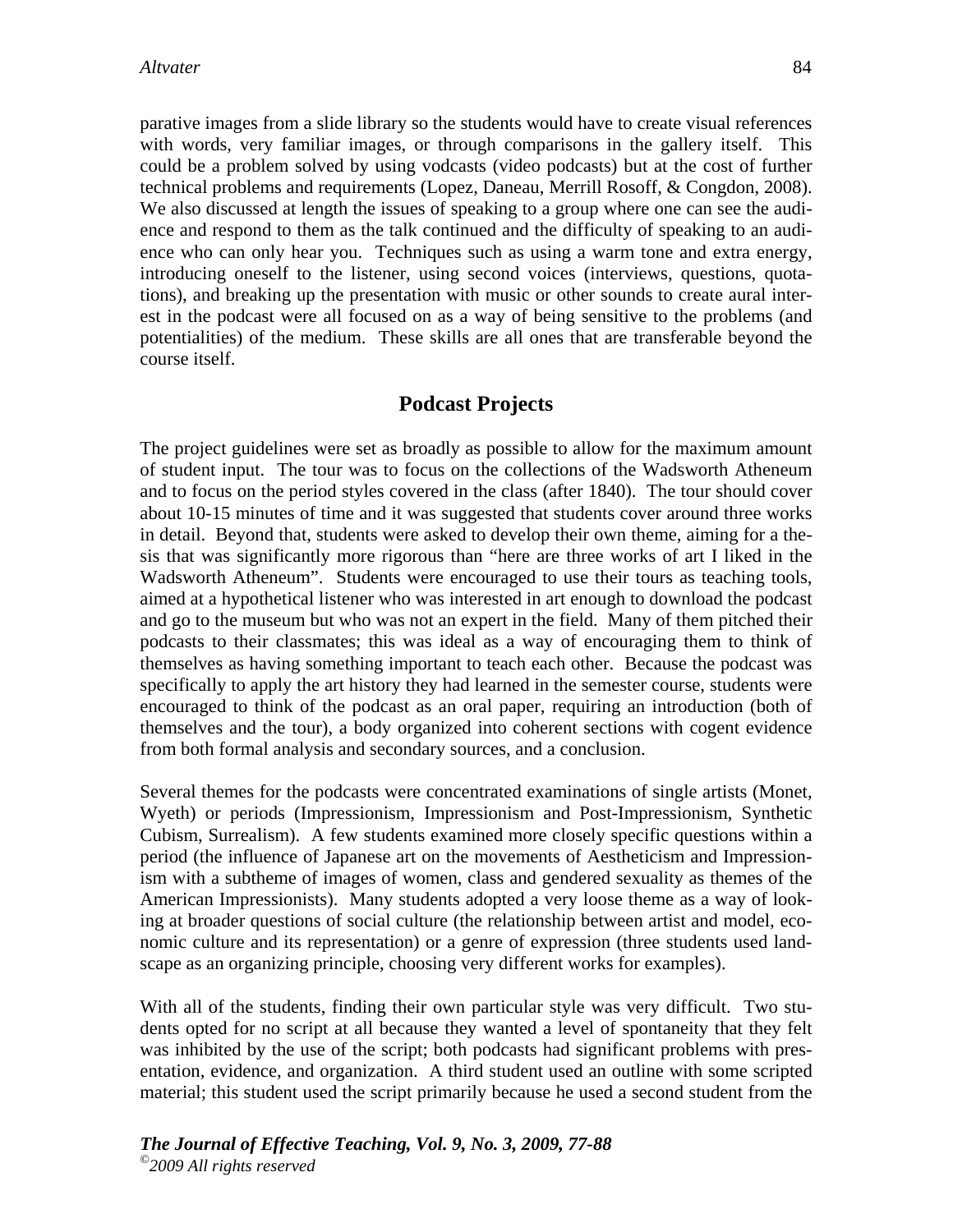class to ask prompted questions. The technique was warmly received by his colleagues: "I liked how he brought in an additional voice and got his opinion on the paintings. F. did not seem to know a lot about the paintings and this was done to lead A. into talking about the paintings." The lack of formal script still created major problems in conveying critical details, however. Most students worked with a script and the resultant podcasts reflected the degree of rehearsal and familiarity; one student emphasized that while she worked from a script, she still recorded in segments to make the editing process easier. Some students used music as a personal accent. The techniques here ranged from a single clip used as a motif at introduction or conclusion or both, a single clip used as an intersession marker, several different clips used as intercession devices, or several segments of music played under the verbal track as a mood setting. Music was alluring, however; it leant an air of polish to presentations which students looked for, even when technical problems such as fading and volume level were distracting from the content track. Music also seemed to affect the attention students paid in listening to the podcasts as well, rating lower overall podcasts with more and better researched evidence than those with music but less good content.

Some students were very sensitive to the podcast as a tour, introducing the Wadsworth Atheneum as a place and walking the listener through the museum. One student used the walk time as an opportunity to discuss background on the artistic movement as a whole before beginning a new work's formal analysis. When students did not introduce themselves or their tour, the listeners felt lost and wanted that connection to the speaker. Students were sometimes frustrated by the changes at the museum which moved their works off display; in the interests of emphasizing the class content of art history and the podcast as a tool for teaching that content, students were told to treat the museum as a static display. We discussed, however, the ways in which podcasts, because of the self-publishing nature of their format, could be more responsive to these changes than the more formal, high-end productions of acoustic guides. The nature of the relationship between the classroom and the participating museum could have a tremendous effect on this problem; the more lead time students can build in to their preparations, the more the museum can inform students about impending display changes. There is tremendous potential in an academic museum, where advanced classes are often responsible for planning and designing an exhibition, for the technology of podcasting to open new educational directions both for students and visitors.

Good practice suggests prompt feedback is important (Chickering & Gamson, 1987); in this class, I tried to pair traditional feedback (comments on writing exercises, corrections on tests) with new technologies. After the midterm presentation, within 5 days of presenting, each student received an e-mail with extensive comments on the presentation, questions for direction of the final project, and a grade. In advance of the final project, students were given an extensive grading rubric for podcasts; having a sense of expectations and emphasis in the podcasts led to presentations which emphasized content (60% of the whole) over writing (included fully written scripts and less formal outline techniques; 25%), style (5%), and technical elements (10%). Similar to the midterm feedback as part of the grading of the final projects, students received extensive comments as well as grades. I felt my feedback in this class was extremely important to the class's success.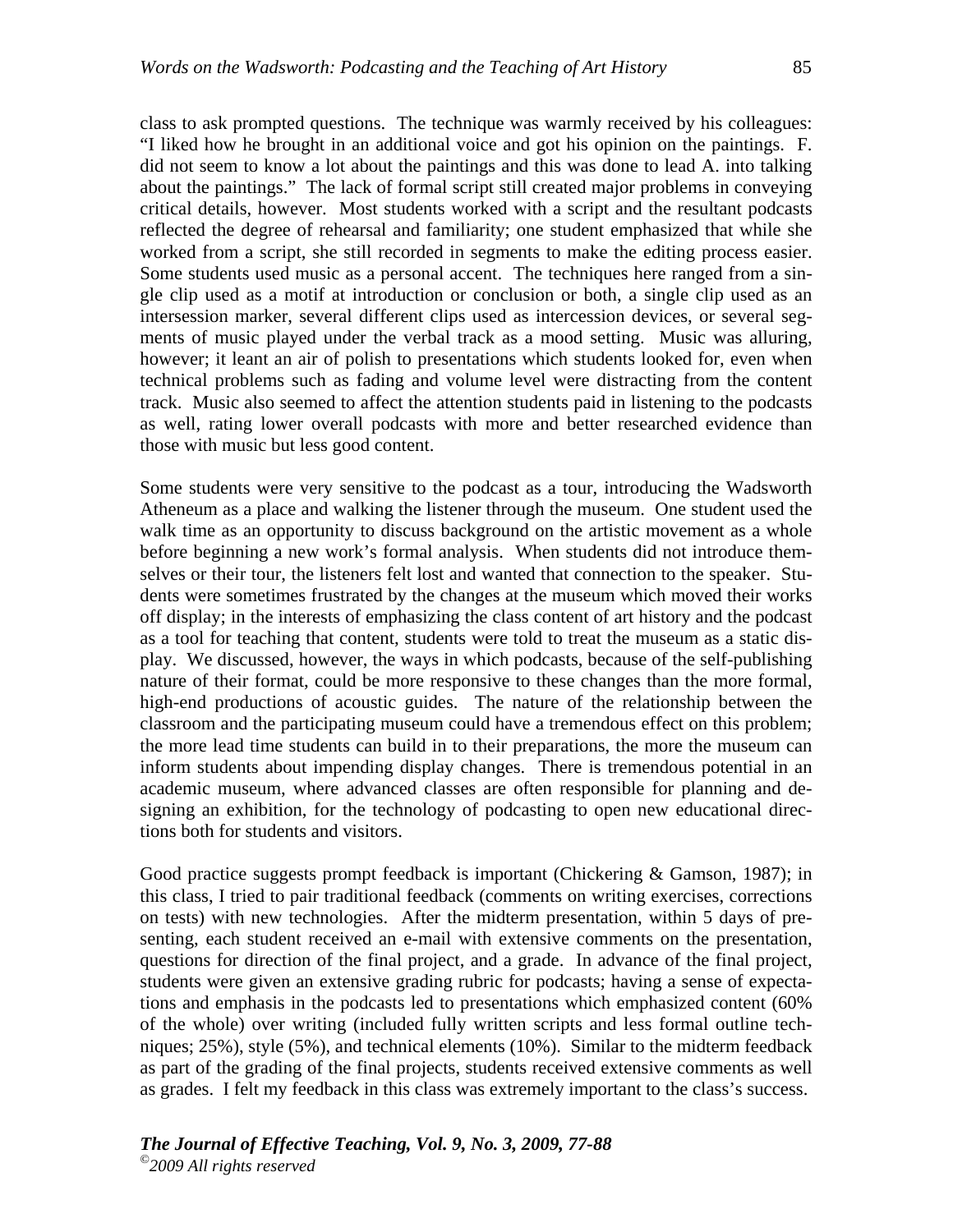Moreover, the degree to which students participated in critiques was important in terms of developing critical listening skills both for new material and for their own production and editing and in terms of creating a community of learners sharing an experience around the material. At the midterm, students filed anonymous surveys rating and commenting on their colleagues' presentations; comments from these surveys were excerpted and added to the comments I sent to each student. As part of the final project, in lieu of a final exam on the content, we had a critique session, in the mode of studio art critiques. In preparation, each student was required to listen to every other student's presentation and to submit through Blackboard a short survey response. The survey asked students to rate the podcast on a five point scale from poor to exceptional, to choose the three strongest elements of the podcast from a list of characteristics (including elements like choice of images, research, formal analysis, and presentation elements such as clarity and music), to offer a few short sentences on what worked well and a few short sentences on what needed improvement. These anonymous surveys were then compiled so that each student received a report with all of his or her colleagues' responses. At the final critique, we listened to an excerpt from each podcast and the student was asked to discuss his or her goals, experiences, and to reflect somewhat on what he or she might have done differently. The rest of the students were asked to comment on what they had liked or not liked about the podcasts, connecting with their own experiences; it was a very fruitful discussion with some very critical and honest reflection on the end projects and the process ("I wanted an alternate voice that knew nothing about art"; "I should have spent more time on it"; "Going back to the museum for another visit didn't happen so I went on by doing more extensive research"). The technology of distributing the podcasts easily to all participants, the anonymous surveys as feedback, and e-mail responses from me were an essential combination to this idea of creating a committed and constructive environment for a productive critique session.

Art history provides a vital component in the liberal art curriculum, teaching students who live in a very visual culture to analyze works of art as primary artifacts reflective of cultural concerns and history. But just as our students are living in an age that is increasingly visual, they are experiencing academic learning and social interaction in ways which are increasingly less bounded by setting and schedule and increasingly marked by a broad range of technologies. Carl Rogers identified experiential learning as having three qualities: "personal involvement, self-initiated, evaluated by learner, and pervasive effects on learner." (Kearsley, n.d.). The *Words on the Wadsworth* podcasts were designed with this in mind: rather than top-down traditional use of the podcast as a lecture review (prof-casting), the student directly initiated the tour themes, thesis, choice of works and style. Student evaluation of their colleagues' work and self-evaluation in the final critique session clearly showed investment in the project. The lasting effects of new skills in writing, presenting, and technical knowledge of sound recording and editing are all important to students' academic development beyond the discipline of art history. Finally, the *Words on the Wadsworth* podcast projects created initial connections between students and the Wadsworth Atheneum, a reciprocal partnership with tremendous longterm potential for learning and community involvement, and connections between stu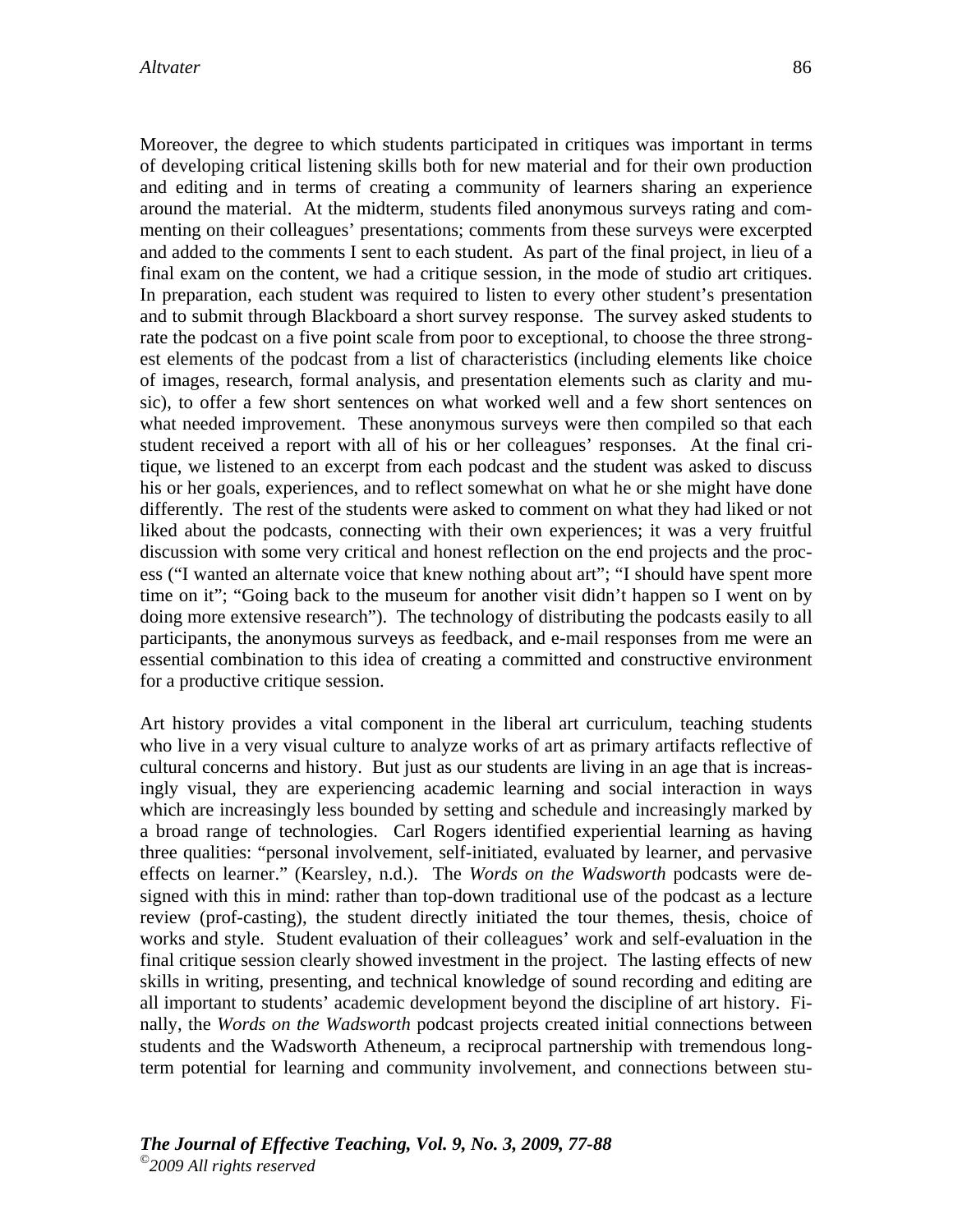dents and a wider audience in a way which fosters a sense of ownership of academic ideas and a desire to share those ideas with others.

### **Acknowledgments**

This course was developed with extensive assistance from the Provost's office at the University of Hartford, particularly through the Provost's Pilot Program for Emerging Technologies. The author would like to thank Dr. Nels Highberg, Dean David Goldenberg, and Dr. Michelle Troy at the University of Hartford. The project could not have gone ahead without the tremendous assistance of the Wadsworth Atheneum, particularly Charlene Shang Miller, Associate Museum Educator for Docent Program and University Audiences. Finally, editing and support thanks to Edward Bernstein; *tolerabamus quod tolerare debemus*.

### **References**

- Bain, K. (2004) *What the best college teachers do*. Cambridge: Harvard University Press.
- Barone, C. A. (2003) Technology and the changing teaching and learning landscape. *American Association for Higher Education Bulletin*, 55(9),

http://www.aahea.org/bulletins/articles/educause.htm (accessed May 22, 2009).

- Bradburne, J. M. (2008) Forward. In Loïc Tallon and Kevin Walker (Eds.) *Digital technologies and the museum experience: handheld guides and other media*. ix-xii. Lanham: AltaMira Press.
- Buffington, M. L. (2007). The big idea: Service-learning and art education. *Art Education*, 60(6), 40-45. Retrieved May 26, 2009, from ProQuest Education Journals database. (Document ID: 1402073951).
- Buffington, M. L. (2008). What is Web 2.0 and how can it further art education? *Art Education*, 61(3), 36-41. Retrieved May 26, 2009, from ProQuest Education Journals database. (Document ID: 1547396261).
- Campbell, G. (2005) There's something in the air: Podcasting in education, *Educause Review*, 40, 6, November/December (2005): 32–47,

http://www.educause.edu/apps/er/erm05/erm0561.asp (accessed May 22, 2009).

- Chickering, A. W., & Gamson, Z. F. (1987) Seven principles for good practice in undergraduate education. *American Association for Higher Education Bulletin*, 39 (7), 3-7 at http://www.aahea.org/bulletins/articles/sevenprinciples1987.htm (accessed May 22, 2009).
- Chickering, A. W., & Ehrmann, S. C. Implementing the seven principles: Technology as a lever. *American Association for Higher Education Bulletin*, 49(2), 3-6 at http://www.aahea.org/bulletins/articles/sevenprinciples.htm (accessed on May 22, 2009).
- Daccord, T., & Reich, J. The center for teaching history with technology, at http://thwt.org/index.html (accessed May 26, 2009).

## *The Journal of Effective Teaching, Vol. 9, No. 3, 2009, 77-88*

*©2009 All rights reserved*